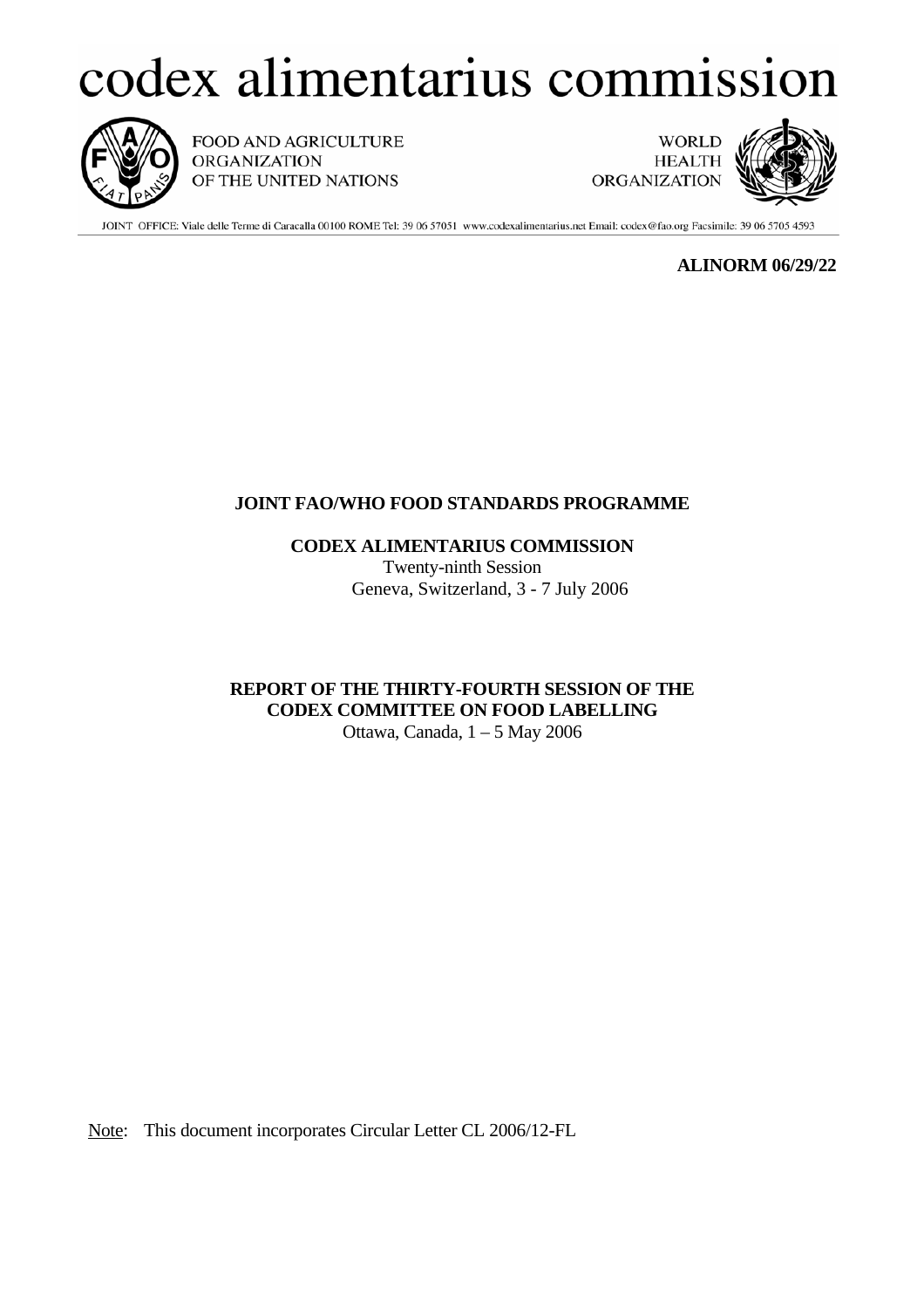# codex alimentarius commission

## FOOD AND AGRICULTURE WORLD HEALTH ORGANIZATION ORGANIZATION OF THE UNITED NATIONS

JOINT OFFICE: Viale delle Terme di Caracalla 00100 ROME Tel.: 57051 Telex: 625825-625853 FAO I Email: codex@fao.org Facsimile:3906.5705.4593

## TO:  $-$  Codex Contact Points - Interested International Organizations

**FROM:** - Secretary, Codex Alimentarius Commission, Joint FAO/WHO Food Standards Programme, FAO, 00100 Rome, Italy

## **SUBJECT:** Distribution of the Report of the 34<sup>th</sup> Session of the Codex Committee  **on Food Labelling (ALINORM 06/29/22)**

## A. MATTERS FOR ADOPTION BY THE 29<sup>th</sup> SESSION OF THE CODEX ALIMENTARIUS **COMMISSION**

## **Draft Guidelines at Step 8 of the Procedure**

1. Draft Amendment to the Guidelines for the Production, Processing, Labelling and Marketing of Organically Produced Foods: Annex 2 – Permitted Substances: Table 3 (para. 60, Appendix II)

Governments wishing to propose amendments or comments on the above documents should do so in writing in conformity with the Guide to the Consideration of Standards at Step 8 (see Procedural Manual of the Codex Alimentarius Commission) to the Secretary, Codex Alimentarius Commission, Joint FAO/WHO Food Standards Programme at the above address **before 10 June 2006**.

## **Proposed Draft Guidelines at Step 5 of the Accelerated Procedure**

2. Proposed Draft Amendment to the General Guidelines on Nutrition Labelling: Definition of Trans Fatty Acids) (para. 135, Appendix V)

Governments wishing to submit comments on the implications which the Proposed Draft Amendment may have for their economic interests should do so in writing in conformity with the Accelerated Procedure for the Elaboration of Codex Standards to the Secretary, Joint FAO/WHO Food Standards Programme, at the above address **before 10 June 2006**.

## **B. REQUEST FOR COMMENTS AND INFORMATION**

## **Draft Guidelines at Step 6 of the Procedure**

3. Draft Amendment to the Guidelines for the Production, Processing, Labelling and Marketing of Organically Produced Foods: Draft Revised Annex 2 – Permitted Substances: Table 3 (other substances) (para. 60, Appendix III)

## **Proposed Draft Standard and Guidelines at Step 3 of the Procedure**

- 4. Proposed Draft Amendment to the Guidelines for the Production, Processing, Labelling and Marketing of Organically Produced Foods: Proposed Draft Revised Annex 2 – Permitted Substances: Table 1 (para. 66, Appendix IV)
- 5. Proposed Draft Amendment to the General Standard for the Labelling of Prepackaged Foods: Quantitative Declaration of Ingredients (para. 122, Appendix VI)

**CX 5/15 CL 2006/12-FL May 2006**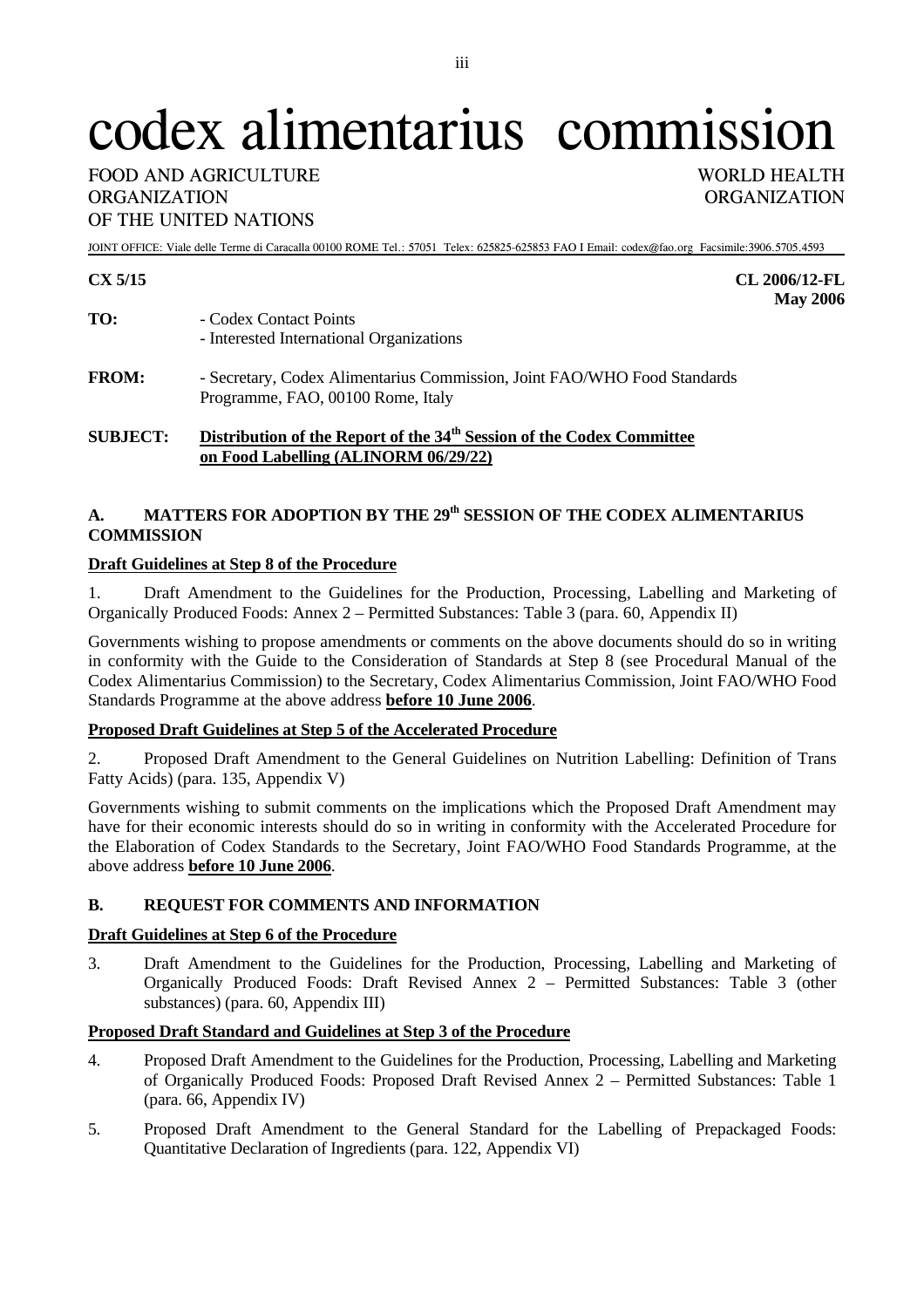Governments and international organizations wishing to submit comments on items 3, 4 and 5 above should do so in writing to the Secretary, Codex Alimentarius Commission, Joint FAO/WHO Food Standards Programme, at the above address, with a copy to Mr. Ron B. Burke, Director, Bureau of Food Regulatory International and Interagency Affairs, Health Products and Food Branch, Health Canada, Bldg No. 7, Room 2395, Tunney's Pasture, Ottawa K1A 0L2, Canada, Fax No. 613.941.3537, E-mail: codex\_canada@hc-sc.gc.ca, **before 15 November 2006.**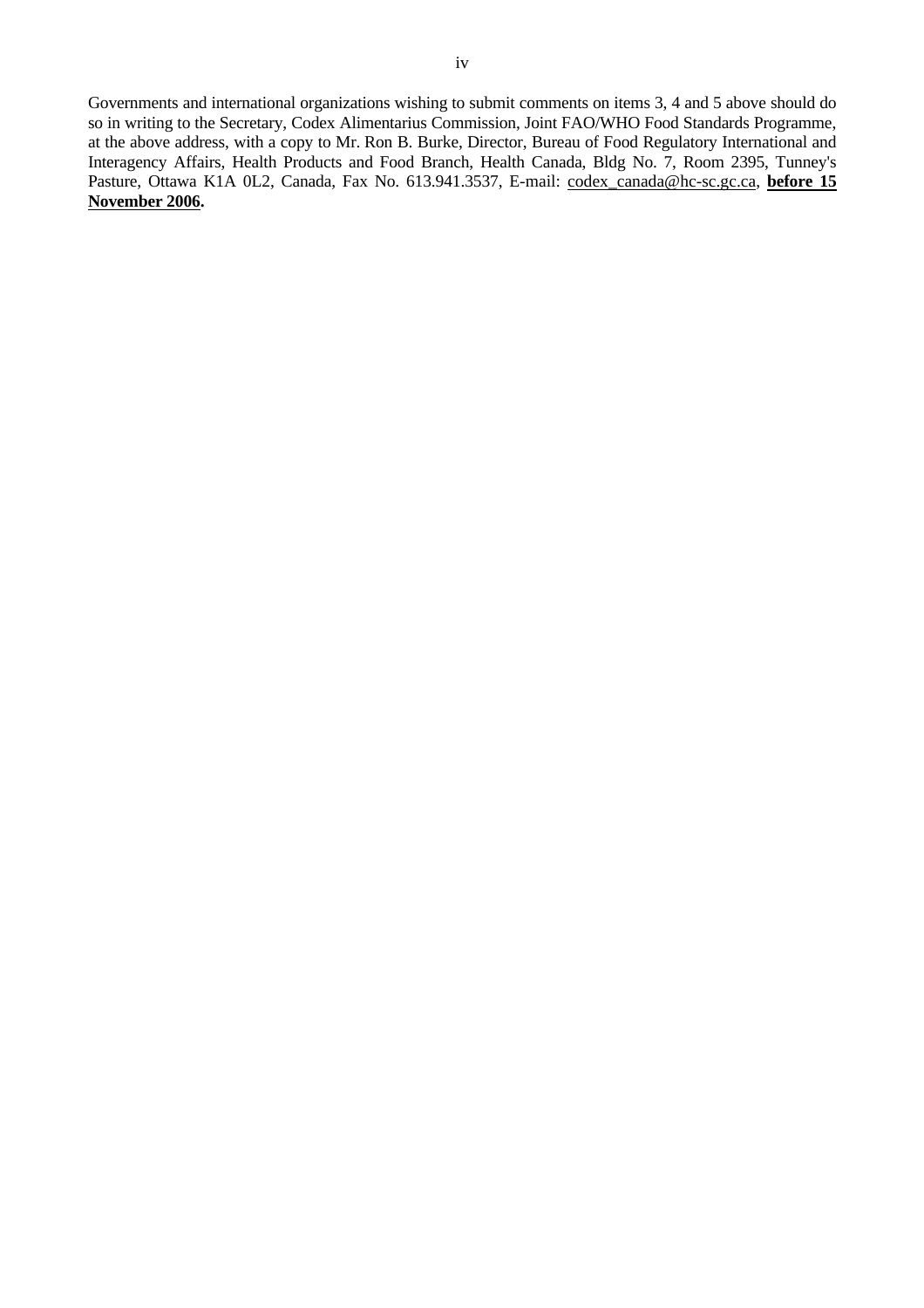The summary and conclusions of the 34<sup>th</sup> Session of the Codex Committee on Food Labelling are as follows:

## Matters for adoption by the 29<sup>th</sup> Session of the Codex Alimentarius Commission:

The Committee:

- agreed to advance to Step 8 the Draft Amendment to the *Guidelines for the Production, Processing, Labelling and Marketing of Organically Produced Foods*: Annex 2 - Permitted Substances: Table 3 (para. 60, Appendix II);
- agreed to advance to Step 5 of the Accelerated Procedure the Proposed Draft Definition of Trans Fatty Acids (Proposed Draft Amendment to the *Guidelines on Nutrition Labelling*) (para. 135, Appendix V);
- agreed to undertake new work on 1) the inclusion of ethylene in the *Guidelines for the Production, Processing, Labelling and Marketing of Organically Produced Foods* (para. 77) and 2) the definition of advertising in relation to nutrition and health claims (para. 146).

#### **Other Matters of Interest to the Commission**

The Committee:

- agreed to return to Step 6 the Draft Amendment to the *Guidelines for the Production, Processing, Labelling and Marketing of Organically Produced Foods*: Annex 2 – Permitted Substances: Table 3 (other substances) (para. 60, Appendix III), and to return to Step 3 the Proposed Draft Amendment to Table 1 on Natural Sodium Nitrate (para. 66, Appendix IV);
- agreed to return to Step 3 the Proposed Draft Amendment to the *General Standard for the Labelling of Prepackaged Foods*: Quantitative Declaration of Ingredients (para. 122, Appendix VI);
- endorsed the labelling provisions in several Draft Standards and did not endorse the labelling provisions in the Draft Standards on individual cheeses (paras. 34-48);
- agreed to retain at Step 7 the Draft Amendment to the *General Standard for the Labelling of Prepackaged Foods* (Draft Recommendations for the Labelling of Foods Obtained through Certain Techniques of Genetic Modification/Genetic Engineering): Definitions and at Step 4 the Proposed Draft Guidelines for the Labelling of Food and Food Ingredients Obtained through Certain Techniques of Genetic Modification/Genetic Engineering: Labelling Provisions, for further consideration at the next session taking into account the outcome of a physical working group (paras. 100-101);
- discussed how to proceed further with the implementation of the WHO *Global Strategy on Diet, Physical Activity and Health* as related to food labelling and related matters, within the mandate of the Committee (paras. 14-33).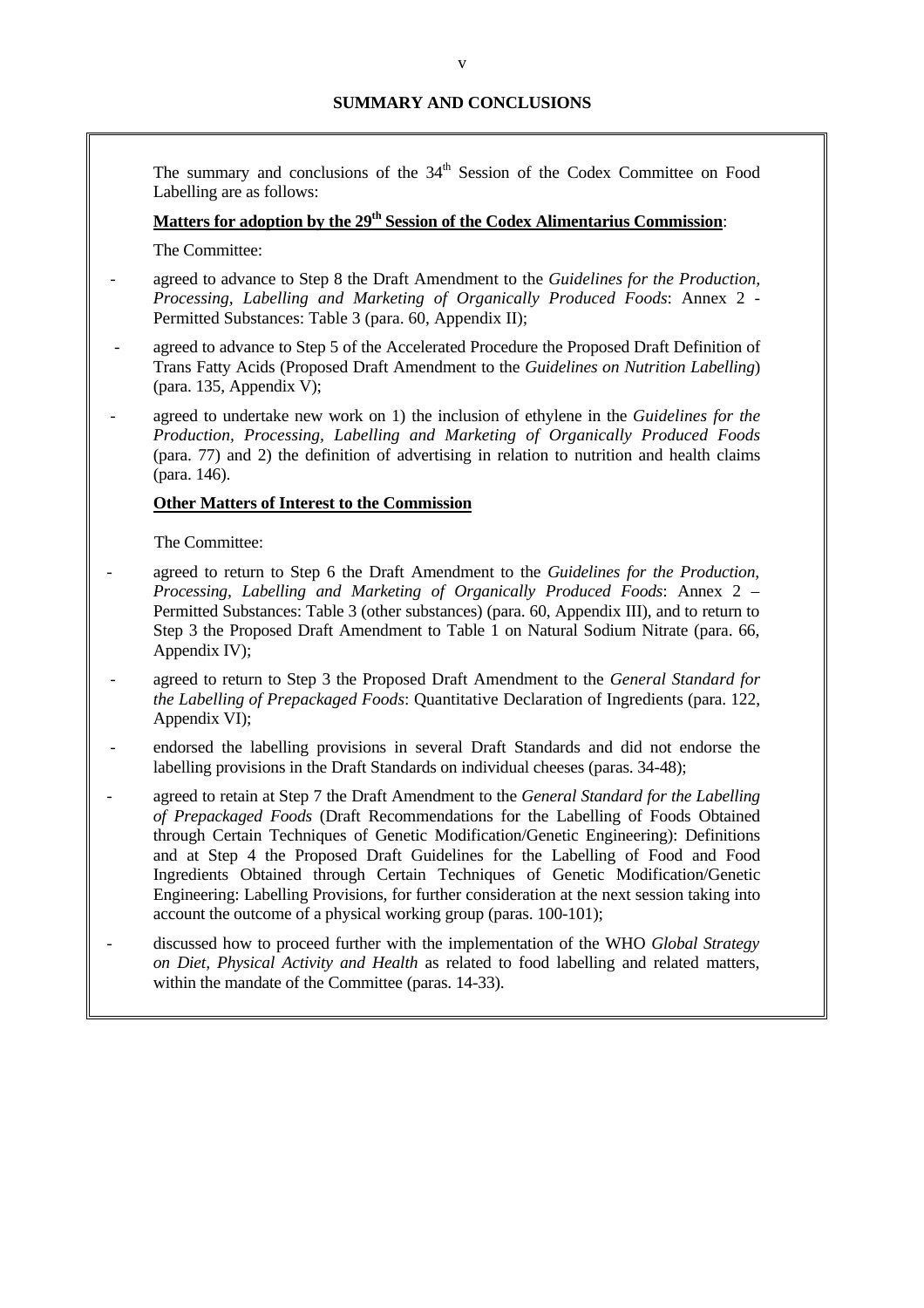## **TABLE OF CONTENTS**

| MATTERS ARISING FROM THE CODEX ALIMENTARIUS COMMISSION                                                                                                                                                                               |
|--------------------------------------------------------------------------------------------------------------------------------------------------------------------------------------------------------------------------------------|
| MATTERS REFERRED BY FAO AND WHO: IMPLEMENTATION OF THE GLOBAL                                                                                                                                                                        |
|                                                                                                                                                                                                                                      |
| GUIDELINES FOR THE PRODUCTION, PROCESSING, LABELLING<br>AND MARKETING OF ORGANICALLY PRODUCED FOODS:                                                                                                                                 |
|                                                                                                                                                                                                                                      |
|                                                                                                                                                                                                                                      |
| CONSIDERATION OF THE PROCESS FOR THE INCLUSION OF THE SUBSTANCES IN THE LIST  67-74                                                                                                                                                  |
|                                                                                                                                                                                                                                      |
| DRAFT RECOMMENDATIONS FOR THE LABELLING OF FOODS OBTAINED THROUGH CERTAIN TECHNIQUES OF<br>GENETIC MODIFICATION/GENETIC ENGINEERING (DRAFT AMENDMENT TO THE GENERAL STANDARD FOR THE<br>LABELLING OF PREPACKAGED FOODS): DEFINITIONS |
| and<br>PROPOSED DRAFT GUIDELINES FOR THE LABELLING OF FOODS OBTAINED THROUGH<br>CERTAIN TECHNIQUES OF GENETIC MODIFICATION/GENETIC ENGINEERING: LABELLING PROVISIONS 82-101                                                          |
| PROPOSED DRAFT AMENDMENT TO THE GENERAL STANDARD FOR THE LABELLING                                                                                                                                                                   |
|                                                                                                                                                                                                                                      |
|                                                                                                                                                                                                                                      |
|                                                                                                                                                                                                                                      |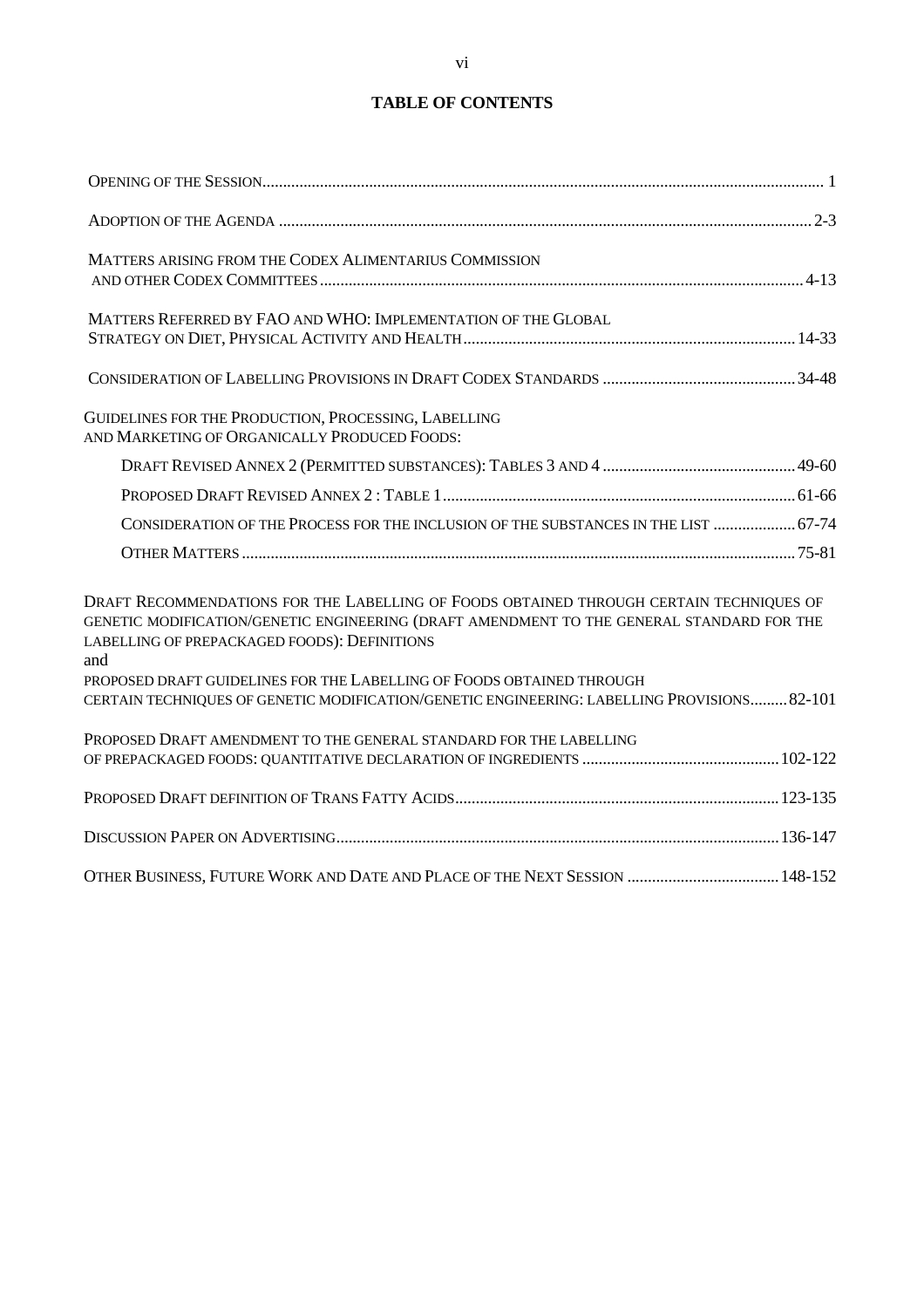## **LIST OF APPENDICES**

## **Pages**

| <b>Appendix I</b>   | List of Participants                                                                                                                                                                                  | 21 |
|---------------------|-------------------------------------------------------------------------------------------------------------------------------------------------------------------------------------------------------|----|
| <b>Appendix II</b>  | Draft Amendment to the Guidelines for the Production, Processing,<br>Labelling and Marketing of Organically Produced Foods: Annex 2 -<br>Permitted Substances : Table 3 (at Step 8)                   | 47 |
| <b>Appendix III</b> | Draft Amendment to the Guidelines for the Production, Processing,<br>Labelling and Marketing of Organically Produced Foods: Annex 2 -<br>Permitted Substances: Table 3 (other substances) (at Step 6) | 53 |
| <b>Appendix IV</b>  | Proposed Draft Amendment to the Guidelines for the Production,<br>Processing, Labelling and Marketing of Organically Produced Foods:<br>Annex 2 - Permitted Substances : Table 1                      | 60 |
| <b>Appendix V</b>   | Proposed Draft Definition of Trans Fatty Acids                                                                                                                                                        | 61 |
| <b>Appendix VI</b>  | Proposed Draft Amendment to the General Standard for the Labelling of<br>Prepackaged Foods: Quantitative Declaration of Ingredients                                                                   | 62 |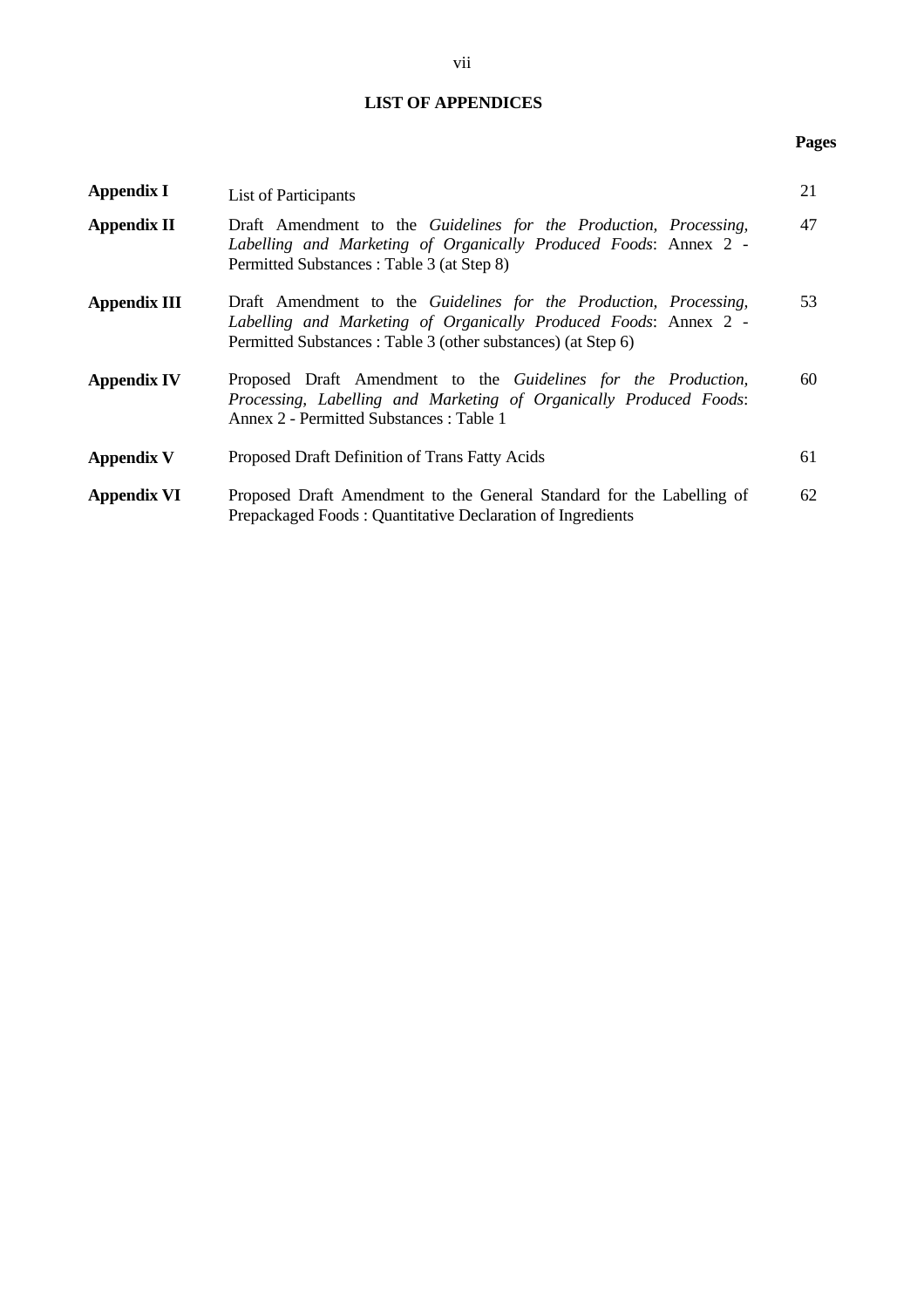## **INTRODUCTION**

1) The Codex Committee on Food Labelling held its Thirty-fourth Session in Ottawa, Canada from 1 to 5 May 2006, at the kind invitation of the Government of Canada. The Session was chaired by Dr. Anne MacKenzie, Senior Science Advisor, Science Branch, Canadian Food Inspection Agency. The session was attended by 258 delegates representing 55 Member countries, one Member Organization, European Community (EC), and 26 international organizations. A complete list of participants is attached as Appendix I to this report.

## **ADOPTION OF THE AGENDA (Agenda Item 1)<sup>1</sup>**

2) The Committee adopted the Provisional Agenda with the following modifications: to discuss the issues in Item 9 related to organic production (CX/FL 06/34/11, CRD 9 and CRD 10) directly after Item 4, while acknowledging that they were related to new work; to discuss CX/FL 06/34/3 Add.1 on the second day of the Session as the document had been made available only recently; and to consider the discussion paper on modified standardized common names (CRD 20, Canada) under Item 9.

3) The Delegation of the EC explained to the Committee the division of competence between the European Community and its Member States according to Rule II.5 of the Rules of Procedure.

## **MATTERS REFERRED TO THE COMMITTEE (Agenda Item 2)**

## **MATTERS REFERRED BY THE CODEX ALIMENTARIUS COMMISSION AND CODEX COMMITTEES (Agenda Item 2a)2**

## General Standard for Fruit Juices and Nectars

4) The Committee recalled that the Commission had adopted the General Standard for Fruit Juices and Nectars, which included three processing aids that might cause allergenicity, i.e. isinglass and sodium/potassium caseinates, endorsed by the Committee on Additives and Contaminants (CCFAC) with the addition of the following footnote: "Use of these processing aids should take into account their allergenic potential. If there is any carry over of these processing aids into finished product, they are subject to ingredient declaration in accordance with Sections 4.2.1.4 and Section 4.2.4 of the of the Codex General Standard for the Labelling of Prepackaged Foods." As processing aids were exempted from labelling declaration in the General Standard for the Labelling of Prepackaged Foods, this additional labelling required endorsement by the Committee on Food Labelling.

5) The Committee agreed to endorse the addition of the above footnote on labelling requirements and noted that this would allow the inclusion of the three processing aids in the Standard for Fruits Juices and Nectars, as proposed by the Task Force on Fruit and Vegetable Juices and the CCFAC.

## Executive Committee

 $\overline{a}$ 

6) The Committee noted the recommendations of the Executive Committee in the framework of the Critical Review and agreed to propose a time frame for each item under consideration in the Step Procedure on a case-by-case basis.

## Committee on Food Additives and Contaminants

7) The Committee was informed that the Class Names and International Numbering System (CAC GL 36- 1989) include a list of functional classes identical to the list in section 4.2.3.3 of the General Standard for the Labelling of Prepackaged Foods, and their description and that the CCFAC had advanced to Step 5 a Proposed Draft Revision of that list. In this context, the CCFAC had asked the CCFL to clarify the labelling provisions for labelling of carriers and packaging gases.

8) The Delegation of the United States indicated that packaging gases, mostly used as processing aids, could be considered as additives according to their technological function and amount in the end product. The Delegation also recalled that the Committee on Nutrition and Foods for Special Dietary Uses (CCNFSDU) had asked the CCFAC to consider the issue of carriers and to consider the establishment of a new functional class if required.

<sup>1</sup> CX/FL 06/34/1, CRD 16 (European Community)

 $2$  CX/FL 06/34/2, CRD 3 (comments of India)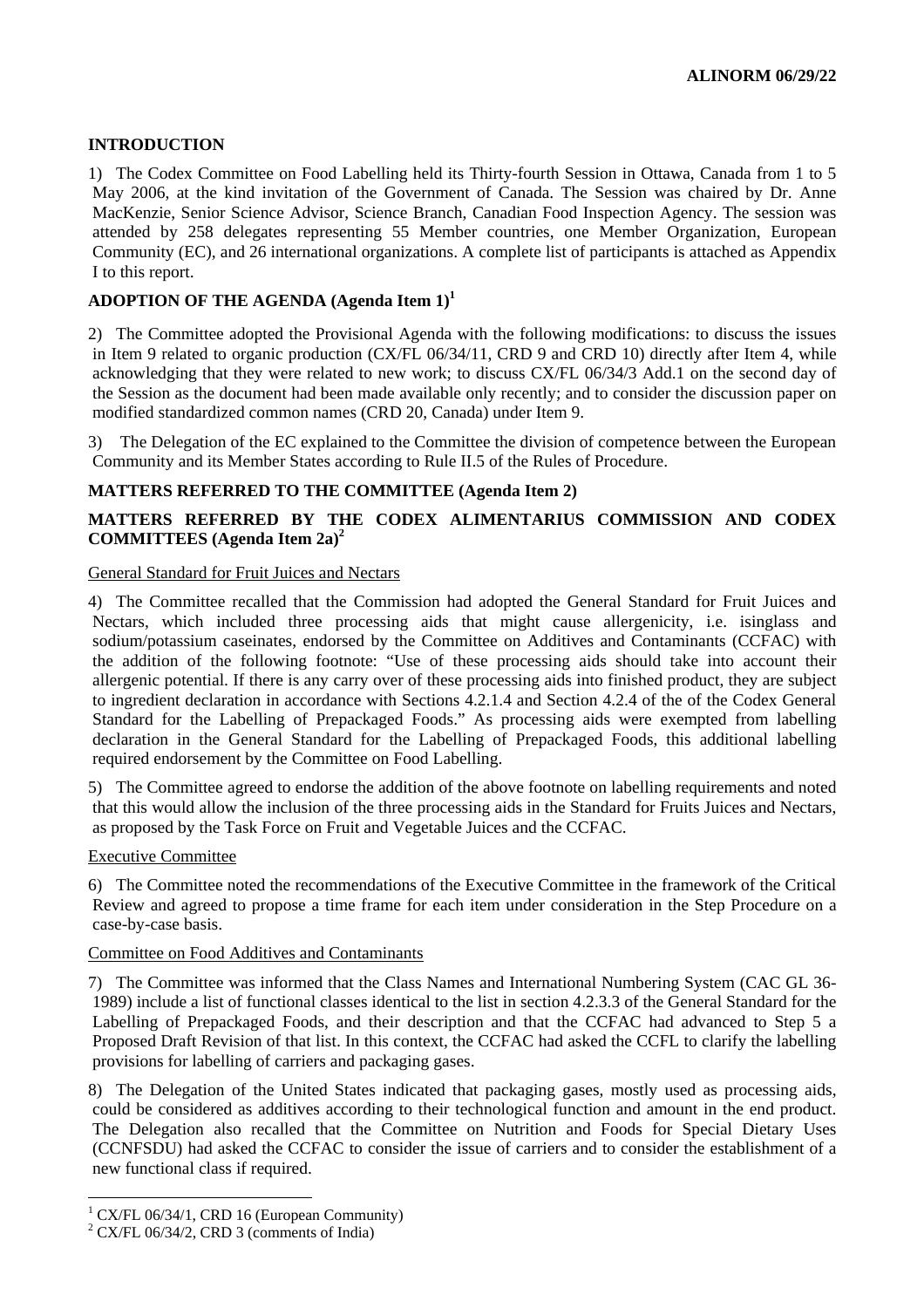9) The Delegation of the EC indicated that, although carriers and packaging gases could be considered as food additives under certain circumstances, it did not support at this stage any amendment to the current list of additive classes in section 4.2.3.3, pointing out that it was not the responsibility of CCFL to determine whether substances were additives or processing aids and that the functional classes should be clarified by the CCFAC. The Delegation also noted that there appeared to be some contradiction in the report of the CCFAC since paragraph 4 of the section asked a specific question from the CCFL whereas the last paragraph stated that the revised Table in Annex XV would be sent to the CCFL and CCNFSDU for information.

10) Several delegations expressed the view that CCFAC should finalise the description of functional classes and clarify the status of carrier and packaging gases in order to allow CCFL to consider labelling requirements for additives.

11) The Committee noted that the revised list of functional classes included some other amendments as compared with the current list in the *General Standard* and that the Committee would need to consider the inclusion of these revisions in the *General Standard* after they had been finalized. In particular, it was noted that the class of "acids" had been deleted and integrated into "acidity regulators".

12) Several delegations pointed out that they had been informed of the request from CCFAC during the present session, since CCFAC had been held immediately prior to the CCFL, and therefore they could not express a position on this question at this stage but needed more time to consider the implications of the revision of the functional classes more carefully, especially as regards carriers and packaging gases.

13) The Committee agreed that before it could consider the labelling provisions applying to new and amended functional classes of additives, these classes had to be clearly defined and asked the CCFAC to clarify the conditions under which carriers and packing gases were considered as additives or as processing aids, possibly with some specific examples. The Committee noted that the next session of the CCFAC was expected to finalise the revision of the Class Names and agreed to consider this question further at its next session in the light of the conclusions of the CCFAC.

## **MATTERS REFERRED BY FAO AND WHO: IMPLEMENTATION OF THE GLOBAL STRATEGY ON DIET, PHYSICAL ACTIVITY AND HEALTH (Agenda Item 2b)**<sup>3</sup>

14) The Representative of FAO, speaking on behalf of FAO and WHO, recalled that, during the  $33<sup>rd</sup>$  Session of the CCFL, WHO had invited the delegates to become familiar with the WHO Global Strategy on Diet, Physical Activity and Health, elaborated in 2004 with the aim of preventing and controlling the heavy and growing burden of non-communicable diseases and that FAO had endorsed the strategy. The World Health Assembly had identified the Codex Alimentarius Commission as an international partner which could strengthen public health efforts and noted that areas for further development could include:

- labelling to allow consumers to be better informed about the benefits and contents of foods;
- measures to minimize the impact of marketing on unhealthy dietary patterns;
- fuller information about healthy consumption patterns;
- production and processing standards regarding the nutritional quality and safety of products.

15) In July 2005, the 28<sup>th</sup> Session of the Codex Commission agreed that the FAO and WHO should prepare a document on the actions Codex might take, in the context of its operational mandate, to facilitate the implementation of the Global Strategy, for consideration by the CCNFSDU and the CCFL. In November 2005, WHO and FAO attended the  $27<sup>th</sup>$  Session of the CCNFSDU and presented a discussion paper that was similar to the document under consideration at the present session.

16) The Representative pointed out that FAO and WHO were very interested in learning the views of delegates about the aspects of the Global Strategy that are relevant to CCFL and possible areas for future work of CCFL and provided an update of the action taken since the last sessions of CCFL and CCNFSDU.

 $\overline{a}$ <sup>3</sup> CX/FL 06/34/2-Add.1, CRD 4 (comments of Canada, India, Indonesia, IACFO), CRD 25 (comments of the EC)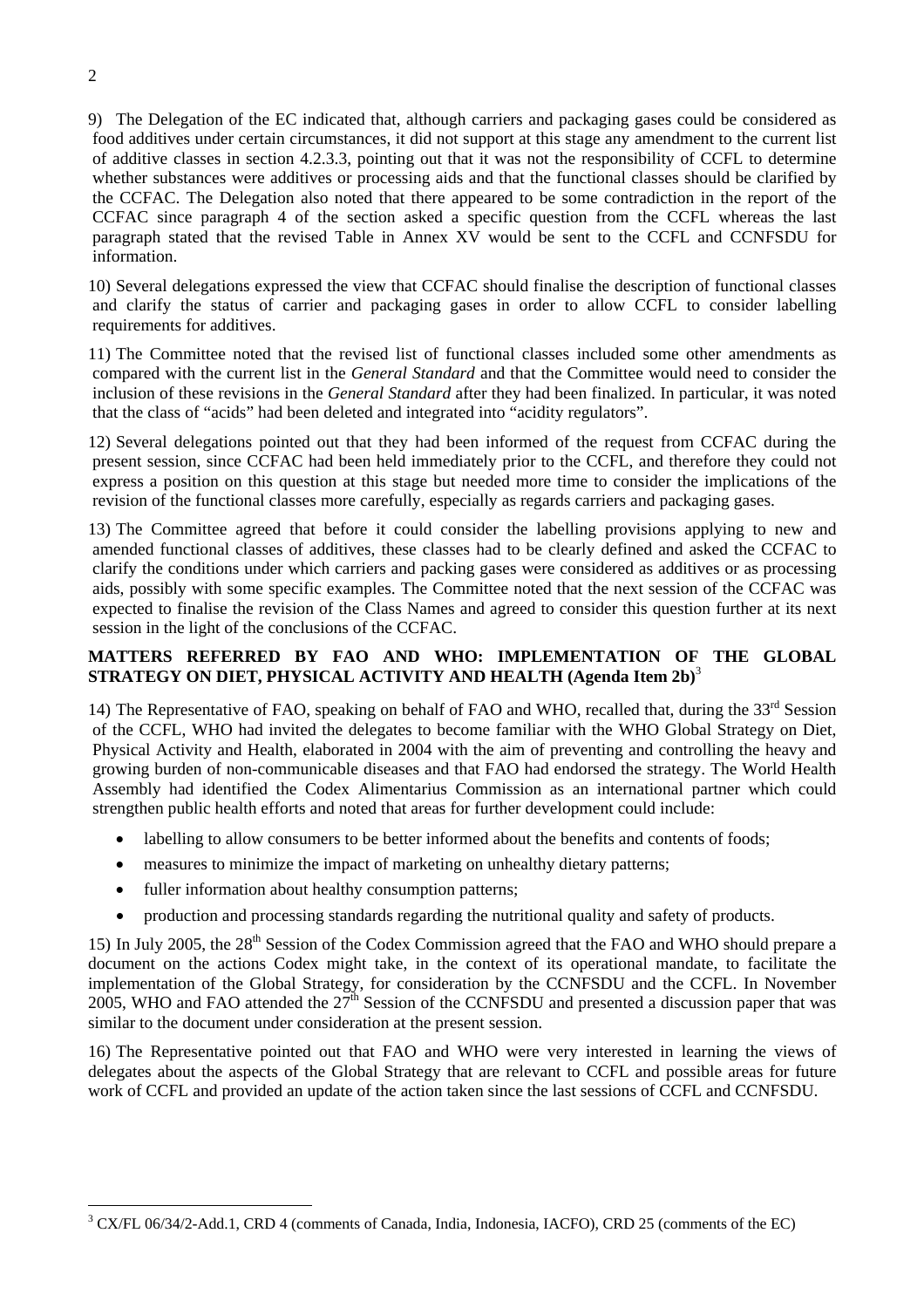17) WHO and FAO held an electronic forum to allow delegations to provide their views on the possible roles of the Codex Alimentarius Committees in implementation of the Global Strategy. All Codex members were invited to participate in the electronic forum, which was held from 15 February – 7 April 2006. The Representative of FAO indicated that the issues raised in the forum and comments of Codex members and observers were available on the WHO website at the following address: http://www.who.int/nutrition/FAOWHO\_eforum/en/index.html; that the comments of the forum would serve as inputs for preparing the proposed action document for Codex. Finally, WHO and FAO were preparing a document that would provide an update on the progress so far in developing the requested actions document and would include a summary of the results of the forum, for consideration by the 29<sup>th</sup> Session of CAC in July 2006.

18) The Committee expressed its appreciation to WHO and FAO for the preparation of the discussion paper and had an extensive discussion on how to proceed further with the implementation of the Global Strategy as related to food labelling and related matters within the mandate of the CCFL.

19) Many delegations expressed their strong support for the Global Strategy, and informed the Committee of the action they were taking at the national level in order to ensure its implementation. Many delegations and observers recognized that Codex had an important role to play in the implementation of the Global Strategy and supported further consideration of the aspects that were relevant to the mandate of the CCFL.

20) The Delegation of Austria, speaking on behalf of the Member States of the European Community present at the session, expressed its support for the initiative of WHO, and pointed out that the CCFL and the CCNFSDU should play a central role in the implementation of the Global Strategy. The Delegation indicated that a more general reflection was needed as to how nutrition issues should be integrated into Codex work while retaining its mandate.

21) The Delegation of India, supported by other delegations and observers, expressed the view that three main areas of work should be considered: mandatory nutrition labelling for all processed foods irrespective of whether claims were made; mandatory quantitative ingredient declaration; and health claims in advertising and labelling.

22) The Delegation of Senegal, supported by several delegations, pointed out that Codex activities should extend beyond food safety and contribute to the protection of consumers form diet related noncommunicable diseases, and stressed the essential role of food labelling to allow consumers to make an informed choice. The Delegation also highlighted the specific problems faced by consumers in developing countries in view of the proliferation of products with misleading labelling and claims on the market.

23) Several delegations pointed out that the Global Strategy was a very comprehensive set of recommendations and that only certain aspects could be addressed within the mandate of Codex. Some delegations stressed the need for coordination between the CCFL and the CCNFSDU as they were the main committees concerned by the implementation of the Global Strategy in the framework of Codex. It was also noted that the proposals for new work related to the Global Strategy would need to be prioritized, especially if they required scientific advice, since several such requests were already pending to address food safety issues, that were a priority for Codex.

24) The Delegation of South Africa, supported by the Observer from NHF, put forward several proposals for further consideration: recognizing that nutrients are not toxins and that their assessment should reflect acknowledged benefits and desired impact from their use in order to achieve positive outcomes and that they should generally be recognized as safe; banning the addition of partially and fully hydrogenated trans fatty acids in foods; allowing the enrichment of foods with dietary supplements in order to optimise nutrient density to compensate for a decline in micronutrients in various foods; ensuring that global legislation prevent the use of industrial toxins and additives that are not supported by biochemistry and clinical experience; supporting nutrition and health claims and advertising for those foods that contribute to a healthy life style, while banning such claims for those foods that do not contribute to a healthy life style, especially as regards advertising directed to children, all in the context of optimal health.

25) The Delegation of the United States expressed the view that the following issues were particularly relevant in relation to the Global Strategy: the general requirement for mandatory nutrition labelling, as well as the list of nutrients that should be declared when claims were made; the scientific basis of health claims; and the use of sound nutrition principles in the modification of standardised foods.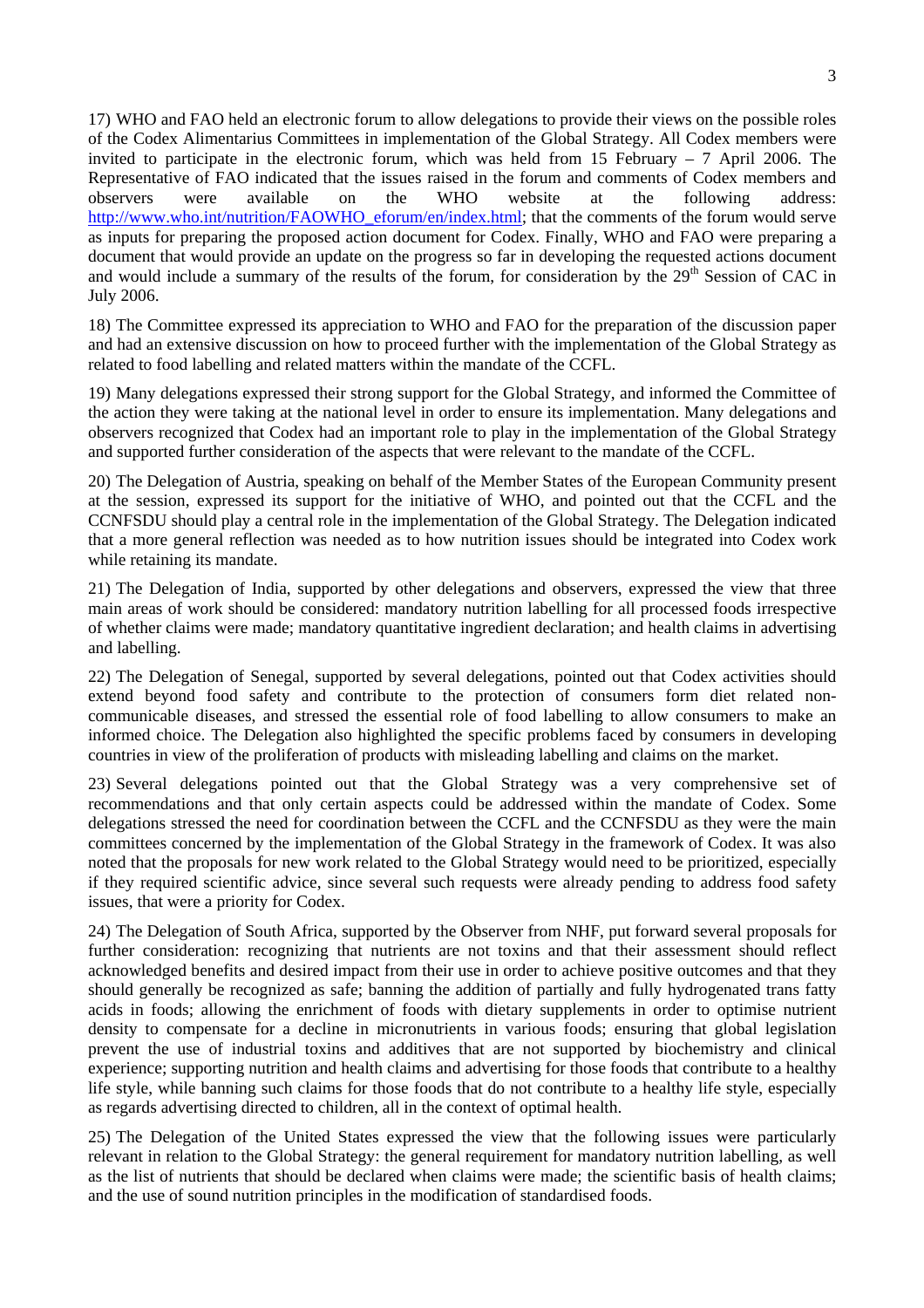4

26) Several delegations proposed to establish en electronic working group to consider further work related to the Global Strategy and the comments from the FAO/WHO e-Forum. Other delegations pointed out that WHO and FAO were in the process of compiling and analysing the comments received in the e-Forum and preparing a new document for consideration by the Commission. The Committee therefore agreed that it was premature at this stage to establish a working group.

27) The Chairperson noted that the comments and proposals made in the discussion could be grouped according to the following main themes:

- Enhancing and improving the label information about the nutritional aspects of foods offered to consumers to assist them in making informed choices about foods to improve their health. In this regard, making nutrition labelling mandatory even in the absence of claims was suggested by several delegations.
- The importance of truthful and non-misleading marketing practices and advertising in the promotion of the nutritional aspects of foods was mentioned as part of the implementation of the Global Strategy.
- Food standards: It was noted that Codex standards should not impede the development of modified versions of these foods intended to assist consumers in improving their food choices.
- Sound science: The importance of a sound scientific basis for any actions taken to implement the Global Strategy was emphasized. The work on the framework for the scientific basis for health claims was noted in this regard.
- Improving access to information that is adequate, accurate and truthful is important and particularly challenging with low levels of literacy.

28) Several delegations expressed the view that these proposals should be considered only as questions for further discussion and did not reflect the consensus of the Committee, since there were different views regarding some areas of work, especially mandatory nutrition labelling and advertising. It was also noted that specific food standards were the responsibility of the relevant Commodity Committees and would not be considered by the CCFL.

29) The Delegation of South Africa proposed that health and nutrition be acknowledged as part of the Codex mandate in view of their importance in the implementation of the Global Strategy.

30) Some delegations did not support any reference to specific areas of work at this stage, as this should be considered later in the light of the result of the e-Forum and the document to be prepared by FAO and WHO, with the understanding that relevant project documents would be developed in the future as required.

31) The Committee noted some specific proposals for wording put forward in the discussion: referring to "truthful and non misleading information" as the question of advertising was still under discussion; highlighting the importance of nutrition information in allowing consumers to make appropriate food choices that would reduce the risk of chronic diseases; and including a reference to "optimizing health and nutrition". The Chairperson however pointed out that the above list was only intended to reflect the proposals made in the discussion and were not specific proposals for new work.

32) The Representative of FAO thanked the Committee for its support of the Global Strategy and its constructive discussion and indicated that FAO and WHO would take into account the themes proposed at the current session in the preparation of a new document for consideration by the Commission.

33) The Committee noted that WHO and FAO would inform the Commission of the results of the e-forum on the Global Strategy and seek the agreement of the Commission to proceed with the development of a document containing proposals for future areas of work in the implementation of the Global Strategy. This document would be sent out in a CL from the Commission for comment and could allow the CCFL to propose new work to implement the Global Strategy.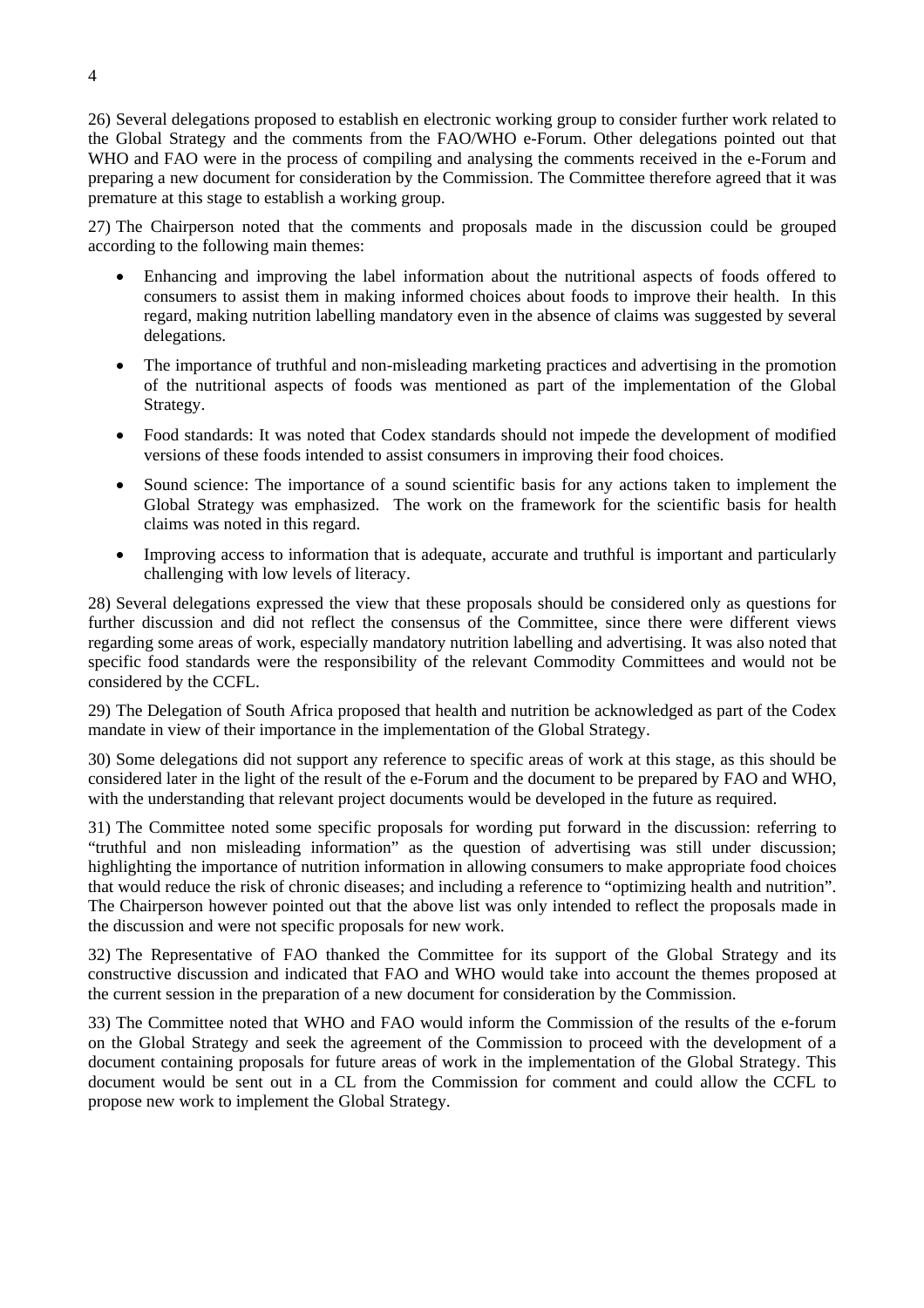## **CONSIDERATION OF LABELLING PROVISIONS IN DRAFT CODEX STANDARDS**

## **(Agenda Item 3)4**

 $\overline{a}$ 

## **Committee on Nutrition and Foods for Special Dietary Uses**

Draft Revised Standard for Processed Cereal-Based Foods for Infants and Young Children (at Step 8) (ALINORM 06/29/26, Appendix II)

34) The Committee endorsed the labelling provisions as proposed.

## **Committee on Milk and Milk Products**

Draft Standard for a Blend of Evaporated Skimmed Milk and Vegetable Fat Draft Standard for a Blend of Skimmed Milk and Vegetable Fat in Powdered Form Draft Standard for a Blend of Sweetened Condensed Skimmed Milk and Vegetable Fat

35) The Delegation of Malaysia, referring to their comments in CRD 26, said that in their country these products were known under the names "Evaporated Filled Milk", "Filled Milk Powder" and "Sweetened Condensed Filled Milk" respectively, and proposed to add footnotes to that effect in section 7.1 of each standard.

36) Other delegations recalled that this proposal had also been made in the CCMMP and that after considerable discussion such examples had been removed from the standards in order not to cause confusion. The sentence "Other names may be used if allowed by national legislation in the country of retail sale." had been added to 7.1 as a compromise which meant that the names proposed by Malaysia could be used in their country. It was also mentioned that reference to milk for these products was not consistent with the General Standard on the Use of Dairy Terms. The Committee agreed to retain the text as proposed by the CCMMP.

37) The Secretariat drew the attention of the Committee to the reference to "reduced fat" in the above standards and to the provisions on comparative claims in the Guidelines for Use of Nutrition and Health Claims.

38) The Delegation of the United States pointed out that the term "reduced fat" was a nutrient comparative claim and proposed to include the following text at the end of section 7.1 of each standard (adapting the <name of the product> as appropriate in each standard): " 'Reduced Fat' is a nutrient comparative claim. A Reduced Fat <name of the product> must meet the requirements of Section 6, Comparative Claims, of the Guidelines for Use of Nutrition and Health Claims (CAC/GL 23-1997, Rev.1-2004).". The Committee agreed with this proposal.

39) The Observer from IDF expressed the view that due to the composition and technological process applied to these products, the term "reduced fat" did not refer to a comparative claim.

40) The Delegation of Mexico said that the advisory statement contained in 7.5 of the proposed labelling provisions was not needed because in their country no confusion of these products with infant formula existed. They suggested adding a phrase at the beginning of 7.5 to that effect.

41) The Committee agreed to add the words "Subject to the legislation of the country of retail sale..." at the beginning of 7.5.

42) The Committee endorsed the labelling provisions as amended. The Committee noted the concerns expressed by the Delegation of Canada, that it should be considered further whether the addition of the phrase in 7.5 could lead to consistency problems with other standards for milk and milk products.

<sup>&</sup>lt;sup>4</sup> CX/FL 06/34/3 and Add.1; CRD 5 (India, Indonesia); CRD 25 (European Community); CRD 26 (Malaysia)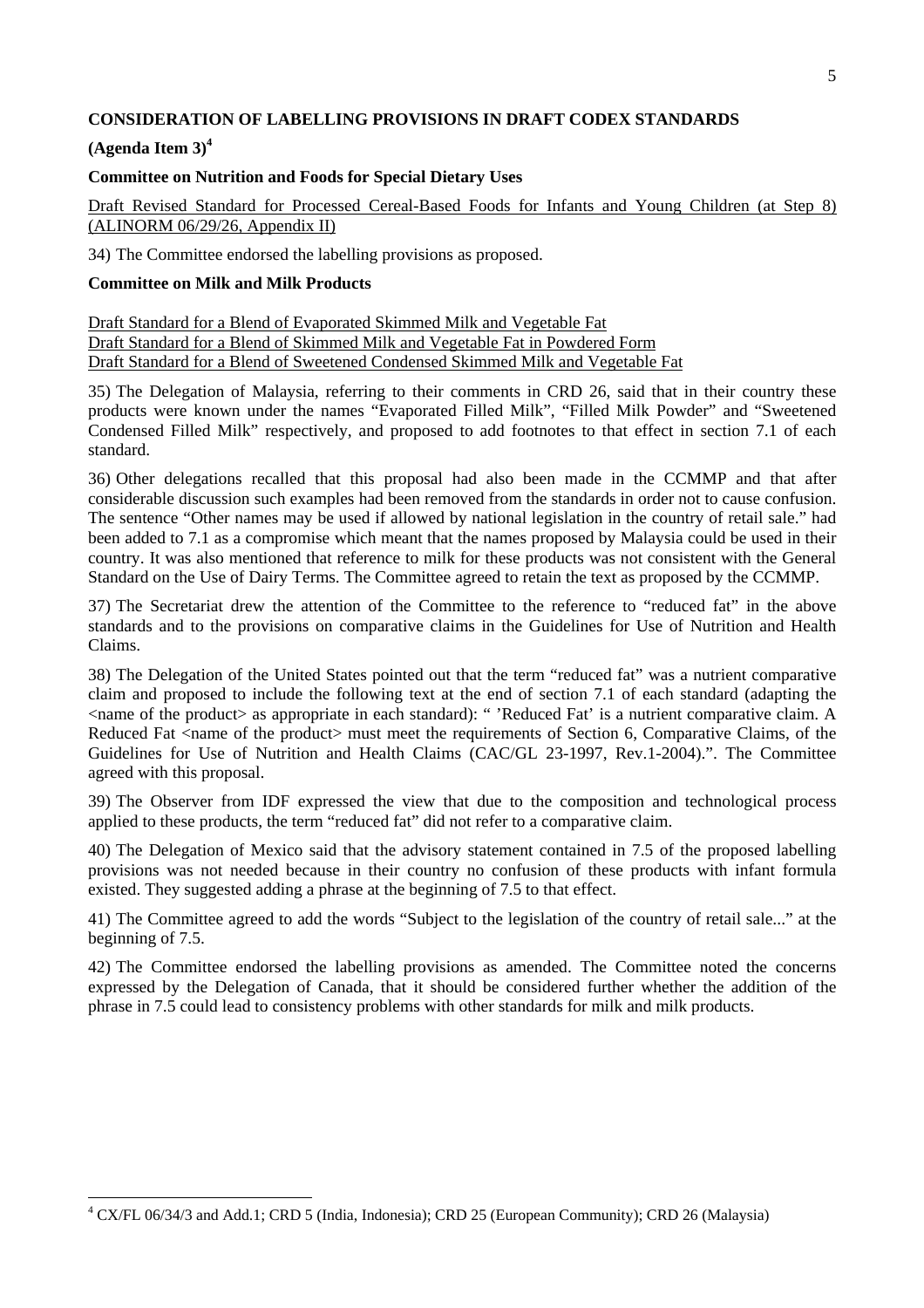| Draft Revised Standard for Cheddar (C-1)                  |
|-----------------------------------------------------------|
| Draft Revised Standard for Danbo (C-3)                    |
| Proposed Draft Revised Standard for Edam (C-4)            |
| Proposed Draft Revised Standard for Gouda (C-5)           |
| Proposed Draft Revised Standard for Samso (C-7)           |
| Proposed Draft Revised for Emmental (C-9)                 |
| Proposed Draft Revised for Tilsiter (C-11)                |
| Proposed Draft Revised for Saint-Paulin (C-13)            |
| Proposed Draft Revised for Provolone (C-15)               |
| Proposed Draft Revised for Coulommiers (C-18)             |
| Proposed Draft Revised for Camembert (C-33)               |
| Proposed Draft Revised for Brie (C-34)                    |
| Proposed Draft Rrevised Standard for Havarti (C-6)        |
| Proposed Draft Revised Standard for Cottage Cheese (C-16) |
| Proposed Draft Standard for Mozarella                     |
| Proposed Draft Revised Standard for Cream Cheese (C-31)   |
|                                                           |

43) The 6<sup>th</sup> Session of the CCMMP had transmitted the labelling provisions of the Draft Revised Standards for Cheddar and Danbo to the 33<sup>rd</sup> Session of the CCFL. The CCFL had not been able to reach a conclusion on the mandatory country of origin labelling provisions in the standards and had referred them back to the CCMMP for further clarification on the matter (see ALINORM 05/28/22, para. 20). The  $7<sup>th</sup>$  CCMMP had proposed to include a section 7.2 on mandatory country of origin labelling in all sixteen above cheese standards and provided the explanations contained in CX/FL 06/34/3 Add.1, paras. 56 to 61.

44) The Delegation of New Zealand did not support the inclusion of section 7.2. The Delegation also did not agree with the justification provided by the CCMMP in particular that "omission of country of origin information in case of these specific C-Standards, would mislead or deceive the consumer". The Delegation was of the opinion that the provisions provided in the General Standard for the Labelling of Prepackaged Foods, namely section 4.5.1 sufficiently allowed countries to use mandatory country of origin labelling if the issue of misleading or deceiving the consumer arose. The Delegation proposed to remove 7.2 from the individual standards and to endorse all other labelling provisions in the standards, so as to allow their adoption by the Commission.

45) The Delegation of the EC, supported by several delegations and some observers, was in favour of endorsing the standards as proposed by the CCMMP and pointed out that the labelling provisions should be endorsed with section 7.2. The Delegation was of the opinion that the proposed section 7.2 was in line with section 4.5.1 of the General Standard for the Labelling of Prepackaged Foods. The Delegation felt that there was a real risk of misleading or deceiving the consumer if the country of origin was omitted, e.g. because some of the names of the cheeses were linked to the region from which the product historically originated.

46) The Delegation of Canada supported by several Delegations and one observer was of the opinion that more time was needed to study the referral as it had only been made available recently. In this context it was also mentioned that at the last session of the Committee, clarification had been requested on two standards, whereas now sixteen standards were proposed for endorsement and the justification given by the CCMMP for mandatory country of origin labelling appeared to be clearer for some of these than for others, such as the standards for cream cheese and cottage cheese. The Delegation proposed to endorse the other labelling provisions and to retain section 7.2 for further discussion by CCFL.

47) The Committee concluded that there was a lack of consensus on the endorsement of the labelling provisions of the individual cheese standards in particular section 7.2 and did not endorse the provisions. The Committee recognized that there were no objections to any of the other sections of these provisions. The Committee noted that the standards would be forwarded to the Commission without endorsement of the labelling provisions. The Committee noted further that several delegations had indicated that they needed more time to study the proposals and that, if these delegations could agree to the labelling provisions at the time of the Commission, the standards could be adopted by the Commission with the labelling provisions.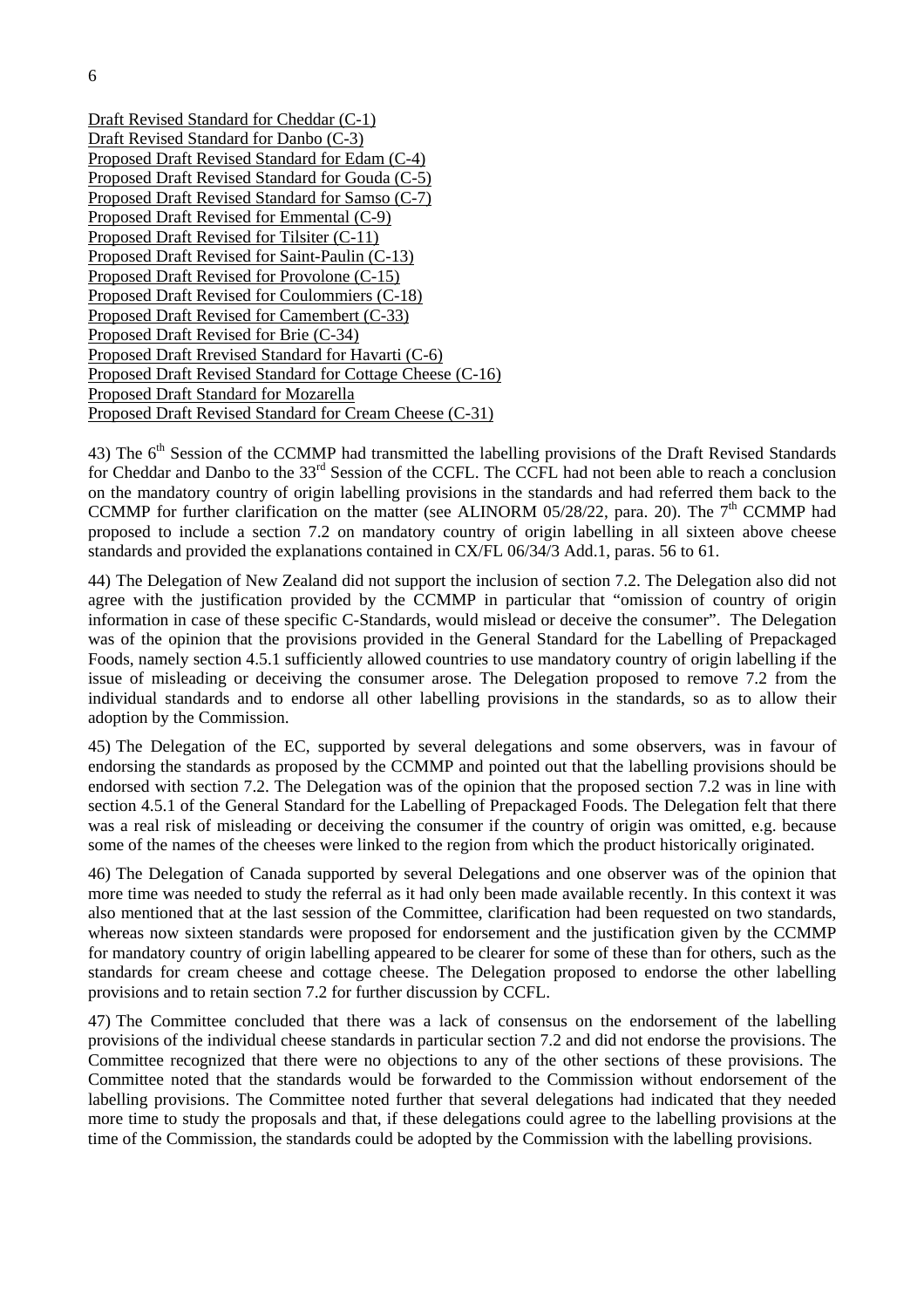Draft Revised Standard for Whey Cheeses (A-7)

## Proposed Draft Revised Standard for Dairy Fat Spreads

48) The Committee endorsed the labelling provisions as proposed.

## **GUIDELINES FOR THE PRODUCTION, PROCESSING, LABELLING AND MARKETING OF ORGANICALLY PRODUCED FOODS (Agenda Item 4)**<sup>5</sup>

49) The Chair of the Working Group held prior to the session, Ms. Carla Barry (Canada) presented the discussions and recommendations relating to Agenda Items 4a) and 4c), as specified in the mandate given to the Working Group at the last session of the Committee. The conclusions of the Working Group and the discussions of the Plenary Session are presented below according to the relevant Agenda Item.

## **DRAFT REVISED ANNEX 2: TABLE 3 (Agenda item 4a)**

50) The Committee recalled that its last session had returned the Draft Table 3 to Step 6 for redrafting by an electronic Working Group coordinated by Canada and further comments. However, it had not been possible to ask for comments due to the late reception of the revised Draft Table and document CX/FL 06/34/4-Add.1 had not been prepared.

51) The Chair of the Working Group highlighted the main changes that had been made to the Table presented in the working document (CX/FL 06/34/4) and noted that, as a general approach, the Working Group had focused its efforts on those food additives where there was considerable agreement and which were not in square brackets. The Committee endorsed a number of recommendations of the Working Group and further discussed some of its proposals, as follows.

52) The Committee agreed that the revised Table should be clear, short, and consistent with the format and terminology used for the food categories in the General Standard for Food Additives (GSFA). General food category listings would be used whenever possible, and subcategory listings or specific food items would be used where restrictions applied. The list was to be both indicative and restrictive, i.e., listing the food categories and the functional uses for which each additive is permitted in organic foods. Where all functional uses listed in the GFSA were applicable for a food additive, the term "all" would be included in the table.

53) The Committee noted that 220 Sulphur Dioxide was still under consideration in the framework of the GSFA in the CCFAC and agreed to retain it in square brackets until the levels of use for wines, cider and perry had been finalised and adopted by the Commission, and agreed that a similar approach would be applied to all additives provisions that had not been finalized by CCFAC and adopted by the Commission.

54) The Committee noted that 410 Carob Bean Gum was allowed in the GSFA and had been initially placed in square brackets by error due to a correction in its name (from Locust Bean Gum). The Committee noted a proposal to insert it in the list of allowed additives but agreed to retain it for further consideration, as its functional uses had not been defined.

55) The Committee agreed to correct some of the functional classes and made some editorial corrections for clarification purposes.

56) Some delegations proposed to split the Table into two sections, one that would include the additives approved by CCFAC or in a Codex standard adopted by the Commission and for which there was consensus on use for organic production, that should be forwarded to the Commission for adoption at Step 8. The second Table would include those food additives that remain in square brackets and would be circulated for comments at Step 6 for further consideration at the next session.

57) The Secretariat informed the Committee that the Draft Table 3 had not been circulated at Step 6 for comments since July 2003 after its adoption at Step 5 by the Commission; following its consideration by the 32<sup>nd</sup> Session (2004), it been substantially redrafted in 2005 and 2006, but had not been circulated for comments at Step 6 prior to the  $33<sup>rd</sup>$  and  $34<sup>th</sup>$  (present) sessions.

58) The Committee agreed that although the document had not been sent to Step 6 for comments, it should be advanced to Step 8 for adoption by the Commission as there was consensus on the list of additives.

 $\overline{a}$ 

<sup>&</sup>lt;sup>5</sup> CX/FL 06/34/4, CRD 15 (Canada), CRD.18 (AIDGUM, IFOAM), CRD.24 (Report of the Working Group)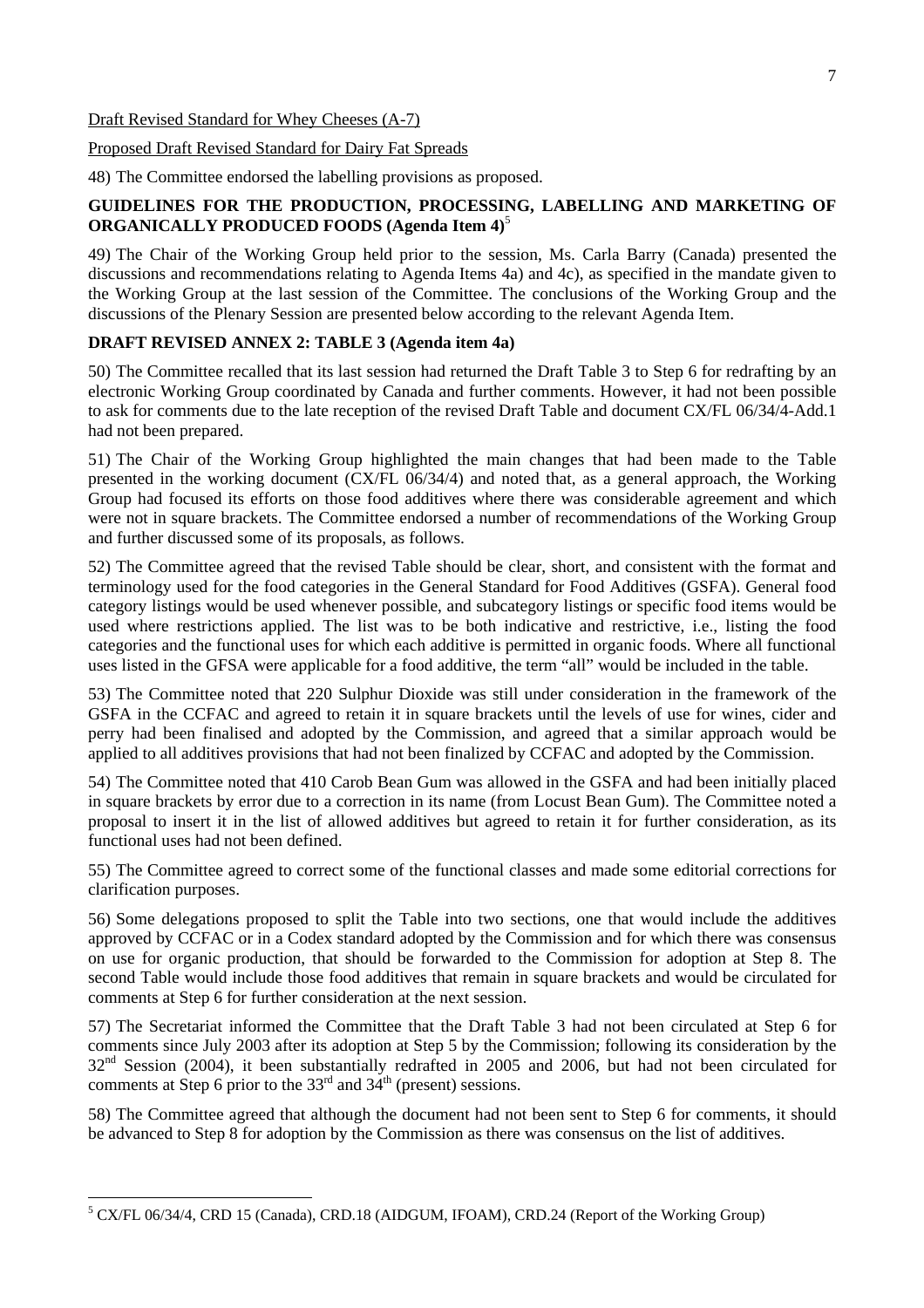59) The Committee also agreed that:

- ¾ Food additives and/or functional uses under evaluation by JECFA and food additives provisions not adopted by the CAC would remain in square brackets; and
- $\triangleright$  Future submissions for the addition of a food additive to Table 3 of Annex 2 of the Guidelines will only be considered if that additive is approved by JECFA and adopted by the Commission.

## **Status of the Draft Revised Annex 2: Table 3**

60) The Committee agreed to advance to Step 8 for adoption by the  $29<sup>th</sup>$  Session of the Codex Alimentarius Commission the section of the Draft Revised Table 3 presented in Appendix II and to return to Step 6 the section presented in Appendix III for comments and consideration at the next session.

## **PROPOSED DRAFT REVISED ANNEX 2: TABLE 1 (NATURAL SODIUM NITRATE) (Agenda Item 4b)**<sup>6</sup>

61) The Committee recalled that its last session had returned the Proposed Draft Revised Table 1 to Step 3 for further comments due to lack of support for the inclusion of Natural Sodium Nitrate (NSN) in the list.

62) The Delegation of Chile recalled that natural sodium nitrate had been assessed against the criteria in the Guidelines and that all relevant scientific information had been provided to the Committee in previous sessions. The Delegation pointed out that organic producers faced economic difficulties when they had to import fertilisers and that this fertiliser provided an important alternative, and noted that specific conditions of use could be defined further in Table 1 if required. The Delegation noted that several delegations had previously expressed their objections to the inclusion of this substance in the list; however no clear scientific arguments had been provided to demonstrate that it did not meet the criteria set forth in section 5 of the Guidelines.

63) The Delegation of Tunisia expressed the view that natural sodium nitrate did not comply with the principles of organic production for the following reasons: it was from a non renewable source and was comparable to conventional fertilizers insofar as it was directly absorbed by the plant, whereas organic practices were intended to improve biological life in the soil so as to allow the release of nitrogen in the soil. As regards the existence of alternative sources of nitrogen, the Delegation noted that current organic practices could be used to improve the biological activity of the soil. This position was supported by many delegations and the Observer from IFOAM.

64) Many delegations and the Observer from IFOAM proposed to discontinue consideration of this substance as it not allowed in organic production in most counties and there was no support for its inclusion in Annex 2.

65) Some delegations proposed to consider further the evaluation of this substance at the next session in the framework of the Working Group, taking into account the recommendations made at the present session on the evaluation of substances (see Agenda item 4c). This would give an opportunity to the Delegation of Chile and other delegations to provide further evidence regarding NSN against the criteria in the Guidelines, in order to facilitate the evaluation of this substance at the next session. The Committee agreed to consider this substance further at its next session and in the Working Group.

## **Status of the Proposed Draft Revised Annex 2: Table 1 (Natural Sodium Nitrate)**

66) The Committee agreed to return the Proposed Draft Revised Table 1 to Step 3 for further comments and consideration at the next session (see Appendix IV). It was agreed that the comments should specifically take into account the criteria in Section 5 of the Guidelines and address each requirement mentioned in the process agreed upon in Agenda Item 4c) (para. 72, second indent).

## **CONSIDERATION OF THE PROCESS FOR EVALUATING SUBSTANCES IN ANNEX 2 (Agenda Item 4 c)7**

67) The Committee recalled that its last session had agreed that an electronic Working Group chaired by the Delegation of the United States would develop a discussion paper to develop a process for evaluating

 $\overline{a}$ <sup>6</sup> ALINORM 05/28/22, Appendix IV, CX/FL 06/34/5 (comments of Brazil, EC), CX/FL 06/34/5-Add.1 (Indonesia), CRD 6 (Canada, India), CRD 14 (Philippines)

<sup>7</sup> CX/FL 06/34/6, CRD 19 (Comments of Canada)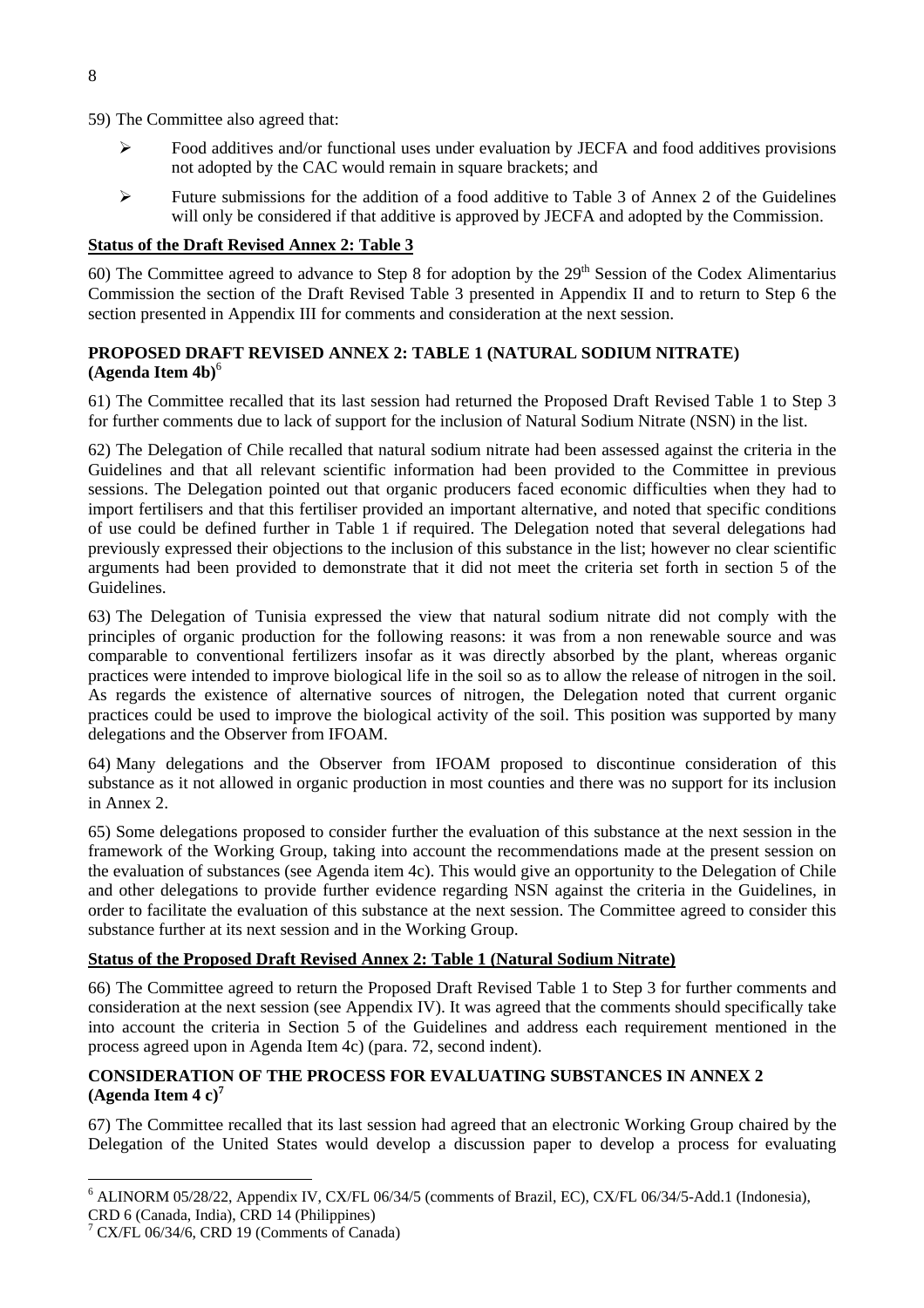substances for inclusion in Annex 2. The Committee considered the recommendations of the Working Group on how to proceed further with the evaluation of the substances in Annex 2.

68) The Committee agreed to discontinue further work to develop a new process for evaluating substances and considered the recommendations put forward in CRD 24 in order to apply the existing criteria under Section 5 to the evaluation of substances in Annex 2.

69) The Committee had an extensive discussion on the nature of the comments and information that should be submitted prior to the sessions of the CCFL in order to address the substances in square brackets requiring further consideration.

70) Some delegations supported a reference to a scientific evaluation, while several other delegations and the Observer from IFOAM pointed out that not all criteria were based on science. It was also noted that some traditional practices used in several countries had not been the subject of scientific research but were accepted as part of an organic system in those countries.

71) After an extensive discussion it was agreed to refer to the results of evaluations including, as appropriate, a summary of scientific research, the analysis of stakeholder viewpoints, as it would cover consumers and producers, and the analysis of principles of organic production.

72) The Delegation of Austria, speaking on behalf of the Member states of the European Community present at the Session, proposed to add a new requirement to the effect that "a substance must be approved by a national authority or be recognized by an international organization for organic production" before presenting a proposal for its inclusion in Annex 2. The Delegation of Switzerland and the Observer from IFOAM supported this approach. Some delegations did not support the reference to an "international organisation" as they considered that the substances should be considered in the framework of Codex at the international level. Some delegations noted that substances might not be approved at the national level as not all countries had established national regulations. The Committee did not include this proposal in the criteria but agreed that it could be considered further in the Working Group.

73) The Committee discussed how to establish priorities on the basis of the comments received taking into account their number, content and whether they supported or opposed the inclusion of a substance. Several delegations pointed out that the main issue was not the number of comments received but their content and how they provided substantial information related to the criteria. It was also proposed to take into account the ratio between supporting and opposing comments.

74) After some further discussion, the Committee agreed to proceed as follows

- 1. Further work on a new process for evaluating substances is discontinued;
- 2. Prior to the next CCFL meeting, members and observers should submit a summary of the results of their evaluation (including, as appropriate, scientific research and/or analysis of stakeholder viewpoints and/or analysis of principles) against the criteria in Section 5 of the Guidelines addressing each of the substances in square brackets (this includes comments that support or oppose the addition of substances to Annex 2);
- 3. A Working Group will meet prior to the next session of the CCFL to address the substances in square brackets;
- 4. Substances should be considered on a priority basis which includes consideration of the number of comments and the substance of those comments and the significance of those comments, either for or against, and of the adoption or otherwise of those substances in national or international standards;
- 5. Substances should be prioritised keeping in view their adoption by the Codex Alimentarius Commission.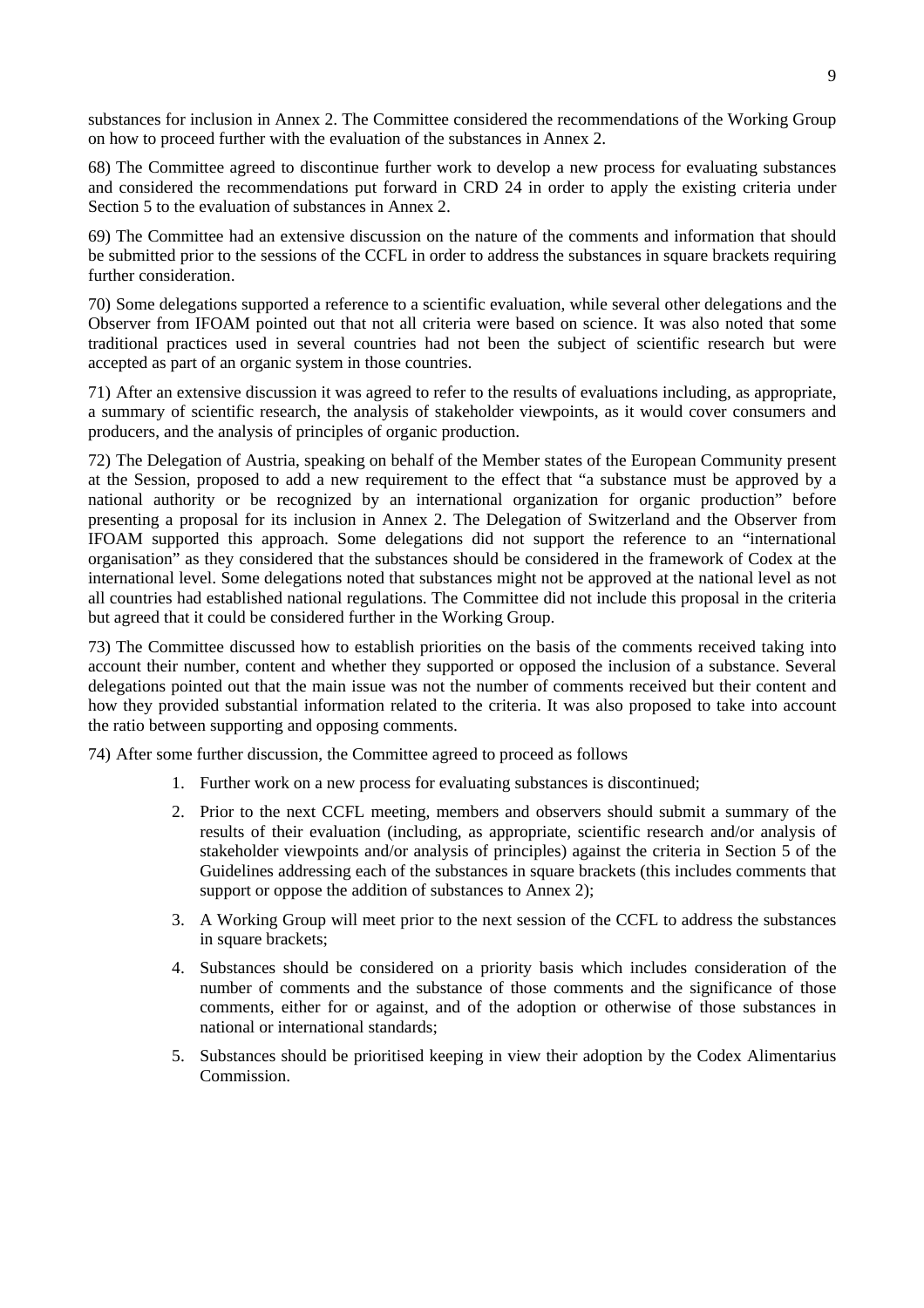## **PROPOSALS FOR NEW WORK**

## **Ethylene<sup>8</sup>**

75) The Delegation of New Zealand introduced the proposal for new work presented in CX/FL 06/34/11 and indicated that the justification for the use of ethylene followed the requirements of Section 5 of the *Guidelines*, and was based on data for ethylene ripening of kiwifruit. As ethylene did not appear to fit the categories covered in Tables 1 to 4 of Annex 2, the Delegation proposed to include it as a separate point under Annex 1, Principles of Organic Production, Section C – Handling, Storage, Transportation and Packaging. The Delegation also proposed to consider ethylene in the Working Group to be held prior to the next session to address the substances proposed for inclusion in Annex 2.

76) The Delegations of Canada and the United States, while not opposing the consideration of ethylene, expressed their concern with the large number of substances for consideration in the Working Group and more generally with the process to be followed in the Committee for the inclusion of new substances in Annex 2. The Committee agreed that this question could be discussed further at the next session.

77) The Committee agreed to seek the approval of the Commission to undertake new work on the inclusion of ethylene in the Guidelines for the Production, Processing, Labelling and Marketing of Organically Produced Foods and agreed to forward to the Commission the project document prepared by New Zealand in support of this proposal.

## **Rotenone9**

78) The Delegation of Japan introduced the proposal and project document presented in CRD 9 concerning the deletion of rotenone from Table 2 in Annex 2 of the Guidelines, on the grounds that rotenone was toxic to fish and could have harmful effects on the environment if it was released into waterways.

79) The Delegation of the United States pointed out that rotenone was a natural substance commonly used in organic production, and questioned the scientific justification of the proposal for its deletion, as no substantial evidence was put forward to demonstrate its toxic effects on the environment and potential effects on human health. The Delegation of New Zealand suggested that the proposal from Japan would be sufficient to undertake new work.

80) The Committee did not support new work on the deletion of rotenone but agreed that the Delegation of Japan should prepare a more detailed proposal with scientific justification according to the criteria in section 5 for consideration of the next session.

## **General conclusion**

 $\overline{a}$ 

81) In conclusion, the Committee expressed its appreciation to Ms. Carla Barry and to the Working Group for their constructive work and considerable progress and agreed that it would be reconvened prior to the  $35<sup>th</sup>$ Session. It would be chaired by Canada and would function in English, French and Spanish. The mandate of the Working Group was to consider the substances in square brackets in Annex 2, the proposal for ethylene made at the present session, and to proceed in accordance with the recommendations in paragraph 74), indents 2 to 5.

<sup>8</sup> CX/FL 06/34/11, CRD 10 (comments of Canada, Indonesia)

<sup>&</sup>lt;sup>9</sup> CX/FL 06/34/11-CRD 9 (Proposal from Japan)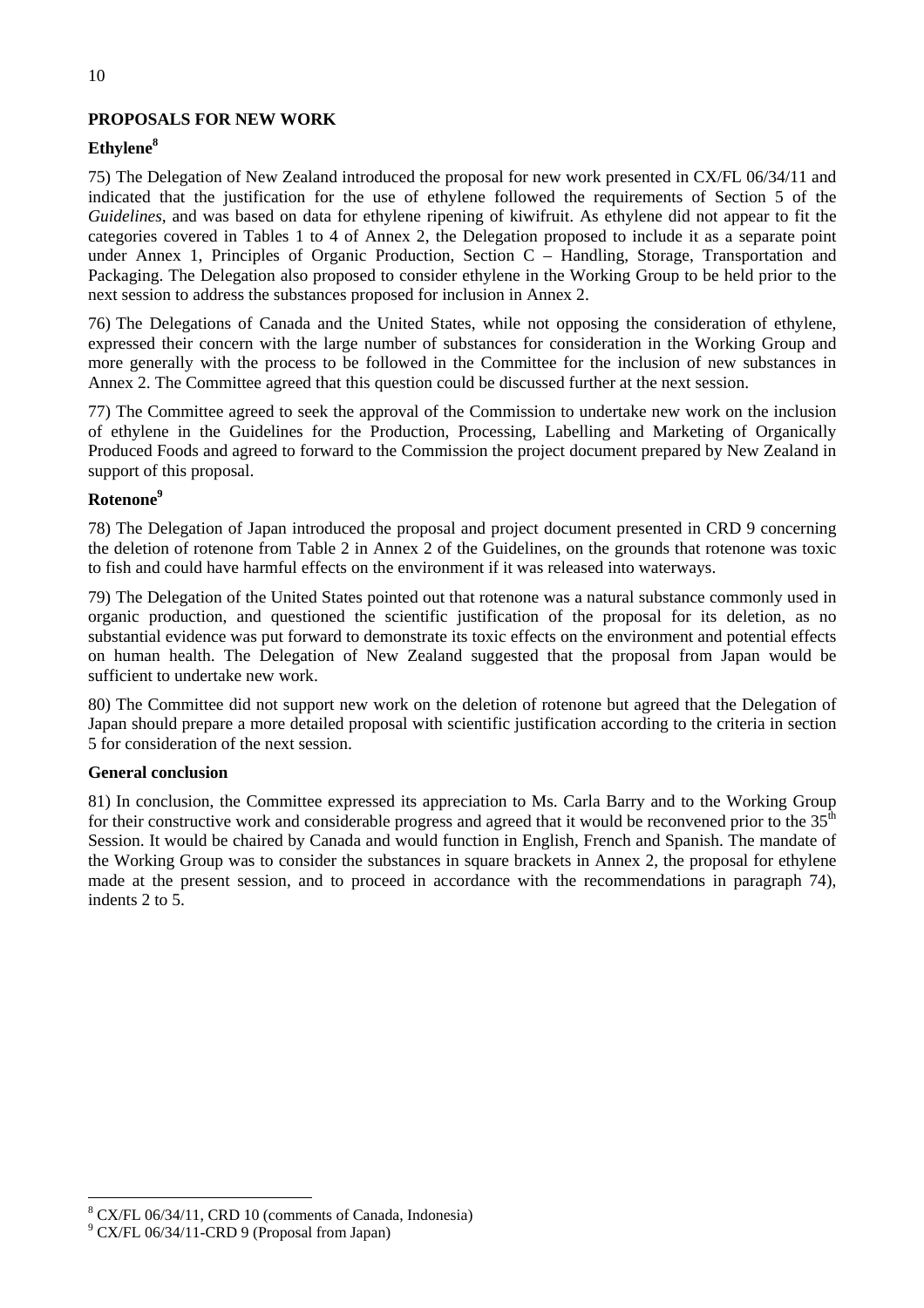**LABELLING OF FOODS AND FOOD INGREDIENTS OBTAINED THROUGH CERTAIN TECHNIQUES OF GENETIC MODIFICATION / GENETIC ENGINEERING (Agenda Item 5)**<sup>10</sup>

**DRAFT AMENDMENT TO THE** *GENERAL STANDARD FOR THE LABELLING OF PREPACKAGED FOODS* **(DRAFT RECOMMENDATIONS FOR THE LABELLING OF FOODS OBTAINED THROUGH CERTAIN TECHNIQUES OF GENETIC MODIFICATION / GENETIC ENGINEERING): DEFINITIONS (AT STEP 7) (Agenda Item 5a)** 

## **PROPOSED DRAFT GUIDELINES FOR THE LABELLING OF FOODS AND FOOD INGREDIENTS OBTAINED THROUGH CERTAIN TECHNIQUES OF GENETIC MODIFICATION / GENETIC ENGINEERING: LABELLING PROVISIONS (Agenda Item 5b)**

82) The Committee recalled that its last session had agreed to return the Proposed Draft Guidelines for redrafting by an electronic Working Group led by Canada. The mandate of the Working Group was to reconstruct the Guidelines, including mandatory provisions for health and safety related labelling and optional method of production labelling provisions in the light of the comments made at the 33<sup>rd</sup> Session and received prior to the session.

83) The Delegation of Canada informed the Committee that it had redrafted the Guidelines as agreed at the last session, and circulated it twice for comments within the Working Group; however it had not been possible to reach consensus on a revised version of the Guidelines. The revised draft was provided in the report for information and consideration by the Committee.

84) Many delegations expressed their appreciation to Canada for its considerable work on the preparation of the document and for its continuous efforts to facilitate consensus on this issue in previous sessions.

85) Several delegations, while recognizing the efforts made by Canada to redraft the Guidelines, did not support the approach taken in the revision, especially the separation of the document into mandatory and voluntary provisions, or according to safety and other aspects, and stressed that the mandate of Codex was not to provide guidelines for the industry, but recommendations for governments.

86) The Chairperson recalled that although considerable efforts had been made since the Committee had undertaken work on this item, under consideration in the Step Procedure since 1997, including extensive consideration of all the issues involved in the Committee or in working groups, there was no consensus on further development of the Guidelines or on their content. The Chairperson invited the Committee to consider whether work should be discontinued or suspended at this stage, with the understanding that work could be resumed as required in the light of new developments.

87) Several delegations indicated that they applied general mandatory labelling of foods derived from genetic modification at the national level and supported the same approach in the Proposed Draft Guidelines in order to ensure adequate consumer information. The Chairperson however recalled that the Committee was not discussing the content of the Guidelines at this stage but invited delegations to consider how the Committee should proceed further with its work.

88) Many delegations and some observers supported further discussion of this issue in view of its importance for consumers and as many governments had established regulations in this area, and recalled that the role of Codex was to provide guidance to governments, pointing out that the Committee and the Codex Alimentarius Commission would not comply with their mandate if they failed to develop relevant guidelines. These delegations therefore supported the establishment of a physical Working Group to discuss further all relevant issues, and noted that the considerable work carried out in previous sessions should be taken into account in the process. Several delegations proposed in particular to take into account the Proposed Draft Guidelines discussed in the Committee in 2004 (ALINORM 04/27/22 Appendix VI) and the work undertaken by Canada for the present session.

89) Several other delegations and some observers supported discontinuation or suspension of work as this issue had been discussed for many years and it was clear that there was no consensus and no prospect of further progress in the near future, and the resources of the Committee should be better used to address other issues. Some of these delegations highlighted the recommendations of the 55<sup>th</sup> Session of the Executive

 $\overline{a}$ 

<sup>&</sup>lt;sup>10</sup> ALINORM 05/28/22 Appendix III, CX/FL 06/34/7 (report of the electronic Working Group), CRD 7 (comments of Canada, India), CRD 11 (Kenya, Philippines), CRD 25 (EC), CRD 2 (Canada, India, Indonesia, IFT), CRD 23 (Bolivia), CRD 26 (Malaysia)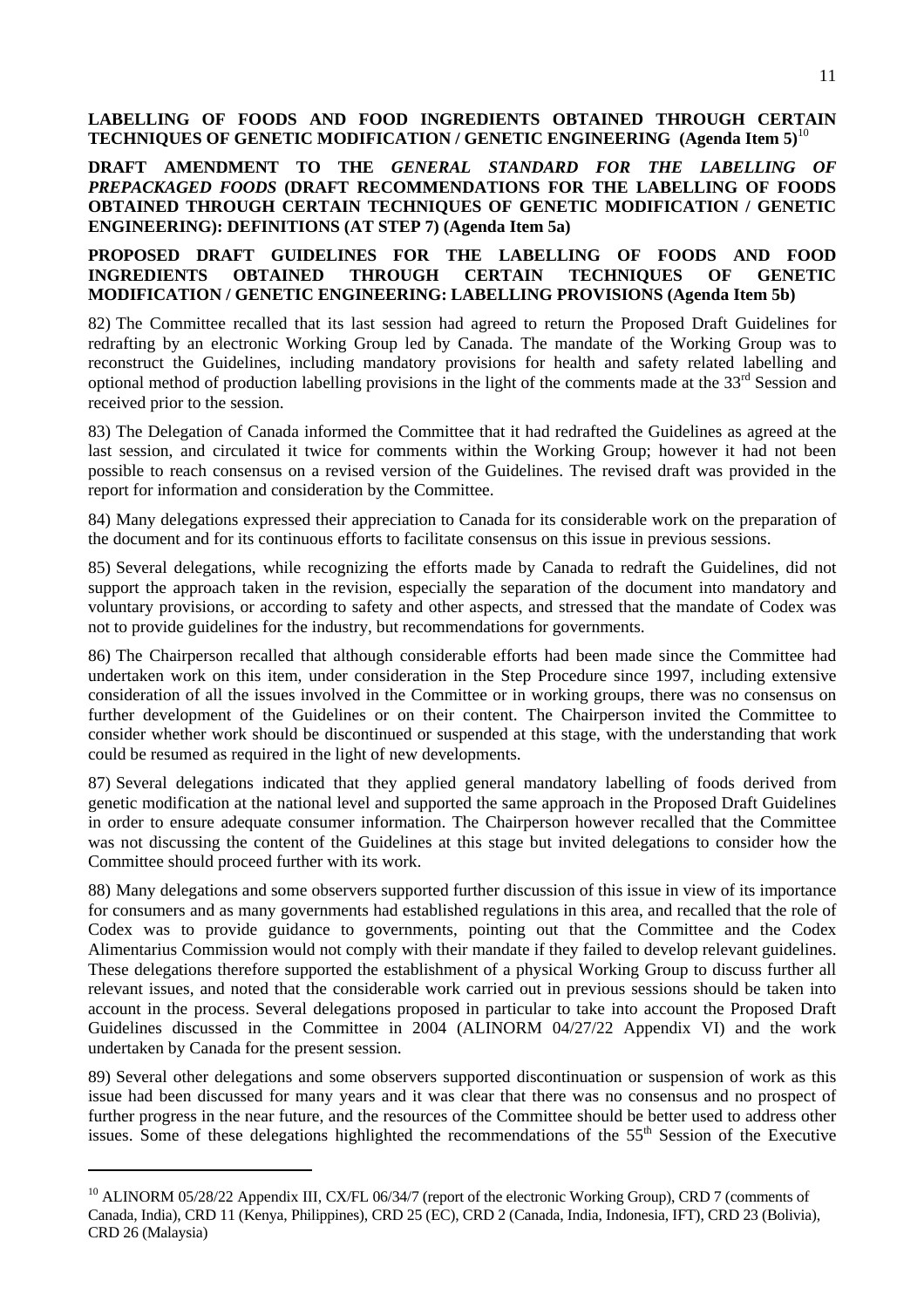Committee concerning the options that should be considered when no consensus existed, and proposed either to discontinue work or to narrow the scope of Guidelines and focus on the areas that were not controversial. These delegations supported further work on labelling provisions addressing health, food safety and nutrition aspects of genetically modified/genetically engineered foods and noted that consensus could be achieved on the approach to such labelling. Some delegations expressed concern with the impact on trade of labelling provisions in this area.

90) Some delegations pointed out that foods derived from biotechnology were assessed in their countries for safety prior to approval for marketing and that labelling requirements did not relate to concerns for their safety but to the information of the consumer as to the nature of the product, and that the Committee needed to address the issue in this perspective. Some delegations and observers recalled that the Committee had a specific mandate from the Commission in this respect.

91) Some delegations stressed the importance of Codex recommendations in order to provide guidance to developing counties, as it would facilitate the establishment of national policy or requirements concerning labelling of GM/GE foods and therefore supported further work in this area.

92) The Chairperson noted that there was considerable support to continue work and to establish a physical Working Group for this purpose and proposed that it should consider all relevant issues in order to identify the main problems, and take into account the experience of the countries that had established relevant regulations, including communication aspects. The Committee agreed to hold a physical Working Group in Norway. After some discussion, the Committee agreed that the Working Group would be held in January 2007 in Norway, would be co-chaired by Norway, Argentina and Ghana, and would work in English, French and Spanish.

93) Some delegations expressed their concern with the role and mandate of such a Working Group in relation to the work under consideration in the Committee and stressed that it should not go beyond the mandate of the Codex. Some delegations stressed the need to take into account the work that had already been carried out in previous years, especially the Proposed Draft Guidelines.

94) Some delegations expressed the view that it was particularly important to take into account the general recommendations set forth in the *Statements of Principle Concerning the Role of Science in the Codex Decision-Making Process and the Extent to Which Other Factors are Taken into Account and the Codex Working Principles for Risk Analysis for Application in the Framework of the Codex Alimentarius.* Other delegations pointed out that this proposal was too restrictive and that all relevant Codex texts should be taken into account, especially as regards labelling, and that the focus of the discussion should remain on labelling issues, in conformity with the mandate of the Committee.

95) After some further discussion, the Committee considered the proposed terms of reference prepared by a group of countries<sup>11</sup> and agreed on the following objectives and terms of reference for the Working Group.

96) The objective of the Working Group is to assist the Codex Committee on Food Labelling with guidance relating to the further development of the *Draft Proposed Guidelines for the Labelling of Food and Food Ingredients Obtained through Certain Techniques of Genetic Modification-Genetic Engineering.* 

Within the mandate of Codex, the Working Group shall address the following areas:

- 1. Consideration of the rationale for Members' approach to the labelling of food and food ingredients obtained through certain techniques of genetic modification/genetic engineering.
- 2. Identify the current standards, regulations, acts/decrees, etc. among current Members with respect to the mandatory and voluntary labelling of foods and food ingredients obtained through certain techniques of genetic modification/genetic engineering.
- 3. Identify Members practical experiences in applying/implementing mandatory and voluntary labelling of food and food ingredients obtained through certain techniques of genetic modification/genetic engineering.
- 4. Identify communication strategies used in communicating information to the public on foods and food ingredients obtained through certain techniques of genetic modification/genetic engineering with particular reference to how Members label these foods.

 $\overline{a}$ 

<sup>&</sup>lt;sup>11</sup> United States, Canada, Thailand, India, EC and the co-chairs of the proposed working group, Norway, Argentina and Ghana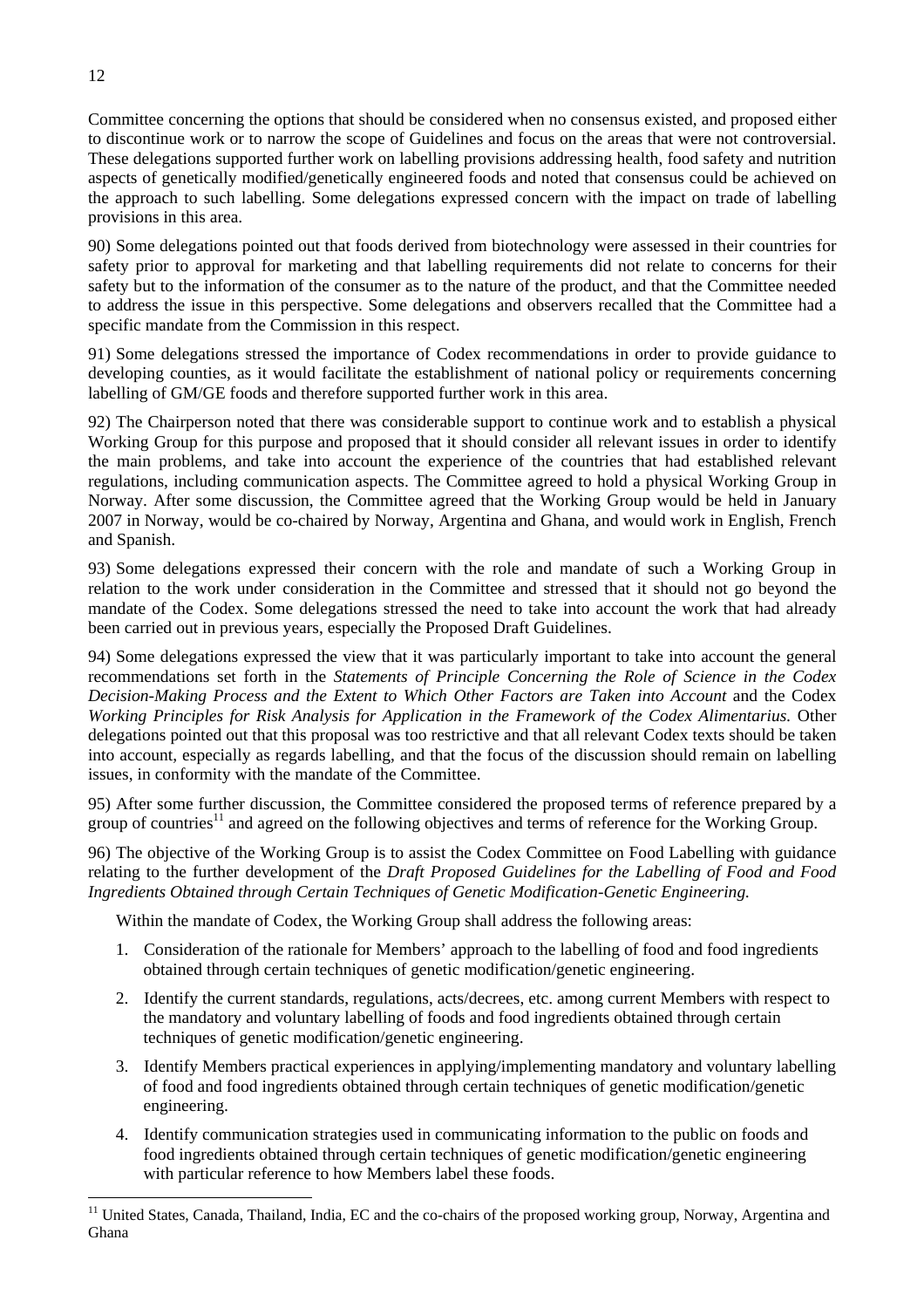5. The output CCFL may require to respond to items 1-4 above.

97) The Committee agreed that in undertaking this work, the Working Group should take into account information presented in:

- Existing proposed draft texts on the labelling of foods and food ingredients obtained from certain techniques of genetic modification/genetic engineering prepared by the Codex Committee on Food Labelling, and associated comments and committee reports.
- Relevant Codex texts such as, but not limited to, the Codex *Statements of Principle Concerning the Role of Science in the Codex Decision-Making Process and the Extent to Which Other Factors are Taken into Account* and the Codex *Working Principles for Risk Analysis for Application in the Framework of the Codex Alimentarius,* particularly those sections relating to risk management and risk communication*.*
- The WHO document *20 Questions on Genetically Modified (GM) Foods.*

98) The Committee agreed that the Working Group would be held in January, 2007, and its report would be presented at the 35<sup>th</sup> Session of the CCFL. The Circular Letter requesting information on items 1 to 4 above should be issued to provide sufficient time for responses to be received in advance of the January, 2007 Working Group meeting.

99) The Committee noted that many delegations and observers expressed their interest in participation in the Working Group<sup>12</sup> and recalled that physical working groups were open to all members and observers. For practical reasons, it was recommended that delegations should not exceed two participants

**Status of the Draft Amendment to the** *General Standard for the Labelling of Prepackaged Foods* **(Draft Recommendations for the Labelling of Foods Obtained through Certain Techniques of Genetic Modification / Genetic Engineering): Definitions** 

100) The Committee agreed to retain the Draft Amendment at Step 7.

 $\overline{a}$ 

## **Status of the Proposed Draft Guidelines for the Labelling of Foods and Food Ingredients Obtained Through Certain Techniques of Genetic Modification/Genetic Engineering: Labelling Provisions**

101) The Committee agreed to retain the Proposed Draft Guidelines at Step 4 pending consideration of the report of the Working Group established at the present session.

## **PROPOSED DRAFT AMENDMENT TO THE GENERAL STANDARD FOR THE LABELLING OF PREPACKAGED FOODS: QUANTITATIVE DECLARATION OF INGREDIENTS**   $(A$ genda Item  $6)^{13}$

102) The Committee recalled that this item had been debated thoroughly at the thirty-third session and it had been decided to forward the proposed draft amendment to the Commission for adoption at Step 5. The Commission after an extensive discussion in which there was no consensus on some aspects of the amendment had agreed to return it to Step 3 for further consideration by the Committee. After the Commission it had been circulated for comments. The Chairperson proposed to discuss the amendment focussing on the text remaining in square brackets to see if it could be changed to come to a consensus, and noted that a strong consensus was needed if the amendment was to be forwarded to the Commission for adoption at Step 5.

<sup>&</sup>lt;sup>12</sup> Argentina, Australia, Austria, Barbados, Brazil, Bhutan, Cameroon, Canada, Cuba, EC, France, Germany, Ghana, Greece, India, Indonesia, Ireland, Italy, Japan, Republic of Korea, Malaysia, Mexico, Morocco, Netherlands, New Zealand, Norway, Philippines, Sweden, Switzerland, Thailand, Tunisia, United Kingdom, United States, BIO, CI, CIAA, CLI, EFLA, IFT, ICBA, ICGMA, IGTC, NHF

<sup>&</sup>lt;sup>13</sup> ALINORM 05/28/22, App. II; CL 2005/48 FL; CX/FL 06/34/8 (Argentina, Australia, Brazil, Costa Rica, Fiji, Guatemala, Indonesia, Iran, Japan, Malaysia, Mexico, New Zealand, Panama, Paraguay, Saint Lucia, Untied States, Venezuela, CEFS, CIAA, ICBA, IDF, ISA, WSRO), Add.1 (EC, Jordan, Peru, South Africa), Add.2 (Indonesia, United States, IACFO), CRD 8 (Canada, India), CRD 12 (Kenya, Philippine), CRD 22 (ICGMA)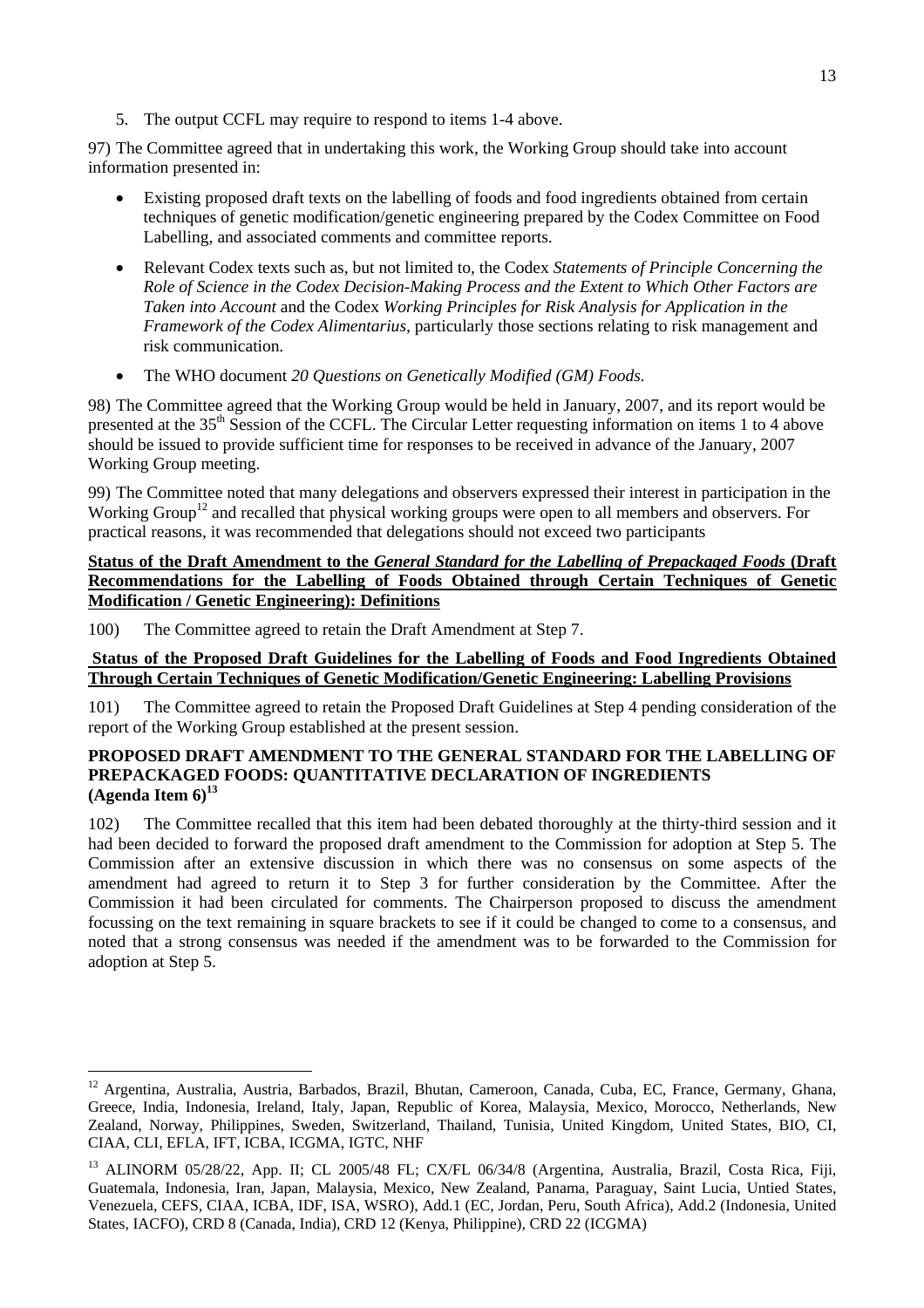103) There was an extensive discussion of the topic in which the different delegations and observers expressed two general approaches to QUID declaration: (i) those who supported the approach in the draft amendment since it required a quantitative ingredient declaration (QUID) in the cases where the choice of the consumer may be influenced by the quantity of one or several ingredients present in the food; (ii) those who expressed that the existing text with possible improvements already provided adequate guidance to protect consumers and who did not support that QUID should be compulsory on a broad basis, as proposed in the amendment, because this could lead to consumer confusion and to barriers to trade.

104) The Delegation of Paraguay expressed the view that it did not agree to amend the General Standard for the Labelling of Prepackaged Foods with respect to QUID, referring to its written comments.

## **Section 5.1.1 and subsections (a) to (c)**

105) The Delegation of the EC, supported by a number of delegations and observers, considered that the quantity of any ingredient emphasized in the name of the food should be declared, and therefore the square brackets around subsection (c) of paragraph 5.1.1 should be deleted.

106) The Delegation of Mexico was of the opinion that the proposed amendment could be moved forward with a number of clarifications to the text, and in particular that subsection (a) should refer to an ingredient "that is emphasized as present" without specifying how it was emphasized. The Delegation indicated that it follows the discussion on subsection (c) closely as the option of "appears" leaves no possibility of misunderstanding its application, but it implies universal labelling, for which there appears to be no consensus .

107) The Delegation of Indonesia proposed some editorial amendments for clarification purposes and expressed the view that QUID should be applied to ingredients that are emphasized and not only "appear" on the label.

108) The Delegation of the United States, supported by a number of delegations and observers, was of the opinion that the wording in some areas of the proposed amendment was confusing and open to different interpretations. The Delegation proposed to examine the existing terminology in section 5 of the General Standard, which had served well up to now and to improve it, using relevant wording from the proposed amendment to clarify "special emphasis" in labelling. The Delegation proposed to delete (c) because it seemed to require QUID for too wide a spectrum of cases and its intent was already covered in 5.1.1 (a) and (b) and to add a subsection (h) taken from the existing 5.1.3 to read as follows: "A reference in the name of a food to a particular ingredient shall not of itself constitute the placing of emphasis."

109) The Delegation of Canada was of the opinion that it was important to maintain the principles of the existing text and proposed to move (a) into 5.1.1. The Delegation was of the opinion that (b) was already covered by 5.1.1 and that (c) was in contradiction with the present text of 5.1.3 and should be deleted. The Delegation of Japan proposed to include the wording of (c) into the main paragraph 5.1.1.

110) The Delegation of Argentina pointed out that all subjective elements should be eliminated from the document, due to the diversity of interpretations that they would cause. In this context, it mentioned difficulties with the reference to "category of ingredients" which in some national regulations included declarations that were not specified in the usual categories of ingredients, such as fillings.

## **Subsection d) and e)**

111) Many delegations and some observers were of the opinion that the provisions in section 5.1.1. (d) and (e) were adequately covered by the Guidelines on Nutrition Labelling and the Guidelines for Use of Nutrition and Health Claims and therefore should be deleted.

112) Other delegations proposed to retain either (d) or (e) and made a number of proposals for amendments. The Delegation of Japan proposed to retain (d) and to delete (e). The Delegation of Brazil proposed to delete (d) and to include only claims on sugars in subsection (e) as the other products were already covered by subsection (a). In subsection (e), the Delegation of Canada proposed to add other premium ingredients such as dairy products, honey, maple or legumes and to delete the words "and added sugars" as this was considered a nutrient content claim. The Delegation of Mexico proposed to retain (d) without the reference to the health of consumers and to delete (e). The Delegation of India proposed to delete the reference to "implied" claims in (e).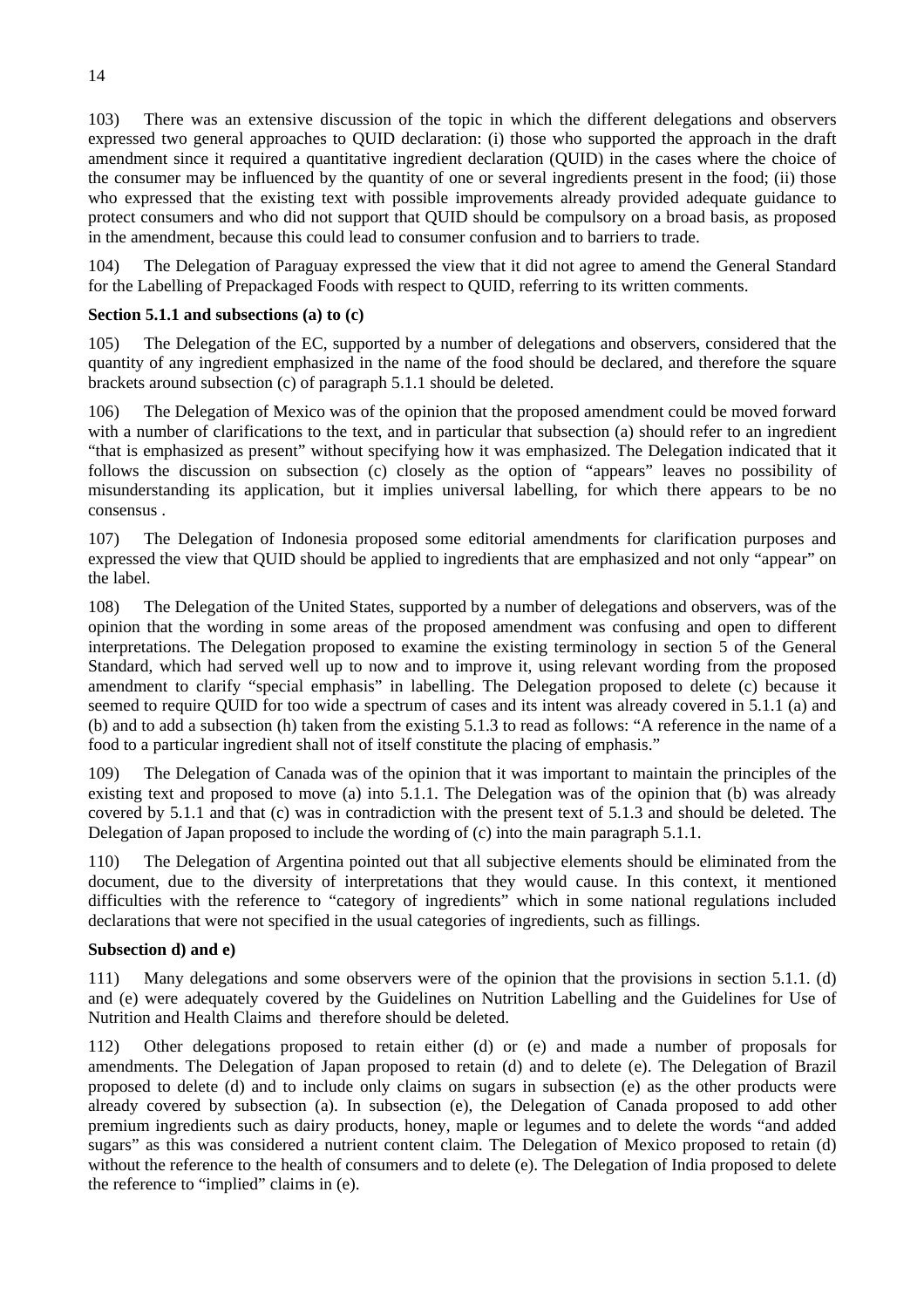113) The Delegation of Malaysia supported the inclusion of both (d) and (e) as they provided important guidance on the conditions under which QUID should be applied and proposed to delete the words "or added sugars" in (e) as the information on total sugars was more useful for the consumer and this was more appropriately addressed in the Guidelines for Nutrition Labelling. The Observers from CI and IACFO supported the inclusion of both (d) and (e) in the section.

114) The Delegation of Norway proposed to retain (d) and (e), referring to the implementation of the Global Strategy on Diet Physical Activity and Health, and also proposed to add a new subsection to read: "is defined as an added sugar, for which a reduced consumption is deemed necessary by WHO to enhance the health of consumers".

115) The Observer from IACFO expressed the view that ingredients such as vegetables or added sugars are not addressed by the Guidelines on Nutrition Labelling and accordingly, proposed a new wording to replace (d), or (d) and (e), adapted from 3.2.1.4 of the Guidelines on Nutrition Labelling as follows: "any other ingredient to be relevant for maintaining a good nutritional status or good health, as required by national legislation or national dietary guidelines or to otherwise prevent consumer deception."

## **Subsection (f)**

116) Some delegations proposed to retain a numerical reference of 5% as it was consistent with section 4.2.1.3 of the General Standard for the Labelling of Prepackaged Foods. Other delegations supported a reference to 2% in view of the nature of the substances concerned.

117) The Delegation of the EC, supported by many delegations, proposed an alternative wording for 5.1.1. (f) to avoid mentioning a percentage: "(f) The ingredient is used in small quantities for the purposes of flavouring." The Committee agreed with this proposal.

## **Subsection (g)**

118) The Delegation of South Africa proposed to make an exception not only for Codex standards but for national legislation conflicting with the requirements of the section, and proposed to amend the text accordingly. The Delegation of Canada proposed to refer only to the situation where Codex standards exist without mentioning a conflict with the requirements of the section.

## **Section 5.1.2**

119) The Delegation of South Africa expressed the view that it would like to have a choice as to how the quantity is expressed; either as a percentage or as the weight of the ingredient(s) used to prepare 100 g of the end product, as the concept of concentration of an ingredient expressed as a percentage is well understood by consumers, even when that percentage exceeds 100%. The Delegation of Argentina expressed the opinion that paragraph 5.1.2 was too complex and although it was technically correct, it could be confusing for consumers. The Delegation of Japan proposed in their comments an alternative wording for the term "an average percentage".

120) The Delegation of the United States proposed to amend at the end of the first paragraph "average percentage" to read "minimum percentage" and to amend the last paragraph in 5.1.2 to read as follows: "For foodstuffs which have lost moisture following heat or other treatment the percentage shall correspond to the quantity of the ingredient(s) used, related to the finished product."

121) The Chairperson summed up the discussion and concluded that there was consensus only on the amendment to subsection (f) and there was not sufficient consensus on the rest of the proposed amendment to forward it to the Commission. The Committee agreed with the Chair's proposal to hold a Working Group meeting prior to the next session of the CCFL to refine the proposed amendment, taking into account the discussion at the present session and the comments submitted. The Delegation of the United Kingdom agreed to chair this Working Group.

## **Status of the Proposed Draft Amendment to the General Standard for the Labelling of Prepackaged Foods: Quantitative Declaration of Ingredients.**

122) The Committee agreed to return the Proposed Draft Amendment to the General Standard for the Labelling of Prepackaged Foods: Quantitative Declaration of Ingredients to Step 3 for further discussion in the Committee and a Working Group chaired by the United Kingdom to be held immediately prior to the CCFL (see Appendix VI).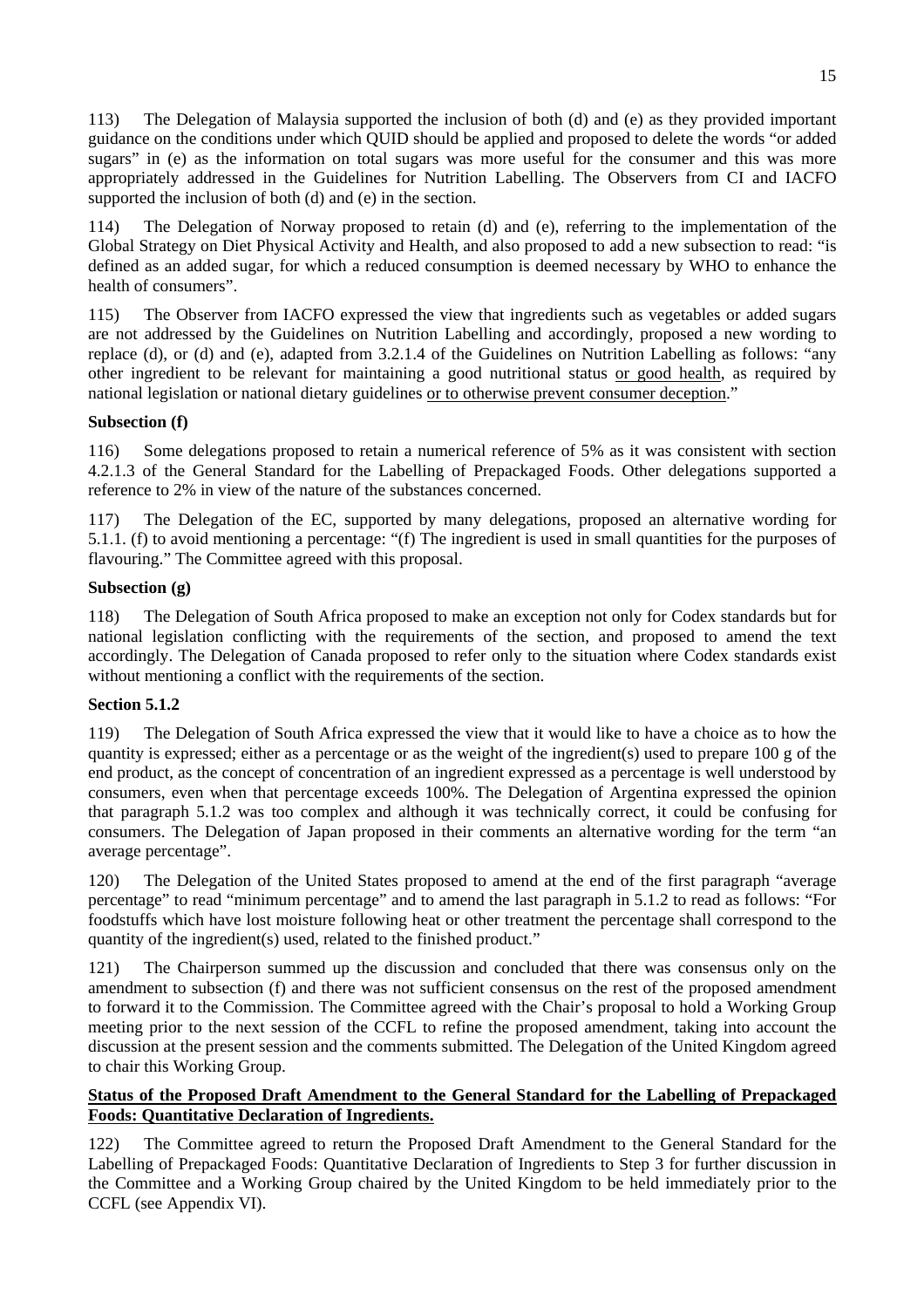## **PROPOSED DRAFT DEFINITION OF TRANS FATTY ACIDS (Agenda Item 7)**<sup>14</sup>

123) The Committee recalled that while considering the adoption of the Draft Revised Guidelines for Nutrition Labelling, the Commission had requested the CCFL to continue its work on trans fatty acids in cooperation with the CNFSDU to provide a definition of trans fatty acids. Following consideration of a proposed definition by the CCNFSDU, the 33<sup>rd</sup> Session of the CCFL proposed to undertake new work through the Accelerated Procedure on the Proposed Draft Definition and the  $29<sup>th</sup>$  Session of the Commission approved this proposal.

124) The Committee noted several proposals concerning the inclusion of the definition in different Codex texts. Several delegations supported its inclusion in the Guidelines on Nutrition Labelling and some delegations proposed to include it in the General Standard for the Labelling of Prepackaged Foods, in view of its general nature, or in the Guidelines for Use of Nutrition and Health Claims. The Committee agreed to include the definition in the Guidelines for Nutrition Labelling as all definitions of nutrients were included in these Guidelines.

125) The Delegation of South Africa expressed the view that the definition was based only on chemical characteristics and did not take into account biological data on trans fatty acids, as some natural trans fatty acids may have beneficial effects on health. The Delegation therefore proposed to defer the finalization of the definition until more scientific evidence became available on the effects of trans fatty acids and on the methodology for their determination, and proposed that FAO and WHO provide scientific advice on this issue. This position was supported by some observers.

126) Several delegations supported the definition as currently proposed and recalled that it had been considered carefully in two sessions of the CCNFSDU and in the last session of the CCFL, and that all members had agreed earlier on the text of the definition.

127) The Delegation of Canada, supported by the Delegation of Australia, while supporting the intent of the definition, expressed the view that the definition was scientifically and technically incorrect as only polyunsaturated fatty acids were separated by at least one methylene group, carbon-carbon double bond, while the definition suggested that this was the case also for monounsaturated fatty acids. The Delegation therefore proposed to refer to "unsaturated fatty acids" in the definition in order to avoid this confusion, deleting the reference to mono- or poly-unsaturated fatty acids.

128) The Delegation of New Zealand proposed to address this issue with a limited amendment, by inserting the word "fatty acids" after "monounsaturated" and adding a coma after "double bonds" in the last sentence.

129) The Delegation of Austria, speaking on behalf of the Member States of the EC present at the session, proposed to include a footnote to the effect that Codex Members may review the inclusion of specific trans fatty acids if new generally accepted scientific data demonstrates that their nutritional effects differ from those observed for trans fatty acids in general.

130) The Delegation of the United States, supported by other delegations, pointed out that section 5.3 of the Guidelines on Nutrition Labelling made provisions for possible revision of the definition of specific nutrients and proposed to include trans fatty acids in the section, as it would make it clear that the definition could be reviewed.

131) The Delegation of France did not support this proposal as the nutrients mentioned in section 5.3 were the subject of specific provisions in Guidelines on Nutrition Labelling, whereas requirements for fatty acids were left to national authorities, and therefore a specific footnote was necessary to provide guidance to members on the inclusion of trans fatty acids in the definition. The Secretariat indicated that provisions for trans fatty acids existed in the Guidelines for Use of Nutrition and Health Claims (Table of Condition for Claims).

132) The Chairperson recalled that members could always propose amendments to the provisions in Codex texts when new scientific evidence became available, irrespective of the additional text that might be included in the present definition, and invited delegations to consider this issue with a constructive approach in order to achieve consensus on this important definition, as requested by the Commission.

 $\overline{a}$ <sup>14</sup> CL 2005/51-FL, CX/FL 06/34/9 (comments of Costa Rica, Fiji, Iran, Jordan, Mexico, New Zealand, Peru, South Africa, United States, EDA, FEDIOL, IDF, IFMA), CX/FL 06/34/9-Add.1 (Brazil, EC), CRD 13 (Canada), CRD 17 (Kenya, Philippines), CRD 21 (Argentina), CRD 26 (Malaysia)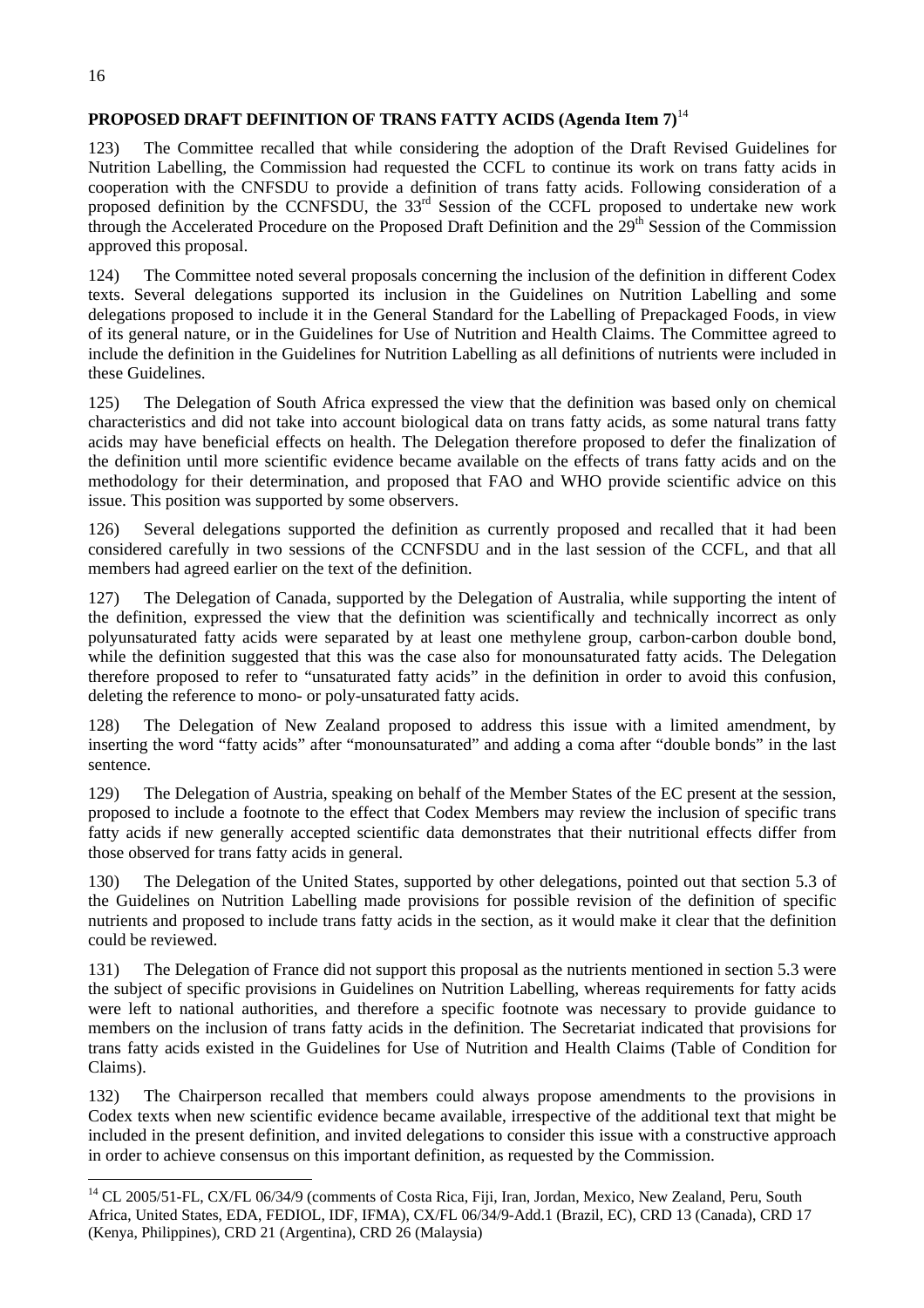133) After some further discussion, the Committee agreed to retain the definition as proposed at the last session and to insert a footnote referring to the review of the inclusion of trans fatty acids "if new generally accepted scientific data become available".

134) The Delegation of Malaysia expressed its objection to the decision to include the said footnote to the definition, since the current text resulted from general consensus in earlier sessions and it is generally accepted that Codex texts may be reviewed from time to time.

## **Status of the Proposed Draft Definition of Trans Fatty Acids**

135) The Committee agreed to advance the Proposed Draft Definition to Step 5 of the Accelerated Procedure for final adoption by the 29<sup>th</sup> Session of the Codex Alimentarius Commission and inclusion in the Guidelines on Nutrition Labelling (see Appendix V).

## **DISCUSSION PAPER ON ADVERTISING (Agenda Item 8) 15**

136) The Committee recalled that the  $26<sup>th</sup>$  Session of the Commission, while considering the Draft Guidelines for Use of Nutrition and Health Claims, had requested the Committee on Food Labelling to consider the development of a definition for advertising as related to health and nutrition claims. At its 33<sup>rd</sup> Session, due to time constraints, it had not been possible to discuss details of a definition for advertising, ways to address advertising issues and other relevant aspects and, therefore, it had been decided to further discuss this issue as a specific agenda item at the  $34<sup>th</sup>$  Session, taking into consideration comments received on advertising and discussion at the last Session.

137) The Delegation of Canada introduced the discussion paper and said that it could see merit in including a definition on advertising as it related to nutrition and health claims. The Delegation reaffirmed the role of the CCFL in advertising as it was clearly articulated in its terms of reference. The Delegation proposed the following definition for use in relation to nutrition and health claims for consideration by the Commission: "**Advertising**: any representation to the public, by any means other than a label, that is intended or is likely to influence and shape attitude, beliefs and behaviours in order to promote directly or indirectly the sale of the food."

138) The Committee limited its discussion to whether work on a definition of advertising should be initiated, and if so, where such a definition should be placed. Detailed comments and proposals on drafting from members and observers would be taken into account should the decision to start work be taken and approved by the Commission.

Several delegations and observers agreed with the opinion of Canada that developing a definition of advertising was within the mandate of the Committee and that work on such a definition should be started. As reasons for this, they highlighted the importance of advertising as information to consumers, as well as the fact that advertising was not limited to national borders. They were of the opinion that a definition of advertising could usefully establish a common understanding of this term and enable national authorities to regulate advertising on this basis. The Delegation of Ghana stressed the importance of such a common understanding because in addition to importing products, they also imported advertising from many areas of the world.

140) There were different opinions as to where to place a definition of advertising. Some delegations were of the opinion that the issue was mainly related to nutrition and health claims and should thus be limited to this area and be placed in the Guidelines for Use of Nutrition and Health Claims as a new section 2.1.3. Others expressed that advertising was used in several Codex texts and the definition could be placed in section 2 of the General Guidelines for the Labelling of Prepackaged Food. The Observer from Consumers International proposed that it should be placed in the Procedural Manual.

141) The Delegation of Indonesia stated that if Codex should develop guidelines on advertising, the guidelines should contain restrictions on advertising, but should not contradict labelling requirements. The Delegation of Japan agreed that advertising, as related to nutrition and health claims, should follow the same principles as labelling and did not support the development of guidelines specifically for advertising.

142) The Delegation of the United States was of the opinion that it was not appropriate for the CCFL to define advertising and that this should be left to national authorities to ensure that countries could regulate what happens within their national boundaries. The Delegation expressed concern that a well-meant Codex

 $\overline{a}$ 

<sup>&</sup>lt;sup>15</sup> CX/FL 06/34/10 and CRD 1 (Comments of Canada, India, Indonesia, CIAA, IACFO)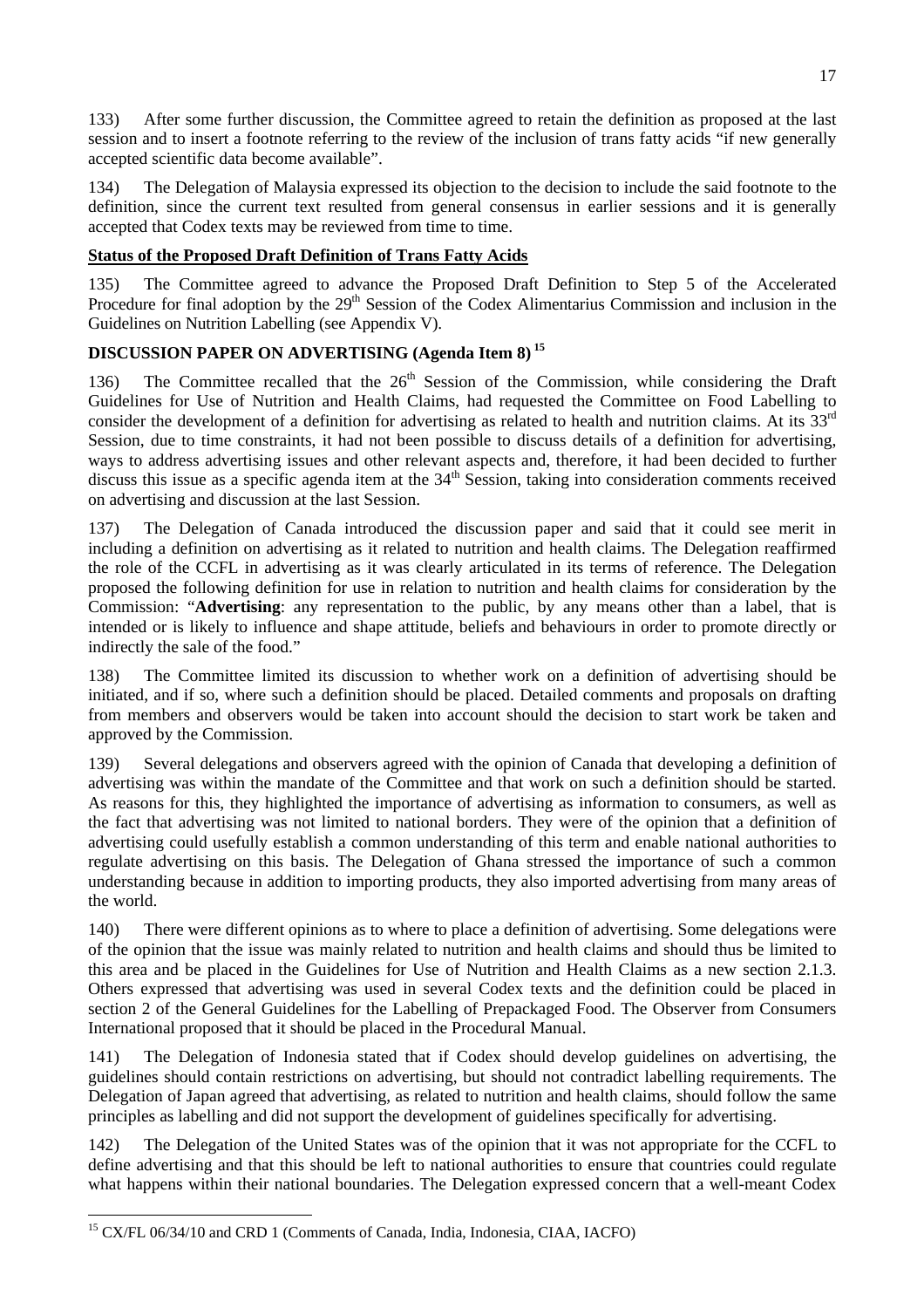definition for advertising might impact negatively on the ability to deal with labelling issues at the national level because material might be seen as advertising in some countries and as labelling in others. The Delegation also expressed the view that it did not see how a definition of advertising within Codex texts could be helpful to countries because the existing Codex Guidelines for Use of Nutrition and Health Claims can be applied to advertising by national authorities.

143) The Delegation of the Philippines and several observers also did not support work of Codex on a definition of advertising. The Delegation felt that cultural differences in countries especially as regards to acceptable advertising for food were such, that a definition could only be usefully developed at the national level.

144) The Observer from the ICC made reference to the existing effective self-regulation mechanisms of advertising in 130 countries based on ICC codes for marketing and advertising practice also in the field of food and beverage advertising. In its opinion, CCFL work on advertising would be duplicative. The Observer offered to maintain an ongoing dialogue with CCFL on this issue.

145) The Observer from WFA, supported by several other observers, stated that there was no longer any rationale to proceed with the development of a definition of advertising, as the Commission had already adopted text that leaves matters related to nutrition and heath claims in advertising to be dealt with at the national level. The Observer from NHF, supporting the position of the United States, noted that the proposed definition of advertising would include within its scope legitimate, published, peer-reviewed research papers and as such could therefore pose a problem for free speech rights in countries such as the United States.

## **Proposal to initiate new work on a Definition of Advertising as related to Health and Nutrition Claims**

146) Following the request from the  $26<sup>th</sup>$  session of the Commission to the Committee and the discussions held at the Committee, the Committee proposed to the Commission to initiate new work on the definition of advertising as related to health and nutrition claims.

147) After the approval of new work by the Commission, the definition proposed by Canada will be circulated in square brackets for comments at Step 3.

## **OTHER BUSINESS, FUTURE WORK AND DATE AND PLACE OF THE NEXT SESSION (Agenda Item 9)**<sup>16</sup>

## **Modified Standardized Common Names**

148) The Delegation of Canada recalled that the Committee had considered a discussion paper on misleading labels in previous sessions, and that the  $32<sup>nd</sup>$  Session of the Committee had agreed to discontinue consideration of this issue, while noting that it was possible to reconsider it if new proposals were put forward. The Delegation indicated that the use of standardized common names in the names of nonstandardized foods was increasing at the domestic and international levels and that this question was relevant in the framework of Codex in view of some proposals for extension of the scope of certain standards for milk and milk products. The question was how to avoid misleading the consumer and to ensure that these products were clearly differentiated from standardized foods. The Delegation therefore proposed to review existing Codex texts to determine whether specific amendments should be made, and especially whether section 4.1.1.3 of the General Standard for the Labelling of Prepackaged Foods required further clarification. For this purpose, the Delegation suggested to establish an electronic Working Group to collect information on the practices used at the national level and possibly develop a project document.

The Delegation of the United States noted that the paper considered important issues but that its scope might be too broad, and proposed that further discussion should focus on nutrition principles, in the perspective of the implementation of the Global Strategy.

150) The Delegation of the EC expressed the view that it was premature at this stage to establish a working group or consider proposals for new work as consensus would be difficult to achieve, noting that the CCMMP had considered similar issues but had not been able to reach consensus.

151) The Committee thanked the Delegation of Canada for this interesting paper and invited the Delegation to prepare a more detailed and focused paper for consideration at the next session.

 $\overline{a}$ <sup>16</sup> CRD 20 (discussion paper prepared by Canada)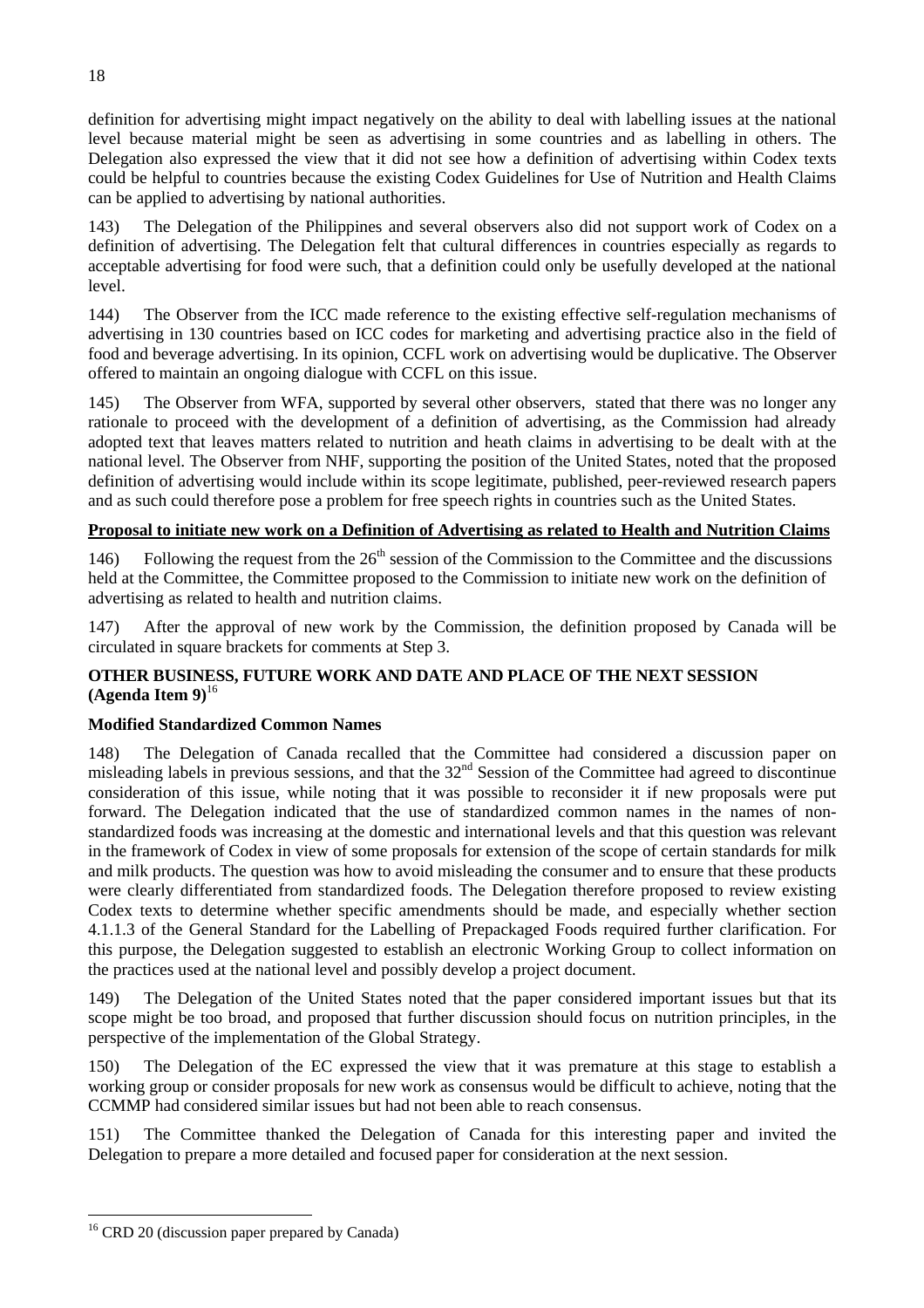## **Date and Place of the Next Session**

152) The Committee noted that its next session was tentatively scheduled to be held in Ottawa, Canada, from 30 April to 4 May 2007, the final arrangements to be confirmed between the host country and Codex Secretariat.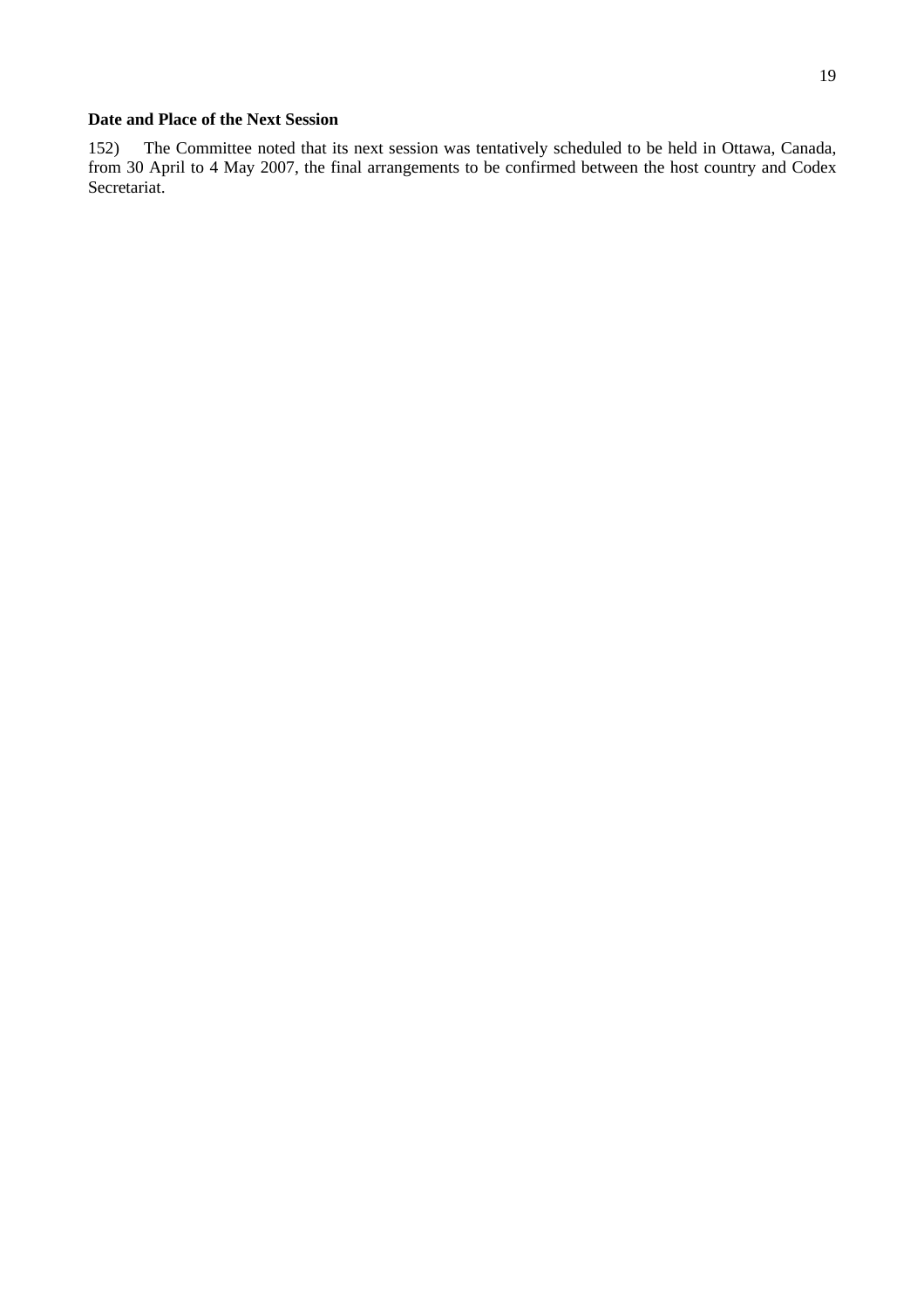## **SUMMARY STATUS OF WORK**

| <b>Subject Matter</b>                                                                                                                                            | <b>Step</b> | <b>Action by</b>                                      | <b>Document Reference in</b><br><b>ALINORM 06/29/22</b> |
|------------------------------------------------------------------------------------------------------------------------------------------------------------------|-------------|-------------------------------------------------------|---------------------------------------------------------|
| Guidelines for Organically Produced<br>Foods: Draft Revised Annex 2: Table 3                                                                                     | 8           | Governments<br>$29th$ CAC                             | para. 60<br>Appendix II                                 |
| Guidelines for Organically Produced<br>Foods: Draft Revised Annex 2: Table 3<br>(other substances)                                                               | 6           | Governments<br>35 <sup>th</sup> CCFL                  | para. 60<br>Appendix III                                |
| Proposed Draft Definition of Trans Fatty<br>Acids (Proposed Draft Amendment to the<br>Guidelines on Nutrition Labelling)                                         | 5A          | Governments<br>$29th$ CAC                             | para. 135<br>Appendix V                                 |
| Proposed Draft Amendment to the<br>General Standard (Quantitative<br>Declaration of Ingredients)                                                                 | 3           | Governments<br>35 <sup>th</sup> CCFL                  | para. 122<br>Appendix VI                                |
| Guidelines for Organically Produced<br>Foods: Proposed Draft Revised Annex 2:<br>Table 1 (Natural Sodium Nitrate)                                                | 3           | Governments<br>$35th$ CCFL                            | para. 66<br>Appendix IV                                 |
| Draft Amendment to the General Standard<br>(Draft Recommendations for the<br>Labelling of Foods obtained through<br>certain techniques of GM/GE):<br>Definitions | 7           | 35 <sup>th</sup> CCFL                                 | para. 100                                               |
| Proposed Draft Guidelines for the<br>Labelling of Foods obtained through<br>certain techniques of GM/GE: Labelling<br>Provisions                                 | 4           | <b>Working Group</b><br>$35th$ CCFL                   | para. 101                                               |
| Proposed Draft Amendment to the<br>Guidelines for Organically Produced<br>Foods (Ethylene)                                                                       | 1/2/3       | $29^{th}$ CAC<br>Governments<br>35 <sup>th</sup> CCFL | para. 77                                                |
| Definition of advertising                                                                                                                                        | 1/2/3       | $29th$ CAC<br>Governments<br>$35th$ CCFL              | para. 146                                               |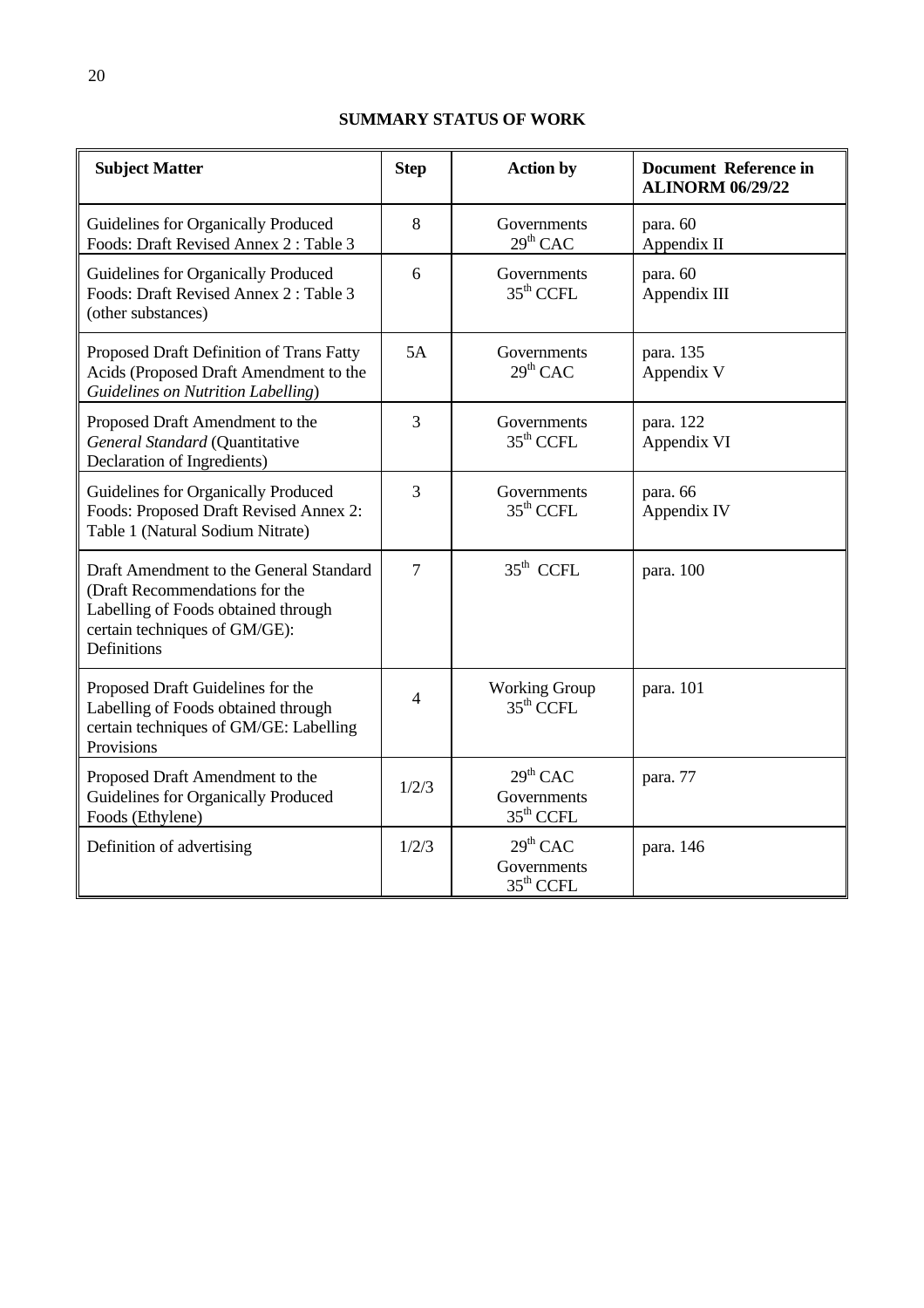#### $21$ **ALINORM 06/29/22 APPENDIX I**

#### **LIST OF PARTICIPANTS/LISTES DES PARTICIPANTS LISTA DE PARTICIPANTES**

Chairperson/ Dr. Anne MacKenzie Présidente/ Science Advisor, Science Branch Presidenta: Canadian Food Inspection Agency 159 Cleopatra Drive, Room 113 Ottawa, ON K1A 0Y9, CANADA Tel.: (613) 221-7084 / 7079 Fax: (613) 221-7010 E-mail: amackenzie@inspection.gc.ca

#### **ARGENTINA ARGENTINE**

Ing. Gabriela A. Catalani (Head of Delegation) Coordinadora del Punto Focal del Codex Secretaria de Agricultura, Ganadería Pesca y Alimentos Ministerio de Economia y Producción Av. Paseo Colón 922, Planta Baja, Oficina 29 C1063ACW Buenos Aires, ARGENTINA Tel.: +54 11 4349 2549 Fax: +54 11 4349 2244 E-mail: gcatal@mecon.gov.ar E-mail : codex@mecon.gov.ar

Dra. Andrea Nilda Calzetta Resio Supervisor Técnico de Aprobación de Alimentos Coordinación de Aprobación de Productos Alimenticios National Service of Health and Quality of Agrifoods/Servicio Nacional de Sanidad y Calidad Agroalimentaria (SENASA) Av. Paseo Colón 439, 1<sup>er</sup> piso frente C1063ACD Buenos Aires, ARGENTINA Tel:  $+54$  11 4342 8003 Fax: +54 11 4342 8003 E-mail: andreacalzetta@fibertel.com.ar E-mail: capa@velocom.com

Counsellor Gustavo Oscar Infante Head of the Economic and Trade Section Embassy of the Argentine Republic 90 Sparks Street, Suite 910 Ottawa, Ontario K1P 5B4 CANADA Tel.: (613) 236-2351 Fax: (613) 235-2659 E-mail: ginfante@argentina-canada.net

Juan C. Batista Agrifood Quality Director SENASA Paseo Colon 367, Floor 3 C1063ACW Buenos Aires, ARGENTINA Tel.: +54 11 4331 6041 E-mail: jbatista@senasa.gov.ar

Dr. Pablo H. Morón Coordinador de Normas Alimentarias Dirección Nacional de Alimentos Secretaria de Agricultura, Ganadería Pesca y Alimentos Ministerio de Economia y Producción Av. Paseo Colón 922 C1063ACW Buenos Aires, ARGENTINA Tel.: +54 11 4349 2789 E-mail: pmoron@mecon.gov.ar

Lic. Arnaldo Nonzioli Area Normativas Dirección Nacional de Alimentos Secretaria de Agricultura, Ganadería Pesca y Alimentos Ministerio de Economia y Producción Av. Paseo Colón 922 C1063ACW Buenos Aires, ARGENTINA Tel.: +54 11 4349 2236 E-mail: anonz@mecon.gov.ar

#### **AUSTRALIA/AUSTRALIE**

Ms. Melanie Fisher (Head of Delegation) General Manager, Food Standards Food Standards Australia New Zealand P.O. Box 7186 - Canberra BC ACT 2610 Tel.: +61 2 6271 2246 Fax: +61 2 6271 2204 E-mail: melanie.fisher@foodstandards.gov.au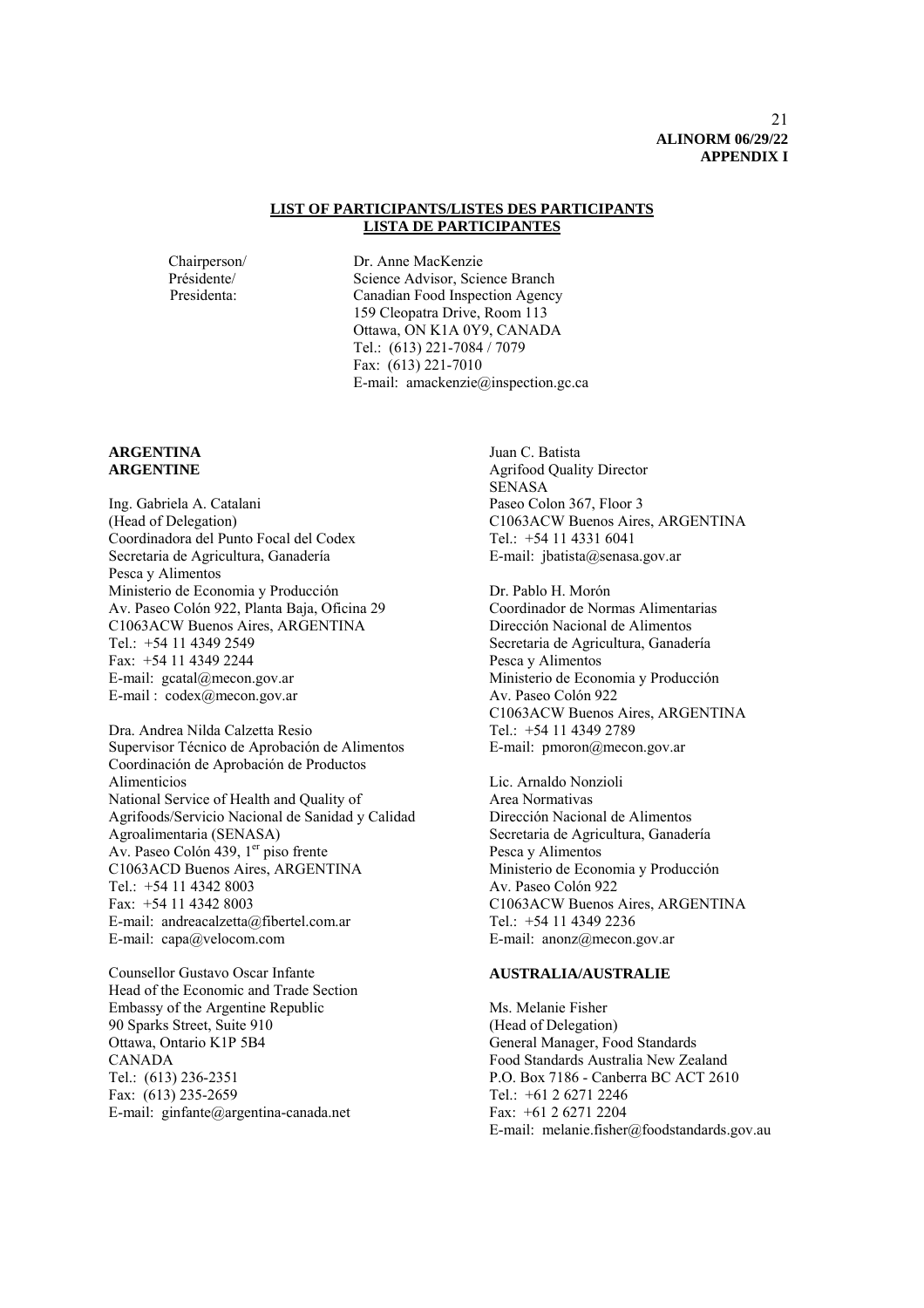Ms. Jennifer Barnes Manager, Technical Standards Branch Australian Quarantine and Inspection Service GPO Box 858 Canberra BC ACT 2601 AUSTRALIA Tel: +61 2 6272 3509 Fax.: +61 2 6271 6522 E-mail: jenny.barnes@aqis.gov.au

Dr. Leigh Henderson Section Manager, Labelling and Information Food Standards Australia New Zealand 108 The Terrace, P.O Box 10559 Wellington NEW ZEALAND Tel: +64 4 978 5650 Fax: + 64 4 473 9855 E-mail: Leigh.Henderson@foodstandards.govt.nz

Dr. Trevor Webb Principal Social Scientist Food Standards Australia New Zealand PO Box 7186 Canberra BC ACT 2610 AUSTRALIA Tel:  $+61$  2 6271 2605 Fax: *+* 61 2 6271 2206 E-mail: trevor.webb@foodstandards.gov.au

Usha Sriram-Prasad Assistant Manager, Food Regulation and Safety Department of Agriculture, Fisheries and Forestry GPO Box 858 Canberra ACT 2601 AUSTRALIA Tel.: +61 2 6272 3547 Fax: +61 2 6272 4367 E-mail: usha.sp@daff.gov.au

Mr. Kim Leighton A/Director Scientific and Technical Australian Food and Grocery Council Locked Bag 1 KINGSTON. ACT 2604, AUSTRALIA Tel: +61 2 6273 1466 FaX: +61 2 6273 1477 E-mail: kim.leighton@afgc.org.au

Mr. Rod May Vice Chair, NASAA PO Box 768 Stirling SA 5152 AUSTRALIA Tel: + 61 0883708455 FaX: +61 0883708381 E-mail: capck@bigpond.com

#### **AUSTRIA AUTRICHE**

Dr. Gertraud Fischinger (Head of Delegation) Permanent Representation of Austria at the European Union Federal Ministry of Foreign Affairs, Unit Health and Women 30 Avenue de Cortenbergh B-1040 Brussels, BELGIUM Tel.: +32 2 2345 221 Fax: +32 2 2345 100 E-mail: gertraud.fischinger@bmaa.gv.at

Dr. Karl Plsek Legislative Officer Federal Ministry of Health and Women, Unit IV/B/10 Radetzkystrße 2 A-1030 Vienna, AUSTRIA Tel.: +431 711 00 4688 Fax: +431 711 00 4681 E-mail: karl.plsek@bmgf.gv.at

Mr. Andreas Kadi Group Director, Scientific & Regulatory Affairs Coca-Cola Ltd. Triesterstr. 217 A-1230 Vienna, AUSTRIA Tel.: +43 1 66171 2353 Fax: +43 1 66171 2456 E-mail: ankadi@eur.ko.com

Mr. Kari Töllikkö Principal Administrator The General Secretariat of the Council of the European Union Rue de la Loi 175 B-1048 Brussels, BELGIUM Tel.: +32 2 285 7841 Fax: +32 2 285 6198 E-mail: kari.tollikko@consilium.eu.int

### **BARBADOS BARBADE**

Mr. Kenneth Mullin Chief Technical Officer (Specifications) Barbados National Standards Institution "Flodden", Culloden Road St. Michael, BARBADOS Tel.: +246 426 3870 Fax: +246 436 1495 E-mail: kmullin@bnsi.com.bb E-mail: office@bnsi.com.bb

#### 22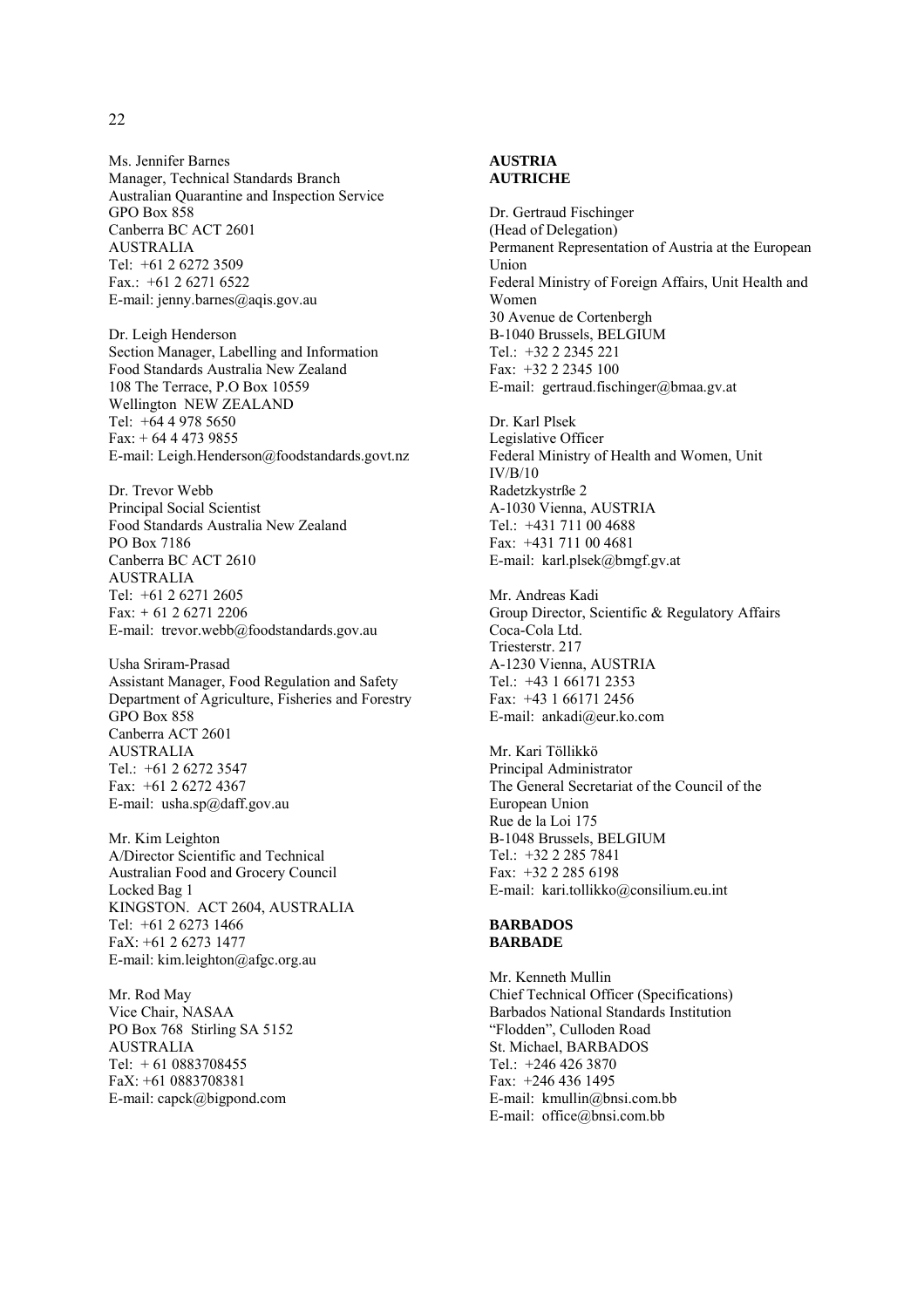#### **BELGIUM/BELGIQUE/BÉLGICA**

Luc Ogiers **Director** FOD Economie, K.M.O., Middenstand en Energie AD Economisch Potentieel Agro – voedingsnijverheid en biotechnologie City Atrium Vooruitgangstraat 50, 1210 Brussel, BELGIUM Tel.: +32 2 277 74 81 Fax: +32 2 277 53 04 E-mail: luc.ogiers@mineco.fgov.be

#### **BHUTAN/BHOUTAN/BHUTÁN**

Mr. Thuji Tshering Chief Regulatory and Quarantine Officer Bhutan Agriculture and Food Regulatory Authority (BAFRA) Ministry of Agriculture P.O. Box 1071 Thimphu, BHUTAN Tel.: +975 2 327031 Fax : +975 2 327032 E-mail: t\_tshering@moa.gov.bt E-mail: thujitshering@yahoo.com

## **BRAZIL/BRÉSIL/BRASIL**

Mr. Norberto Moretti (Head of Delegation) Embassy of Brazil 450 Wilbrod Street Ottawa, ON K1N 6M8, CANADA Tel.: (613) 730-7141 Fax: (613) 237-6144 E-mail: moretti@brasembottawa.org

Mr. Pedro Murilo Ortega Terra (Deputy Head of Delegation) Embassy of Brazil 450 Wilbrod Street Ottawa, ON K1N 6M8, CANADA Tel.: (613) 715-5162 E-mail: pedroterra@brasembottawa.org

Mr. Alex Christian Kamber Public Policies Specialist Department of Consumer Denfense Ministry of Justice Esplanada dos Ministérios Palácio da Justiça 5<sup>°</sup> Andar, Sala 520 70064-900 Brasília - DF, BRAZIL Tel.: +55 61 3429 3664 / 3105 Fax: +55 61 3322 1677 E-mail : alex.kamber@mj.gov.br

Mr. Rodrigo Martins de Vargas Consultant in Health Surveillance National Health Surveillance Agency Ministry of Health SEPN 511 Bl. A Ed. Bittar II Asa Norte 70750-541 Brasília - DF, BRAZIL Tel.: +55 61 3448 6352 Fax: +55 61 3448 6274 E-mail : rodrigo.vargas@anvisa.gov.br

Fabiana Góes de Almeida Nobre Specialist on Normative Studies on Organic Production Agroecology Coordination Ministry of Agriculture, Livestock and Food Supply Esplanada dos Ministérios, Bloco D, Anexo B, Sala 148 70043-900 Brasília - DF, BRAZIL Tel.: +55 61 3218 2453 Fax: +55 61 3223 5350 E-mail: fabiananobre@agricultura.gov.br

Ms. Antonia Maria de Aquino Manager of Special Products National Health Surveillance Agency Ministry of Health SEPN 515 Bl. A - Ed. Bittar II, Asa Norte 70750-541 Brasília - DF, BRAZIL Tel.: +55 61 3448 6289 Fax: +55 61 3448 6274 E-mail: antonia.maria@anvisa.gov.br

Mrs. Juliana Ribeiro Alexandre Technical Assistant of the Biosafety Coordination Secretariat of Plant and Animal Defence Ministry of Agriculture, Livestock and Food Supply Esplanada dos Ministérios Bloco "D" Anexo "B" Sala 450 70043-900 Brasília - DF, BRAZIL Tel.: +55 61 3218 2320 Fax: +55 61 3224 3995 E-mail: julianara@agricultura.gov.br

Antonio Marcos Pupin Specialist Brazilian Association of Food Industries – ABIA Av. Nacoes Unidas 12 495 04578-902 São Paulo – SP, BRAZIL Tel.: +55 11 5508 5577 Fax: +55 11 5508 7503 E-mail: marcos.pupin@br.nestle.com

#### **BURUNDI**

Mrs. Marie Goreth Cimpaye Membre de l'Association Burundaise des Consommateurs B.P. 1670, Bujumbura, BURUNDI Tel.: +257 2 224917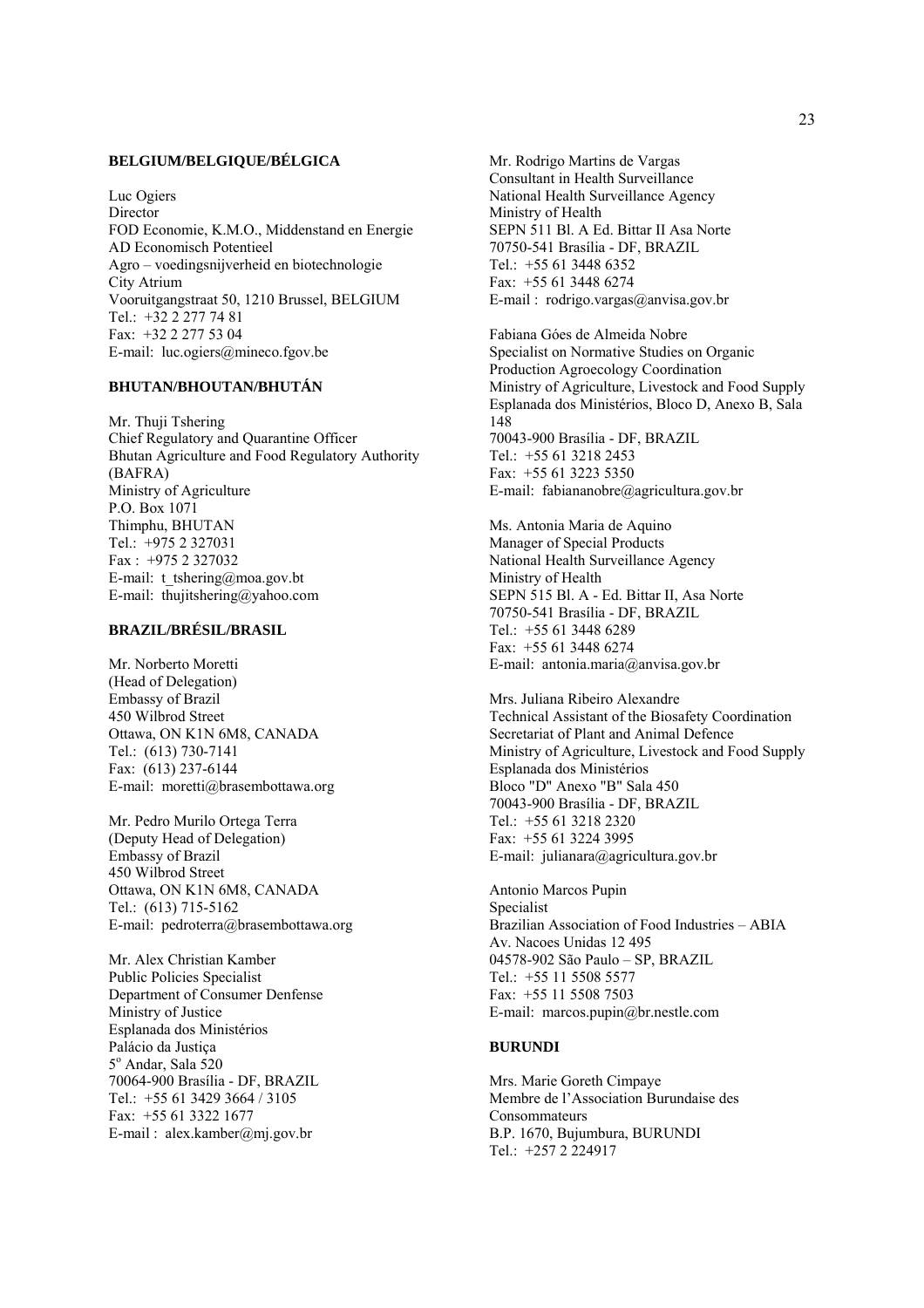#### **CAMEROON/CAMEROUN/CAMERÚN**

Mr. Sa'a (Head of Delegation) Attaché - Secretariat Général des Services du Premier Ministère – Yaoundé, CAMEROUN Tel. : +237 761 44 43 E-mail : saa1150@yahoo.fr

Mr. Pierre Azanbou Diplomate Ministère des Relations Extérieures MINREX Yaoundé, CAMEROUN Tel.: +237 981 11 44 E-mail: azanbou@yahoo.fr

Mme. Grace Nde Ningo Chef de Service de Contrôle de la Qualité des Aliments Department of Health Promotion Sub-Department of Food and Nutrition Ministère de la Santé Publique Yaoundé, CAMEROUN Tel.: +237 221 13 18 Fax: +237 769 31 86 E-mail: gningo@hotmail.com

#### **CANADA/CANADÁ**

Ms. Carla Barry (Head of Delegation) National Manager, Fair Labelling Practices Program Canadian Food Inspection Agency 159 Cleopatra Drive Nepean, ON K1A OY9, CANADA Tel.: (613) 221-7157 Fax: (613) 221-7295 E-mail: cbarry@inspection.gc.ca

Mr. Greg Orriss Director, Bureau of Food Safety and Consumer Protection Canadian Food Inspection Agency 159 Cleopatra Drive Ottawa, ON K1A OY9, CANADA Tel.: (613) 221-7162 Fax: (613) 221-7295 E-mail: orrissgr@inspection.gc.ca

Mr. Paul Mayers A/Executive Director Animal Products Directorate Canadian Food Inspection Agency 159 Cleopatra Drive Nepean, ON K1A OY9, CANADA Tel.: (613) 221-3775 Fax: (613) 228-6631 E-mail: mayersp@inspection.gc.ca Ms. Jodi Robinson Senior Trade Policy Officer Department of Foreign Affairs and International Trade (DFAIT) 111 Sussex Drive, Ottawa, ON K1A OG2, CANADA Tel.: (613) 992-0523 Fax: (613) 943-0346 E-mail: jodi.robinson@international.gc.ca

Ms. Angela Behboodi Senior Trade Policy Officer Department of Foreign Affairs and International Trade (DFAIT) 111 Sussex Drive Ottawa, ON K1A OG2, CANADA Tel.: (613) 944-2100 Fax: (613) 944-0756 E-mail: angela.behboodi@international.gc.ca

Ms. Chantal Sicotte Senior Trade Policy Analyst (Europe) Eastern Hemisphere Trade Policy Agriculture and Agri-Food Canada 930 Carling Avenue Ottawa, ON K1A OC5 CANADA Tel.: (613) 759-7654 Fax: (613) 759-7503 E-mail: sicottec@agr.gc.ca

Ms. Kathy Twardek Program Officer, Fair Labelling Practices Program 159 Cleopatra Drive Nepean, ON K1A OY9, CANADA Tel.: (613) 221-7203 Fax: (613) 221-7295 E-mail: twardekt@inspection.gc.ca

Ms. Angela Bilkhu Program Officer, Fair Labelling Practices Program Canadian Food Inspection Agency 159 Cleopatra Drive Nepean, ON K1A OY9, CANADA Tel.: (613) 221-7205 Fax: (613) 221-7295 E-mail: bilkhua@inspection.gc.ca

Mr. Bart Bilmer Director, Office of Biotechnology Canadian Food Inspection Agency Nepean, ON K1A OY9, CANADA Tel.: (613) 225-2342 (4185) Fax: (613) 228-6604 E-mail: bbilmer@inspection.gc.ca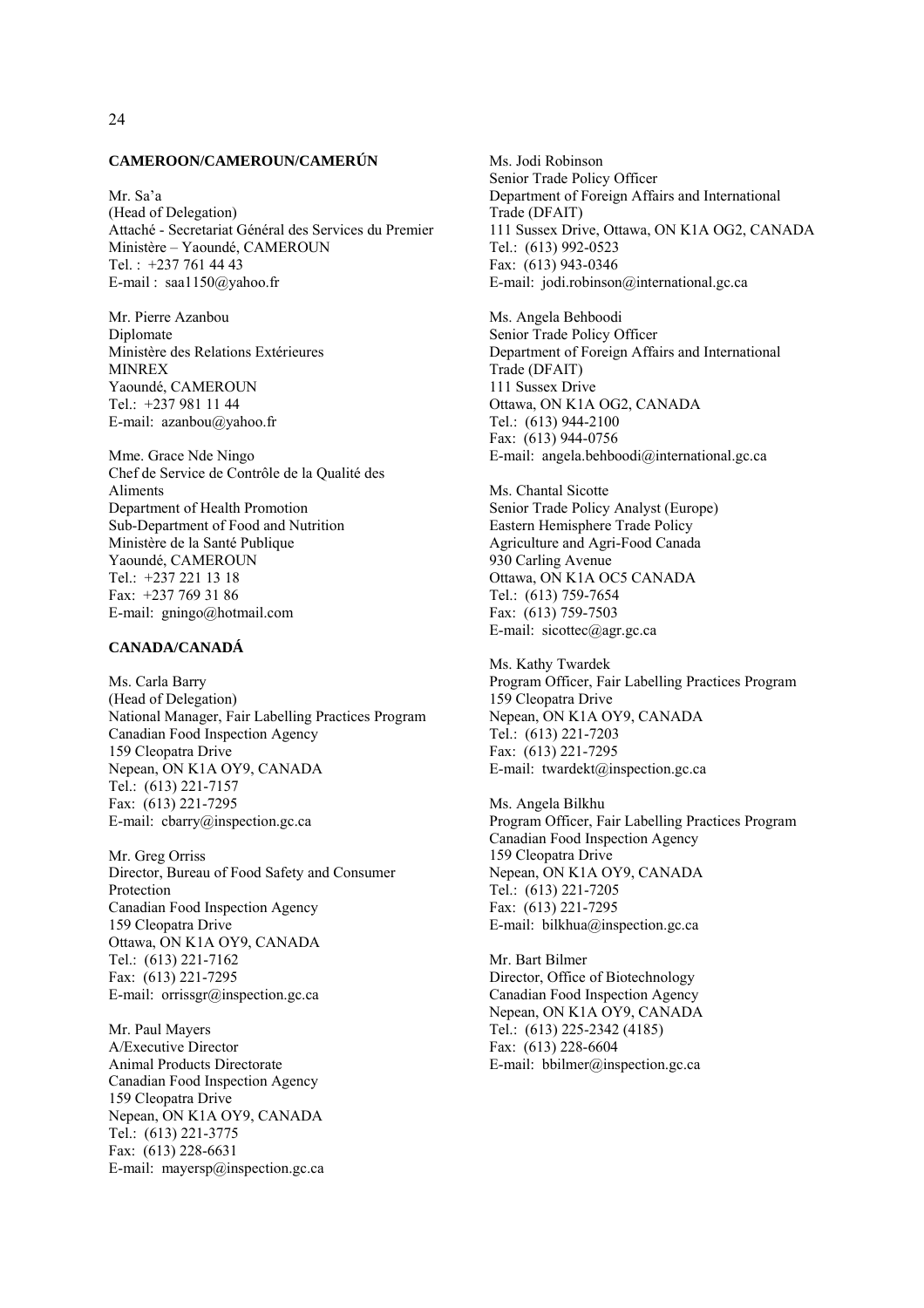Ms. Barbara Buchanan Regulatory Policy Officer Food Directorate Health Canada Room 1112, Building No. 7 (0701A) Tunney's Pasture Ottawa, ON K1A OL2, CANADA Tel.: (613) 957-3411 Fax: (613) 946-4590 E-mail: barbara buchanan@hc-sc.gc.ca

Mr. Regan Khan Trade Policy Analyst Agriculture and Agri-Food Canada 930 Carling Avenue Ottawa, ON K1A OC5 CANADA Tel.: (613) 715-5049 Fax: (613) 759-7503 E-mail: khanr@agr.gc.ca

Ms. Isabelle Delage Trade Policy Analyst Agriculture and Agri-Food Canada 930 Carling Avenue Ottawa, ON K1A OC5 CANADA Tel.: (613) 694-2423 E-mail: delagei@agr.gc.ca

Ms. Margherita Marcone Assistant Director, Legal Affairs Dairy Farmers of Canada 75 Albert Street, Suite 1101 Ottawa, ON K1P 5E7, CANADA Tel.: (613) 236-9997 Fax: (613) 236-0905

Mr. Bob Ingratta Chair, Agriculture Policy & Nutrition Advisory Board BIOTECanada Monsanto Canada Inc. 350 Albert Street, Suite 315 Ottawa, ON K1R 1A4, CANADA Tel.: (613) 234-5121 Fax: (613) 234-2063 E-mail: bob.g.ingratta@monsanto.com

Dr. John Henning Chief, Department of Agricultural Economics McGill University, Macdonald Campus Ste. Anne de Bellevue, Quebec H9X 3V9 CANADA Tel.: (514) 398-7820 E-mail: john.henning@mcgill.ca

Ms. Heather Holland Senior Technical Manager Food Safety and Government Relations Canadian Produce Marketing Association 9 Corvus Court Ottawa, ON K2E 7Z4, CANADA Tel.: (613) 226-4187, ext. 215 Fax: (613) 226-2984 E-mail: hholland@cpma.ca

Ms. Sally Blackman Information Officer, Health and Food Safety Canadian Produce Marketing Association 9 Corvus Court Ottawa, ON K2E 7Z4, CANADA Tel.: (613) 226-4187, ext. 215 Fax: (613) 226-2984 E-mail: sblackman@cpma.ca

Ms. Carol Trudeau Manager, Regulatory Affairs Mead Johnson Nutritionals 333 Preston Street, Suite 700 Ottawa, ON K1S 5N4, CANADA Tel.: (613) 239-3981 Fax: (613) 239-3996 E-mail: carol.trudeau@bms.com

Ms. Phyllis Tanaka, RD, MSc. Director, Food and Nutrition Policy Food & Consumer Products of Canada (FCPC) 885 Don Mills Road, Suite 301 Don Mills, ON M3C 1V9, CANADA Tel.: (416) 510-8024 Fax: (416) 510-8043 E-mail: phyllist@fcpc.ca

Mr. Alan Young Manufacturing Services Nestle Canada Inc. 1212 Wellington South Sherbrooke, Québec J1H 5E7, CANADA Tel.: (819) 569-3614, ext. 240 Fax: (819) 566-8987 E-mail: alan.young@ca.nestle.com

Dr. Mary G. Alton Mackey Canadian Biotechnology Advisory Committee 379 Markland Drive Toronto, ON M9C 1S1, CANADA Tel.: (416) 626-2448 E-mail: maryaltonmackey@sympatico.ca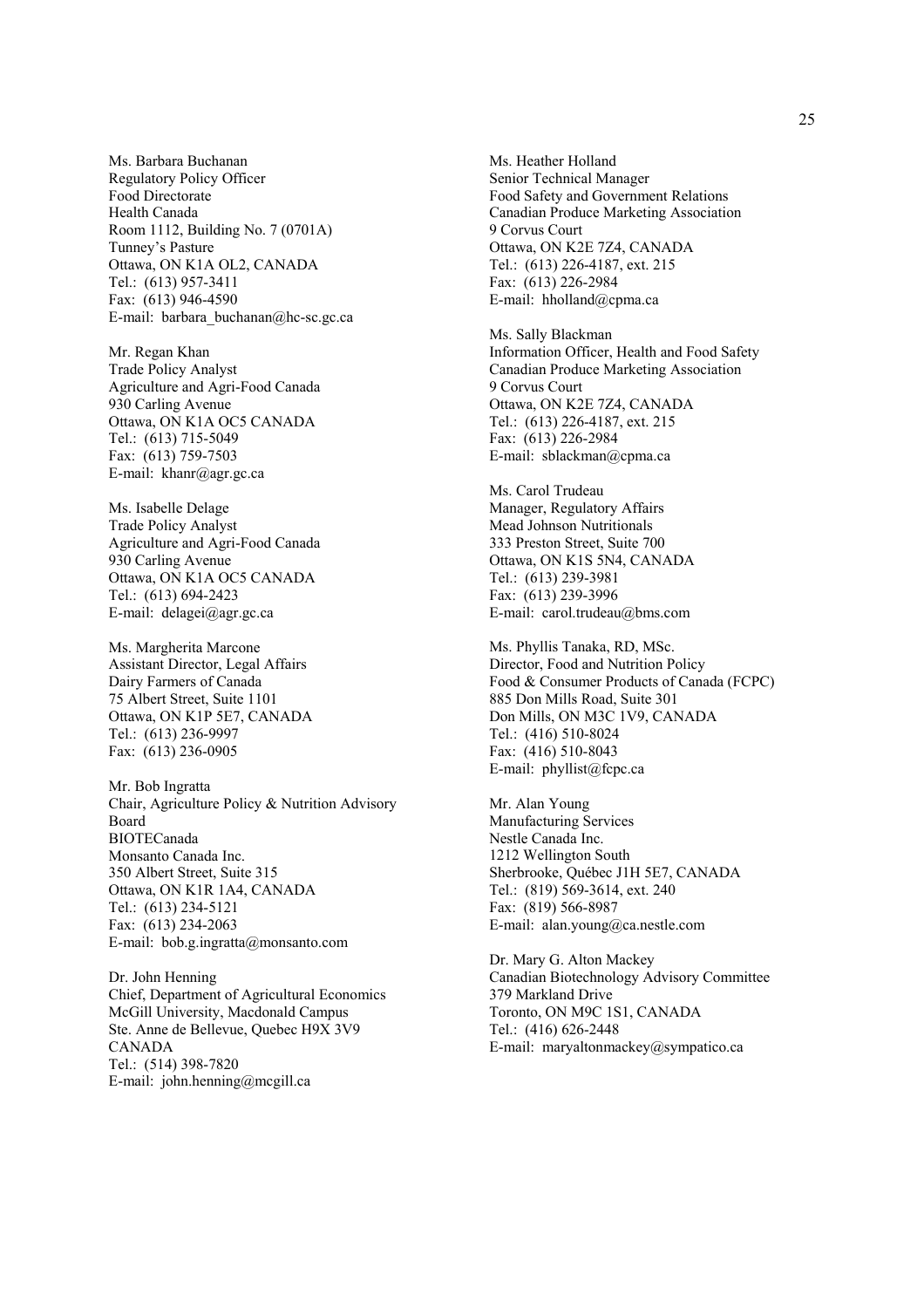### **CHILE/CHILI**

Antonieta Urrutia (Head of Delegation) División Asuntos Internacionales Servicio Agrícola y Ganadero Ministerio de Agricultura Av. Bulnes 140 Santiago, CHILE Tel.: +56 2 3451 585 Fax: +56 2 3451 578 E-mail: antonieta.urrutia@sag.gob.cl

Patricio García Gerente de Productos Fertilizantes Soquimich Los Militares 4290, Piso 5 Santiago, CHILE Tel.: +56 2 425 2397 Fax: +56 2 425 2416 E-mail: patricio.garcia@sqm.com

Ms. Annemarie Duncker Third Secretary and Consul Embassy of Chile 1413 – 50 O'Connor Street Ottawa, ON K1P 6L2 Tel.: (613) 235-4402, ext. 110 E-mail: aduncker@chile.ca

Herwig H. Opdebeeck Opdebeeck Consulting Sàrl 3, rue de Latigny CH-1955 Chamoson SWITZERLAND Tel.: +41 27 306 88 87 Fax: +41 27 306 88 89 E-mail: h.opdebeeck@opdebeeck.ch

#### **CHINA/CHINE**

Wang Nailu (Head of Delegation) Engineer, Standardization Administration of the People's Republic of China No. 9 Madian Donglu, Haidian District 100088 Beijing, P.R. OF CHINA Tel.: +86 10 82262654 Fax : +86 10 82260687 E-mail: wangnl@sac.gov.cn

Zhang Yanyang Vice-Section Chief, Department of Supervision on Food Production, AQSIQ No. 9 Madian East Road, Haidian District 100088 Beijing, P.R. OF CHINA Tel.: +86 10 82262232 Fax : +86 10 82262213 E-mail: zhangyy@aqsiq.gov.cn

Dong Xinxin Engineer, Standardization and Regulations Research Center, AQSIQ No. 9 Madian Donglu, Haidian District 100088 Beijing, P.R. OF CHINA Tel.: +86 10 82262439 Fax : +86 10 82260617 E-mail: dongxx@aqsiq.gov.cn

Xu Jian Jun Engineer/Ph.D China National Institute of Standardization (CNIS) No. 4, Zhichun Road, Haidian District 100088 Beijing, P.R. OF CHINA Tel.: +86 10 58811648 Fax : +86 10 58811641 E-mail: xujj@cnis.gov.cn

Ms. Shi Lei Regulatory Affairs Manager Beijing Representative Office, Abbott Laboratories 66 Nan Li Shi Road, Canwei Building, Xicheng **District** 100045 Beijing, P.R. OF CHINA Tel.: +86 10 68028080-131 Fax: +86 10 68037877 E-mail: bird.shi@abbott.com

Mrs. Yang Yuexin Professor, National Institute of Nutrition & Food Safety - Ministry of Health, China #29 Nanwe Road, XuanWu 100050 Beijing, P.R. OF CHINA Tel.: +86 10 83132912 Fax: +86 10 83132912 E-mail: yxyang@263.net E-mail:  $nutri@163.com$ 

Mr. LAM Wing-hong **Superintendent** Food and Environmental Hygiene Department 43/f, Queensway Government Offices 66 Queensway, Hongkong, P.R. OF CHINA Tel.: +852 28675567 Fax: +852 25214784

#### **CUBA, REPUBLIC OF CUBA, RÉPUBLIQUE DE CUBA, REPÚBLICA DE**

Orlando Ruqué Martí Analista Superior Dirección de calidad y tecnología Ministerio de la industria pesquera 5ta Ave y 248, Barlovento, Edificio 1, Playa La Habana 10400, REPÚBLICA DE CUBA Tel. : +537 209 7294  $Fax \div 5372097294$ E-mail : orlandorm@mip.telemar.cu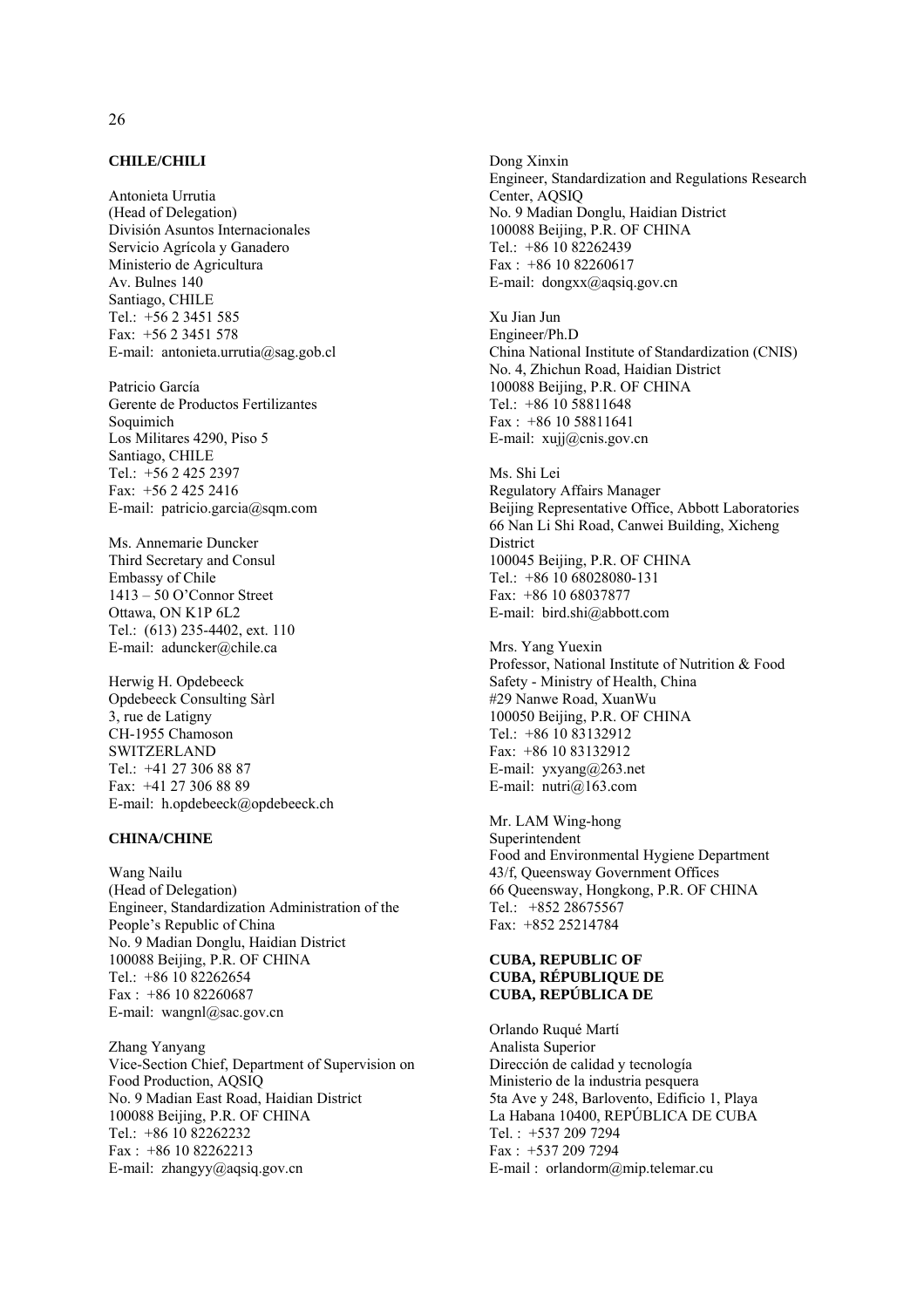#### **CZECH REPUBLIC RÉPUBLIQUE TCHÈQUE RÉPUBLICA CHECA**

Ms. Eva Pribylova Office in Charge, National Codex Contact Point Ministry of Agriculture, Food Production Department Těšnov 17, Praha 1, 11705 Czech Republic Tel: +420 221 812 795 Fax: +420 222 314 117 E-mail: eva.pribylova@mze.cz

#### **DENMARK DANEMARK DINAMARCA**

Ms. Lene Haagensen (Head of Delegation) Head of Section Danish Veterinary and Food Administration Mørkhøj Bygade 19 Søborg 2860, DENMARK Tel.: +45 33 95 00 00 Fax: +45 33 95 60 01 E-mail: lhaa@fvst.dk

Mr. Michael Schmidt Head of Section Danish Veterinary and Food Administration Mørkhøj Bygade 19 Søborg 2860, DENMARK Tel.: +45 33 95 62 27 Fax: +45 33 95 60 01 E-mail: misc@fvst.dk

Ms. Linda Jensen Food Scientist, Danish Bacon and Meat Council Axeltorv 3 DK-1609 Copenhagen V. DENMARK Tel.: +45 33 73 25 68 Fax: +45 33 93 66 50 E-mail: LMJ@danishmeat.dk

#### **EGYPT ÉGYPTE EGIPTO**

Dr. Hussein Mansour Agricultural Minister Plenipotentiary Embassy of Egypt 3521 International Court, NW Washington, DC 20008, U.S.A. Tel.: (202) 966-2080 Fax: (202) 895-5493 E-mail: hmkmansour@aol.com E-mail: agegypt@aol.com

### **ETHIOPIA ETHIOPIE ETIOPÍA**

Belete Beyene Argaw General Manager Health Care Foods Manufacturers PLC Board Member Ethiopian Manufacturing Industries Association and National Codex Committee Member P.O. Box 80313 Kality Akaki Sub City Addis Ababa, Ethiopia Tel: +251 11 207722 / +251 11 4390854 Fax: +251 11 4393940 E-mail: hcfm@ethionet.et

#### **EUROPEAN COMMUNITY (MEMBER ORGANIZATION) COMMUNAUTÉ EUROPÉENNE (ORGANISATION MEMBRE) COMUNIDAD EUROPEA (ORGANIZACIÓN MIEMBRO)**

Jérôme Lepeintre (Head of Delegation) Administrator, Health and Consumer Protection Directorate European Commission F101 2/62 B1049 Brussels, BELGIUM Tel.: +32 2 299 37 01 Fax: +32 2 299 85 66 E-mail: codex@cec.eu.int

Manuel Florez Droop Official to the European Communities European Communities Rue de la Loi 130, 2-150 B-1160 Brussels, BELGIUM Tel.: +32 2 295 62 75 E-mail: manuel.florez-droop@cec.eu.int

Helen Lee Administrator Health and Consumer Protection Directorate European Commission B232 8/48 B1049 Brussels, BELGIUM Tel: +32 2 299 86 68 E-mail: helen.lee@cec.eu.int

Katja Neubauer Administrator Health and Consumer Protection Directorate European Commission B232 03/22 B1049 Brussels, BELGIUM Tel: +32 2 299 33 46 Fax: +32 2 295 60 43 E-mail: katja.neubauer@cec.eu.int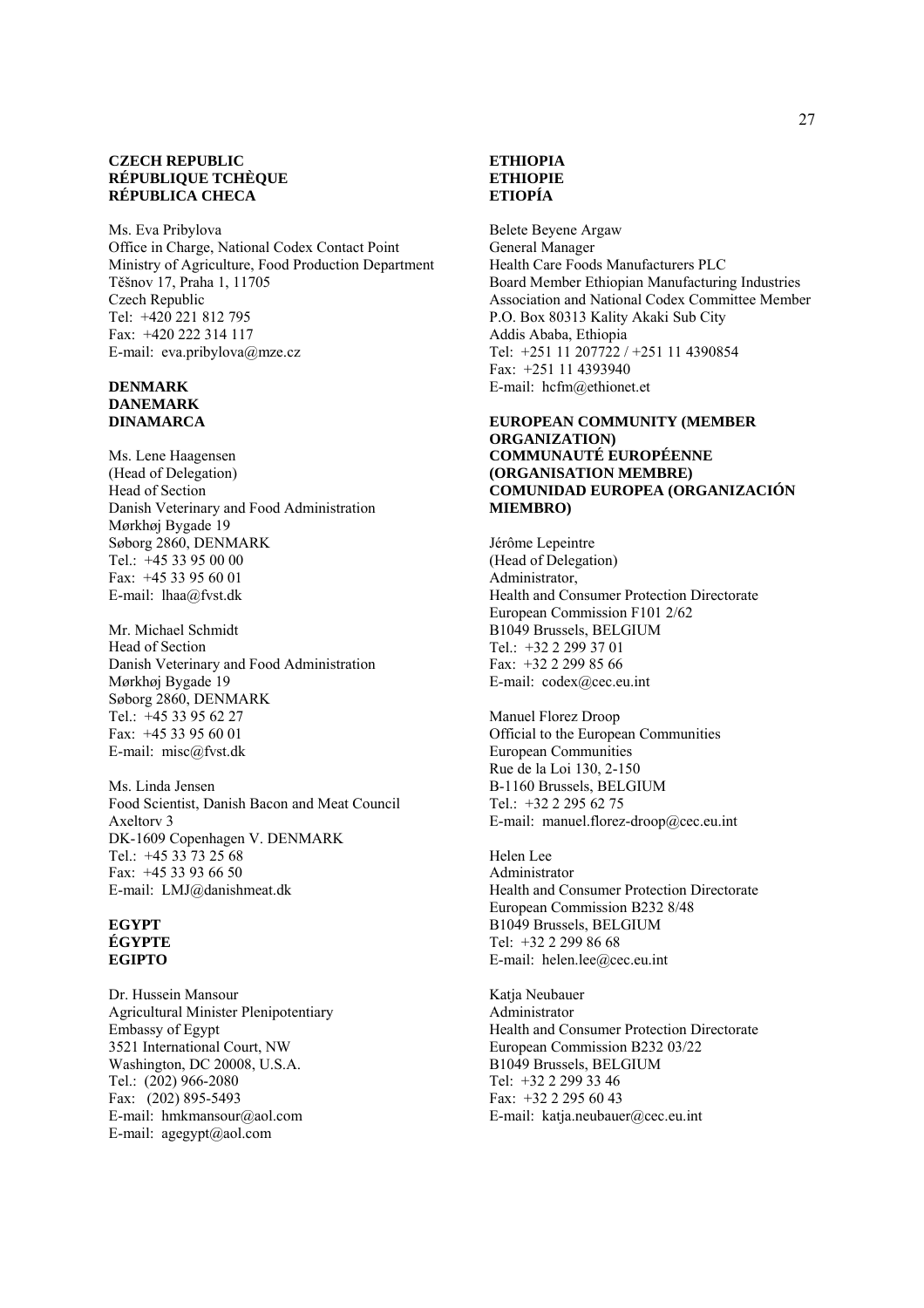#### **FINLAND FINLANDE FINLANDIA**

Ms. Anne Haikonen Counsellor, Legal Affairs Ministry of Trade and Industry P.O. Box 32 FIN-00023 Government Helsinki, FINLAND Tel.: +358 9 1606 3654 Fax: +358 9 1606 2670 E-mail: anne.haikonen@ktm.fi

#### **FRANCE FRANCIA**

Mme Aline Sancho (Head of Delegation) Direction Générale de la Concurrence de la Consommation et de la Répression de Fraudes Ministère de l'Économie et des Finances 59, boulevard Vincent Auriol 75703 Paris Cedex 13, FRANCE Tel.: +33 1 44 97 32 24 Fax: +33 1 44 97 30 37 E-mail: aline.sancho@dgccrf.finances.gouv.fr

Mme Roseline Lecourt Chargée de Mission Ministère de l'Économie, des Finances et de l'Industrie - DGCCRF 59, boulevard Vincent Auriol 75703 Paris, Cedex 13, FRANCE Tel.: +33 1 44 97 34 70 Fax: +33 1 44 97 30 37 E-mail: roseline.lecourt@dgccrf.finances.gouv.fr

Mme Murielle Clemente Chargée de la réglementation en matière de nutrition Ministère de la Santé et des Solidarités D.G.S. – SD7D 14, avenue Duquesne 75350 Paris, FRANCE Tel.: +33 1 40 56 43 32 Fax: +33 1 40 56 54 12 E-mail: murielle.clemente@sante.gouv.fr

Mme Mariane Monod Chargée de Mission Ministère de l'Agriculture et de la Pêche DPEI - BSQAB 3, rue Barbet de Jouy 75349 Paris 07 SP, FRANCE Tel.: +33 1 49 55 80 03 Fax: +33 1 49 55 57 85 E-mail: mariane.monod@agriculture.gouv.fr Mme Annie Loc'h Directeur Affaires Réglementaires Corporate Groupe DANONE 17, Boulevard Haussmann 75009 Paris, France Tel.: +33 1 44 35 24 32 Fax.: +33 1 44 35 26 95 E-mail : annie.loch@danone.fr

Mme Françoise Costes Chargée de Mission Association de la Transformation Laitière Française (ATLA) 42, rue de Châteaudun 75009 Paris, FRANCE Tel.: +33 1 49 70 72 69 Fax: +33 1 42 80 63 65 E-mail: trs@atla.asso.fr

#### **GERMANY ALLEMAGNE ALEMANIA**

Ms. Annette Schneider (Head of Delegation) Federal Ministry of Food, Agriculture and Consumer Protection Rochusstraße 1 53123 Bonn, GERMANY Tel.: +49 228 529 4652 Fax: +49 228 529 4947 E-mail: 314@bmelv.bund.de

Dr. Joachim Bollmann Federal Ministry of Food, Agriculture and Consumer Protection Rochusstraße 1 53123 Bonn, GERMANY Tel.: +49 228 529 3784 Fax: +49 228 529 3743 E-mail: 222@bmelv.bund.de

Ms. Angelika Mrohs (Advisor) Managing Director Bund für Lebensmittelrecht und Lebensmittelkunde e.V. Godesberger Allee 142 – 148 53175 Bonn, GERMANY Tel.: +49 228 81993132 Fax: +49 228 81993232 E-mail: amrohs@bll.de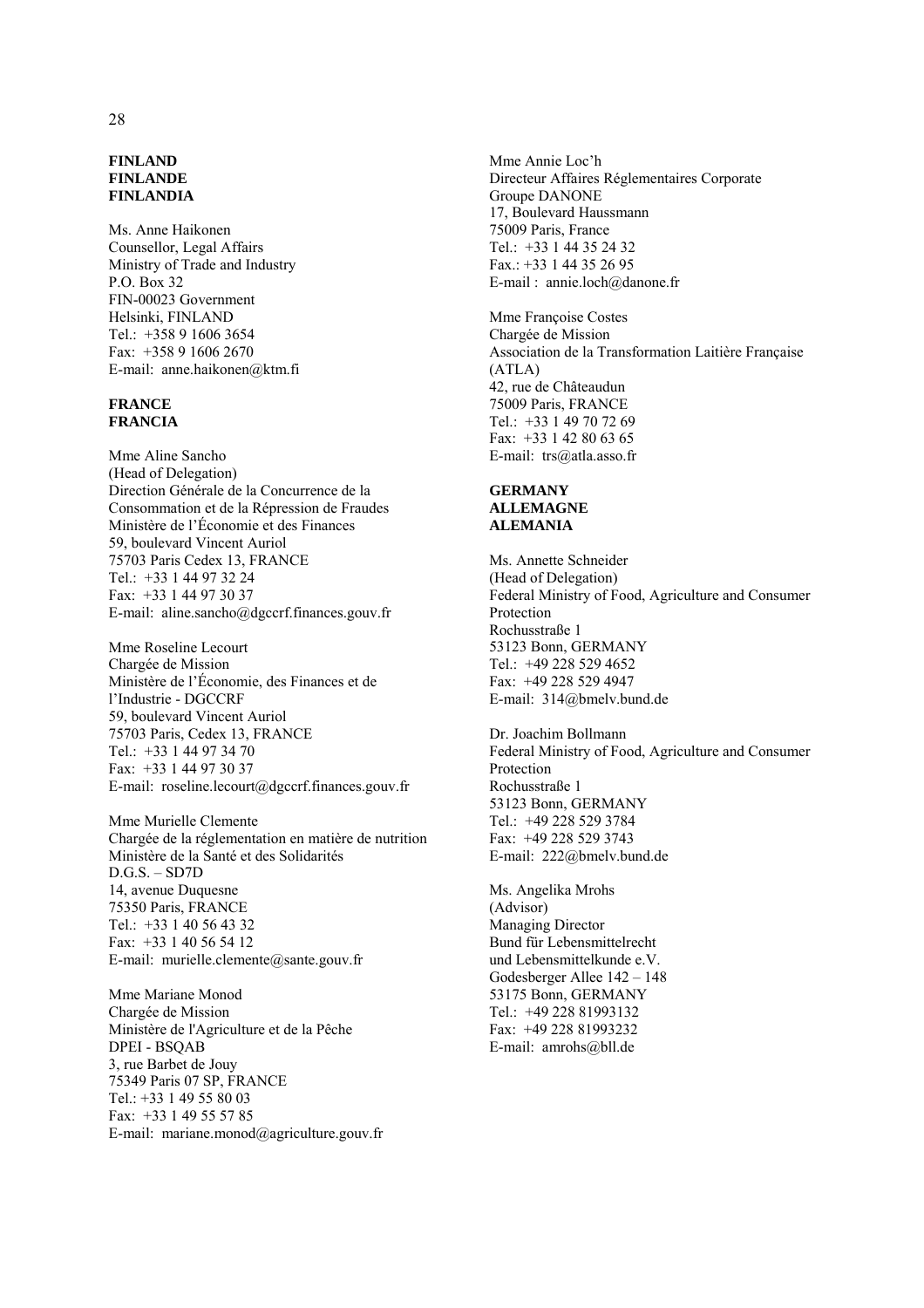Ms. Monica Fuhrmann (Advisor) Südzucker AG Mannheim Postfach 10 28 55 68028 Mannheim, GERMANY Tel.: +49 621 421572 Fax: +49 621 421574 E-mail: monica.fuhrmann@suedzucker.de

Dr. Alexander Beck (Advisor) Bund Ökologische Lebensmittelwirtschaft e.V. (BÖLW) Marienstraße 19-20 10117 Berlin, GERMANY Tel.: +49 30 28482-300 Fax: +49 30 28482-309 E-mail: barbian@boelw.de

#### **GHANA**

Mrs. Isabella Mansa Agra Head, Food Safety and Nutrition Department Food and Drugs Board (FDB) P.O. Box CT 2783 Cantonments, Accra-GHANA Tel.: +233 21 779838 Fax: +233 21 778196 E-mail: isabelmansa@yahoo.com

#### **GREECE GRÈCE GRECIA**

Maria Astridou (Head of Delegation) Directorate III – Evaluation and Approval Ministry of Development – Hellenic Food Authority Kifissas 124 and 2, Iatridou Str. 11526 Athens, GREECE Tel.: +302106971510 Fax: +302106971501 E-mail: mastridou@efet.gr

Mr. Kostas Anagnostou Directorate of Processing, Standardization and Quality Control Ministry of Rural Development and Food 101-76 Athens, GREECE Tel.: +30 210 212 4349 Fax: +30 210 212 4316 E-mail: ax2u023@minagric.gr

Mr. Kontolaimos Vasileios Legal Advisor to the Greek Ministry of Rural Development and Food 29 Acharnon Street 10439 Athens, GREECE Tel.: +302108250307 Fax: +302108254621 E-mail: cohalka@otenet.gr

#### **HAITI HAÏTI HAITÍ**

Roberta Jean-Baptiste Assistant-Directeur Contrôle de la Qualité Ministère du Commerce et de l'Industrie 8, rue Légitime Champ de Mars Ht 6112 Port-au-Prince, Haiti W.I. Tel. : (509) 428-6829 / 222-1919-9309 Fax : (509) 223-8402 E-mail : dcqpc\_mci@yahoo.fr

#### **INDIA INDE**

Mr. Rajesh Bhushan (Head of Delegation) Director Ministry of Health and Family Welfare Nirman Bhawan, New Delhi - 1100011 INDIA Tel.: +91 11 23061288 Fax : +91 11 23014968 E-mail: dirrb@nb.nic.in

Dr. D. Chattopadhya Assistant Director General (PFA) Directorate General of Health Services Ministry of Health and Family Welfare Government of India Room No. 558 'A' Wing Nirman Bhavan, New Delhi - 110011 INDIA Tel.: +91 11 23062290 Fax: +91 11 23091968 E-mail: adgpfa@nb.nic.in

Dr. Rajesh Kapur Director, Department of Biotechnology Ministry of Science and Technology Block-2, 7th Floor, CGO Complex Lodi Road, New Delhi-110003, INDIA Tel.: +91 11 2436 0745 Fax: +91 11 2436 2884 E-mail: kapur.dbt@nic.in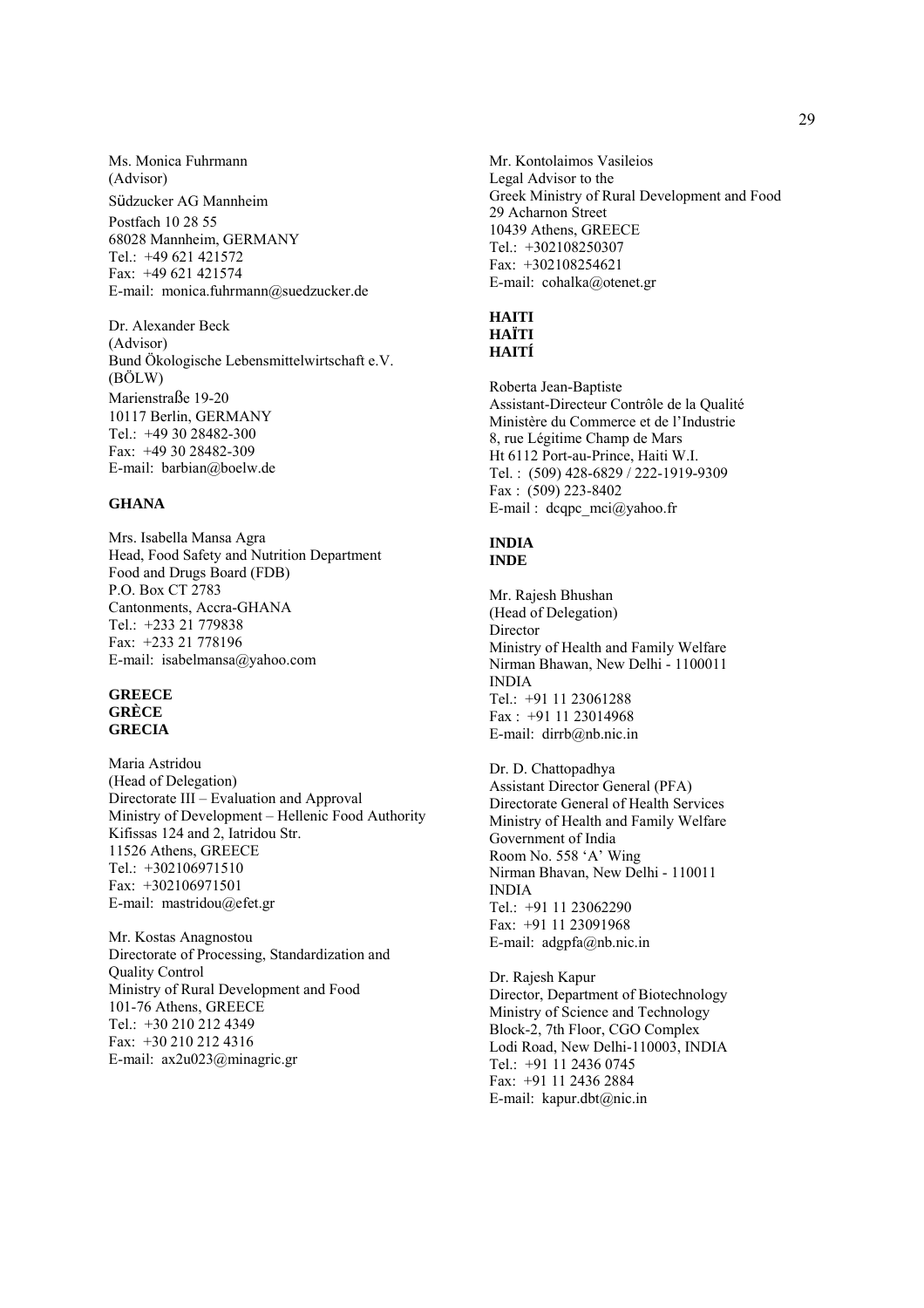Mr. Bejon Misra Chief Executive Officer (CEO) Consumer VOICE 441 Jungpura, Mathura Road New Delhi-110 014, INDIA Tel.: +91 11 24379078 Fax: +91 11 24379081 E-mail: bejonmisra@consumer-voice.org

Mr. D.S. Chadha Technical Adviser Confederation of Indian Industry (CII) The Mantosh Sondhi Centre 23, Institutional Area Lodi Road New Delhi – 110003, INDIA Tel.: +91 11 24633461 / +91 11 24629994-7 Fax: +91 11 24626149 E-mail: d.s.chadha@ciionline.org

Mr. Shaminder Pal Singh Sr. Manager – R&D Regulatory Affairs Confederation of Indian Food Trade & Industry (CIFTI) GlaxoSmithKline Consumer Healthcare Ltd. Research and Development Centre Pilot No. 67, Sector-32 Gurgaon-122001 Haryana, INDIA Tel.: +91 124 4125105 / +91 124 4033087 Fax: +91 124 4030962 E-mail: shamindr@gmail.com E-mail : s.p.shaminder@gsk.com

#### **INDONESIA INDONÉSIE**

Ms. Sri Irawati Susalit (Head of Delegation) Director for Food Standardization National Agency of Drugs and Food Control (NADFC) Jl. Percetakan Negara No. 23 Jakarta 10560, INDONESIA Tel.: +62 21 42875584 Fax: +62 21 42875780 E-mail: iras48@yahoo.com

Kartika Adiwilaga, Ph.D Assistance VP Regulatory Affairs PT. Nestle Indonesia Wisma Nestle Indonesia Jl. TB. Simatupang Kav. 88 Jakarta 12520, INDONESIA Tel.: +62 21 78836000 Fax: +62 21 78836001 E-mail: kartika.adiwilaga@id.nestle.com Ms. Febria Diah Retno N Third Secretary Embassy of the Republic of Indonesia 55 Parkdale Avenue Ottawa, ON K1Y 1E5, CANADA Tel.: (613) 724-1100 Fax: (613) 724-1105 / 724-4959 E-mail: febria@indonesia-ottawa.org

#### **IRELAND IRLANDE IRLANDA**

Ms. Paula Barry Walsh (Head of Delelgation) Senior Superintending Veterinary Officer Department of Agriculture and Food Agriculture House Kildare Street Dublin 2, IRELAND Tel.: +353 1 607 2648 Fax: +353 1 6789 733 E-mail: paula.barrywalsh@agriculture.gov.ie

Ms. Joan Regan Assistant Principal Officer, Food Unit Department of Health and Children Hawkins House Hawkins Street Dublin 2, IRELAND Tel.: +353 1 6354247 Fax: +353 1 6354552 E-mail: joan\_regan@health.irlgov.ie

Ms. Anne Marie Boland Senior Technical Executive, Regulatory Affairs Food Safety Authority of Ireland Department of Agriculture and Food Abbey Court, Lower Abbey Street Dublin 1, IRELAND Tel.: +353 1 8171367 Fax: +353 1 8171301 E-mail: amboland@fsai.ie

## **ISRAEL ISRAËL**

Mrs. Chavia Ben-Yossef Anat Chief Food Engineer Ministry of Health – Public Health Services, Food and Nutrition Services P.O. Box 20301 Tel Aviv 61203, ISRAEL Tel.: +972 3 6270128 Fax: +972 3 6270126 E-mail: anat.chavia@fcs.health.gov.il

30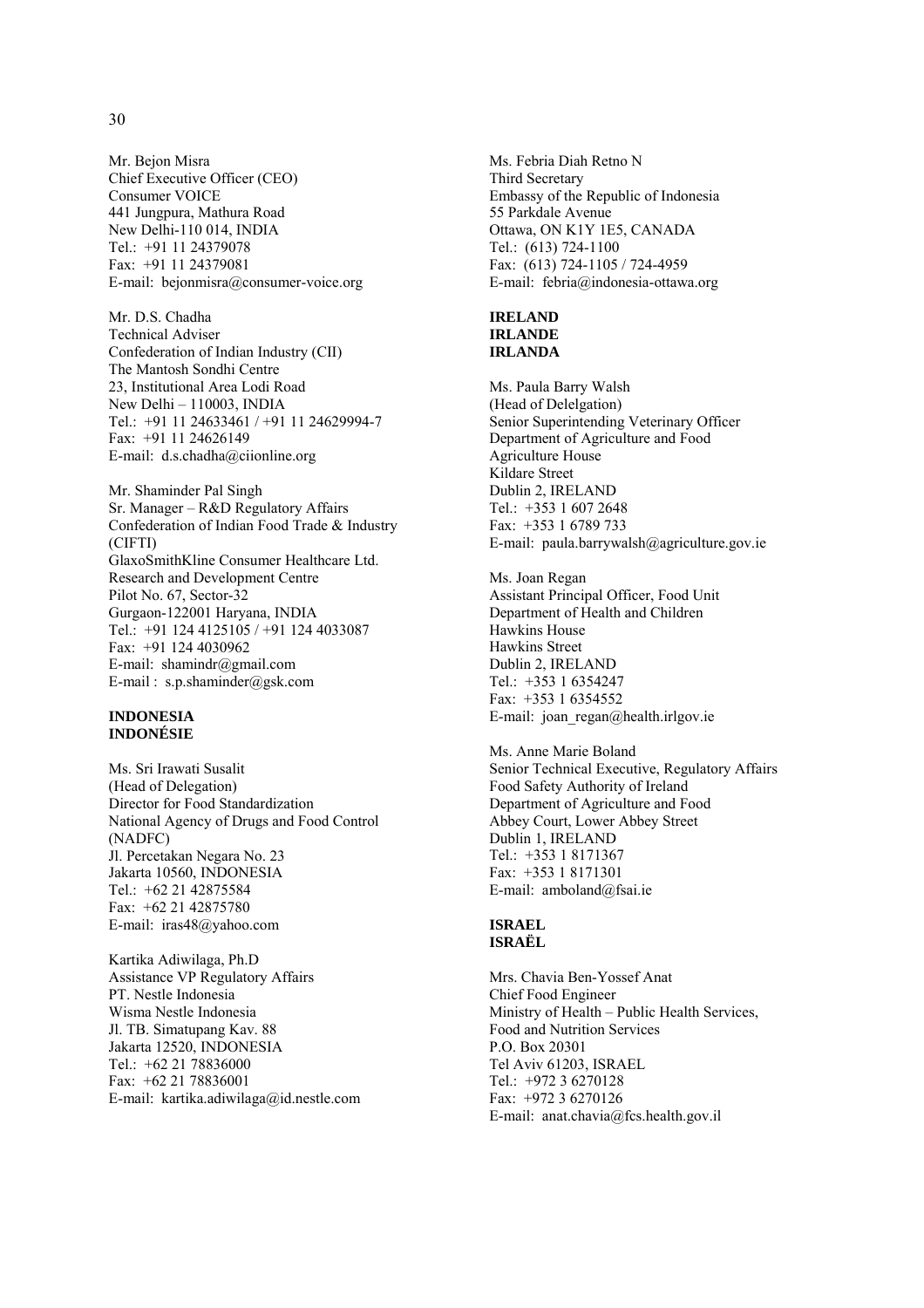#### **ITALY ITALIE ITALIA**

Dr. Ciro Impagnatiello (Head of Delegation) Ministero Politiche Agricole e Forestali Via XX Settembre 20 – 00187 Roma ITALIE Tel.:  $+390646656046$ Fax : +39 06 4880 273 E-mail : c.impagnatiello@politicheagricole.it

Dr. Giuseppe Massimo Liotta Food Regulatory Affairs – Area Manager FERRERO C/o Ferrero S.p.A., Piazzale Pietro Ferrero, 1 12051 Alba (CN), ITALY Tel.: +39 01 73313050 Fax: +39 01 73313977 E-mail: massimo.liotta@ferrero.com

Dr. Luca Ragaglini Vice-Director, Italian Association of Biscuits, Cake, Chocolate, Confectionery and Ice-cream Industries (A.I.D.I.) Via Rhodesia, 2 00144 Rome, ITALY Tel.: +39 6 8091071 Fax: +39 6 8073186 E-mail: aidi@aidi-assodolce.it

#### **JAMAICA JAMAÏQUE**

Mrs. Fay Anderson Team Leader, Standardization Division Bureau of Standards Jamaica 6 Winchester Road Kingston 10, JAMAICA Tel.: +876 926-3140-5 Fax: +876 929-4736 E-mail: fanderson@jbs.org.jm

#### **JAPAN JAPON JAPÓN**

Mr. MIZUTA Masakazu (Head of Delegation) Director, Labelling and Standards Division Food Safety and Consumer Affairs Bureau Ministry of Agriculture, Forestry and Fisheries 1-2-1, Kasumigaseki, Chiyoda-ku Tokyo 100-8950, JAPAN Tel.: +81 3 3501 3727 Fax: +81 3 3502 0594 E-mail: masakazu mizuta@nm.maff.go.jp

Dr. UMEDA Tamami Director, Office of International Food Safety Policy Planning and Communication Division Department of Food Safety Ministry of Health, Labour and Welfare 1-2-2, Kasumigaseki, Chiyoda-ku Tokyo 100-8916, JAPAN Tel.: +81 3 3595 2326 Fax: +81 3 3503 7965 E-mail: umeda-tamami@mhlw.go.jp

Dr. MATSUOKA Terumasa Deputy Director Standards and Evaluation Division Department of Food Safety Ministry of Health, Labour and Welfare 1-2-2, Kasumigaseki, Chiyoda-ku Tokyo 100-8916, JAPAN Tel.: +81 3 5253 1111 Fax: +81 3 3501 4868 E-mail: codexj@mhlw.go.jp

Mr. CHOSHO Katsuhiro Deputy Director Office of Health Policy on Newly Developed Foods Standards and Evaluation Division Department of Food Safety Ministry of Health, Labour and Welfare 1-2-2, Kasumigaseki, Chiyoda-ku Tokyo 100-8916, JAPAN Tel.: +81 3 5253 1111 Fax: +81 3 3501 4867 E-mail: chousho-katsuhiro@mhlw.go.jp

Ms. KITAMURA Yoko Deputy Director Office of Health Policy on Newly Developed Foods Standards and Evaluation Division Department of Food Safety Ministry of Health, Labour and Welfare 1-2-2, Kasumigaseki, Chiyoda-ku Tokyo 100-8916, JAPAN Tel.: +81 3 5253 1111 Fax: +81 3 3501 4867 E-mail: codexj@mhlw.go.jp

Ms. UESUGI Noriko Deputy Director, Labelling and Standards Division Food Safety and Consumer Affairs Bureau Ministry of Agriculture, Forestry and Fisheries 1-2-1, Kasumigaseki, Chiyoda-ku Tokyo 100-8950, JAPAN Tel.: +81 3 3501 3727 Fax: +81 3 3502 0594 E-mail: noriko uesugi $@$ nm.maff.go.jp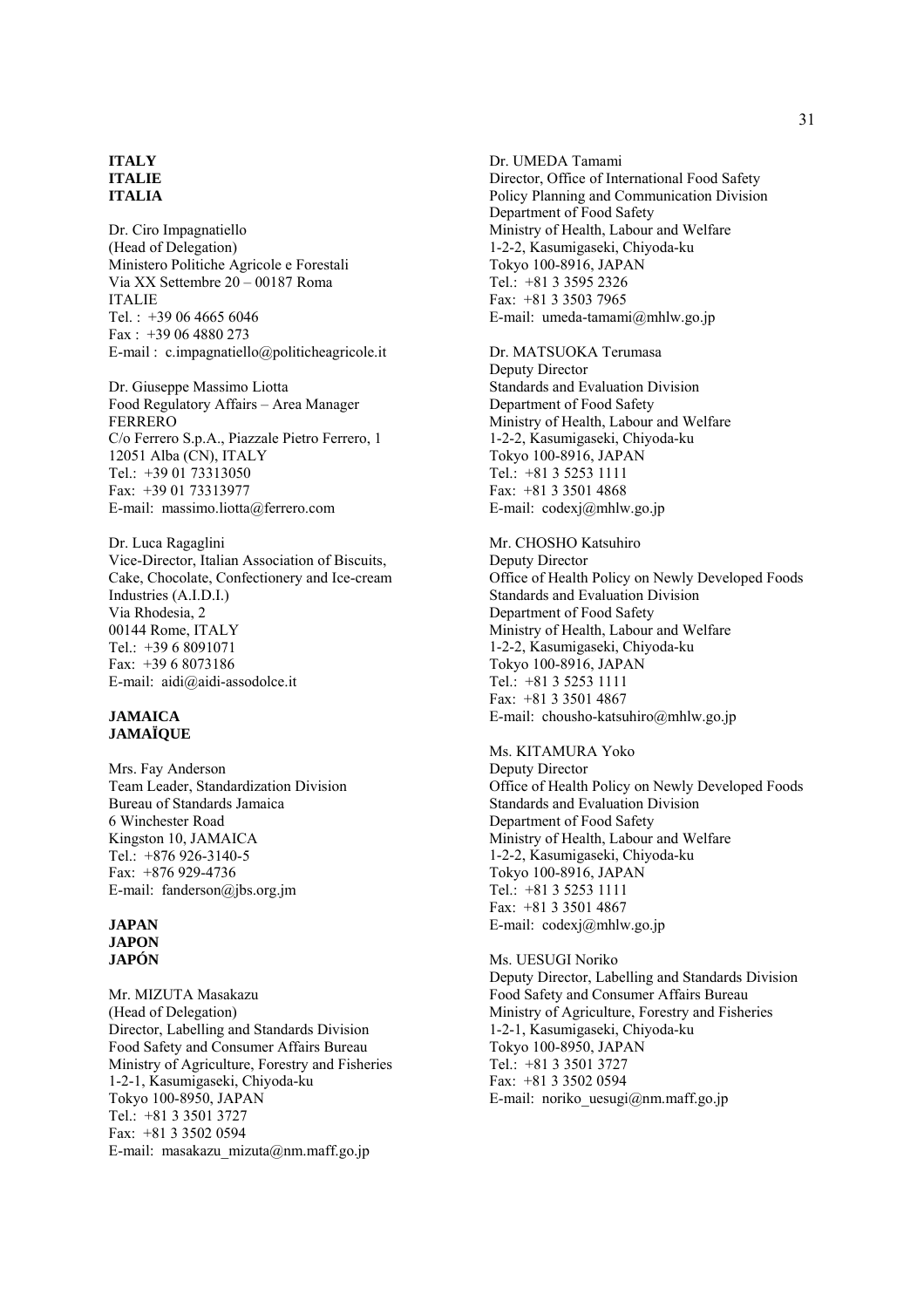Dr. TANIGUCHI Yasuko Deputy Director, Labelling and Standards Division Food Safety and Consumer Affairs Bureau Ministry of Agriculture, Forestry and Fisheries 1-2-1, Kasumigaseki, Chiyoda-ku Tokyo 100-8950, JAPAN Tel.: +81 3 3501 3727 Fax: +81 3 3502 0594 E-mail: yasuko taniguchi@nm.maff.go.jp

#### **KENYA**

Ann Njoki King'iri Plant Inspector Kenya Plant Health Inspectorate Services (KEPHIS) P.O. Box 49592 Nairobi 00100, KENYA Tel.: +254 20 884545 / +254 722 346821 Fax : +254 20 882265 E-mail: kephis@nbnet.co.ke akingiri@kephis.org

#### **KOREA, REPUBLIC OF CORÉE, RÉPUBLIQUE DE COREA, REPÚBLICA DEL**

Dr. DAI BYUNG Kim Director, Korea Food and Drug Administration 5 Nokbun-dong Eunpyung-gu 122-704 Seoul, REPUBLIC OF KOREA Tel.: +82 2 380 1316 Fax: +82 2 380 1320 E-mail: dbkim@kfda.go.kr

SOOYEON Lee Senior Researcher Korea Food and Drug Administration #231 Eunpyeong-Gu Jinheungno 122-704 Seoul, REPUBLIC OF KOREA Tel.: +82 2 380 1726 Fax: +82 2 388 6396 E-mail: syeonlee@kfda.go.kr

SUNGHEE Choi Senior Researcher Korea Health Industry Development Institute 57-1 Noryangjin-Dong, Dongjak-Gin 156-800 Seoul, REPUBLIC OF KOREA Tel.: +82 2 2194 7339 Fax: +82 2 8214 1763 E-mail: choish@khidi.or.kr

Young-Hee, Lee D.V.M National Veterinary Research and Quarantine Service (NVRQS) Ministry of Agriculture and Forestry 480, Anyang 6-dong, manna-gu, Anyang-city, Gyeonggi-do 430-824 REPUBLIC OF KOREA Tel.: +82 31 467 1968 Fax: +82 31 467 1974 E-mail: leeyhee@nvrqs.go.kr

Dr. Yoo, Jae Hong Research Scientist Rural Development Administration (RDA) 249, Seoudun dong, Suwon-city Gyeonggi-do 441-200 REPUBLIC OF KOREA Tel.: +82 31 290 0555 Fax: +82 31 290 0705 E-mail: yj7915@rda.go.kr

#### **MALAYSIA MALAISIE MALASIA**

Ms. Nik Shabnam Binti Nik Mohd. Salleh (Head of Delegation) Deputy Director Food Safety & Quality Division Department of Public Health Ministry of Health Malaysia Level 3, Block E7, Parcel E Federal Government Administrative Centre 62590 Putrajaya, MALAYSIA Tel:  $+60388333510$ Fax: +603 8889 3815 Email: shabnam@moh.gov.my

Mr. Mohd. Jaaffar Ahmad Regional Manager Technical Advisory Services Malaysia Palm Oil Board (MPOB) Brickendonbury, Hertford Hertfordshire SG 13 8NL UNITED KINGDOM Tel.: +44 1992 554347 Fax: +44 1992 500564 E-mail: mpob@mpob.powernet.co.uk

Mr. Mansor Bin Omar Division Director Federal Agricultural Marketing Authority (FAMA) FAMA Point Building, Lot 17304, Jalan Persiaran 1 Bandar Baru Selayang 68100 Batu Caves, Selangor, MALAYSIA Tel. : +603 6137 4602  $Fax + 60361206957$ E-mail : mansor@fama.net.my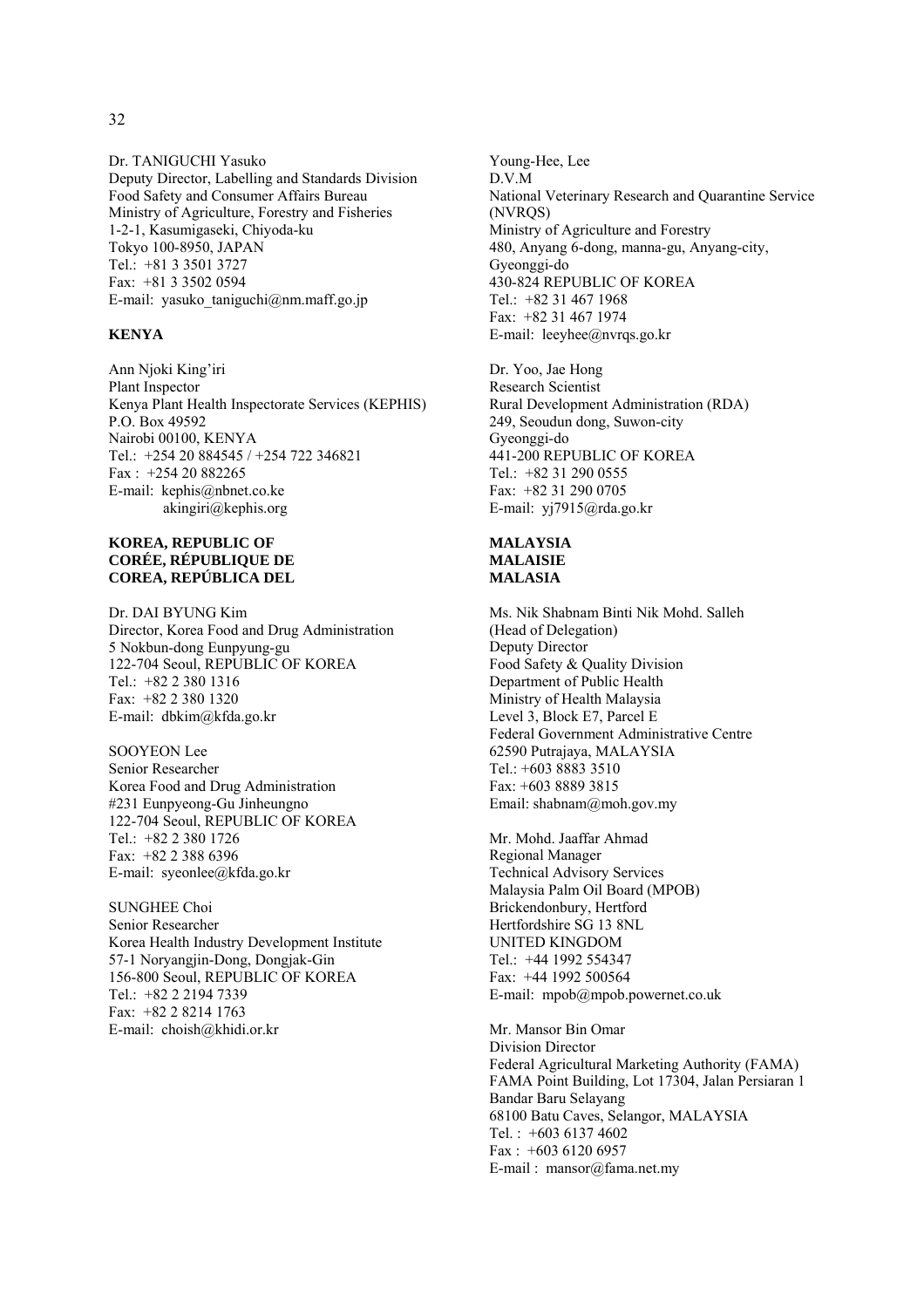Dr. Kalanithi Nesaretnam Principal Research Scientist Malaysia Palm Oil Board (MPOB) 6, Persiaran Institusi Bandar Baru Bangi 43000 Kajang, Selangor, MALAYSIA Tel.: +603 8928 2847 Fax: +603 8922 1742 E-mail: sarnesar@mpob.gov.my

Dr. Tee E Siong President, Nutrition Society of Malaysia 46, Jalan SS 22/32 Damansara Jaya 47400 Petaling Jaya Selangor, MALAYSIA Tel.: +603 7728 7287 Fax: +603 7728 7426 Email: president@nutriweb.org.my

#### **MEXICO MEXIQUE MÉXICO**

Carlos R. Berzunza S. (Jefe de la delegación) Director for International Standardization General Bureau of Standards (DGN) Ministry of Economy (SE) Av. Puente de Tecamachalco 6, Lomas de Tecamachalco, Sección Fuentes Naucalpan, Estado de México 53950, MÉXICO Tel.: +52 55 57 29 94 80 Fax: +52 55 55 20 97 15 E-mail: cberzunz@economia.gob.mx

Sandra Patricia Piňa Salinas Governmental Affairs AgroBIO Mexico A.C. Calderón de la Barca #78 P.B. Colonia Polanco Chapultepec Del. Miguel Hidalgo México D.F. 11560, MÉXICO Tel.: +52 81 44 00 Fax: +52 82 19 32 E-mail: sandrapina@prodigy.net.mx

Victor Marin Vergara Assistant Director, Scientific and Regulatory Affairs Coca-Cola de México Rubén Dario 115 Col. Bosques de Chapultepec México D.F. 52950, MÉXICO Tel.: +52 55 5262-2414 Fax: +52 55 5262-2015 E-mail: vmarin@la.ko.com

Laura Hernández Ugalde Coordinador de Asuntos Regulatorios Kellogg Company México Querétaro, Qro 76135, MÉXICO Tel.: +442 2 11 14 00 E-mail: laura.hernandez@kellogg.com

Elisabeth Haring Bolivar Supervisor Investigación y Desarrollo Corporativo Grupo Bimbo, S.A. de C.V. Prolongación Paseo de la Reforma No. 1000 Col. Perña Planca Santa Fe Deleg. Álvaro Obregón México, D.F. 01210, MEXICO Tel.: +52 55 5268 6600, ext. 6367 Fax: +52 55 5268 6602 E-mail: eharibol@grupobimbo.com

Laura Bonilla Reyes Coordinador Subcomité Etiquetado de los Alimentos CANACINTRA Rio Consulado 715, Col Santa Maria Insurgentes Mexico, D.F. 06430, MÉXICO Tel.: +52 55 52 38 22 39 Fax: +52 55 52 38 22 26 E-mail: laura.bonilla@unilever.com

Mario Villas García Gerente de Asuntos Regulatorios Nestlé México Ejército Nacional 453, Colonia Granada Distrito Federal 11520, MÉXICO Tel.: +52 63 56 05 E-mail: mario.villas@mx.nestle.com

Q.F.B. Mar**í**a del Pilar Mart**í**nez Zepeda Dictaminadora Especializa da Comision Federal para la Proteccion Contra Riesgos Sanitarios Monterrey 33, Col. Roma 06700 MÉXICO Tel.: +52 55 50 80 52 82 E-mail: pilarmz@salud.gob.mx

Dr. Marcelo Signorini Subdirector Ejecutivo de Efectos Poblacionales Secretaría de Salud Monterrey 33, Col. Roma 06700 MÉXICO Tel.: 52 55 55 14 69 39 E-mail: msignorini@salud.gob.mx

Ing. Delia Altamirano Regulatory and Government Affairs Pepsico Internacional Sabritas Region Av. Palmas 735 – 12 Lomas de Chapultepec México D.F., C.P. 11000, MÉXICO Tel.: +52 55 52 27 5550 E-mail: delia.altamirano@intl.fritolay.com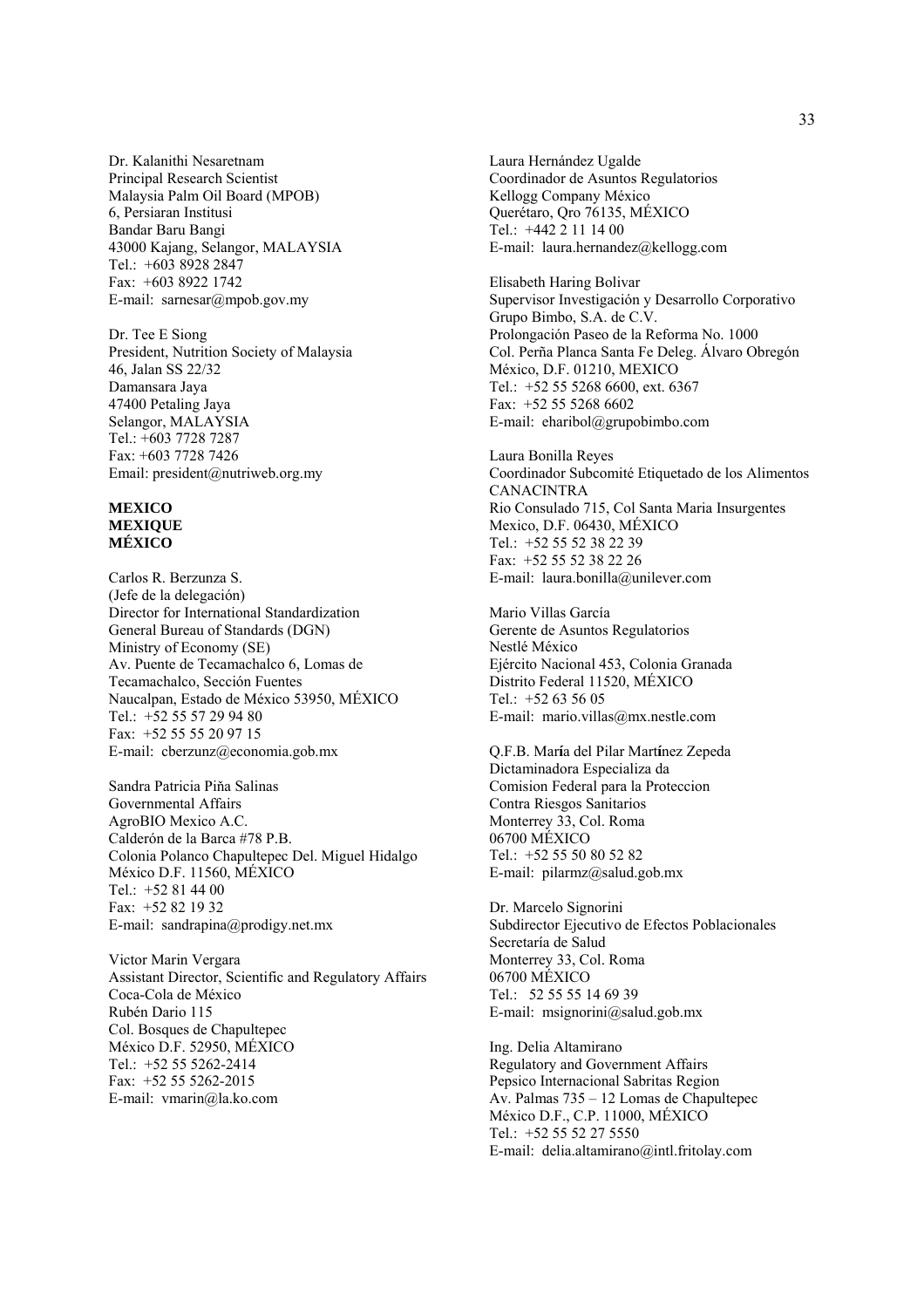#### 34

Martha Galicia Asesor Consejo Mexicano de la Industria de Productos de Consumo, A.C. Seneca 63 Col. Polanco México D.F., C.P. 11560, MÉXICO E-mail: mgalicia\_1@hotmail.com

#### **MONGOLIA**

Ms. Oyundelger Nataa Officer of the External Cooperation Division Ministry of Food and Agriculture Government Building - 9, Enkhataivan Avenue – 16a Ulaanbaatar 210, MONGOLIA Tel: +976 11 261908 Fax: +976 11 452554 E-mail: oynataa@yahoo.com E-mail: ng\_oyundelger@mofa.pmis.gov.mn

#### **MOROCCO MAROC MARRUECOS**

Mr. Samir El Jaafari Président de l'association des consommateurs

ATLAS-SAÏS

7, rue Abdelkrim Khattabi, Appt 6, V.N. Fés, MAROC Tél.: +212 61 480440 Fax: +212 35 651989 E-mail : s.eljaafari@menara.ma

#### **NETHERLANDS PAYS-BAS PAISES BAJOS**

Mr. Jan-Willem van den Brink (Head of Delegation) Policy Adviser Ministry of Health, Welfare and Sport P.O. Box 20350 2500 EJ The Hague THE NETHERLANDS Tel.: +31 70 340 6772 Fax: +31 70 340 5554 E-mail: jw.vd.brink@minvws.nl

Ms. Lianne Kersbergen Policy Officer Ministry of Agriculture, Nature and Food Quality Bezuidenhoutseweg 73 2500 EK Den Haag THE NETHERLANDS Tel.: +31 70 378 4154 Fax: +31 70 378 6157 E-mail: M.C.Kersbergen@minlnv.nl

Ms. Erika Smale Food Legislation Officer Product Boards for Arable Products Department of Food and Nutrition P.O. Box 29739 2502 LS The Hague, THE NETHERLANDS Tel.: +31 70 370 8324 Fax: +31 70 370 8444 E-mail: b.h.smale@hpa.agro.nl

#### **NEW ZEALAND NOUVELLE-ZELANDE NUEVA ZELANDIA**

Ms. Jenny Reid (Head of Delegation) Assistant Director (Joint Food Standards) New Zealand Food Safety Authority P.O. Box 2835 Wellington, NEW ZEALAND Tel.: +64 4 463 2582 Fax: +64 4 463 2583 E-mail: jenny.reid@nzfsa.govt.nz

Mr. Philip Fawcet Senior Programme Manager (International Standards) New Zealand Food Safety Authority P.O. Box 2835 Wellington, NEW ZEALAND Tel.: +64 4 463 2656 Fax: +64 4 463 2675 E-mail: phil.fawcet@nzfsa.govt.nz

Ms. Ursula Egan Senior Advisor (Food Standards) New Zealand Food Safety Authority P.O. Box 2835 Wellington, NEW ZEALAND Tel.: +64 4 463 2753 Fax: +64 4 463 2583 E-mail: ursula.egan@nzfsa.govt.nz

Mr. Roger Hall Regulatory Manager Fonterra Co-operative Group Private Bag 11-029 Palmerston North, NEW ZEALAND Tel.: +64 6 350 4688 Fax: +64 6 356 1476 E-mail: roger.hall@fonterra.com

Dr. Nevin Amos Global Supply Chain Technical Manager ZESPRI International Limited 400 Maunganui Road, P.O. Box 4043 Mount Maunganui, NEW ZEALAND Tel.: +64 7 572 7600  $Fax: +6475748031$ E-mail: nevin.amos@zespri.com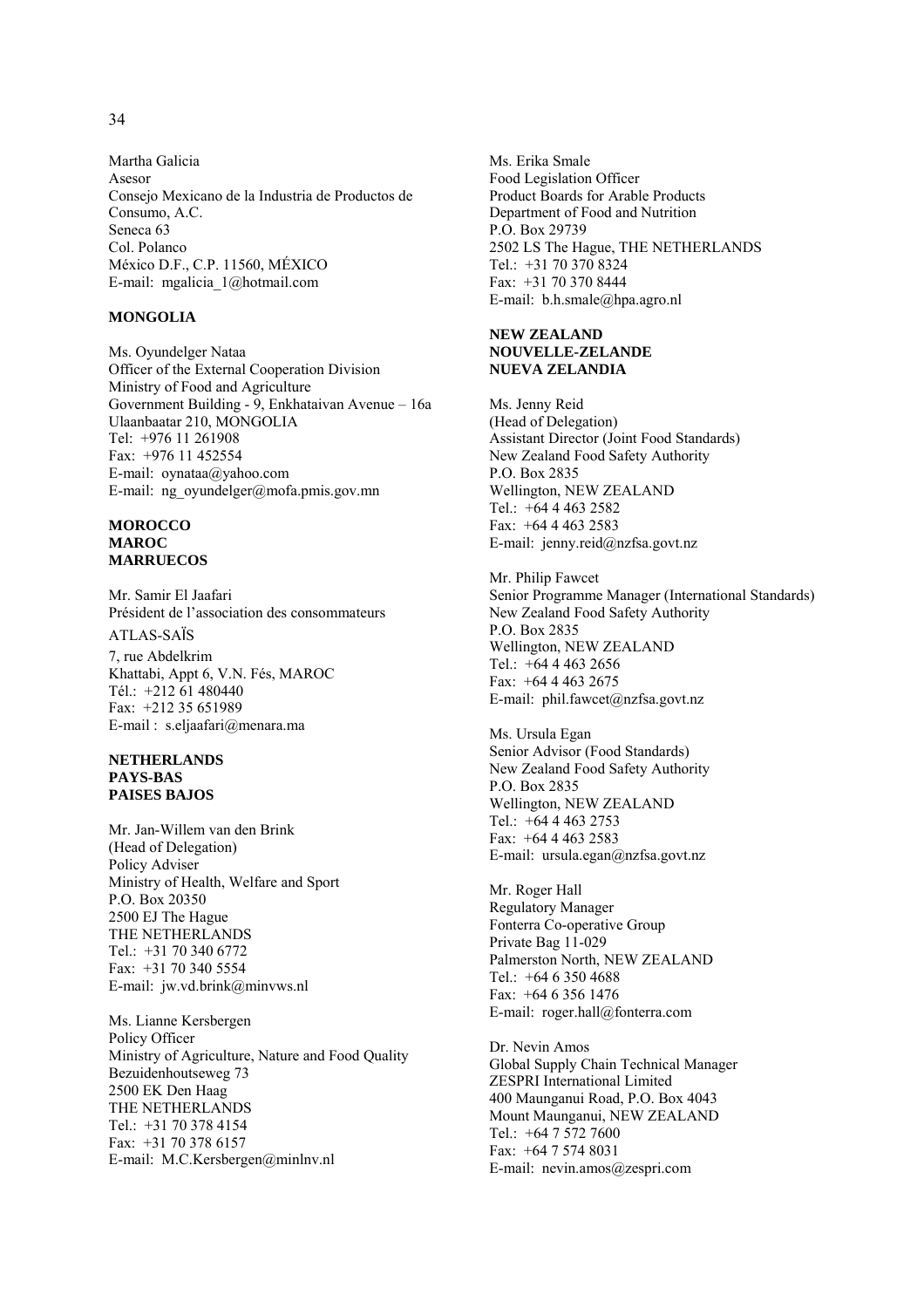#### **NORWAY NORVEGE NORUEGA**

Dr. Hanne Marit Gran Advisor, National Centre for Plants and Vegetable Foods Norwegian Food Safety Authority Moerveien 12 1430 Ås, NORWAY Tel.: +47 64 94 43 54 Fax: +47 64 94 44 10 E-mail: hamgr@mattilsynet.no

Mrs. Stine Wohl Sem Senior Advisor The Norwegian Ministry of Agriculture and Food P.O. Box 8007, Dep. Noo-0030 Oslo, NORWAY Tel: +47 22 24 91 19 Fax: +47 22 24 95 59 E-mail: stine.sem@lmd.dep.no

Mr. Paul Aitkenhead Quality Manager. Mills DA Sofienberggate 19, Postbox 4644 SOF N-0506 Oslo, NORWAY Tel.: +47 22 80 86 00 Fax: +47 22 80 87 00 E-mail: paul.aitkenhead@mills.no

## **PANAMA PANAM**Á

Ing. Aracelis A. de Vergara Supervisor de Plantas de Alimentos Ministerio de Salud Departamento de Protección de Alimentos Ancon, Edificio 253 Panama 2048, PANAMA 1 Tel.: +507 212 9180 Fax: +507 212 9114 E-mail: aracelisdv@hotmail.com

#### **PARAGUAY**

Ms. Helena Felip Salazar Minister Embassy of Paraguay Tel.: (613) 567-1283 E-mail: hfelip@embassyofparaguay.ca

Ms. Susana Morinigo-Torres First Secretary Embassy of Paraguay Tel.: (613) 567-1283

#### **PHILIPPINES/FILIPINAS**

Ms. Daisy E. Tañafranca Supervising Science Research Specialist Packaging Research and Development Center Industrial Technology Development Institute Department of Science and Technology DOST Compound, General Santos Ave. Bicutan, Taguig 2110, PHILIPPINES Tel.: +63 2 837 7530 Fax: +63 2 837 7530 E-mail: dtanafranca@yahoo.com

Dr. Elias E. Escueta **Director** Philippine Chamber of Food Manufacturers, Inc. (PCFMI) Room 1216 Cityland 10 Towers 6817 Ayala Avenue Cor. H.V. dela Costa Street Makati City, PHILIPPINES Tel. : + 63 2 849 8272 Fax. : + 63 2 849 8289 E-mail : eescueta@apac.ko.com

#### **SAMOA**

Ms. Silveria Leativa Andersen Senior Codex Development Officer Ministry of Commerce, Industry and Labour P.O. Box 862, Apia, SAMOA Tel.: +685 20441 Fax: +685 20443 E-mail : codex.samoa@mcil.gov.ws

#### **SENEGAL/SÉNÉGAL**

Mr. Diakhaïdia Diarra Coordonnateur, Comité National du Codex Santé et Prévention Medicale Sénégal 10604 Dakar Liberté, SÉNÉGAL Tel.: +221 638 34 56 Fax: +221 825 08 49 E-mail: diakhay53@yahoo.fr zaky@sentoo.sn

## **SINGAPORE/SINGAPOUR/SINGAPUR**

Ms. Lim Lee San Head, Food Advertisement/Labelling and Early Warning Branch Agri-Food and Veterinary Authority 5, Maxwell Road, #18-00 Tower Block, MND Complex 069110 SINGAPORE Tel.: +65 6325 8553 Fax: +65 6324 4563 E-mail: lim\_lee\_san@ava.gov.sg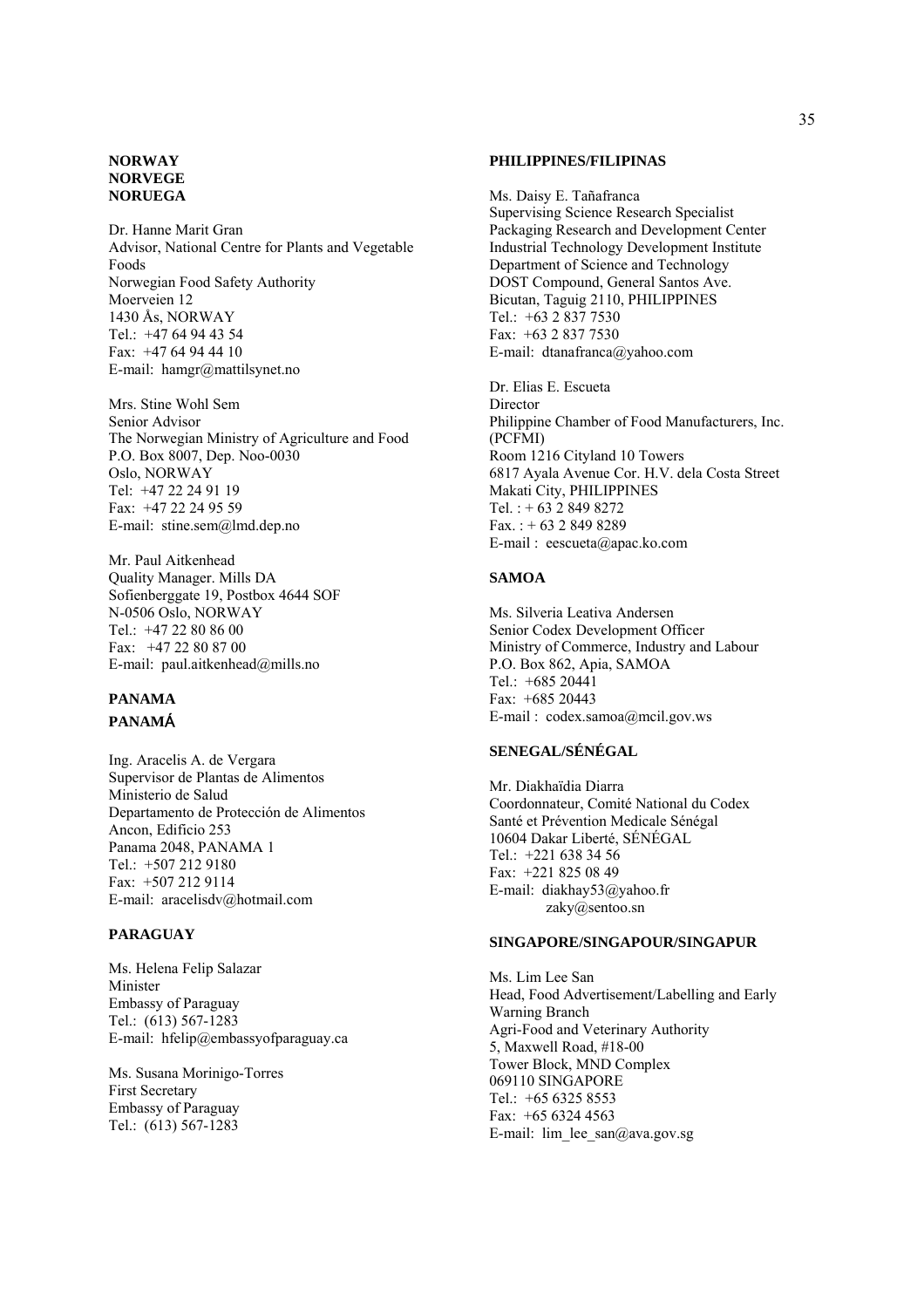#### **SOUTH AFRICA AFRIQUE DU SUD SUDÁFRICA**

Mrs. Antoinette Booyzen Assistant Director, Regulatory Nutrition Food Control - Department of Health Private Bag X828 0001 Pretoria, SOUTH AFRICA Tel.: +27 12 312 0163 Fax: +27 12 312 3180 E-mail: booyza@health.gov.za

## **SPAIN/ESPAGNE/ESPAÑA**

D<sup>a</sup> Almudena Rollán Gordo Técnico Superior Subdirección General de Gestión de Riesgos Alimentarios Ministerio de Sanidad y Consumo Alcalá, 56 28071-Madrid, ESPAŇA Tel.: +34 91 338 07 10 Fax: +34 91 338 01 69 E-mail: aegbio@yahoo.es

D<sup>a</sup> Elisa Revilla García Subdirectora Adjunta de la Subdirección General de Planificación Alimentaria Dirección General de Industria Agroalimentaria y Alimentación Ministerio de Agricultura, Pesca y Alimentación Po Infanta Isabel, 1 28006-Madrid, ESPAŇA Tel.: +34 91 347 45 96 Fax: +34 91 347 57 28 E-mail: erevilla@mapya.es

D. Miguel Ysa Valle Jefe de Sección del Centro de Investigación y Control de Calidad (CICC) Instituto Nacional del Consumo Ministerio de Sanidad y Consumo Príncipe de Vergara, 54 28006-Madrid, ESPAŇA Tel.: +34 91 822 47 34 Fax: +34 91 747 95 17 E-mail: miguel.ysa@consumo-inc.es

#### **SUDAN/SOUDAN/SUDÁN**

Ms. Sana Zein Alabdeen Babiker Elshafie Chief Chemist Sudanese Standards and Metrology Organization (SSMO) P.O. Box 13571, Khartoum, SUDAN Tel: +249 91 2389023 Fax: + 249 1 83774852 E-mail: sanaelshafie@hotmail.com

Ibtihag Bur Eltoum Elmustafa Chemist Sudanese Standard & Metrology Organization (SSMO) P.O. Box 13571 Khartoum, SUDAN Tel: +249 91 5388777 Fax: + 249 1 83774852 E-mail: ibtihagbur@hotmail.com

#### **SWEDEN/SUEDE/SUECIA**

Mrs. Kerstin Jansson (Head of Delegation) Deputy Director Ministry of Agriculture, Food and Consumer Affairs SE-103 33 Stockholm, SWEDEN Tel.: +46 8 405 11 68 Fax: +46 8 20 64 96 E-mail: kerstin.jansson@agriculture.ministry.se

Mrs. Birgitta Lund Principal Administrative Officer National Food Administration Food Standards Department Box 622 SE-751 26 Uppsala, SWEDEN Tel.: +46 18 17 56 76 Fax: +46 18 17 53 10 E-mail: bilu@slv.se

Ms. Carmina Ionescu Senior Administrative Officer National Food Administration Food Standards Department Box 622 SE-751 26 Uppsala, SWEDEN Tel.:  $+46$  18 17 55 00 Fax: +46 18 10 58 48 E-mail: caio@slv.se

Ms. Anne-Marie Svedin National Food Administration Box 622, SE-75126 Uppsala, SWEDEN Tel.: +018 175603 Fax: +018 175350 E-mail: amsv@slv.se

#### **SWITZERLAND/SUISSE/SUIZA**

Mrs. Awilo Ochieng Pernet, lic.iur. (Head of Delegation) Codex Alimentarius International Food Safety Issues Swiss Federal Office of Public Health CH-3003 Bern, SWITZERLAND Tel.: +41 31 322 00 41 Fax: +41 31 322 95 74 E-mail: awilo.ochieng@bag.admin.ch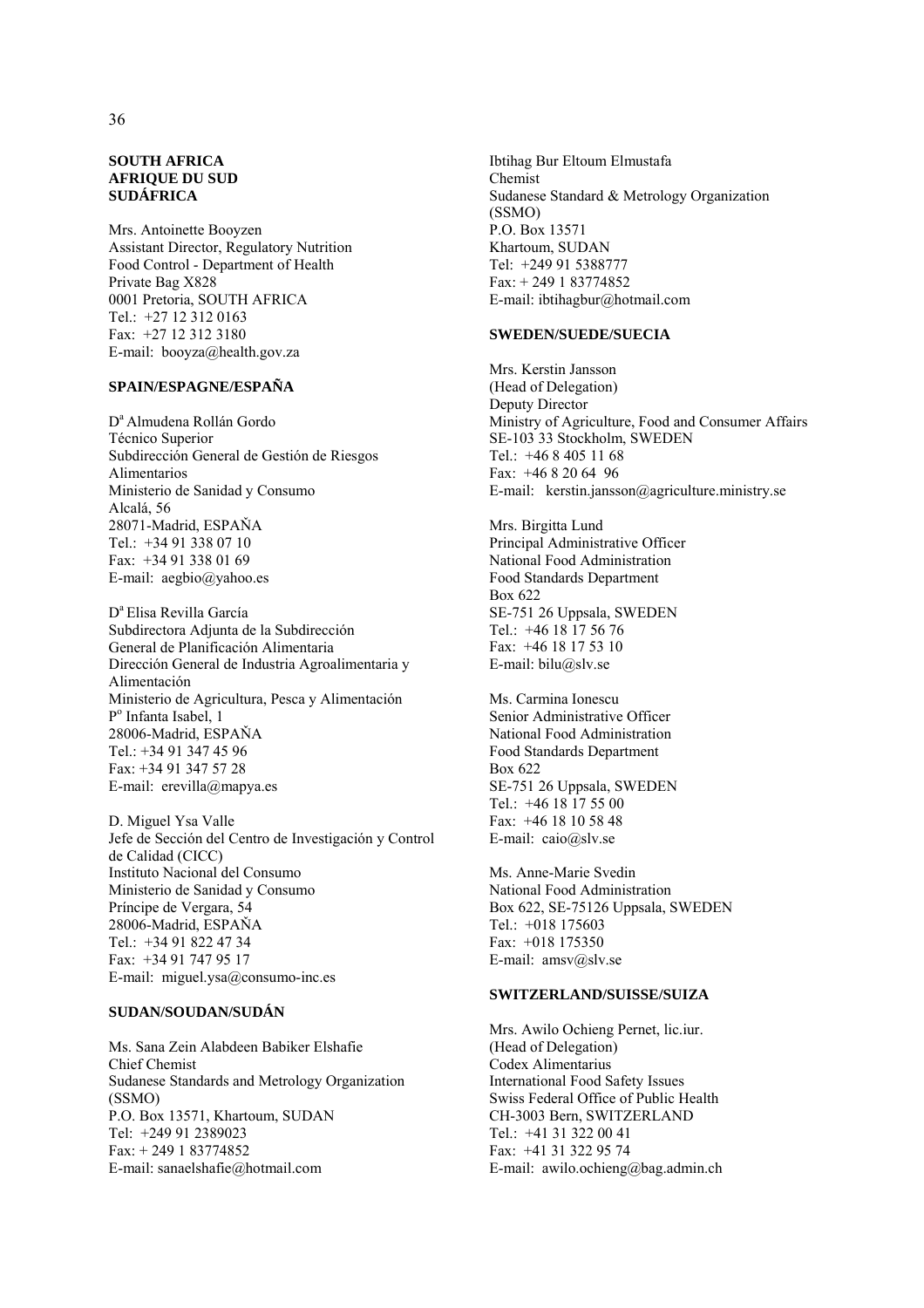Dr. Philippe Pittet Assistant Vice-President Head of Quality Management and Regulatory Affairs Nestlé Suisse S.A. P.O. Box 352 CH-1800 Vevey, SWITZERLAND Tel.: +41 21 924 52 53 Fax: +41 21 924 55 20 E-mail : philippe.pittet@ch.nestle.com

Mr. Stefan Schoenenberger Federal Office for Agriculture Mattenhofstrasse 5 CH-3003 Bern, SWITZERLAND Tel.: +41 31 323 02 18 Fax: +41 31 322 26 34 E-mail: stefan.schoenenberger@blw.admin.ch

#### **TANZANIA TANZANIE**

Mr. Justin D. Makisi Zonal Officer-in-Charge Tanzania Food and Drugs Authority Ministry of Health and Social Welfare P.O. Box 77150 Dar-Es Salaam, TANZANIA Tel.: +255 22 2450512 Fax.: +255 22 2450793 E-mail: jmakisi@yahoo.com

#### **THAILAND THAILANDE TAILANDIA**

Dr. Songsak SriAnujata (Head of Delegation) Advisor, Institute of Nutrition Mahidol University Slaya, Putthamonthon Nakhornpathom 73170, THAILAND Tel.: +662 800 2380, ext. 311 Fax: +662 441 9344 E-mail: rassn@mahidol.ac.th

Dr. Chanin Charoenpong Senior Expert on Standard of Health Products Food and Drug Administration Ministry of Public Health Tiwanon Rd. Nonthaburi 11000, THAILAND Tel.: +662 591 8447 Fax: +662 591 8446 E-mail: chanin@fda.moph.go.th

Dr. Jocelyn O. Naewbanij Director Department of Information Services National Food Institute 2008 Charansanitwong Rd. Soi 40 Bangyeekhan, Bangphlad Bangkok 10700, THAILAND Tel.: +662 886 8088, ext. 300 Fax: +662 886 8106-7 E-mail: jocelyn@nfi.or.th

Mr. Anan Jumnansilp Deputy Secretary General of Food Processing Industry Club The Federation of Thai Industries Queen Sirikit National Convention Center Zone C,  $4<sup>th</sup>$  Floor 60 New Ratchadapisek Road, Klongtoey Bangkok 10110, THAILAND Tel.: +662 725 1155 Fax: +662 758 7841 E-mail: anan.jumnans@bms.com

Ms. Natsawan Choeysakul Standards Officer Office of Commodity and System Standards National Bureau of Agricultural Commodity and Food Standards 3 Ministry of Agriculture and Cooperatives Rajadamnern Nok Avenue Bangkok 10200, THAILAND Tel.: +66 2 283 1600, ext. 1180 Fax: +66 2 280 3899 / 283 1669 E-mail: natsawannc@hotmail.com

Mr. Poonkeite Thangsombat Vice President, Thai Food Processors Association (on behalf of the Board of Trade of Thailand) 150 Rajbopit Road, Pranakhon District Bangkok 10200, THAILAND Tel.: +662 261 2684-6 Fax: +662 261 2687 E-mail: thaifood@thaifood.org

Ms. Saowanee Khamfang Chief of Co-operative and Members Service Department Thai Frozen Foods Association (On behalf of the Board of Trade of Thailand) 150 Rajbopit Road, Pranakhon District Bangkok 10200, THAILAND Tel.: +662 235 5622-4 Fax: +662 235 5625 E-mail: thai-frozen@thai-frozen.or.th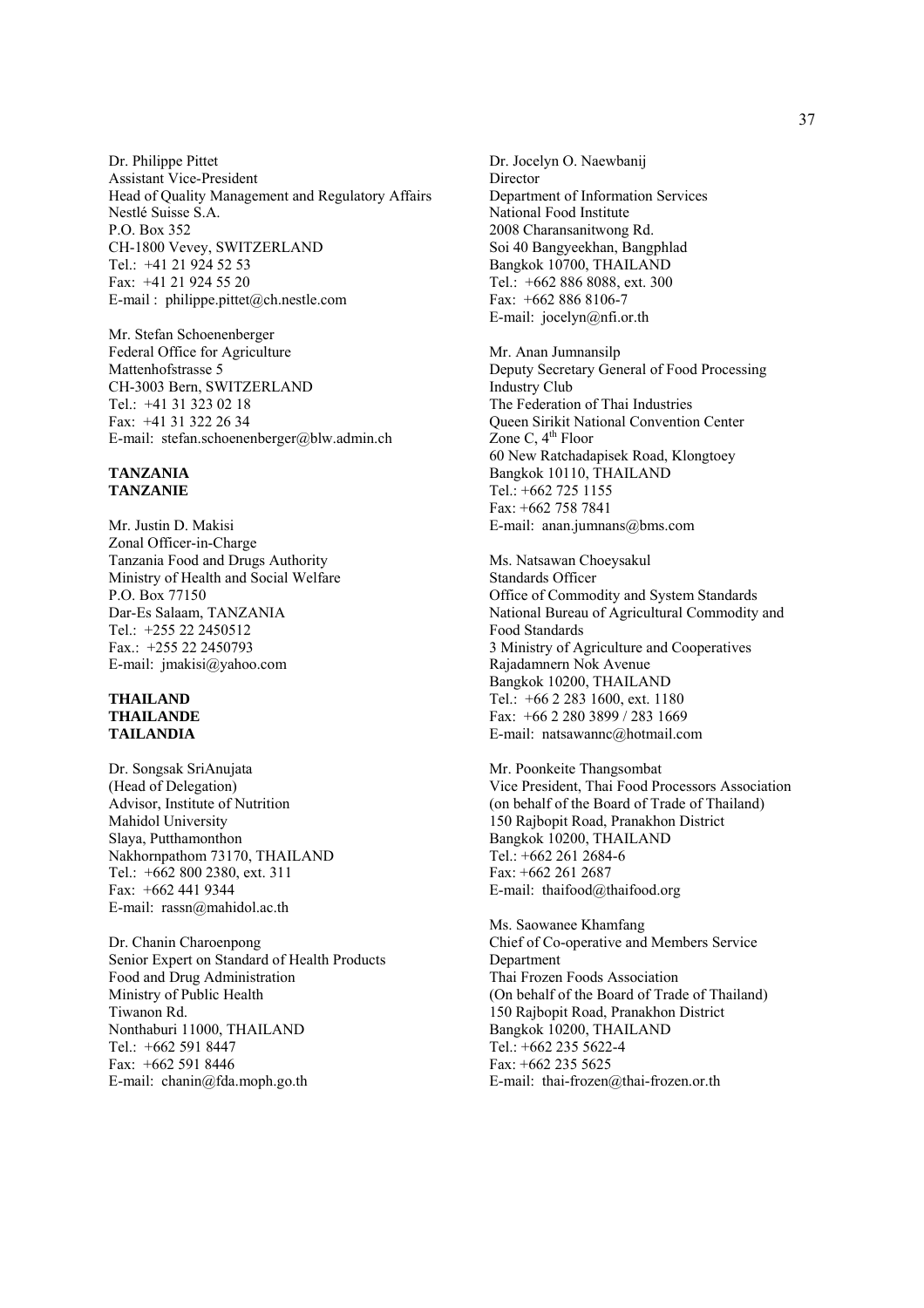#### **TUNISIA TUNISIE TÚNEZ**

Maamer Belkhiria Samia Director of Organic Agricultural Department Ministry of Agriculture DGPA, 30, rue Alain Savary 1002, Tunis, TUNISIA Tel.: +216 71 786833, ext. 3374 Fax: +216 71 780246 E-mail: samiamb\_2000@yahoo.fr

#### **UNITED KINGDOM ROYAUME-UNI REINO UNIDO**

Anthony Flower Head of Food Labelling & Marketing Terms Branch Food Standards Agency Aviation House 125 Kingsway, Room 127 London WC2B 6NH UNITED KINGDOM Tel.: +0207 276 8137 Fax: +0207 276 8193 E-mail: a.flower@foodstandards.gsi.gov.uk

#### **UNITED STATES OF AMERICA ETATS-UNIS D'AMÉRIQUE ESTADOS UNIDOS DE AMÉRICA**

Dr. Barbara O. Schneeman (Head of Delegation) Director, Office of Nutritional Products, Labelling and Dietary Supplements Center for Food Safety and Applied Nutrition (CFSAN) U.S. Food and Drug Administration 5100 Paint Branch Parkway, HFS-800 College Park, MD 20740, U.S.A. Tel.: (301) 436-2373 Fax: (301) 436-7469 E-mail: barbara.schneeman@fda.hhs.gov

Ms. Danielle Schor (Alternate Delegate) Chief of Staff, Office of the Administrator Food Safety and Inspection Service U.S. Department of Agriculture 1400 Independence Ave. SW Washington, DC 20250, U.S.A. Tel.: (202) 720-6618 Fax: (202) 690-0550 E-mail: danielle.schor@fsis.usda.gov

#### Government Advisors

Mr. Arthur L. Neal Supervisory Agricultural Marketing Specialist National Organic Program Agricultural Marketing Service U.S. Department of Agriculture 1400 Independence Avenue, SW Room 4008, South Building Washington, DC 20250, U.S.A. Tel.: (202) 720-3252 Fax: (202) 205-7808 E-mail: arthur.neal@usda.gov

Mr. Jack Bobo Deputy Chief, Biotechnology Trade Policy Division U.S. Department of State 2201 C St. NW EB/TPP/ABT Washington, DC 20520, U.S.A. Tel.: (202) 647-1647 Fax: (202) 647-2302 E-mail: boboja@state.gov

Mr. Bryan O'Byrne International Trade Specialist U.S. Department of Commerce  $14<sup>th</sup>$  & Constitution Ave., NW Washington, DC 20520, U.S.A. Tel.: (202) 482-0705 Fax: (202) 482-6097 E-mail: bryan\_o'byrne@ita.doc.gov

Ms. Ellen Matten International Issues Management U.S. Codex Office FSIS/U.S. U.S. Department of Agriculture Room 4861, South Building 1400 Independence Avenue, SW Washington, DC 20250, U.S.A. Tel.: (202) 720-4063 Fax: (202) 720-3157 E-mail: ellen.matten@fsis.usda.gov

Mr. Jonathan D. Melvin Agricultural Marketing Specialist National Organic Program Agricultural Marketing Service U.S. Department of Agriculture 1400 Independence Avenue, SW Room 4008 South Washington, DC 20250, U.S.A. Tel.: (202) 720-3252 Fax: (202) 205-7808 E-mail: jonathan.melvin@usda.gov

38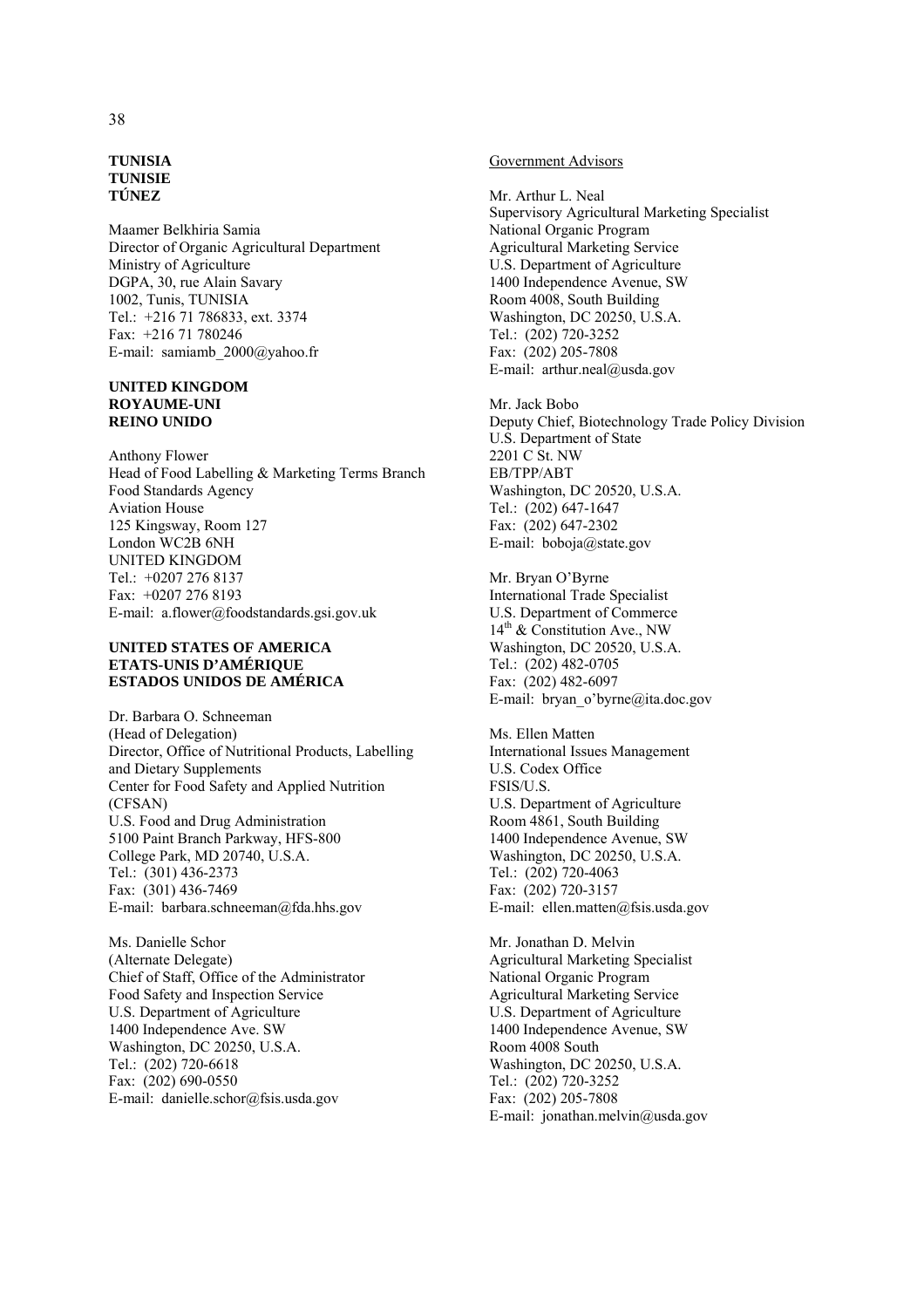Dr. Ritu Nalubola Food Technologist Centre for Food Safety and Applied Nutrition (CFSAN) U.S. Food and Drug Administration 5100 Paint Branch Parkway, HFS-820 Harvey Wiley Building College Park, MD 20740, U.S.A. Tel.: (301) 436-2371 Fax: (301) 436-2636 E-mail: ritu.nalubola@fda.hhs.gov

Mr. Rick Capwell International Trade Specialist Foreign Agricultural Service U.S. Department of Agriculture 1400 Independence Avenue, SW Room 5445, South Building Washington, DC 20250, U.S.A. Tel.: (202) 720-4371 Fax: (202) 690-0677 E-mail: capwell@fas.usda.gov

Ms. Audrey Talley Deputy Director, Foreign Foreign Agriculture Service, Trade Policy U.S. Department of Agriculture 1400 Independence Avenue, SW Washington, DC 20250, U.S.A. Tel.: (202) 720-9408 Fax: (202) 690-0677 E-mail: talley@fas.usda.gov

Dr. Michael Wehr Codex Program Coordinator Centre for Food Safety and Applied Nutrition (CFSAN) U.S. Food and Drug Administration 5100 Paint Branch Parkway College Park, MD 20740, U.S.A. Tel.: (301) 436-1724 Fax: (301) 436-2618 E-mail: michael.wehr@fda.hhs.gov

Ms. Dawn A. Williams International Trade Specialist Foreign Agricultural Service U.S. Department of Agriculture 1400 Independence Avenue, SW, Stop 4119 Washington, DC 20250, U.S.A. Tel.: (202) 720-7915 Fax: (202) 690-3316 E-mail: dawn.williams@fas.usda.gov

#### Non-Government Advisors

Ms. Katherine DiMatteo Senior Advisor Organic Trade Association P.O. Box 547 60 Wells Street Greenfield, MA 01302, U.S.A. Tel.: (413) 774-7511 Fax: (413) 774-6432 E-mail: kdimatteo@ota.com

Ms. Wanda Kelker Principal Manager, Labeling, Compliance and Regulatory Policy The Coca-Cola Company P.O. Box 1734 Mailstop: NAT340 Atlanta, GA 30313, U.S.A. Tel.: (404) 676-6968 Fax: (404) 598-6968 E-mail: wkelker@na.ko.com

Mr. C.W. McMillan President C.W. McMillan Company P.O. Box 10009 Alexandria, VA 22310, U.S.A. Tel.: (703) 960-1982 Fax: (703) 960-4976 E-mail: cwmco@aol.com

Ms. Regina Hildwine Senior Director, Food Labeling and Standards Food Products Association 1350 I Street, NW Washington, DC 20005, U.S.A. Tel.: (202) 639-5926 Fax: (202) 639-5991 E-mail: rhildwine@fpa-food.org

Ms. Sheila Cohn Director of Nutrition Policy National Restaurant Association 1200 17<sup>th</sup> St. NW Washington, DC 20036, U.S.A. Tel.: (202) 973-3668 Fax: (202) 973-3671 E-mail: scohn@dineout.org

Mr. Peter Ludwell Co-Director, The Law Loft 310 South La Frenz Road Liberty, MO 64068, U.S.A. Tel.: (816) 616-2603 Fax: (816) 960-7118 E-mail: thelawloft@hotmail.com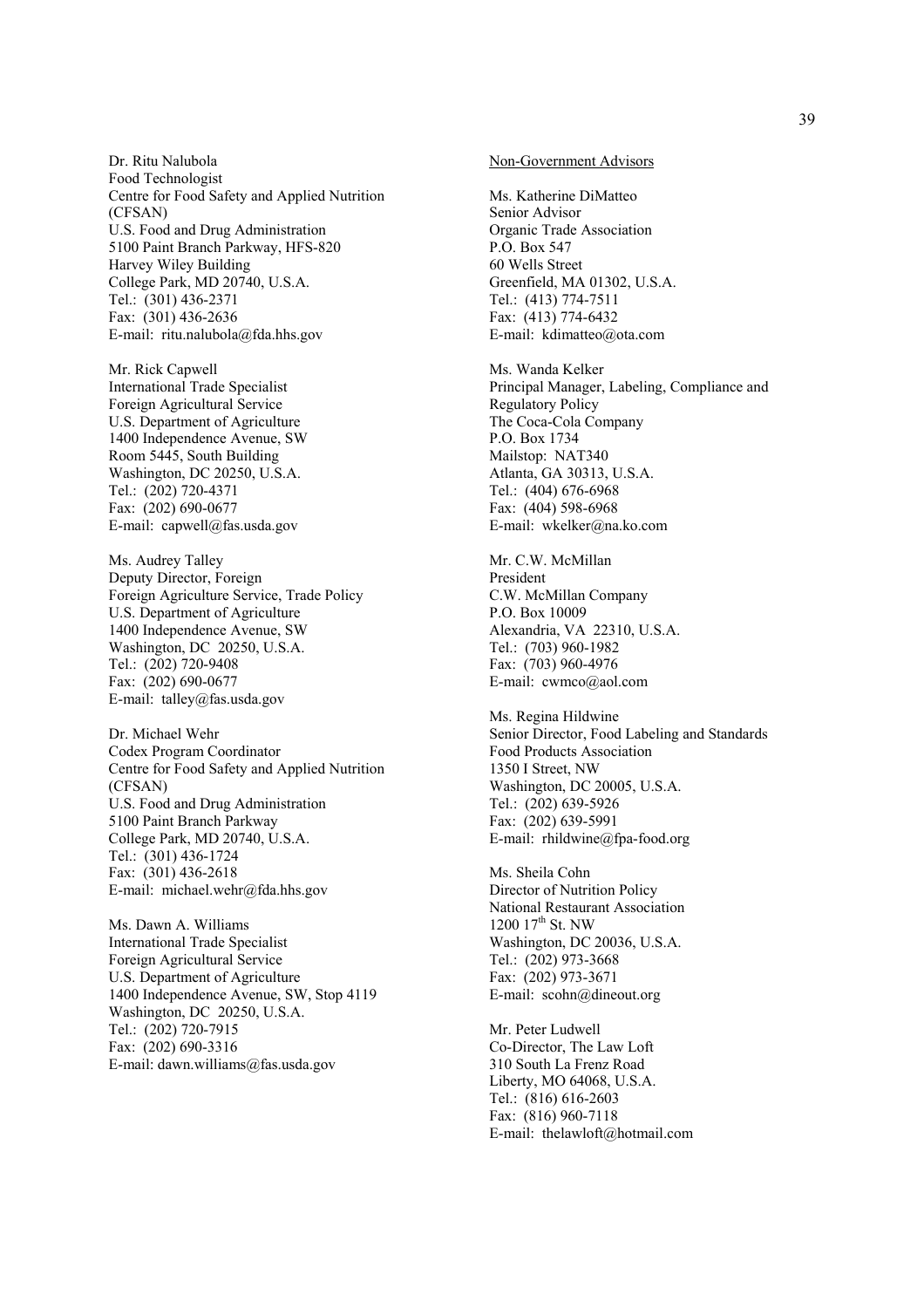#### **INTERNATIONAL NON-GOVERNMENTAL ORGANIZATIONS ORGANISATIONS NONGOUVERNEMENTALES INTERNATIONALES ORGANIZACIONES INTERNACIONALES NO GUBERNAMENTALES**

#### **BIOTECHNOLOGY INDUSTRY ORGANIZATION (BIO)**

Dr. Michael J. Phillips Vice President Biotechnology Industry Organization 1225 Eye Street NW, Suite 400 Washington, DC 20005, U.S.A. Tel.: (202) 962-9200 Fax: (202) 962-9201 E-mail: mphillips@bio.org

Ms. Betsy Flores Manager, Biotechnology Industry Organization 1225 Eye Street NW, Suite 400 Washington, DC 20005, U.S.A. Tel.: (202) 962-9200 Fax: (202) 962-9201 E-mail: bflores@bio.org

Dr. Russell Schneider Director, Regulatory Affairs Monsanto Company 1300 Eye Street NW, Suite 450 East Washington, DC 20005, U.S.A. Tel.: (202) 383-2866 E-mail: russell.p.schneider@monsanto.com

#### **COMITE EUROPEEN DES FABRICANTS DE SUCRE (CEFS)**

Mr. Oscar Ruiz de Imana Head of Scientific and Regulatory Affairs Comité Européen des Fabricants de Sucre (CEFS) Avenue Tervuren 182 1150 Brussels, BELGIUM Tel. : +3227620760 Fax: +32227710026 E-mail: oscar.ruiz@cefs.org

#### **CONFEDERATION OF THE FOOD AND DRINK INDUSTRIES OF THE EU/CONFÉDÉRATION DES INDUSTRIES AGRO-ALIMENTAIRES DE L'UE (CIAA)**

Mrs. Sabine Nafziger Senior Manager Confederation of the Food and Drink Industries of the EU (CIAA) Avenue des Arts 43 B-1040 Brussels, BELGIUM Tel.: +32 2 514 11 11 Fax: +32 2 511 29 05 E-mail: s.nafziger@ciaa.be

#### **CONSUMERS INTERNATIONAL / ORGANISATION INTERNATIONALE DES UNIONS DE CONSOMMATEURS**

Mr. David Cuming Senior Campaigns Officer Consumers International - Head Office 24 Highbury Crescent London N5 1RX, UNITED KINGDOM Tel.: +44 207 226 6663 Fax: +44 207 354 0607 E-mail: dcuming@consint.org

Ms. Saree Aongsomwang Executive Director, Foundation for Consumers (FFC) 211/2 Soi Ngamwongwan 31 Ngamwongwan Road Nonthaburi 11000, THAILAND Tel.: +66 2 952 5060 / 5062 Fax: +66 2 580 9337 E-mail: saree@consumerthai.org

Ms. Jean Halloran Director, Food Policy Initiatives Consumers Union of U.S. 101 Truman Avenue Yonkers, NY 10703-1057, U.S.A. Tel.: (914) 378-2455 Fax: (914) 378-2928 E-mail: hallje@consumer.org

Dr. Michael Hansen Senior Scientist Consumers Union of U.S. 101 Truman Avenue Yonkers, NY 10703-1057, U.S.A. Tel.: (914) 378-2452 Fax: (914) 378-2928 E-mail: hansmi@consumer.org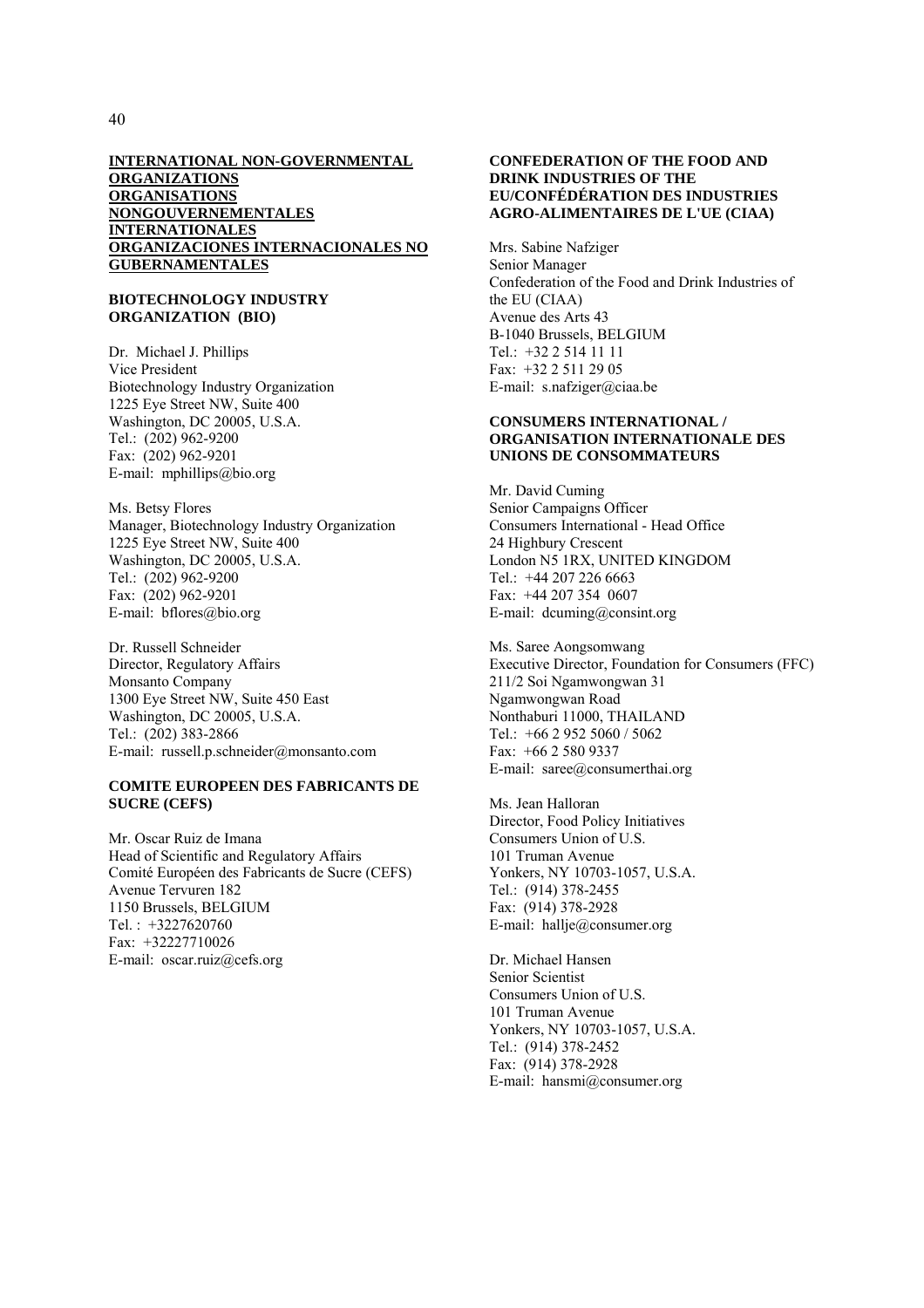Ms. Clare Hughes Senior Food Policy Officer Australian Consumers' Association 57 Carrington Road Marrickville NSW 2204 New South Wales, AUSTRALIA Tel.: +612 9577 3375 Fax: +612 9577 3377 E-mail: chughes@choice.com.au

Mr. Samuel Ochieng Chief Executive Officer Consumer Information Network P.O. Box 7569 Nairobi 00300, KENYA Tel.: +254 20 555774 Fax: +254 20 555784 E-mail: cin@swiftkenya.com

Dr. Maxim Vonsky Head of Sector of Biomedical Technologies Institute of Cytology of Russian Academy of Science 4, Tichoretsky ave. St-Petersburg 194064, RUSSIA Tel.: +7 812 2470328 Fax: +7 812 2470328 E-mail: vonski@mail.cytspb.rssi.ru

Dmitry Yanin Executive Committee Chairman KONFOP (Confederation of Consumer Societies) 14 Varvarka Street 109012 Moscow, RUSSIA Tel.: +7 0495 2984885 Fax: +7 495 298 4649 E-mail: yanin@konfop.ru

Ms. Marijane Vieira Lisboa Policy Adviser, IDEC Rua Tanabi 20, apto 02 São Paulo, 05002-010, BRAZIL Tel.: +551136728688 Fax: +551136708109 E-mail: marijane.lisboa@terra.com.br

Dr. Ferdinand D. Tay President Consumers Association of Ghana Trade Fair Centre P.O. Box TF 81 LA-ACCRA, GHANA Tel.: +233 20 811 99 66 Fax: +233 21 773 055 E-mail: consumersghana@yahoo.com Mr. Muyunda Ililonga Executive Secretary Zambia Consumers Association (ZACA) P.O. Box 21641, Kitwe, ZAMBIA Tel.: +260 022 241 93 Fax: +260 022 241 93 E-mail: zaca@zamnet.zm

#### **COUNCIL FOR RESPONSIBLE NUTRITION (CRN)**

Mr. Mark LeDoux Chairman & Chief Executive Officer Natural Alternatives International, Inc. 1185 Linda Vista Drive San Marcos, CA 92078, U.S.A. Tel.: (760) 736-7742 Fax: (760) 591-9637 E-mail: mledoux@nai-online.com

Mr. Cameron B. Smith Worldwide Regulatory & Government Affairs Director, Herbalife International of America 1800 Century Park East Century City, CA 90067, U.S.A. Tel.: (310) 140-9600 Fax: (310) 557-3916 E-mail: camerons@herbalife.com

Mr. Mark Mansour Partner, Foley & Lardner, LLP 3000 K Street, NW, Suite 500 Washington, DC 20007, U.S.A. Tel.: (202) 672-5585 Fax: (202) 672-5399 E-mail: mmansour@foley.com

#### **CROP LIFE INTERNATIONAL**

Ms. Janet Collins Director, Global Regulatory Affairs The Solae Company 601 Pennsylvania Avenue, NW, Suite 325, North Building Washington, D.C. 20004, U.S.A. Tel.: (202) 728-3622 E-mail: jcollins@solae.com

#### **EUROPEAN ASSOCIATION OF COMMUNICATIONS AGENCIES (EACA)**

Mr. Rupert Brendon President & CEO Institute of Communications and Advertising 2300 Yonge Street, Suite 500, Box 2350 Toronto, ON M4P 1E4, CANADA Tel.: (416) 482-1396, ext. 225 Fax: (416) 482-1856 E-mail: rbrendon@ica-ad.com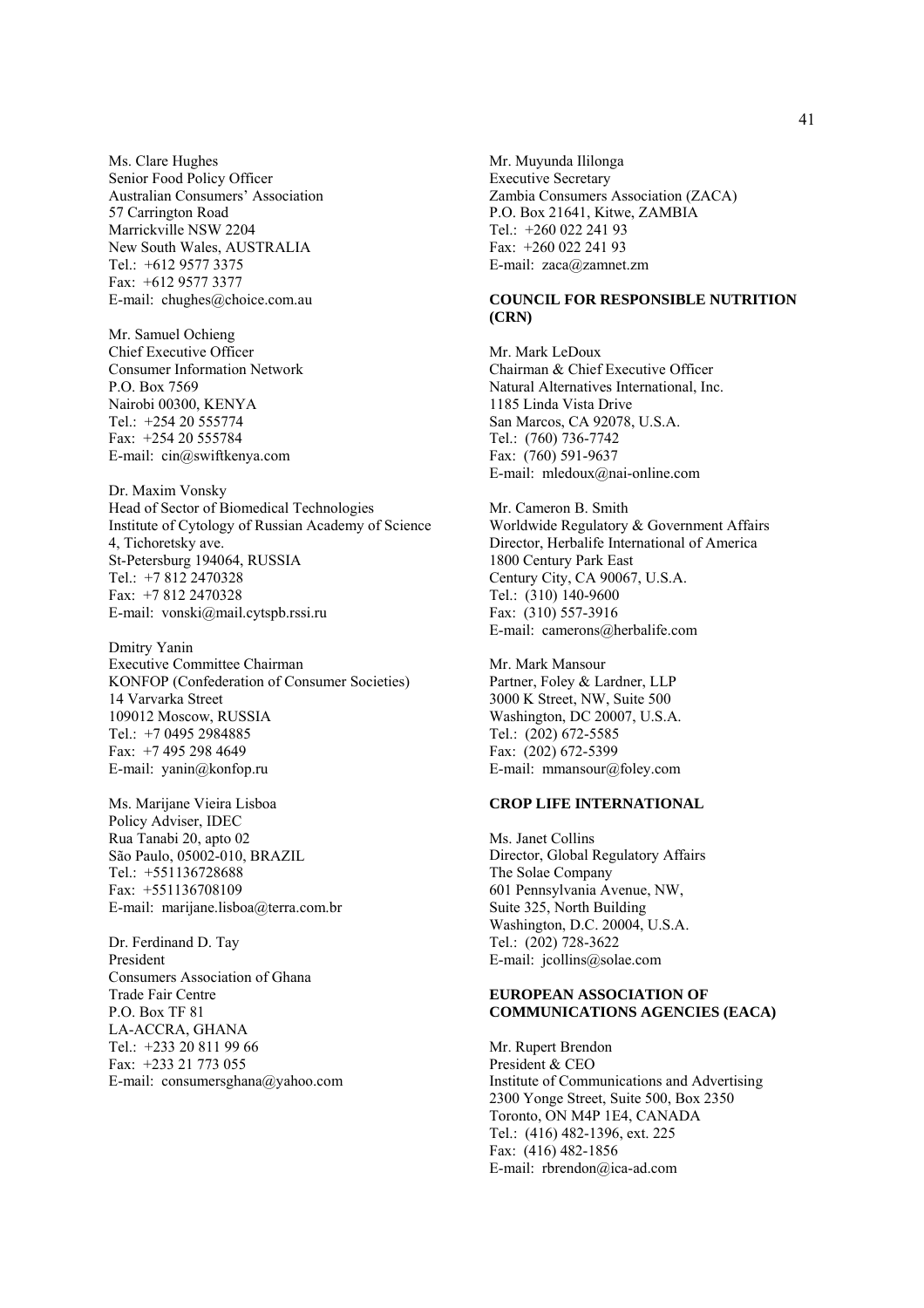#### **EUROPEAN FOOD LAW ASSOCIATION (EFLA) / ASSOCIATION EUROPÉENNE POUR LE DROIT DE L'ALIMENTATION (AEDA)**

Mr. Conny Svensson Member of the European Food Law Association European Food Law Association Rue de la Loi 235, 1040 Brussels, BELGIUM Tel.: +32 2 230 48 45 Fax: +32 2 230 82 06 E-mail: efla\_aeda@hotmail.com

#### **INSTITUTE OF FOOD TECHNOLOGISTS (IFT)**

Robert V. Conover Director - Assistant General Counsel Kikkoman Foods, Inc. Six Corners Road, P.O. Box 69 Walworth, WI 53184, U.S.A. Tel: (262) 275-1651 Fax: (262) 275-9452 E-mail: rconover@kikkoman.com

Gloria Brooks-Ray Advisor, Codex and International Regulatory Affairs - Exponent Food and Chemicals P.O. Box 97 Mountain Lakes, NJ 07046, U.S.A. Tel: (973) 334-4652 E-mail: gbrooksray@exponent.com

#### **INTERNATIONAL ASSOCIATION OF CONSUMER FOOD ORGANIZATIONS (IACFO)**

Mr. Bill Jeffery, L.LB. Director of Canadian Affairs International Association of Consumer Food Organizations (IACFO) Suite 4550, CTTC Building 1125 Colonel By Drive Ottawa, Ontario K1S 5R1, CANADA Tel.: (613) 244-7337 Fax: (613) 244-1559 E-mail: jefferyb@istar.ca

#### **INTERNATIONAL ASSOCIATION FOR THE DEVELOPMENT OF NATURAL GUMS (AIDGUM)**

Dr. John Lupien Scientific Advisor International Association for the Development of Natural Gums (AIDGUM) 129 Chemin de Croisset, BP 4151 76723 Rouen Cedex 3, FRANCE Tel.: +33 2 32 83 18 18 Fax: +33 2 32 83 19 19 E-mail: jrlupien@earthlink.net

#### **INTERNATIONAL CHAMBER OF COMMERCE (ICC)**

Mr. E. Davis Hodge Policy Manager U.S. Council for International Business (USCIB) 1212 Ave. of the Americas New York, NY 10036, U.S.A. Tel. : (212) 703-5061 Fax : (212) 575-0327 E-mail: edhodge@uscib.org

#### **INTERNATIONAL CHEWING GUM ASSOCIATION (ICGA)**

Ms. Marie Dubitsky Chairperson, Regulatory Committee International Chewing Gum Association (ICGA) C/o Wrigley GmbH Biberger Str. 18 82008 Unterhaching, GERMANY Tel.: +49 89 66510207 Fax: +49 89 66510207 E-mail: marie.dubitsky@wrigley.com

Mr. David Joy Counsel International Chewing Gum Association (ICGA) c/o Keller and Heckman LLP 25, rue Blanche B-1000 Brussels, BELGIUM Tel.: (202) 434-4200 Fax: (202) 434-4646 E-mail: joy@khlaw.com

#### **INTERNATIONAL COUNCIL OF BEVERAGES ASSOCIATIONS (ICBA)**

Ms. Päivi Julkunen Chair, ICBA Committee for Codex International Council of Beverages Associations (ICBA) Bd. St. Michel 77-79 1040 Brussels, BELGIUM Tel.: +32 2 743 40 50 Fax: +32 2 732 51 02 E-mail: pjulkunen@na.ko.com

Dr. Richard Ross Technical Advisor International Council of Beverages Associations (ICBA) Bd. St. Michel 77-79 1040 Brussels, BELGIUM Tel.: +32 2 743 40 50 Fax: +32 2 732 51 02 E-mail: richard.x.ross@gsk.com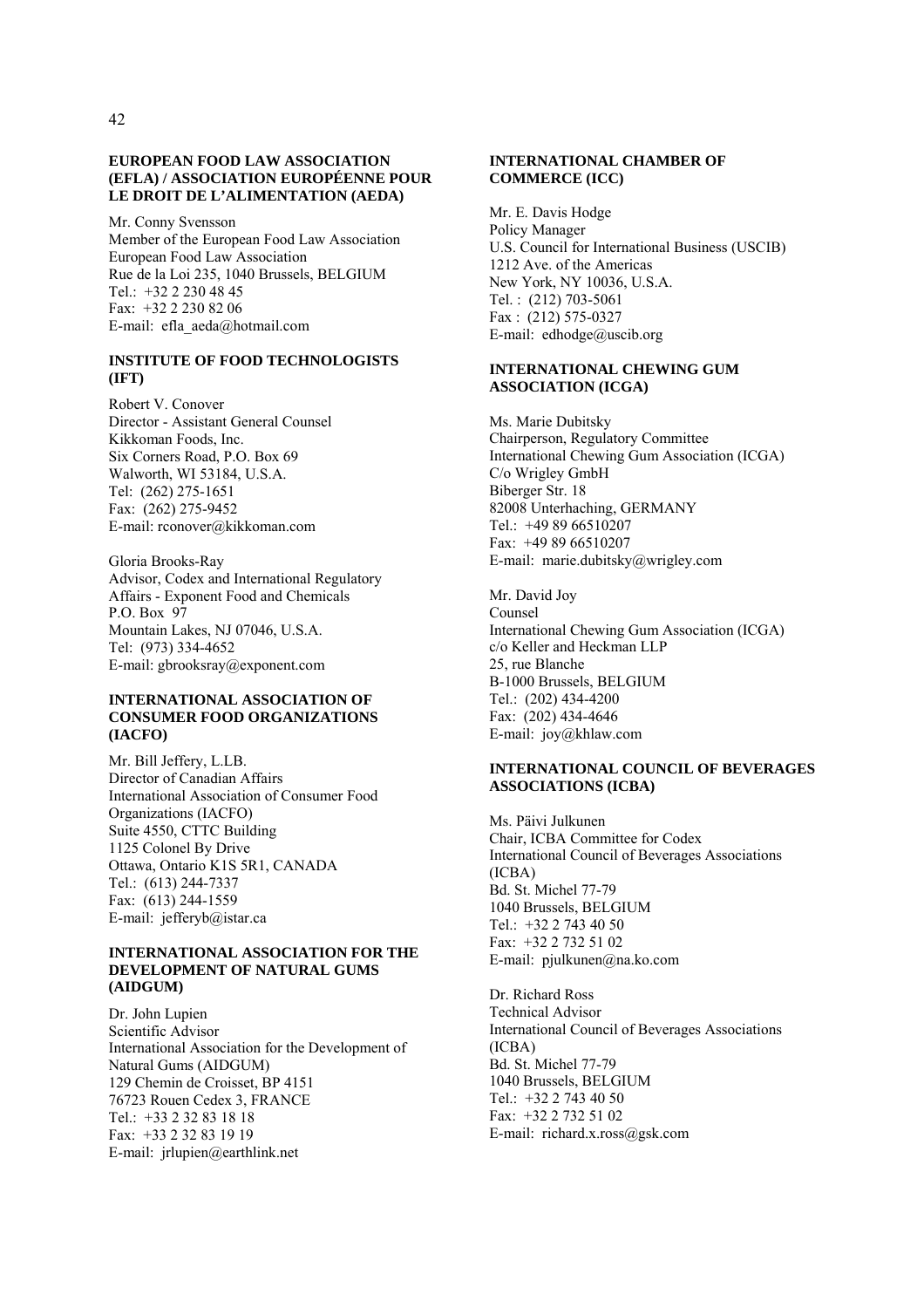Mr. Keitaro Hamuro Technical Adviser Japan Soft Drinks Association 3-3-3 Nihonbashi – Muromachi Chuo-Ku 103-0022 Tokyo, JAPAN Tel : +81 3 3270 7300 Fax: +81 3 3270 7306 E-mail :  $icba@i-sda.$ or.jp

Dr. Shuji Iwata Chair, Technical Committee Japan Soft Drinks Association 3-3-3 Nihonbashi – Muromachi Chuo-Ku 103-0022 Tokyo, JAPAN Tel.: +81 3 3270 7300 Fax: +81 3 3270 7306 E-mail : icba@j-sda.or.gp

Mr. Hiromi Ohta Technical Adviser Japan Soft Drinks Association 3-3-3 Nihonbashi – Muromachi Chuo-Ku 103-0022 Tokyo, JAPAN Tel : +81 3 3270 7300 Fax: +81 3 3270 7306 E-mail :  $icba@j-sda.$ or.jp

**INTERNATIONAL COUNCIL OF GROCERY MANUFACTURERS ASSOCIATIONS (ICGMA)/CONSEIL INTERNATIONAL DES ASSOCIATIONS DE FABRICANTS DE PRODUITS D'EPICERIE / CONSEJO INTERNACIONAL DE ASOCIACIONES DE FABRICANTES DE COMESTIBLES** 

Ms. Monica Gonzalez IGGMA Director, Regulatory & Scientific Policy Grocery Manufacturers of America (GMA) 2401 Pennsylvania Ave., NW, 2<sup>nd</sup> Floor Washington, DC, 20037, U.S.A. Tel.: (202) 337-9400 Fax: (202) 337-4508 E-mail: mgonzalez@gmabrands.com

Dr. John Muna Mwangi Manager, Food Science The Coca-Cola Company One Coca-Cola Plaza Atlanta, Georgia 30313, U.S.A. Tel.: (404) 676-8835 Fax: (404) 598-8835 E-mail: jomwangi@na.ko.com Ms. Sabrina Kephart Nutritionist Frito-Lay, Inc. 7701 Legacy Drive Plano, Texas 75024, U.S.A. Tel.: (972) 334-4235 Fax: (972) 334-4800 E-mail: sabrina.kephart@fritolay.com

#### **INTERNATIONAL DAIRY FEDERATION (IDF) / FÉDERATION INTERNATIONALE DE LAITERIE / FEDERACION INTERNACIONAL DE LECHERIA**

Ms. Cary Frye Vice President of Regulatory Affairs International Dairy Foods Association (IDFA) 1250 H Street, NW Suite 900 Washington, DC 20005, U.S.A. Tel.: (202) 220-3543 Fax: (202) 331-7820 E-mail: cfrye@idfa.org

Mr. Jørgen Hald Christensen Head of Division - Danish Dairy Board Frederiks Allé 22 DK–8000 Aarthus, DENMARK Tel.: +45 8731 2190 Fax: +45 8731 2001 E-mail: jhc@mejeri.dk

Mr. Thomas Kützemeier Managing Director and Secretary General FIL-IDF Germany C/o Verband der Deutschen Milchwirtschaft 137, Meckenheimer Allee 137 D-53115 Bonn, GERMANY Tel.: +49 228 98 24 30 Fax: +49 228 98 24 320 E-mail: th.kuetzemeier@vdm-deutschland.de

Dr. Réjean Bouchard Assistant Director, Policy and Dairy Production Dairy Farmers of Canada 75 Albert Street, Suite 1101 Ottawa, Ontario K1P 5E7, CANADA Tel.: (613) 236-9997 Fax: (613) 236-0905 E-mail: rejeanb@dfc-plc.ca

Mr. Jörg Seifert, Technical Director International Dairy Federation Diamant Building, Boulevard Auguste Reyers, 80, 1030 Brussels, BELGIUM Tel.: +32 2 706 86 43 Fax: +32 2 733 04 13 E-mail : jseifert@fil-idf.org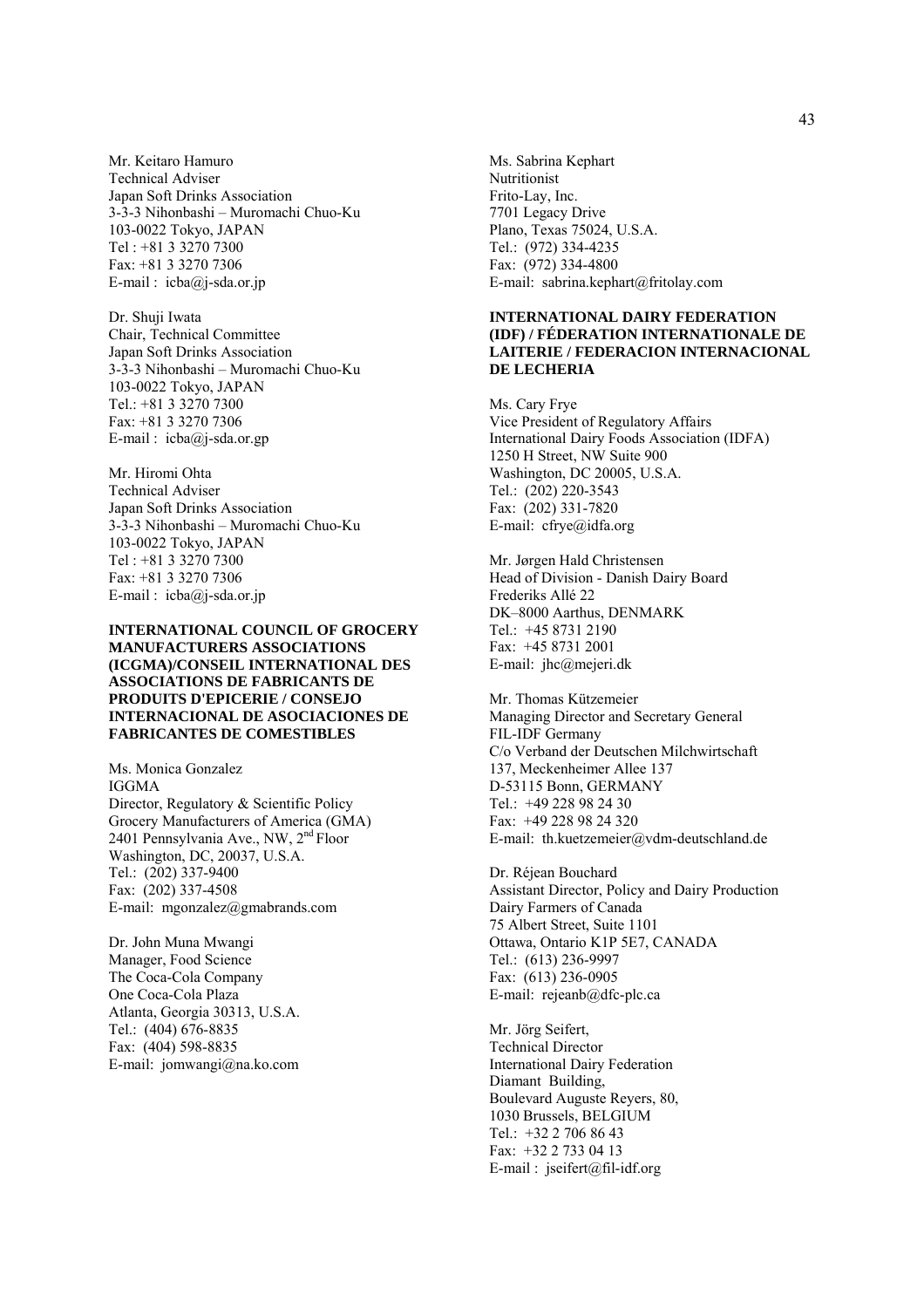#### **INTERNATIONAL FEDERATION OF FRUIT JUICE PRODUCERS (IFU) FÉDÉRATION INTERNATIONALE DES PRODUCTEURS DE JUS DE FRUITS FEDERACIÓN INTERNACIONAL DE LOS PRODUCTORES DE JUGOS DE FRUTAS**

Jan Hermans

International Federation of Fruit Juice Producers 23, Boulevard des Capucines 75002 Paris, FRANCE Tel.: +33 1 47 42 82 80 Fax: +33 1 47 42 82 81 E-mail: ifu@ifu-fruitjuice.com E-mail : jan.hermans@aijn.org

#### **INTERNATIONAL FEDERATION OF ORGANIC AGRICULTURE MOVEMENTS (IFOAM) FEDERATION INTERNATIONALE DES MOUVEMENTS D'AGRICULTURE BIOLOGIQUE (IFOAM) FEDERACION INTERNACIONAL DE LOS MOVIMENTOS DE AGRICULTURA BIOLOGICA (IFOAM)**

Ms. Diane Bowen Manager, Organic Guarantee System International Federation of Organic Agriculture Movements (IFOAM) 9150 N. Santa Monica Blvd. Milwaukee, WI 53217, U.S.A. Tel.: (414) 352-5789 Fax: (253) 669-7921 E-mail: D.Bowen@ifoam.org

Mr. Otto Schmid Senior Researcher, Standards Officer Research Institute of Organic Agriculture (FiBL) Ackerstrasse CH-5070 Frick, SWITZERLAND Tel.: +41 62 865 7272 Fax: +41 62 865 7273 E-mail: otto.schmid@fibl.ch

#### **INTERNATIONAL FROZEN FOOD ASSOCIATION (IFFA)**

Mr. Robert Garfield Senior Vice President International Frozen Food Association 2000 Corporate Ridge, Suite 1000 McLean, VA 22102, U.S.A. Tel.: (703) 821-0770 Fax: (703) 821-1350 E-mail: rgarfield@affi.com

Mr. Kenneth Mercurio Director, Regulatory and Nutrition Nestle USA, Inc. 800 N. Brand Boulevard Glendale, CA 91203-1244, U.S.A. Tel.: (818) 549-6353 Fax: (818) 637-3349 E-mail: kenneth.mercurio@us.nestle.com

Ms. Andrea Bruce Senior Counsel, Food Law Kraft Foods 555 South Broadway Tarrytown, N.Y. 10591, U.S.A. Tel.: (914) 425-4446 Fax: (914) 425-3601 E-mail: andrea.bruce@kraft.com

#### **INTERNATIONAL GLUTAMATE TECHNICAL COMMITTEE (IGTC) COMITE INTERNATIONAL TECHNIQUE DE L'ACIDE GLUTAMIQUE (IGTC)**

Robert G. Bursey, Ph.D. President Ajinomoto Corporate Services, LLC 1120 Connecticut Avenue, NW, Suite 1010 Washington, DC 20036-3953, U.S.A. Tel.: (202) 457-0284 Fax: (202) 457-0107 E-mail: burseyb@ajiusa.com

Mrs. Yoko Ogiwara Scientific Adviser Ajinomoto Co., Inc. Hatchobori 3-9-5, Chuo-ku Toyko 104-0032, JAPAN Tel. : +81 (0) 80 3258 1900 Fax : +81 (0) 80 5250 8403 E-mail : yoko\_ogiwara@ajinomoto.com

#### **INTERNATIONAL LACTATION CONSULTANT ASSOCIATION (ILCA)**

Ms. Joan M. Fisher, ILCA Liaison International Lactation Consultant Association (ILCA) 76 Leopolds Drive Ottawa, Ontario K1V 7E3, CANADA Tel.: (613) 736-0997 Fax: (613) 736-1795 E-mail: jfisher@ca.inter.net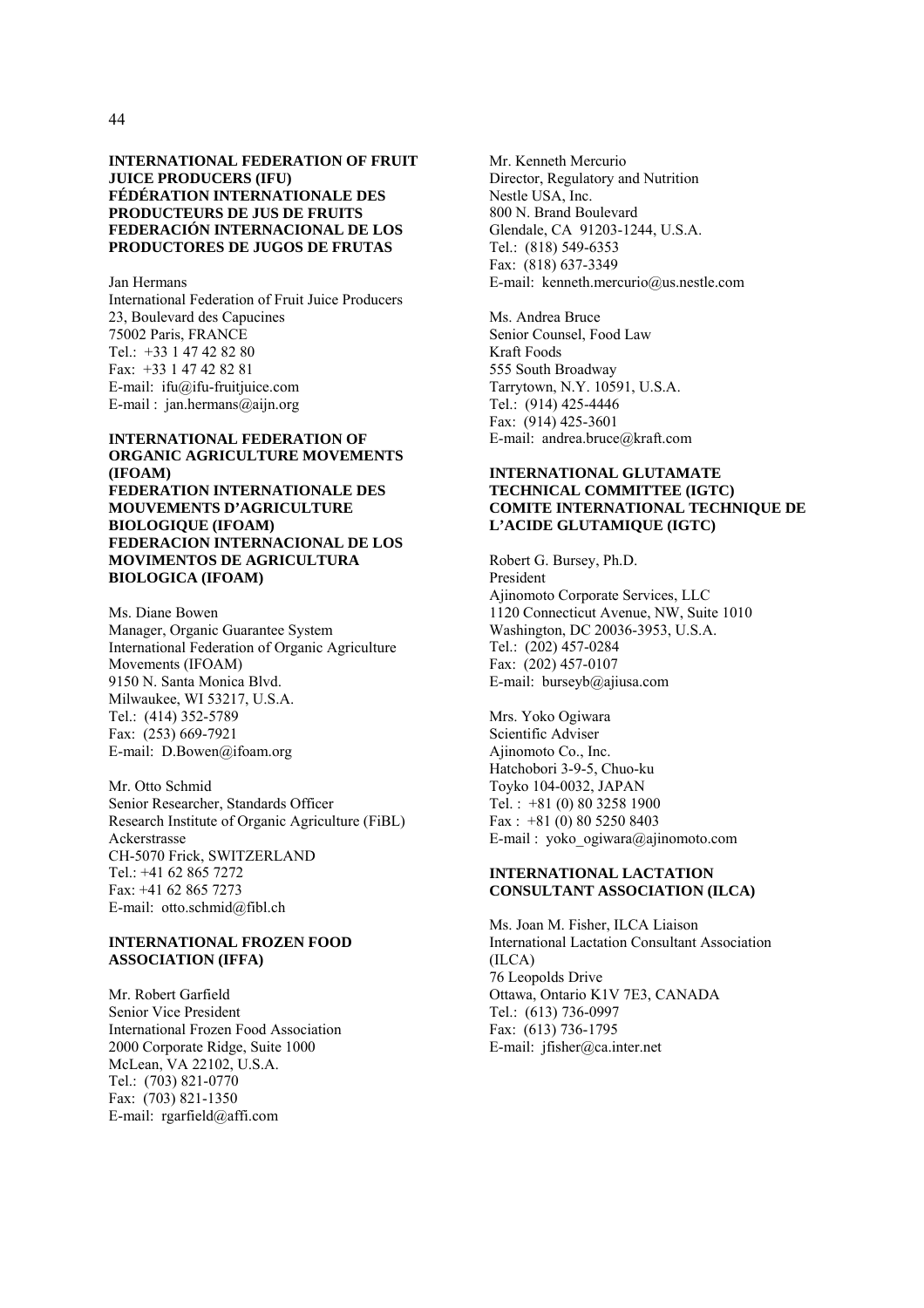### **INTERNATIONAL LIFE SCIENCE INSTITUTE (ILSI)**

Mr. Hiroaki Hamano Executive Director, ILSI Japan Kojimachi R/K Building Kojimachi, Chiyoda-ku 2-6-7 Tokyo 102-0083, JAPAN Tel.: +81 3 5215 3535 E-mail: hhamano@ilsijapan.org

Dr. Shigenori Suzuki Kagome Co., Ltd. 17 Toyama Nasushiobara-city Tochigi 329-2762, JAPAN Tel.: +81 287 36 2935 E-mail: shigenori\_suzuki@kagome.co.jp

## **INTERNATIONAL SEED FEDERATION (ISF)**

Dr. Bill Leask Executive Vice-President Canadian Seed Trade Association – CSTA 39 Robertson Road, Suite 302 Ottawa, Ontario K2H 8R2, CANADA Tel: (613) 829-9527 Fax: (613) 829-3530 E-mail: bleask@cdnseed.org

#### **NATIONAL HEALTH FEDERATION (NHF)**

Mr. Scott C. Tips General Counsel National Health Federation P.O. Box 688 Monrovia, CA 91017, U.S.A. Tel.: (626) 357-2181 Fax: (626) 303-0642 E-mail: sct@ thenhf.com

Ms. Kathleen Perry Member & Regulatory Advisor National Health Federation P.O. Box 688 Monrovia, CA 91017, U.S.A. Tel.: (626) 357-2181 Fax: (626) 303-0642

#### **WORLD FEDERATION OF ADVERTISERS (WFA)**

Mr. Bob Reaume World Federation of Advertisers Avenue Louise 120, Box 6 1050 Brussels, BELGIUM Tel.: +32 2 502 57 40 Fax:  $+32$  2 502 56 66 E-mail: breaume@acaweb.ca

#### **WORLD SELF-MEDICATION INDUSTRY (WSMI)**

Mr. Adam Kingsley Senior Manager Scientific and Regulatory Affairs NDMAC 406-1111 Prince of Wales Drive Ottawa, Ontario K2C 3T2, CANADA Tel: (613) 723 0777 Fax: (613) 723 0779 E-mail: adam.kingsley@ndmac.ca

#### **JOINT FAO/WHO SECRETARIAT SECRÉTARIAT MIXTE FAO/OMS SECRETARIADO CONJUNTO FAO/OMS**

Ms. Selma Doyran Senior Food Standards Officer Joint FAO/WHO Food Standards Programme Viale delle Terme di Caracalla 00100 Rome, ITALY Tel.: +39 06 570 55826 Fax: +39 06 570 54593 E-mail: selma.doyran@fao.org

Mr. Tom Heilandt Senior Food Standards Officer Joint FAO/WHO Food Standards Programme Viale delle Terme di Caracalla 00100 Rome, ITALY Tel.: +39 06 570 54384 Fax: +39 06 570 54593 E-mail: tom.heilandt@fao.org

#### **WHO**

Dr. Margaret Cheney WHO Temporary Advisor Box 9123 Station T Ottawa, ON K1G 3T8, CANADA

#### **FAO PERSONNEL PERSONNEL DE LA FAO PERSONAL DE LA FAO**

Ms. Janice Albert Nutrition Officer Nutrition and Consumer Protection Division Food and Agriculture Organization (FAO) Viale delle Terme di Caracalla 00100 Rome, ITALY Tel.: +39 06 570 53552 Fax: +39 06 570 54593 E-mail: Janice.Albert@fao.org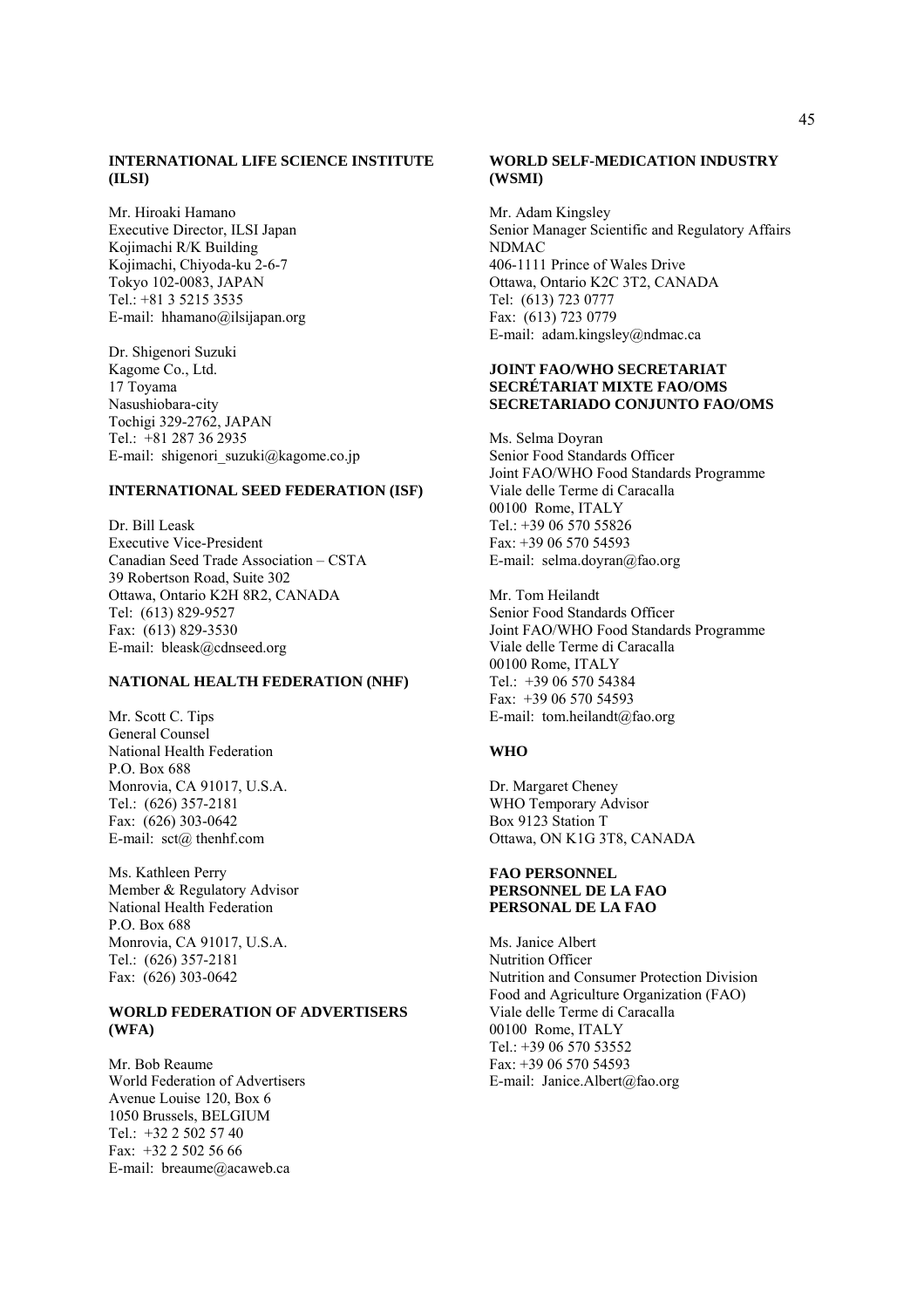#### **CANADIAN SECRETARIAT SECRÉTARIAT CANADIENS SECRETARIADO CANADIENSE**

Mr. Ron Burke Director and Codex Contact Point for Canada Bureau of Food Regulatory, International and Interagency Affairs Food Directorate, Health Canada  $2<sup>nd</sup>$  Floor, Building #7 (0702C1), Tunney's Pasture Ottawa, ON K1A 0L2, CANADA Tel.: (613) 957-1748 Fax: (613) 941-3537 E-mail: ronald\_burke@hc-sc.gc.ca

Mr. Allan McCarville Senior Advisor, Codex Bureau of Food Regulatory, International and Interagency Affairs Food Directorate, Health Canada 2nd Floor, Building #7 (0702C1), Tunney's Pasture Ottawa, ON K1A 0L2, CANADA Tel.: (613) 957-0189 Fax: (613) 941-3537 E-mail: allan  $measurable@$ hc-sc.gc.ca

Dr. Reem Barakat International Liaison Officer Programs International Coordination Canadian Food Inspection Agency 159 Cleopatra Drive Ottawa, ON K1AOY9, CANADA Tel.: (613) 221-7182 Fax: (613) 221-7295 E-mail: barakatr@inspection.gc.ca

Mr. Bertrand Gagnon Manager, International Coordination Division Food Safety Directorate Canadian Food Inspection Agency 159 Cleopatra Drive Ottawa, ON K1AOY9, CANADA Tel.: (613) 221-7161 Fax: (613) 221-7295 E-mail: bgagnon@inspection.gc.ca

Mrs. Santina Scalzo Manager, Codex Program Services Bureau of Food Regulatory, International and Interagency Affairs Food Directorate, Health Canada  $2<sup>nd</sup>$  Floor, Building #7 (0702C1), Tunney's Pasture Ottawa, ON K1A 0L2, CANADA Tel.: (613) 957-1749 Fax: (613) 941-3537 E-mail: santina\_scalzo@hc-sc.gc.ca

Ms. Soad Sabbagh Conference and Process Coordinator Codex Program Services Bureau of Food Regulatory, International and Interagency Affairs Food Directorate, Health Canada  $2<sup>nd</sup> Floor, Building #7 (0702C1), Tunney's Pasteure$ Ottawa, ON K1A 0L2, CANADA Tel.: (613) 952-7354 Fax: (613) 941-3537 E-mail: codex\_canada@hc-sc.gc.ca

Ms. Traudy Tremblay International Coordination Division Food Safety Directorate Canadian Food Inspection Agency 159 Cleopatra Drive Ottawa, ON K1AOY9, CANADA Tel.: (613) 221-7210 Fax: (613) 221-7295 E-mail: ttremblay@inspection.gc.ca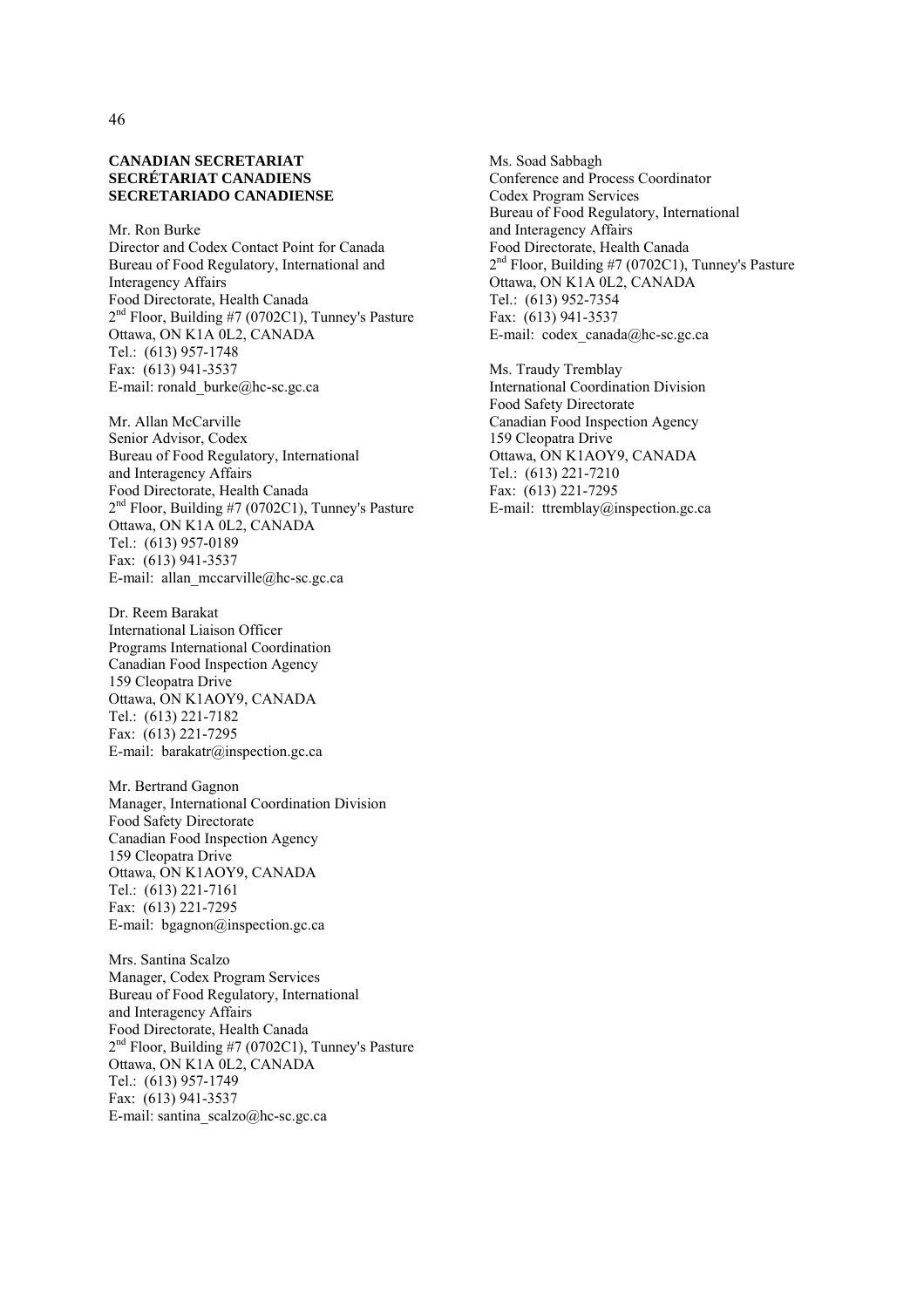**ALINORM 06/29/22 APPENDIX II** 

## **DRAFT AMENDMENT TO THE GUIDELINES FOR THE PRODUCTION, PROCESSING, LABELLING AND MARKETING OF ORGANICALLY PRODUCED FOODS (At Step 8 of the Procedure) ANNEX Table 3: Ingredients of Non Agricultural Origin Referred to in Section 3 of These Guidelines**

## **3.1 Additives Permitted For Use Under Specified Conditions in Certain Organic Food Categories or Individual Food Items**

The following table provides a list of those food additives including carriers which are allowed for use in organic food production. The functional uses and food categories and individual food items for each food additive in the following table are governed by the provisions in Tables 1-3 of the General Standard for Food Additives and other standards which have been adopted by the Codex Alimentarius Commission.

The table is an indicative list for the purpose of processing organic food only. Countries may develop a list of substances for national purposes that satisfy the requirements as recommended in Section 5.2 of these Guidelines.

|         |                               | <b>Functional Use</b>                          | <b>Permitted for Use In Food Categories</b>                                                                                                                                                                         |                                                                                                                              |  |
|---------|-------------------------------|------------------------------------------------|---------------------------------------------------------------------------------------------------------------------------------------------------------------------------------------------------------------------|------------------------------------------------------------------------------------------------------------------------------|--|
| INS No. | <b>Additive Name</b>          | <b>Allowed in Organic</b><br><b>Production</b> | <b>Food of Plant Origin</b>                                                                                                                                                                                         | <b>Food of Animal Origin</b>                                                                                                 |  |
| 170i    | Calcium Carbonate             | A11                                            | Permitted, although exclusions of the<br>GSFA still apply.                                                                                                                                                          | 01.0 Dairy products and analogues, excluding<br>products of food category 02.0                                               |  |
| 270     | Lactic Acid (L-D-<br>and DI-) | All                                            | 04.2.2.7 Fermented vegetable (including<br>mushrooms and fungi, roots and tubers,<br>pulses and legumes, and aloe vera), and<br>seaweed products, excluding fermented<br>soybean products of food category<br>12.10 | 01.0 Dairy products and analogues, excluding<br>products of food category 02.0<br>08.4 Edible casings (e.g. sausage casings) |  |
| 290     | Carbon Dioxide                | All                                            | Permitted, although exclusions of the<br>GSFA still apply.                                                                                                                                                          | Permitted, although exclusions of the GSFA still<br>apply.                                                                   |  |
| 296     | Malic Acid (DL-)              | All                                            | Permitted, although exclusions of the<br>GSFA still apply.                                                                                                                                                          | Not permitted.                                                                                                               |  |

Food additives in this Table can be used to perform the function indicated in the specified food products.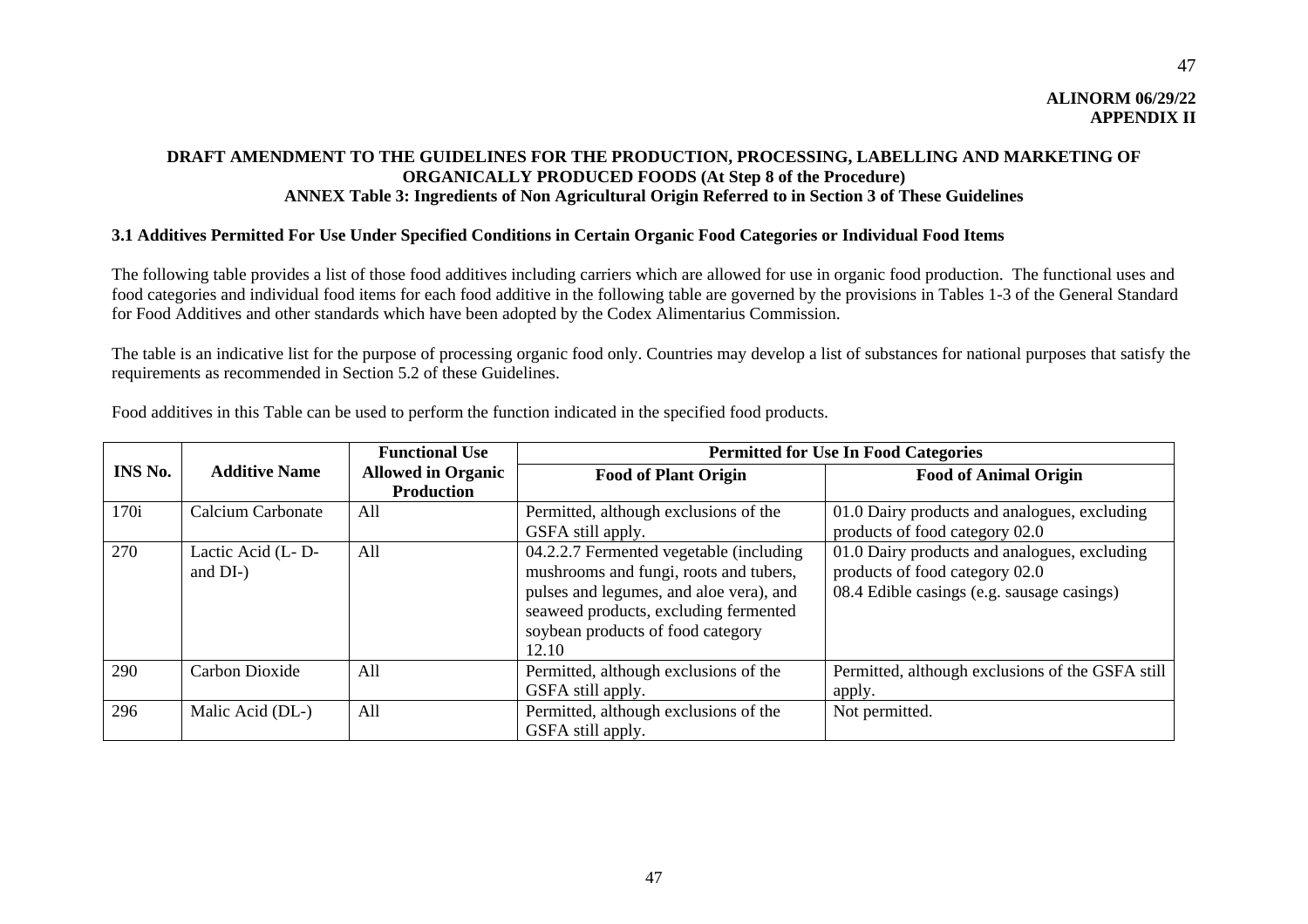| 300  | Ascorbic Acid                                                       | All | Provided insufficient natural sources are<br>available.<br>Permitted, although exclusions of the<br>GSFA still apply.                                  | Provided insufficient natural sources are<br>available.<br>08.2 Processed meat, poultry, and game<br>products in whole pieces or cuts<br>08.3 Processed comminuted meat, poultry, and<br>game products<br>08.4 Edible casings (e.g., sausage casings)                                                 |
|------|---------------------------------------------------------------------|-----|--------------------------------------------------------------------------------------------------------------------------------------------------------|-------------------------------------------------------------------------------------------------------------------------------------------------------------------------------------------------------------------------------------------------------------------------------------------------------|
| 306  | Tocopherols<br>(mixed natural<br>concentrates)                      | All | Permitted, although exclusions of the<br>GSFA still apply.                                                                                             | All mixed products allowed under the General<br><b>Standard for Food Additives and Standards</b><br>adopted by the Codex Alimentarius<br>Commission                                                                                                                                                   |
| 322  | Lecithin<br>(Obtained without<br>bleaches and organic<br>solvents.) | All | Permitted, although exclusions of the<br>GSFA still apply.                                                                                             | 01.0 Dairy products and analogues, excluding<br>products of food category 02.0<br>02.0 Fats and oils, and fat emulsions<br>12.6.1 Emulsified sauces (e.g. mayonnaise,<br>salad dressing)<br>13.1 Infant formulae and follow-on formulae<br>13.2 Complementary foods for infants and<br>young children |
| 327  | Calcium Lactate                                                     | All | Not permitted.                                                                                                                                         | 01.0 Dairy products and analogues, excluding<br>products of food category 02.0                                                                                                                                                                                                                        |
| 330  | Citric Acid                                                         | All | 04.0 Fruits and vegetables (including<br>mushrooms and fungi, roots and tubers,<br>pulses and legumes, and aloe vera),<br>seaweeds, and nuts and seeds | As a coagulation agent for specific cheese<br>products and for cooked eggs<br>01.6 Cheese and analogues<br>02.1 Fats and oils essentially free from water<br>10.0 Egg and egg products                                                                                                                |
| 332  | Potassium citrate                                                   | All | Not permitted.                                                                                                                                         | Permitted, although exclusions of the GSFA still<br>apply.                                                                                                                                                                                                                                            |
| 333  | Calcium Citrate                                                     | All | Permitted, although exclusions of the<br>GSFA still apply.                                                                                             | 01.0 Dairy products and analogues, excluding<br>products of food category 02.0                                                                                                                                                                                                                        |
| 334  | Tartaric Acid                                                       | All | Permitted, although exclusions of the<br>GSFA still apply.                                                                                             | Not permitted.                                                                                                                                                                                                                                                                                        |
| 341i | Monocalcium<br>Orthophosphate                                       | All | 06.2.1 Flours                                                                                                                                          | Not permitted.                                                                                                                                                                                                                                                                                        |
| 400  | Alginic Acid                                                        | All | Permitted, although exclusions of the<br>GSFA still apply.                                                                                             | 01.0 Dairy products and analogues, excluding<br>products of food category 02.0                                                                                                                                                                                                                        |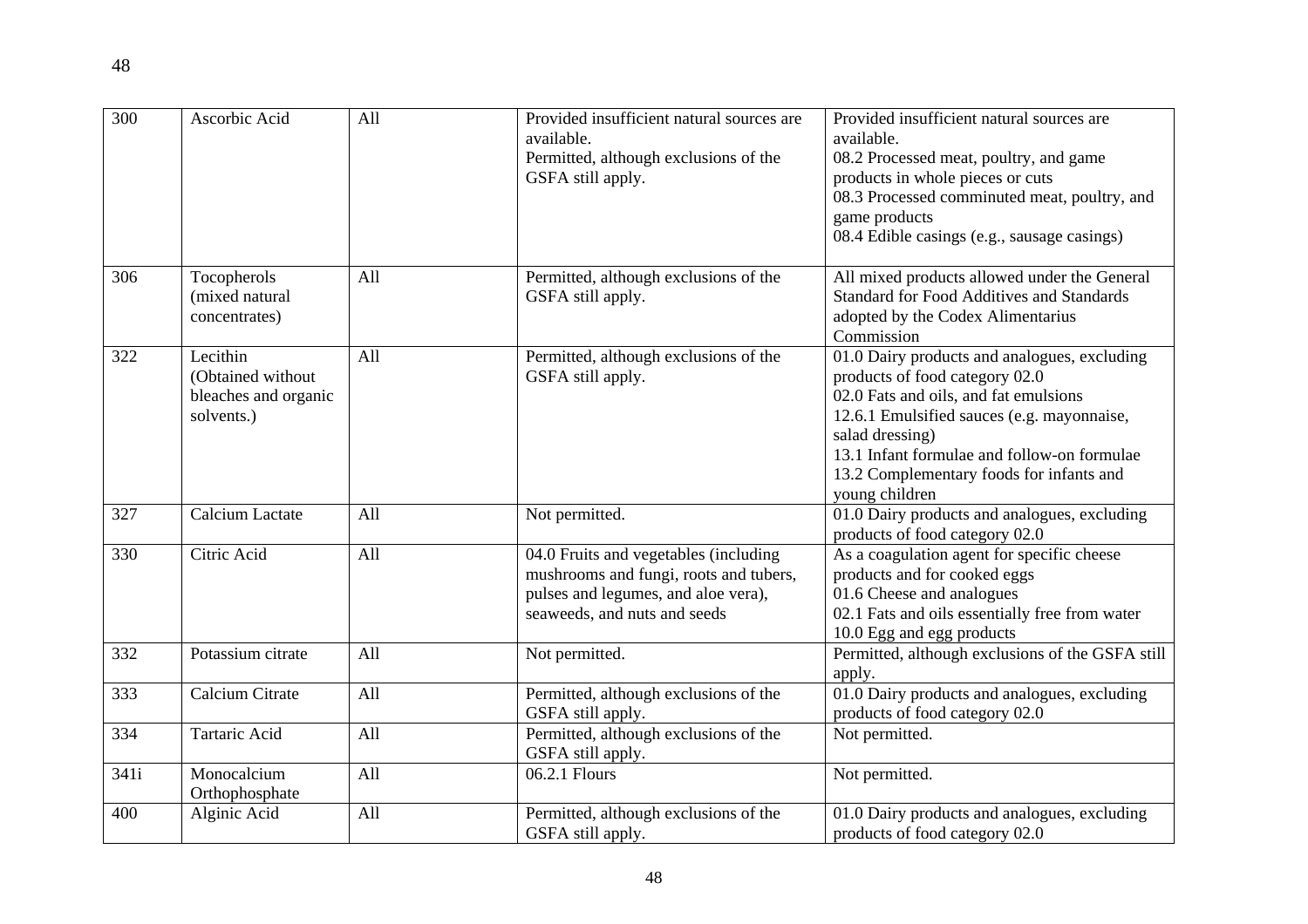| 401 | Sodium Alginate       | All | Permitted, although exclusions of the<br>GSFA still apply.                                                                                                                                                                                                                 | 01.0 Dairy products and analogues, excluding<br>products of food category 02.0<br>All mixed products allowed under the General<br><b>Standard for Food Additives and Standards</b><br>adopted by the Codex Alimentarius<br>Commission                                          |
|-----|-----------------------|-----|----------------------------------------------------------------------------------------------------------------------------------------------------------------------------------------------------------------------------------------------------------------------------|--------------------------------------------------------------------------------------------------------------------------------------------------------------------------------------------------------------------------------------------------------------------------------|
| 402 | Potassium Alginate    | All | Permitted, although exclusions of the<br>GSFA still apply.                                                                                                                                                                                                                 | 01.0 Dairy products and analogues, excluding<br>products of food category 02.0<br>All mixed products allowed under the General<br><b>Standard for Food Additives and Standards</b><br>adopted by the Codex Alimentarius<br>Commission                                          |
| 406 | Agar                  | All | Permitted, although exclusions of the<br>GSFA still apply.                                                                                                                                                                                                                 | Permitted, although exclusions of the GSFA still<br>apply.                                                                                                                                                                                                                     |
| 407 | Carrageenan           | All | Permitted, although exclusions of the<br>GSFA still apply.                                                                                                                                                                                                                 | 01.0 Dairy products and analogues, excluding<br>products of food category 02.0                                                                                                                                                                                                 |
| 412 | Guar Gum              | All | Permitted, although exclusions of the<br>GSFA still apply.                                                                                                                                                                                                                 | 01.0 Dairy products and analogues, excluding<br>products of food category 02.0<br>8.2.2 Heat-treated processed meat, poultry, and<br>game products in whole pieces or cuts<br>8.3.2 Heat-treated processed comminuted meat,<br>poultry, and game products<br>10.2 Egg products |
| 413 | <b>Tragacanth Gum</b> | All | Permitted, although exclusions of the<br>GSFA still apply.                                                                                                                                                                                                                 | Permitted, although exclusions of the GSFA still<br>apply.                                                                                                                                                                                                                     |
| 414 | Gum Arabic            | All | 02.0 fats and oils, and fat emulsions<br>05.0 Confectionary                                                                                                                                                                                                                | 01.0 Dairy products and analogues, excluding<br>products of food category 02.0<br>02.0 Fats and oils, and fat emulsions<br>05.0 Confectionary                                                                                                                                  |
| 415 | Xanthan Gum           | All | 02.0 Fats and oils, and fat emulsions<br>04.0 Fruits and vegetables (including<br>mushrooms and fungi, roots and tubers,<br>pulses and legumes, and aloe vera),<br>seaweeds, and nuts and seeds<br>07.0 Bakery wares<br>12.7 Salads (e.g. macaroni salad, potato<br>salad) | Not permitted.                                                                                                                                                                                                                                                                 |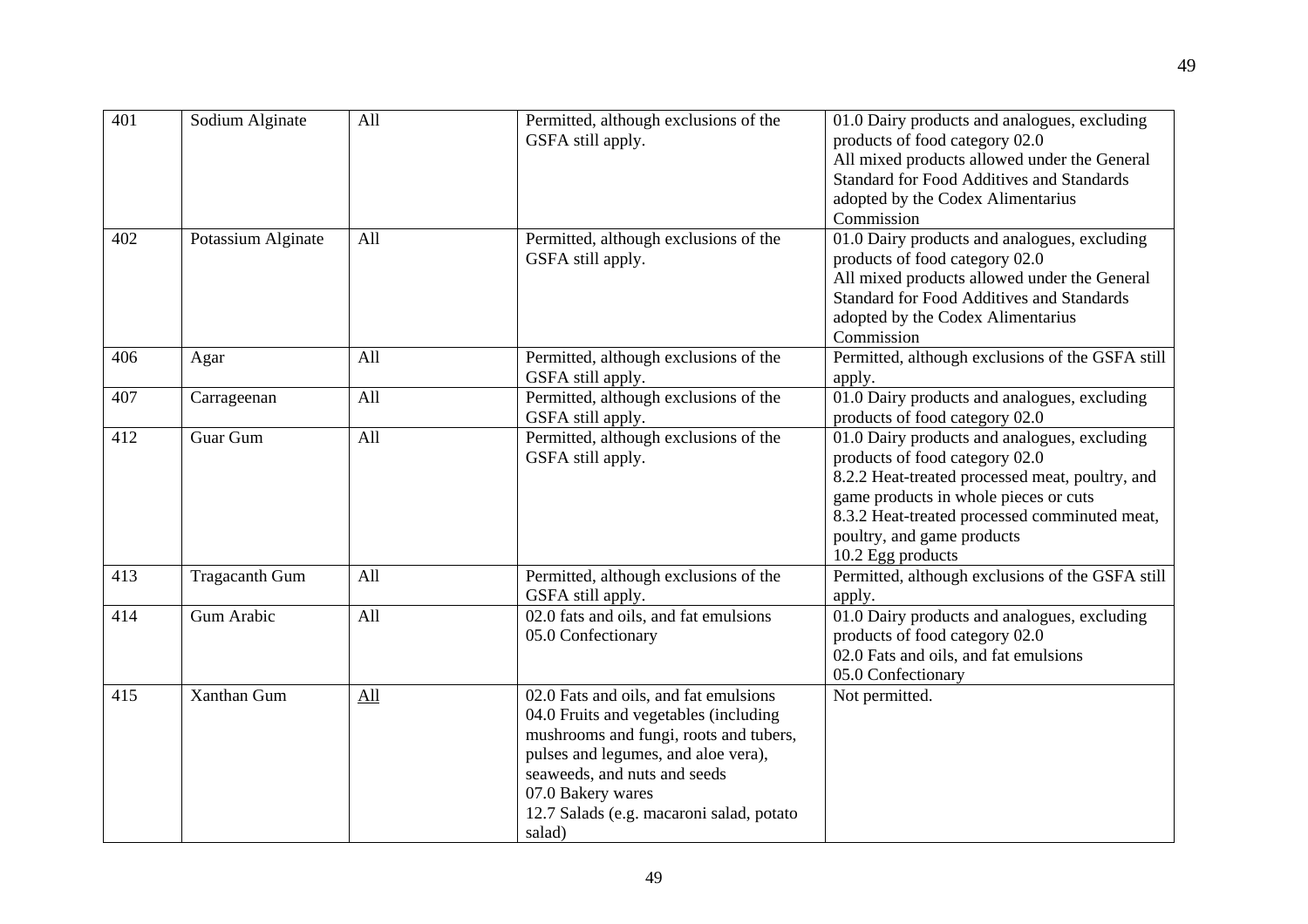| 416    | Karaya Gum                   | All                                       | Permitted, although exclusions of the<br>GSFA still apply.                                                                                                                                                                                                                                        | Not permitted.                                                                                                                                                                                                                                                             |
|--------|------------------------------|-------------------------------------------|---------------------------------------------------------------------------------------------------------------------------------------------------------------------------------------------------------------------------------------------------------------------------------------------------|----------------------------------------------------------------------------------------------------------------------------------------------------------------------------------------------------------------------------------------------------------------------------|
| 440    | Pectins (non-<br>amidated)   | All                                       | Permitted, although exclusions of the<br>GSFA still apply.                                                                                                                                                                                                                                        | 01.0 Dairy products and analogues, excluding<br>products of food category 02.0                                                                                                                                                                                             |
| 500ii  | Sodium hydrogen<br>carbonate | All                                       | 05.0 Confectionery<br>07.0 Bakery Wares                                                                                                                                                                                                                                                           | 01.0 Dairy products and analogues, excluding<br>products of food category 02.0                                                                                                                                                                                             |
| 500iii | Sodium<br>Sesquicarbonate    |                                           |                                                                                                                                                                                                                                                                                                   |                                                                                                                                                                                                                                                                            |
| 501i   | <b>Potassium Carbonate</b>   | All                                       | 05.0 Confectionary<br>06.0 Cereals and cereal products, derived<br>from cereal grains, from roots and tubers,<br>pulses and legumes, excluding bakery<br>wares of food category 07.0<br>07.2 Fine Bakery wares (sweet, salty,<br>savoury) and mixes                                               | Not permitted.                                                                                                                                                                                                                                                             |
| 503    | Ammonium<br>carbonates       | <b>Acidity Regulator</b><br>Raising Agent | Permitted, although exclusions of the<br>GSFA still apply.                                                                                                                                                                                                                                        | Not permitted.                                                                                                                                                                                                                                                             |
| 504    | Magnesium<br>carbonates      | All                                       | Permitted, although exclusions of the<br>GSFA still apply.                                                                                                                                                                                                                                        | Not permitted.                                                                                                                                                                                                                                                             |
| 508    | Potassium Chloride           | All                                       | 04.0 Fruits and vegetables (including<br>mushrooms and fungi, roots and tubers,<br>pulses and legumes, and aloe vera),<br>seaweeds, and nuts and seeds<br>12.4 Mustards<br>12.6.2 Non-emulsified sauces (e.g.<br>ketchup, cheese sauces, cream sauces,<br>brown gravy)                            | Not permitted.                                                                                                                                                                                                                                                             |
| 509    | Calcium chloride             | All                                       | 04.0 Fruits and vegetables (including<br>mushrooms and fungi, roots and tubers,<br>pulses and legumes, and aloe vera),<br>seaweeds, and nuts and seeds<br>06.8 Soybean products (excluding<br>soybean products of food category 12.9<br>and fermented soybean products of food<br>category 12.10) | 01.0 Dairy products and analogues, excluding<br>products of food category 02.0<br>08.2 Processed meat, poultry, and game<br>products in whole pieces or cuts<br>08.3 Processed comminuted meat, poultry and<br>game products<br>08.4 Edible casings (e.g. sausage casings) |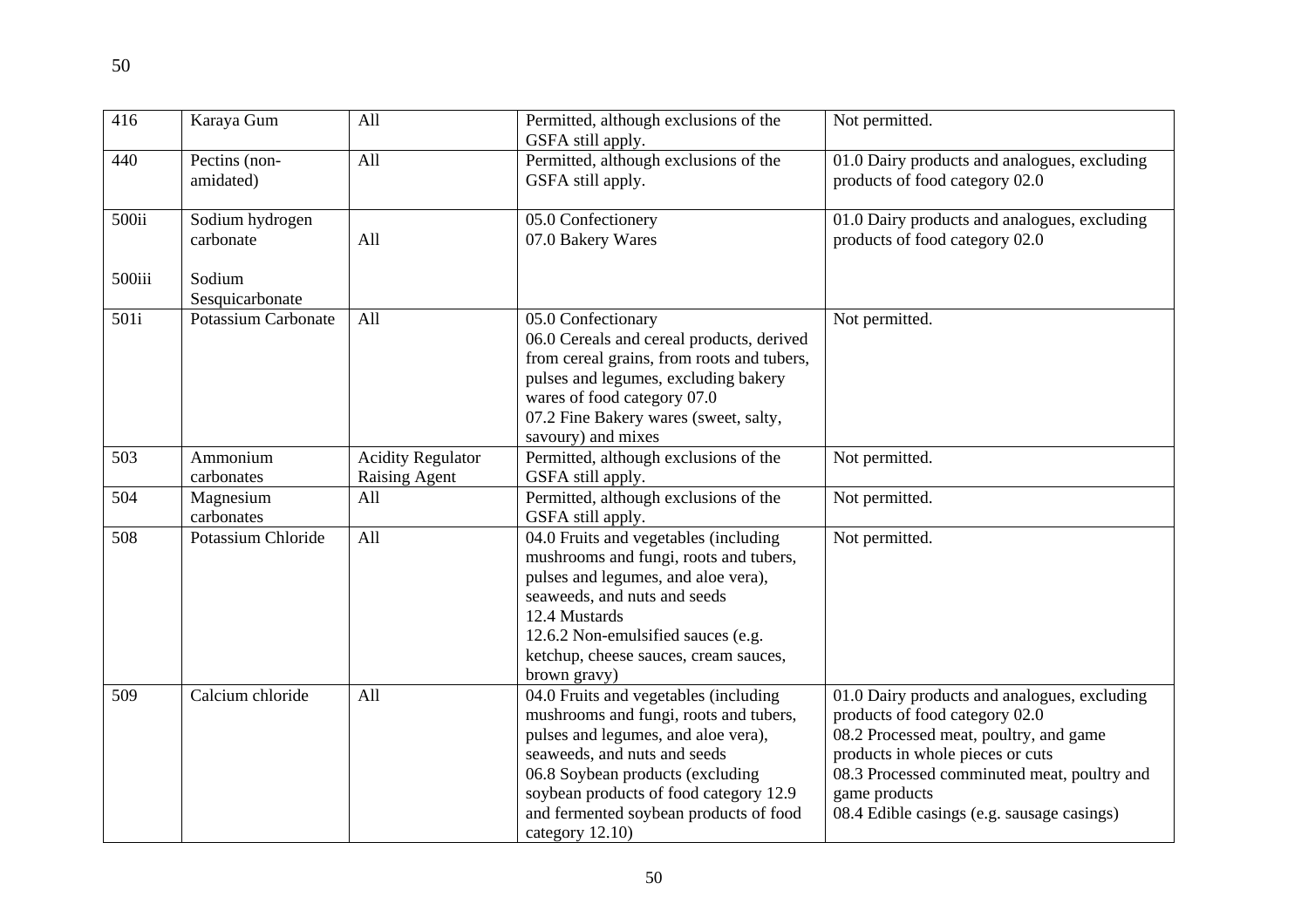|     |                                       |     | 12.9.1 Soybean protein products<br>12.10 Fermented soybean products                                                                                                                                                                                                                                                         |                                                           |
|-----|---------------------------------------|-----|-----------------------------------------------------------------------------------------------------------------------------------------------------------------------------------------------------------------------------------------------------------------------------------------------------------------------------|-----------------------------------------------------------|
| 511 | Magnesium chloride                    | All | 06.8 Soybean products (excluding<br>soybean products of food category 12.9<br>and fermented soybean products of food<br>category $12.10$ )<br>12.9.1 Soybean protein products<br>12.10 Fermented soybean products                                                                                                           | Not permitted.                                            |
| 516 | Calcium sulphate                      | All | 06.8 Soybean products (excluding<br>soybean products of food category 12.9<br>and fermented soybean products of food<br>category $12.10$ )<br>07.2.1 Cakes, cookies and pies (e.g. fruit-<br>filled or custard type)<br>12.8 Yeast and like products<br>12.9.1 Soybean protein products<br>12.10 Fermented soybean products | Not permitted.                                            |
| 524 | Sodium Hydroxide                      | All | 06.0 Cereals and cereal products, derived<br>from cereal grains, from roots and tubers,<br>pulses and legumes, excluding bakery<br>wares of food category 07.0<br>07.1.1.1 yeast-leavened breads and<br>specialty breads                                                                                                    | Not permitted.                                            |
| 551 | <b>Silicon Dioxide</b><br>(Amorphous) | All | 12.2 Herbs, spices, seasonings, and<br>condiments (e.g. seasonings for instant<br>noodles)                                                                                                                                                                                                                                  | Not permitted.                                            |
| 941 | Nitrogen                              | All | Permitted, although exclusions of the<br>GSFA still apply                                                                                                                                                                                                                                                                   | Permitted, although exclusions of the GSFA still<br>apply |

51

## **3.2 Flavourings**

Substances and products labelled as natural flavouring substances or natural flavouring preparations are defined in the *General Requirements for Natural Flavourings* (CAC/GL 29-1987).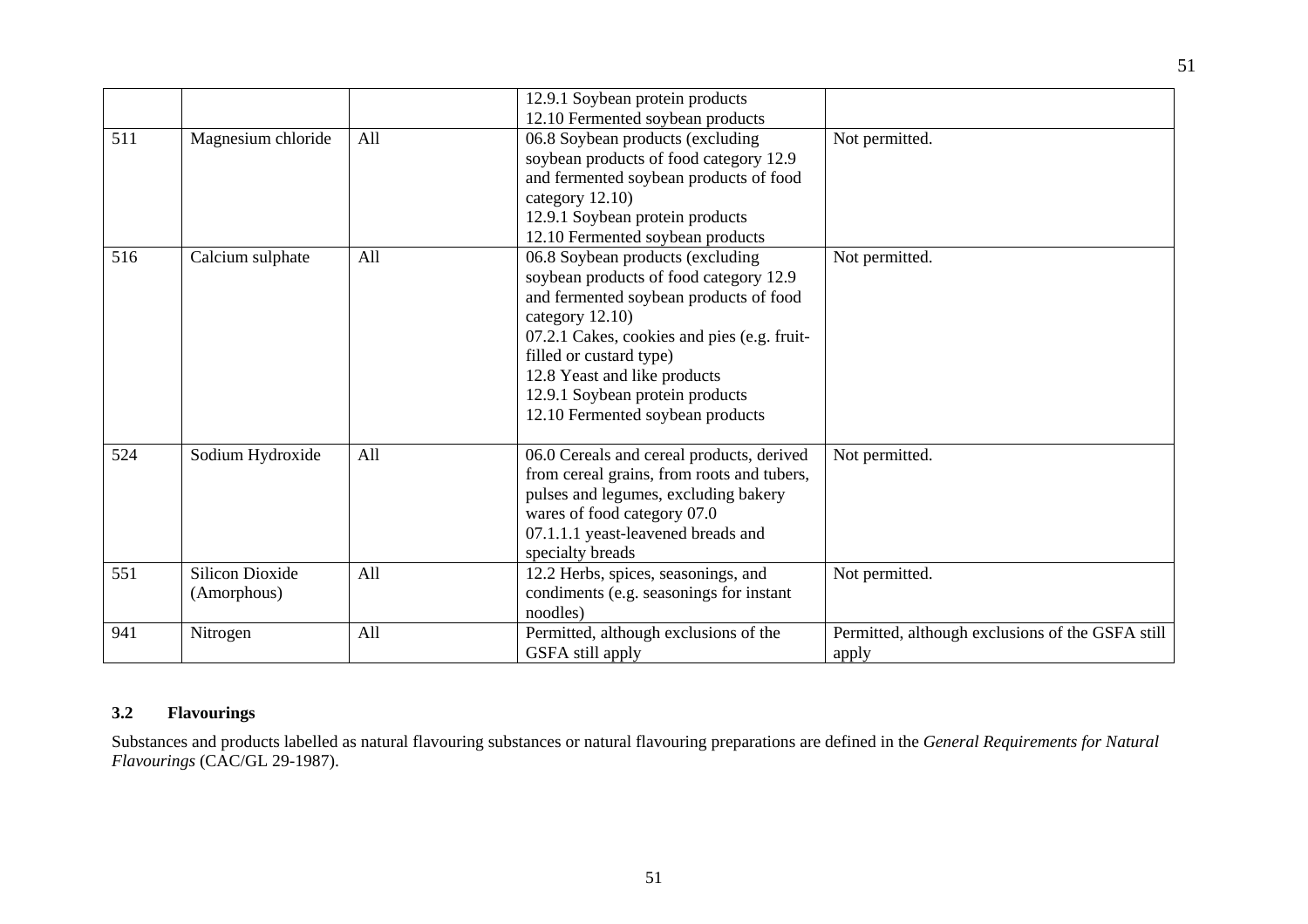52

#### **3.3Water and Salts**

Drinking water.

Salts (with sodium chloride or potassium chloride as basic components generally used in food processing).

#### **3.4Preparations of Micoorganisms and Enzymes**

Any preparation of microorganisms and enzymes normally used in food processing, with the exception of microorganisms genetically engineered/modified or enzymes derived from genetic engineering.

#### **3.5Minerals (including trace elements), Vitamins, Essential Fatty and Amino Acids, And Other Nitrogen Compounds**

Only approved in so far as their use is legally required in the food products in which they are incorporated.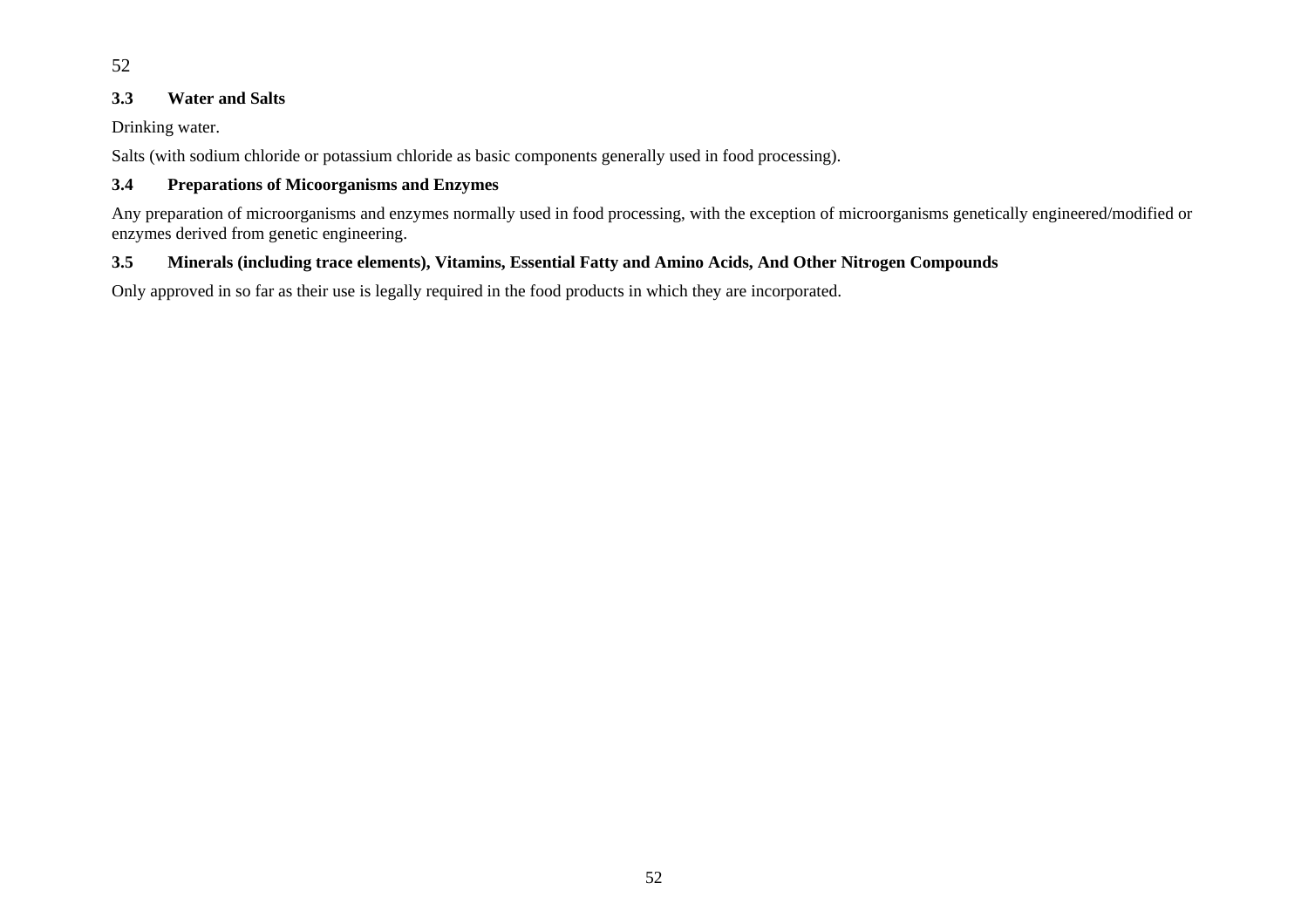**ALINORM 06/29/22 APPENDIX III** 

## **DRAFT AMENDMENT TO THE GUIDELINES FOR THE PRODUCTION, PROCESSING, LABELLING AND MARKETING OF ORGANICALLY PRODUCED FOODS (At Step 6 of the Procedure)**

## **ANNEX 2**

## **Table 3: Ingredients of Non Agricultural Origin Referred to in Section 3 of These Guidelines**

**3.1 Additives Permitted For Use Under Specified Conditions in Certain Organic Food Categories or Individual Food Items** 

|         |                        | <b>Functional Use</b>                       | <b>Permitted for Use In Food Categories</b>        |                                                                                                                                                                                                                                                                                                                                                                                                                                                                                                                                                                                                                                                                                                                                                                  |
|---------|------------------------|---------------------------------------------|----------------------------------------------------|------------------------------------------------------------------------------------------------------------------------------------------------------------------------------------------------------------------------------------------------------------------------------------------------------------------------------------------------------------------------------------------------------------------------------------------------------------------------------------------------------------------------------------------------------------------------------------------------------------------------------------------------------------------------------------------------------------------------------------------------------------------|
| INS No. | <b>Additive Name</b>   | <b>Allowed in Organic</b>                   | <b>Food of Plant Origin</b>                        | <b>Food of Animal Origin</b>                                                                                                                                                                                                                                                                                                                                                                                                                                                                                                                                                                                                                                                                                                                                     |
|         |                        | <b>Production</b>                           |                                                    |                                                                                                                                                                                                                                                                                                                                                                                                                                                                                                                                                                                                                                                                                                                                                                  |
| 220     | <b>Sulphur Dioxide</b> | [All]                                       |                                                    | [Not permitted.]                                                                                                                                                                                                                                                                                                                                                                                                                                                                                                                                                                                                                                                                                                                                                 |
|         |                        |                                             | [14.2.2 Cider and perry] $\bullet$                 |                                                                                                                                                                                                                                                                                                                                                                                                                                                                                                                                                                                                                                                                                                                                                                  |
|         |                        |                                             | [14.2.3 Grape wines] $\triangleleft$               |                                                                                                                                                                                                                                                                                                                                                                                                                                                                                                                                                                                                                                                                                                                                                                  |
|         |                        |                                             | [14.2.4 Wines (other than grapes)] $\triangleleft$ |                                                                                                                                                                                                                                                                                                                                                                                                                                                                                                                                                                                                                                                                                                                                                                  |
| $[250]$ | [Sodium Nitrite]       | [Colour Retention<br>Agent<br>Preservative] | [Not permitted.]                                   | [When no alternative technology exists for certain]<br>products, may be used for the following, except in<br>sausages for frying:<br>[08.2.1.1 Cured (including salted) non-heated<br>treated processed meat, poultry, and game<br>products in whole pieces or cuts<br>08.2.1.2 Cured (including salted) and dried non-<br>heat treated processed meat, poultry, and game<br>products in whole pieces or cuts<br>08.2.1.3 Fermented non-heat treated processed<br>meat, poultry, and game products in whole pieces<br>or cuts<br>08.2.2 Heat-treated processed meat, poultry and<br>game products in whole pieces or cuts<br>08.2.3 Frozen processed meat, poultry, and game<br>products in whole pieces or cuts.<br>08.3 Processed comminuted meat, poultry and |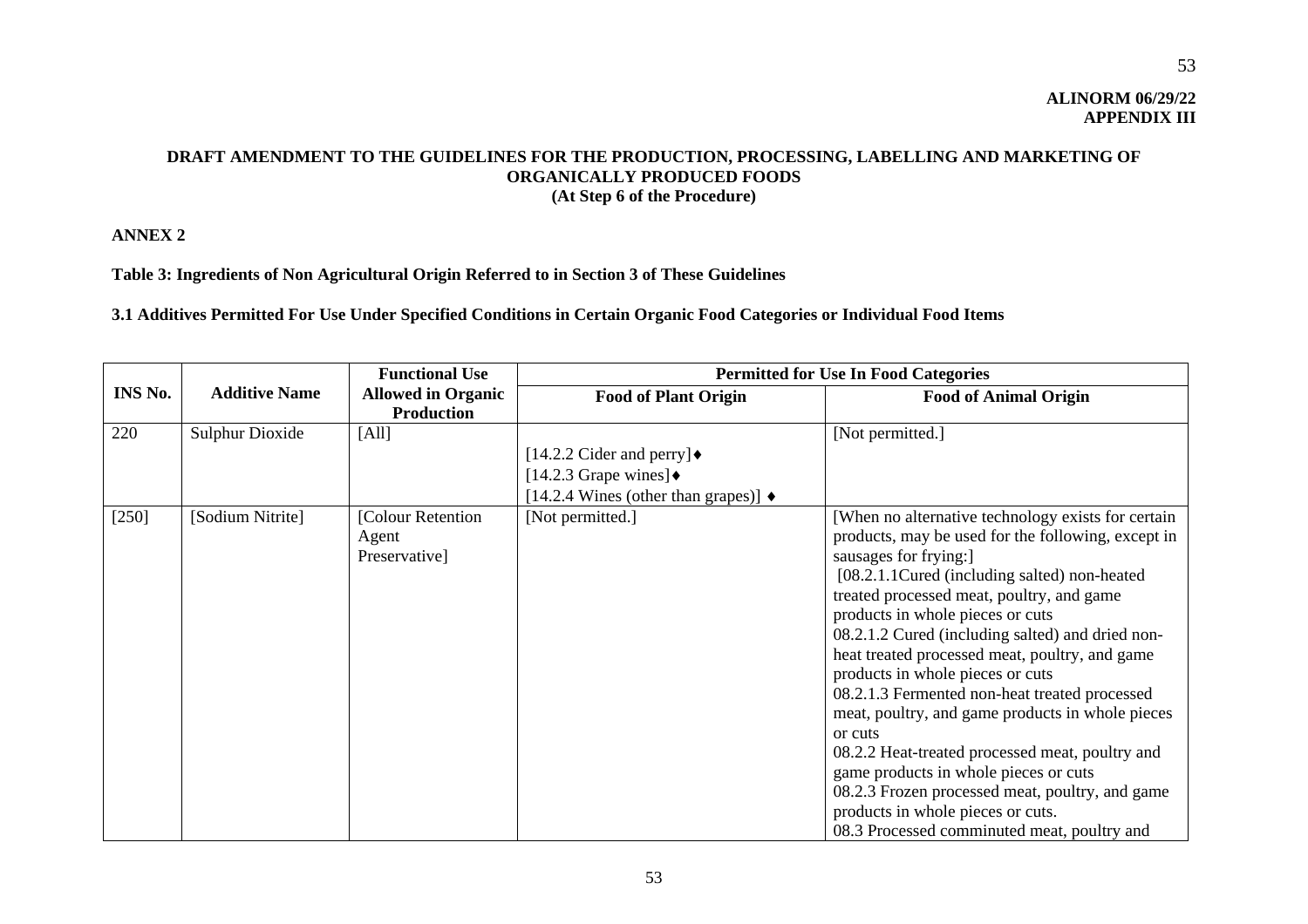|         |                      | <b>Functional Use</b>                          | <b>Permitted for Use In Food Categories</b> |                                                                                                                                                                                                                                                                                                                                                                                                                                                                                                                                                                                                                                                                                                                                                                                                    |
|---------|----------------------|------------------------------------------------|---------------------------------------------|----------------------------------------------------------------------------------------------------------------------------------------------------------------------------------------------------------------------------------------------------------------------------------------------------------------------------------------------------------------------------------------------------------------------------------------------------------------------------------------------------------------------------------------------------------------------------------------------------------------------------------------------------------------------------------------------------------------------------------------------------------------------------------------------------|
| INS No. | <b>Additive Name</b> | <b>Allowed in Organic</b><br><b>Production</b> | <b>Food of Plant Origin</b>                 | <b>Food of Animal Origin</b>                                                                                                                                                                                                                                                                                                                                                                                                                                                                                                                                                                                                                                                                                                                                                                       |
|         |                      |                                                |                                             | game products<br>$[09.2.4.1$ Cooked fish and fish products] <sup>*</sup><br>[09.2.5 Smoked, dried, fermented, and/or salted<br>fish and fish products, including mollusks,<br>crustaceans, and echinoderms] <sup>*</sup><br>[09.3.3 Salmon substitutes, caviar, and other fish<br>roe products] <sup>*</sup>                                                                                                                                                                                                                                                                                                                                                                                                                                                                                       |
| $[252]$ | [Potassium Nitrate]  | [Colour Retention<br>Agent<br>Preservative]    | [Not permitted.]                            | [When no alternative technology exists for<br>certain products, may be used for:<br>[08.2.1.1 Cured (including salt) non-heated treated<br>processed meat, poultry, and game products in<br>whole pieces or cuts] $\cdot$<br>[08.2.1.2 Cured (including salted) and dried non-<br>heat treated processed meat, poultry, and game<br>products in whole pieces or cuts] <sup>*</sup><br>[08.2.1.3 Fermented non-heat treated processed<br>meat, poultry, and game products in whole pieces<br>or cuts] $\mathbf{\hat{}}$<br>[08.3.1.1 Cured (including salted) non-heat treated<br>processed comminuted meat, poultry and game<br>$products$ <sup>*</sup><br>[08.3.1.2 Cured (including salted) and dried non-<br>heat treated processed comminuted meat, poultry<br>and game products] <sup>*</sup> |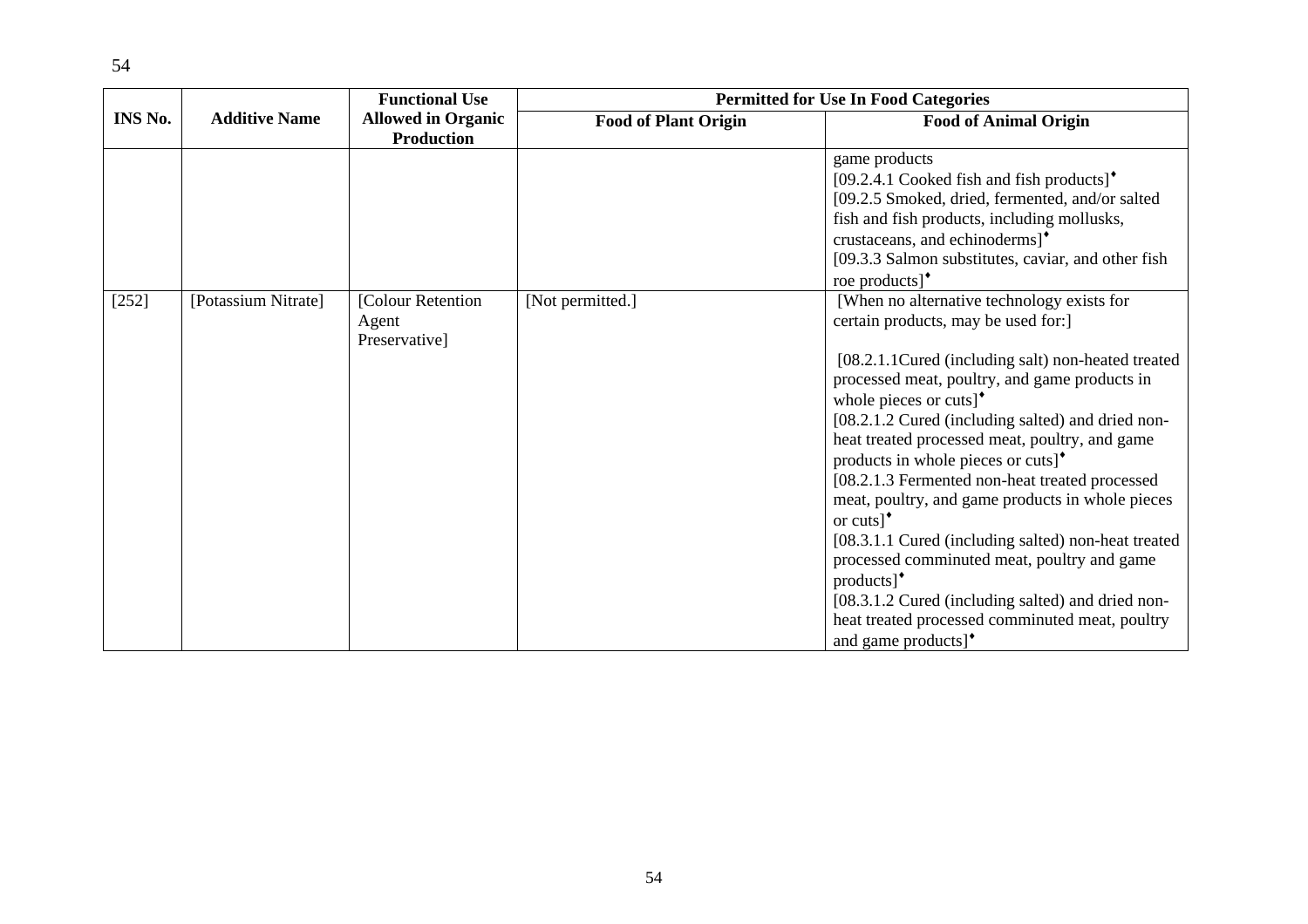| [301]  | [Sodium Ascorbate]               | [Antioxidant<br><b>Colour Retention</b><br>Agent] | [Not permitted.] | [Provided insufficient natural sources are<br>available.]                                                                                                                                                                                                                                                                                                                                                                                                                              |
|--------|----------------------------------|---------------------------------------------------|------------------|----------------------------------------------------------------------------------------------------------------------------------------------------------------------------------------------------------------------------------------------------------------------------------------------------------------------------------------------------------------------------------------------------------------------------------------------------------------------------------------|
|        |                                  |                                                   |                  | [08.1 Fresh meat, poultry and game] <sup>*</sup><br>08.2 Processed meat, poultry, and game products<br>in whole pieces or cuts                                                                                                                                                                                                                                                                                                                                                         |
|        |                                  |                                                   |                  | 08.3 Processed comminuted meat, poultry, and<br>game products<br>08.4 Edible casings (e.g., sausage casings)                                                                                                                                                                                                                                                                                                                                                                           |
| [302]  | [Calcium Ascorbate]              | [Antioxidant]                                     | [Not permitted.] | [Provided insufficient natural sources are<br>available.]<br>[08.1.2 Fresh meat, poultry and game,<br>comminuted] <sup>*</sup><br>08.2 Processed meat, poultry, and game products<br>in whole pieces or cuts<br>08.3 Processed comminuted meat, poultry, and<br>game products<br>08.4 Edible casings (e.g. sausage casings)]                                                                                                                                                           |
| [303]  | [Potassium<br>Ascorbate] *       | [Antioxidant]                                     | [Not permitted.] | [Provided insufficient natural sources are<br>available.]<br>[08.2 Processed meat, poultry, and game products<br>in whole pieces or cuts<br>08.3 Processed comminuted meat, poultry, and<br>game products<br>08.4 Edible casings (e.g. sausage casings)]                                                                                                                                                                                                                               |
| [331i] | [Sodium Dihydrogen<br>Citrate] * | [Stabilizer<br>Emulsifier]                        | [Not permitted.] | [01.1.1.2 Butter milk (plain) (Stabilizer only)] $\bullet$<br>01.1.2 Dairy-based drinks, flavoured and/or<br>fermented (e.g., chocolate milk, cocoa, eggnog,<br>drinking yoghurt, whey-based drinks)<br>[01.2.1.2 Fermented milks (plain), heat-treated<br>after fermentation (Stabilizer only] <sup>*</sup> )<br>[01.2.2 Renneted milk (Stabilizer only)] *<br>[01.3 Condensed milk and analogues (plain)<br>(Stablizer only)]<br>[01.4 Cream (plain) and the like (Stabilizer only)] |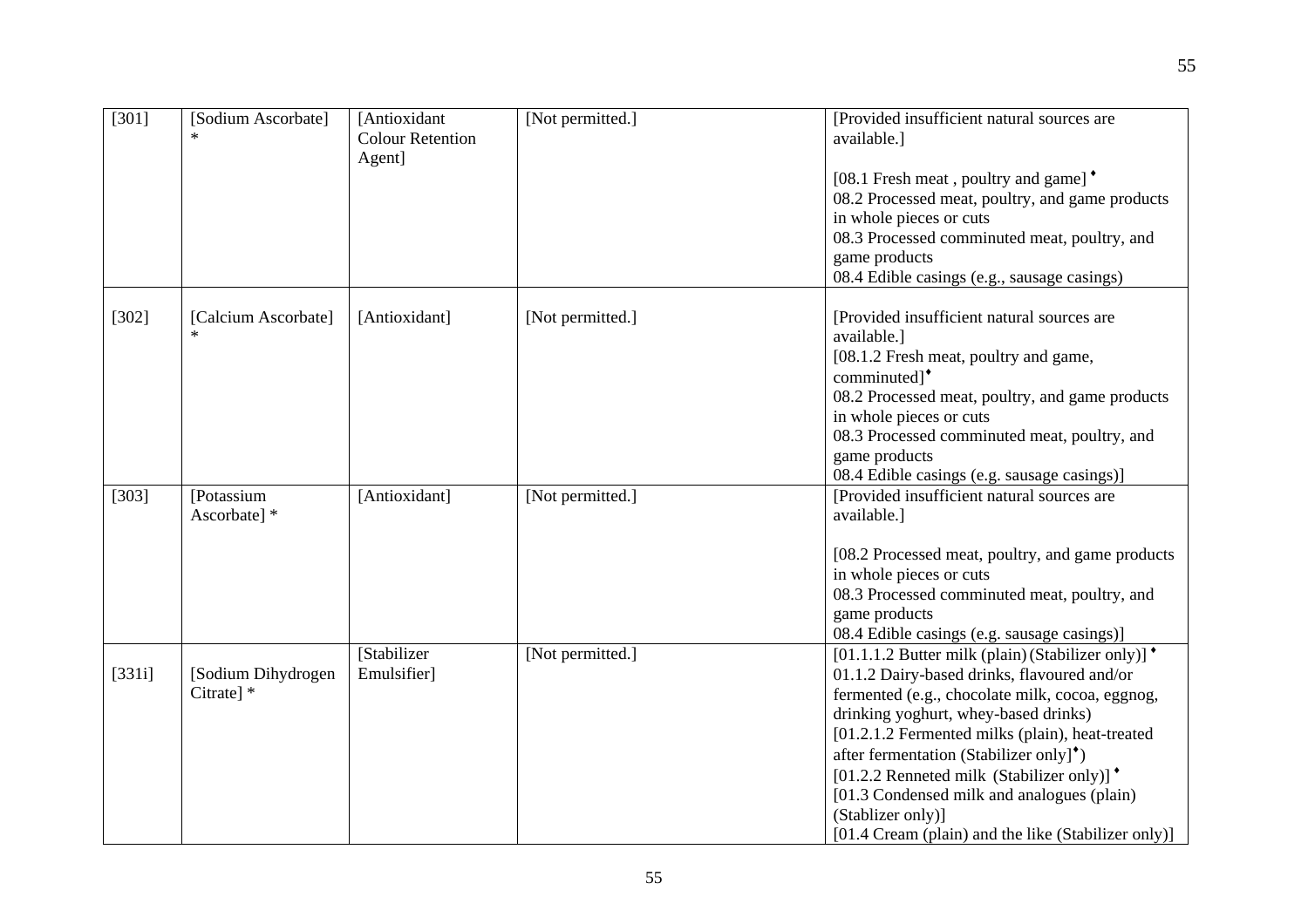| $[335i]$<br>[335ii]<br>$[336i]$ | [Monosodium<br>Tartrate]<br>[Disodium Tartrate]<br>[Monopotassium | [Anticaking Agent<br><b>Acidity Regulator</b><br>Adjuvant<br>Antioxidant<br><b>Bulking Agent</b><br>Emulsifier<br><b>Flour Treatment</b><br>Agent<br>Humectant<br>Preservative<br>Raising Agent<br>Sequestrant<br>Stabilizer<br>Thickener]<br>[Anticaking Agent | [05.1.1 Cocoa mixes (powders) and cocoa<br>mass/cake] *<br>[05.1.2 Cocoa mixes (syrups)] <sup>*</sup><br>[05.1.3 Cocoa-based spreads, including<br>fillings] $\cdot$<br>[05.1.4 Cocoa and chocolate products $\uparrow$<br>[05.1.5 Imitation chocolate, chocolate<br>substitute products ]*<br>[05.2 Confectionary including hard and<br>soft candy, nougat, etc. other than food<br>categories 05.1, 05.3 and 05.4 ]*<br>[05.3 Chewing gum] <sup>*</sup><br>[05.4 Decorations (e.g. for find bakery<br>wares), toppings (non-fruit) and sweet<br>sauces] <sup>*</sup><br>07.2.1 Cakes<br>[05.1.1 Cocoa mixes (powders) and cocoa | $\bullet$<br>01.4.3 Clotted cream (plain)<br>01.4.4 Cream analogues<br>[01.5.1 Milk powder and cream powder (Stablizer<br>only)]<br>[01.6.1 Unripened cheese (Stabilizer only)]<br>01.6.4 Processed cheese (Emulsifier only)<br>$[01.8.2$ Whey powder]<br>[08.3 Processed comminuted meat, poultry, and<br>game products, restricted to sausages<br>[To be used in pasteurization of egg whites only<br>in the following]:<br>$[10.2.1$ Liquid egg products] <sup>*</sup><br>$[10.2.2$ Frozen egg products] <sup>*</sup><br>10.2.3 Dried and/or heat coagulated egg products<br>[Not permitted.]<br>[Not permitted.] |
|---------------------------------|-------------------------------------------------------------------|-----------------------------------------------------------------------------------------------------------------------------------------------------------------------------------------------------------------------------------------------------------------|-----------------------------------------------------------------------------------------------------------------------------------------------------------------------------------------------------------------------------------------------------------------------------------------------------------------------------------------------------------------------------------------------------------------------------------------------------------------------------------------------------------------------------------------------------------------------------------------------------------------------------------|----------------------------------------------------------------------------------------------------------------------------------------------------------------------------------------------------------------------------------------------------------------------------------------------------------------------------------------------------------------------------------------------------------------------------------------------------------------------------------------------------------------------------------------------------------------------------------------------------------------------|
|                                 | Tartrate]                                                         | <b>Acidity Regulator</b><br>Adjuvant                                                                                                                                                                                                                            | mass/cake] *<br>[05.1.2 Cocoa mixes (syrups)] $\bullet$                                                                                                                                                                                                                                                                                                                                                                                                                                                                                                                                                                           |                                                                                                                                                                                                                                                                                                                                                                                                                                                                                                                                                                                                                      |
| [336ii]                         | [Dipotassium<br>Tartrate]                                         | Antioxidant<br><b>Bulking Agent</b><br>Emulsifier                                                                                                                                                                                                               | [05.1.3 Cocoa-based spreads, including<br>fillings] $*$<br>[05.1.4 Cocoa and chocolate products] $\bullet$                                                                                                                                                                                                                                                                                                                                                                                                                                                                                                                        |                                                                                                                                                                                                                                                                                                                                                                                                                                                                                                                                                                                                                      |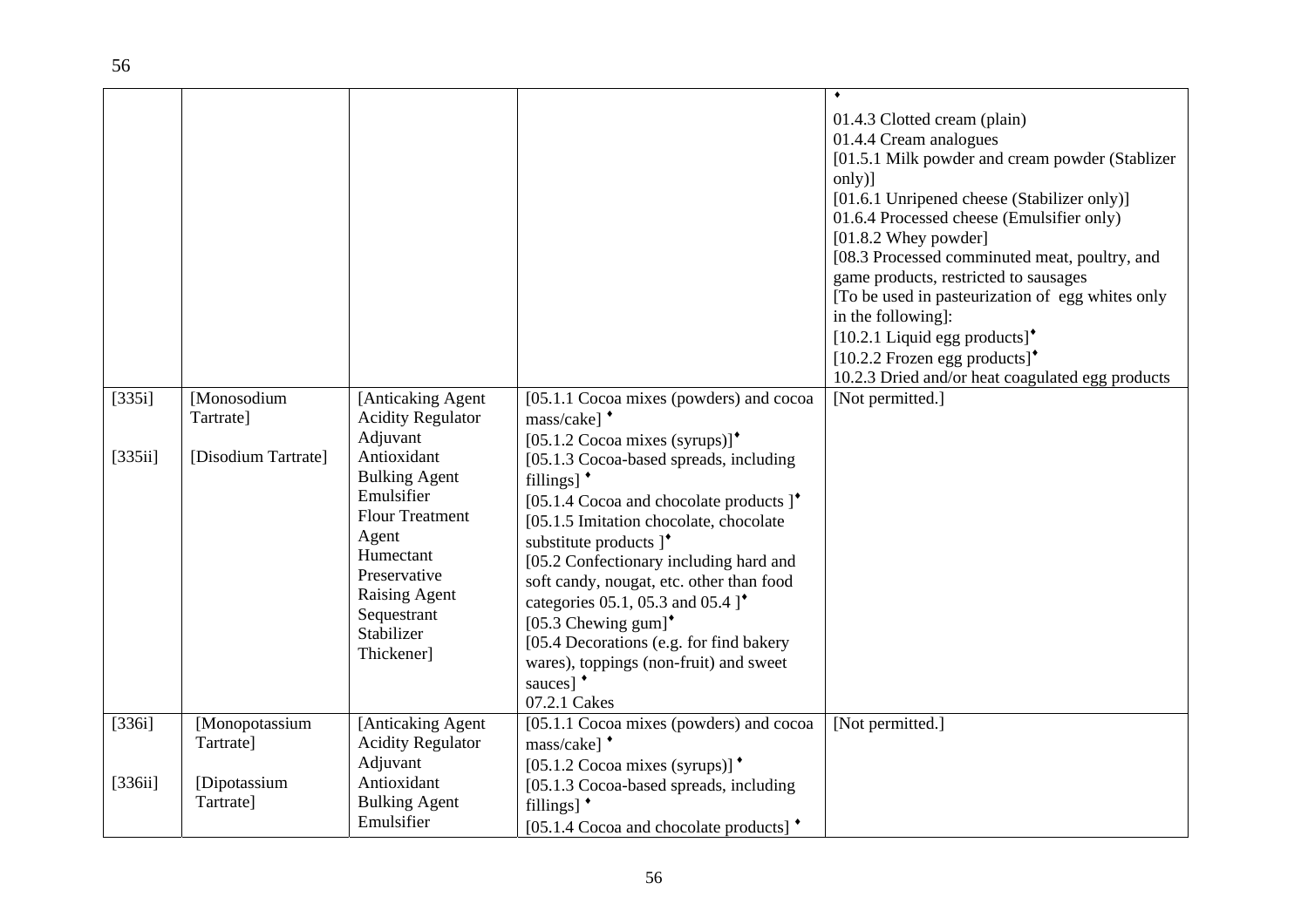|           |                                   | Flour Treatment<br>Agent<br>Humectant<br>Preservative<br>Raising Agent<br>Sequestrant<br>Stabilizer<br>Thickener] | [05.1.5 Imitation chocolate, chocolate<br>substitute products $\uparrow$<br>[05.2 Confectionary including hard and<br>soft candy, nougat, etc. other than food<br>categories 05.1, 05.3 and 05.4 ]*<br>[05.3 Chewing gum $]$ <sup>*</sup><br>[05.4 Decorations (e.g. for find bakery<br>wares), toppings (non-fruit) and sweet<br>sauces <sup>+</sup><br>06.2 Flours and starches (including<br>soybean powder) ]*<br>07.2.1 Cakes |                                                                                                                                                                                                                                                                                                                                                                                                                                                                                                                                                                                                                              |
|-----------|-----------------------------------|-------------------------------------------------------------------------------------------------------------------|------------------------------------------------------------------------------------------------------------------------------------------------------------------------------------------------------------------------------------------------------------------------------------------------------------------------------------------------------------------------------------------------------------------------------------|------------------------------------------------------------------------------------------------------------------------------------------------------------------------------------------------------------------------------------------------------------------------------------------------------------------------------------------------------------------------------------------------------------------------------------------------------------------------------------------------------------------------------------------------------------------------------------------------------------------------------|
| $[339i]$  | [Monosodium<br>Orthophosphate]    | [Stabilizer]                                                                                                      | [Not permitted.]                                                                                                                                                                                                                                                                                                                                                                                                                   |                                                                                                                                                                                                                                                                                                                                                                                                                                                                                                                                                                                                                              |
| [339ii]   | [Disodium<br>orthophosphate]      |                                                                                                                   |                                                                                                                                                                                                                                                                                                                                                                                                                                    | [01.0 Dairy products and analogues, excluding<br>products of food category $02.0$ <sup>*</sup> ]                                                                                                                                                                                                                                                                                                                                                                                                                                                                                                                             |
| [339iii]  | [Trisodium<br>Orthophosphate]     |                                                                                                                   |                                                                                                                                                                                                                                                                                                                                                                                                                                    |                                                                                                                                                                                                                                                                                                                                                                                                                                                                                                                                                                                                                              |
| $[340i]$  | [Monopotassium<br>Orthophosphate] | <b>[Emulsifier</b><br>Stabilizer]                                                                                 | [Not permitted.]                                                                                                                                                                                                                                                                                                                                                                                                                   | [01.6.4 Processed cheese (Emulsifier only) <sup>1</sup><br>[01.4.1 Pasteurized cream (plain) (Stabilizer                                                                                                                                                                                                                                                                                                                                                                                                                                                                                                                     |
| $[340ii]$ | [Diphosphate<br>Orthophosphate]   |                                                                                                                   |                                                                                                                                                                                                                                                                                                                                                                                                                                    | $only)$ <sup>+</sup>                                                                                                                                                                                                                                                                                                                                                                                                                                                                                                                                                                                                         |
| [340iii]  | [Tripotassium<br>Orthophosphate]  |                                                                                                                   |                                                                                                                                                                                                                                                                                                                                                                                                                                    |                                                                                                                                                                                                                                                                                                                                                                                                                                                                                                                                                                                                                              |
| 410       | Carob bean gum                    | <b>[Emulsifier</b><br>Stabilizer<br>Thickener]                                                                    | [Permitted, although exclusions of the<br>GSFA still apply.]                                                                                                                                                                                                                                                                                                                                                                       | [01.0 Dairy products and analogues, excluding<br>products of food category 02.0] <sup>*</sup><br>[01.1.1 Milk and buttermilk (plain)] $^*$<br>01.1.2 Dairy-based drinks, flavoured and/or<br>fermented (e.g., chocolate milk, cocoa, eggnog,<br>drinking yoghurt, whey-based drinks)<br>01.2 Fermented and renneted milk products<br>(plain), excluding food category [01.1.2 (dairy-<br>based drinks)] <sup>*</sup><br>01.3 Condensed milk and analogues (plain)<br>[01.4.1 Pasteurized cream (plain)] $\bullet$<br>[01.4.2 Sterilized and UHT creams, whipping and<br>whipped creams, and reduced fat creams (plain)] $^*$ |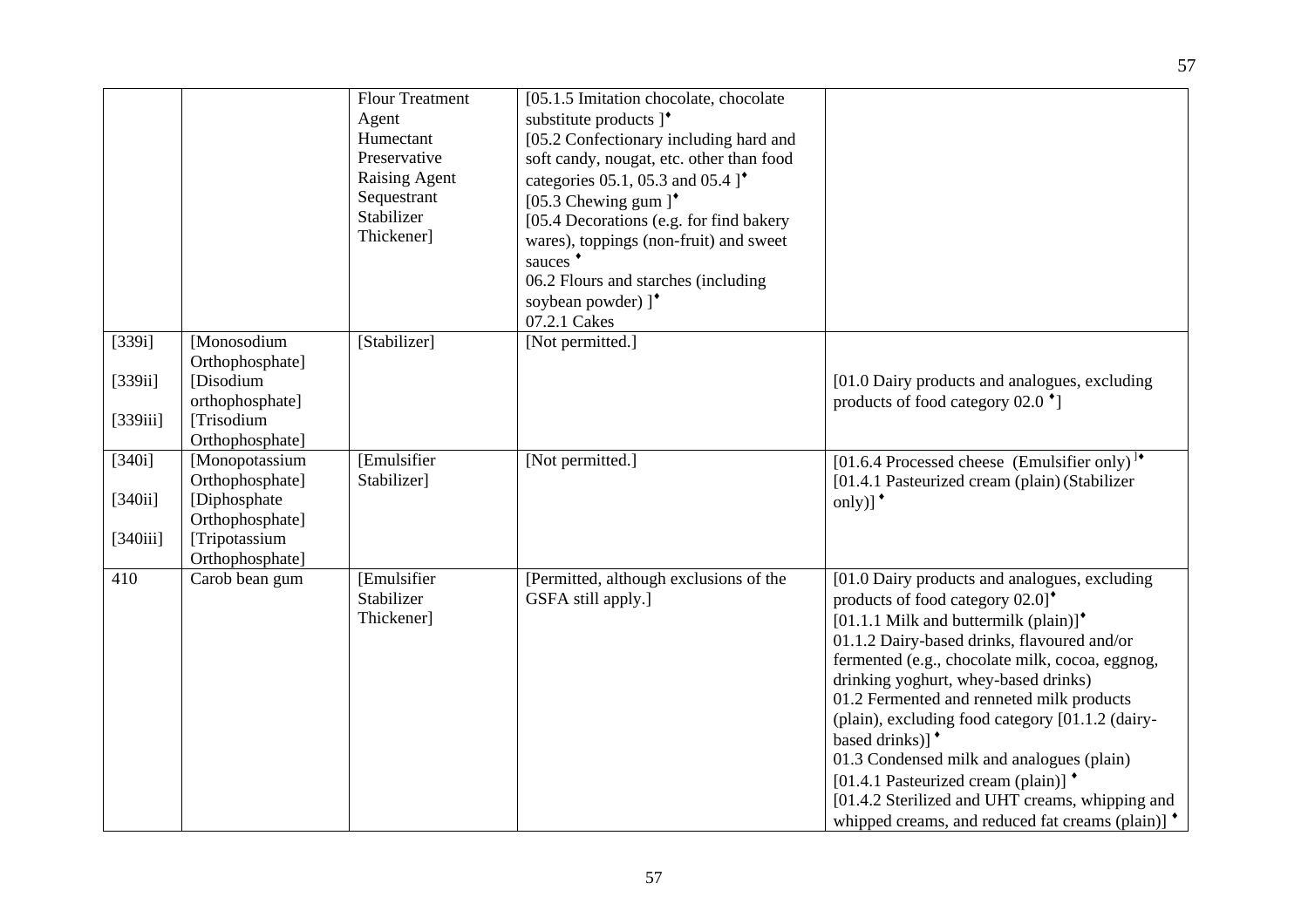|           |                 |                            |                                        | 01.4.3 Clotted cream (plain)<br>01.4.4 Cream analogues<br>01.5 Milk powder and cream powder and powder |
|-----------|-----------------|----------------------------|----------------------------------------|--------------------------------------------------------------------------------------------------------|
|           |                 |                            |                                        | analogues (plain)                                                                                      |
|           |                 |                            |                                        | 01.6 Cheese and analogues                                                                              |
|           |                 |                            |                                        | 01.7 Dairy-based desserts (e.g. pudding, fruit or                                                      |
|           |                 |                            |                                        | flavoured yoghurt)                                                                                     |
|           |                 |                            |                                        | 01.8 Whey and whey products, excluding whey                                                            |
|           |                 |                            |                                        | cheese                                                                                                 |
|           |                 |                            |                                        | [08.1.2 Fresh meat, poultry and game,                                                                  |
|           |                 |                            |                                        | comminuted] <sup>*</sup>                                                                               |
|           |                 |                            |                                        | 08.2 Processed melted, poultry, game products in                                                       |
|           |                 |                            |                                        | whole pieces or cuts                                                                                   |
|           |                 |                            |                                        | 08.3 Processed comminuted meat, poultry, and                                                           |
|           |                 |                            |                                        | game products                                                                                          |
|           |                 |                            |                                        | 08.4 Edible casings (e.g. sausage casings)                                                             |
| 422       | Glycerol        | [Emulsifier                | Obtained from plant origin; used as a  | [Not permitted.]                                                                                       |
|           |                 | Humectant                  | carrier for plant extracts             |                                                                                                        |
|           |                 | Stabilizer                 | [Permitted, although exclusions of the |                                                                                                        |
|           | [Disodium       | Thickener]                 | GSFA still apply.]                     |                                                                                                        |
| $[450i]$  | diphosphate]    | [Emulsifier<br>Stabilizer] | [Not permitted.]                       | [01.4.1 Pasteurized cream (plain) (Stabilizer                                                          |
|           |                 |                            |                                        | only)] $^*$<br>[01.6.4 Processed cheese (Emulsifier only)]                                             |
| [450iii]  | [Tetrasodium    |                            |                                        |                                                                                                        |
|           | diphosphate]    |                            |                                        |                                                                                                        |
| $[450v]$  | [Tetrapotassium |                            |                                        |                                                                                                        |
|           | diphosphate]    |                            |                                        |                                                                                                        |
| [450vi]   | [Dicalcium      |                            |                                        |                                                                                                        |
|           | diphosphate]    |                            |                                        |                                                                                                        |
| [452i]    | [Sodium         |                            |                                        |                                                                                                        |
|           | Polyphosphate]  |                            |                                        |                                                                                                        |
| $[452ii]$ | [Potassium      |                            |                                        |                                                                                                        |
|           | polyphosphate]  |                            |                                        |                                                                                                        |
| [452iv]   | [Calcium]       |                            |                                        |                                                                                                        |
|           | polyphosphate]  |                            |                                        |                                                                                                        |
| $[452v]$  | [Ammonium       |                            |                                        |                                                                                                        |
|           | polyphosphate]  |                            |                                        |                                                                                                        |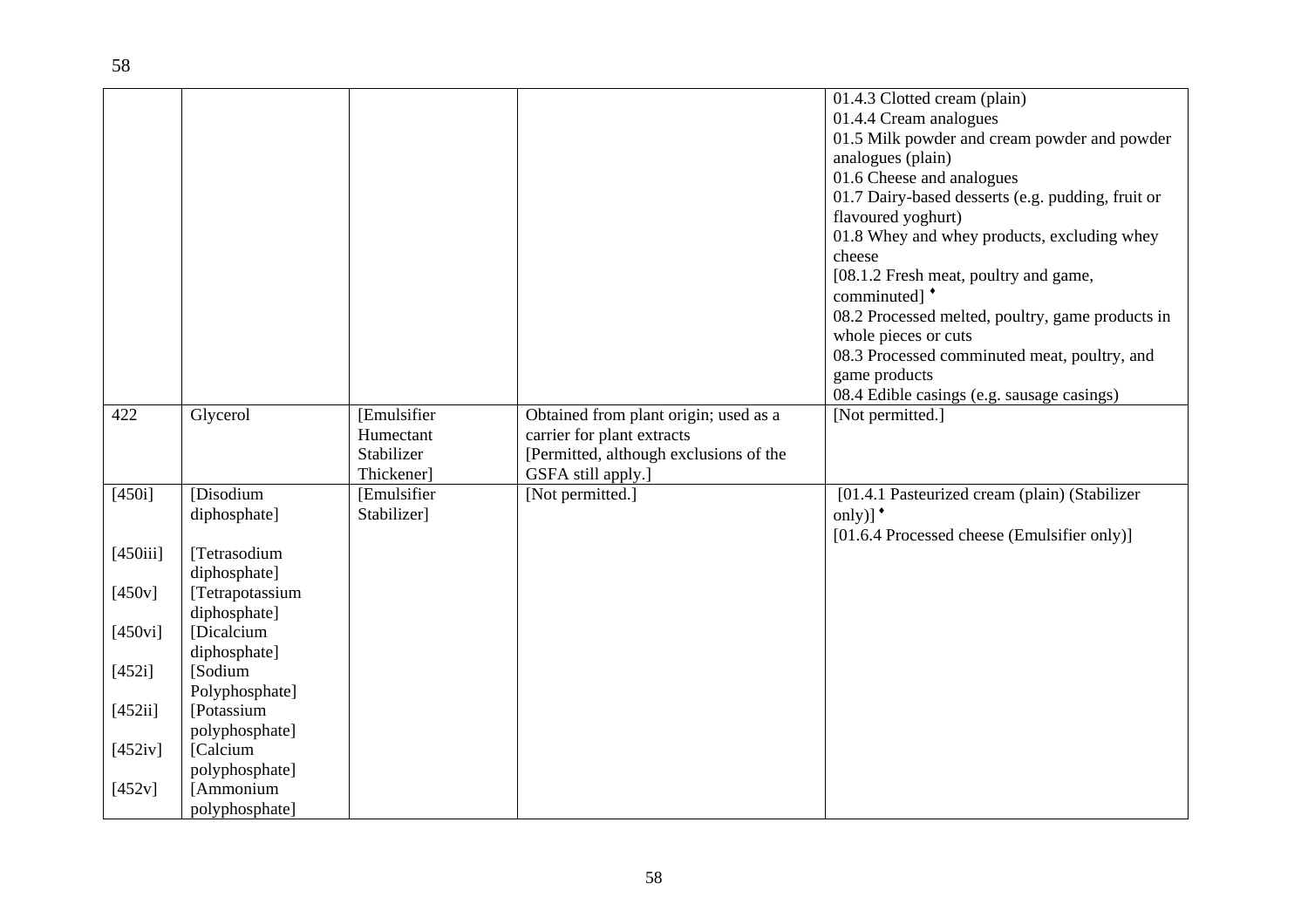| [942] | [Nitrous]<br>Oxide' | [Propellant] | t permitted.<br>'Not | $\cdots$<br><b>UHT</b><br>Sterilized.<br>whipping or whipped,<br>∸<br>т.∠ |
|-------|---------------------|--------------|----------------------|---------------------------------------------------------------------------|
|       |                     |              |                      | l reduced fat creams l<br>and                                             |

♦ Currently this food additive is at either Step 3 or 6 in Table 1 of the GSFA, and therefore remains in square brackets. Its use as indicated would not be permitted until the specific additive/use is endorsed by Committee on Additives and Contaminants and adopted by the Commission.

<sup>∗</sup> Additives permitted for use in food in general, unless otherwise specified. Note the food items that are excluded from the General Conditions of Table 3. The exclusions can be found in the Annex to Table 3 of the GSFA.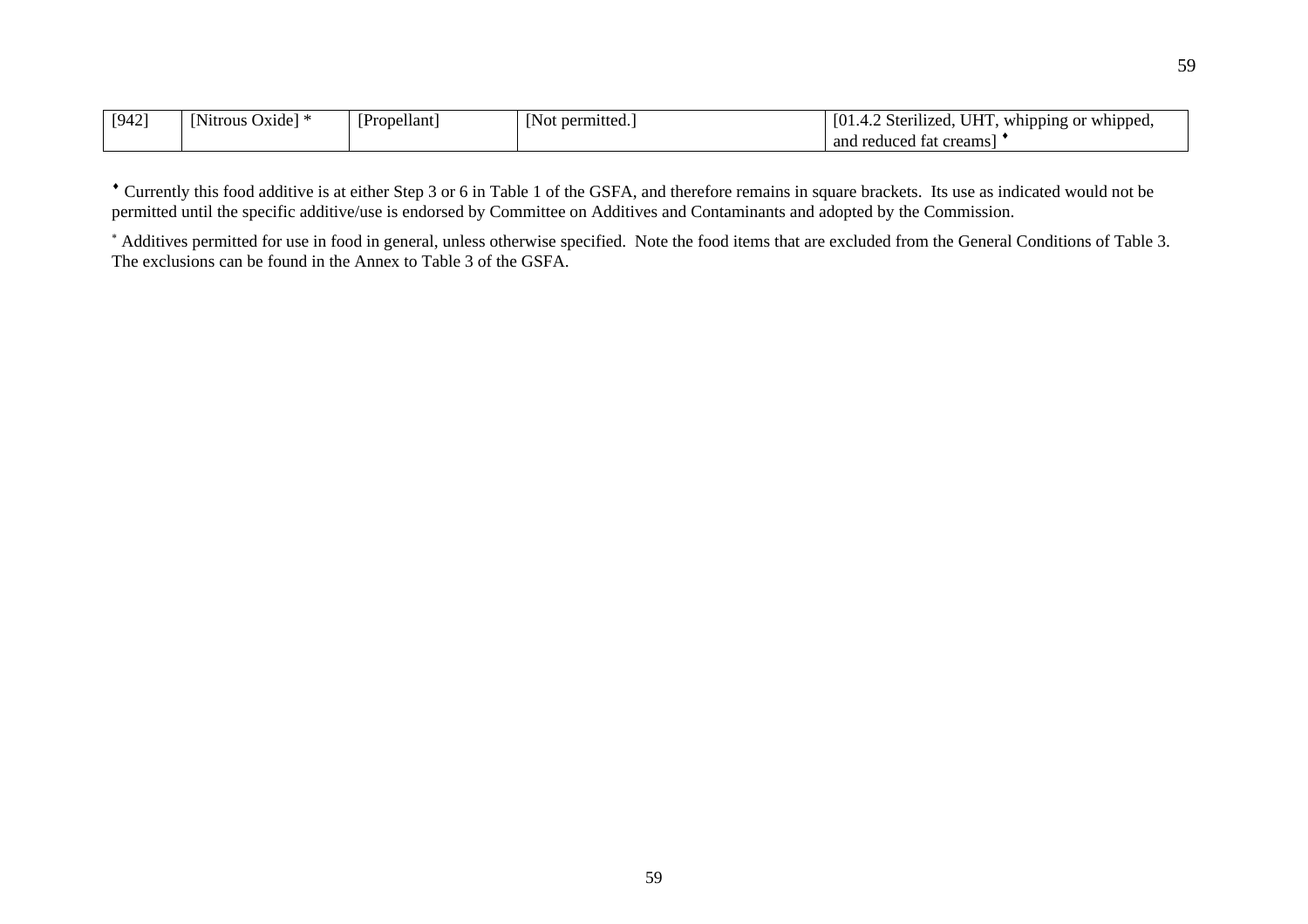## **PROPOSED DRAFT AMENDMENT TO THE GUIDELINES FOR THE PRODUCTION, PROCESSING, LABELLING AND MARKETING OF ORGANICALLY PRODUCED FOODS: PROPOSED DRAFT REVISED ANNEX 2 – PERMITTED SUBSTANCES (At Step 3 of the Procedure)**

**ANNEX 2** 

## **PERMITTED SUBSTANCES FOR THE PRODUCTION OF ORGANIC FOODS**

## **TABLE 1: SUBSTANCES FOR USE IN SOIL FERTILIZING AND CONDITIONING**

| <b>Substances</b>        | Description; compositional requirements; conditions of<br>use |
|--------------------------|---------------------------------------------------------------|
| [Natural Sodium Nitrate] | [text to be drafted]                                          |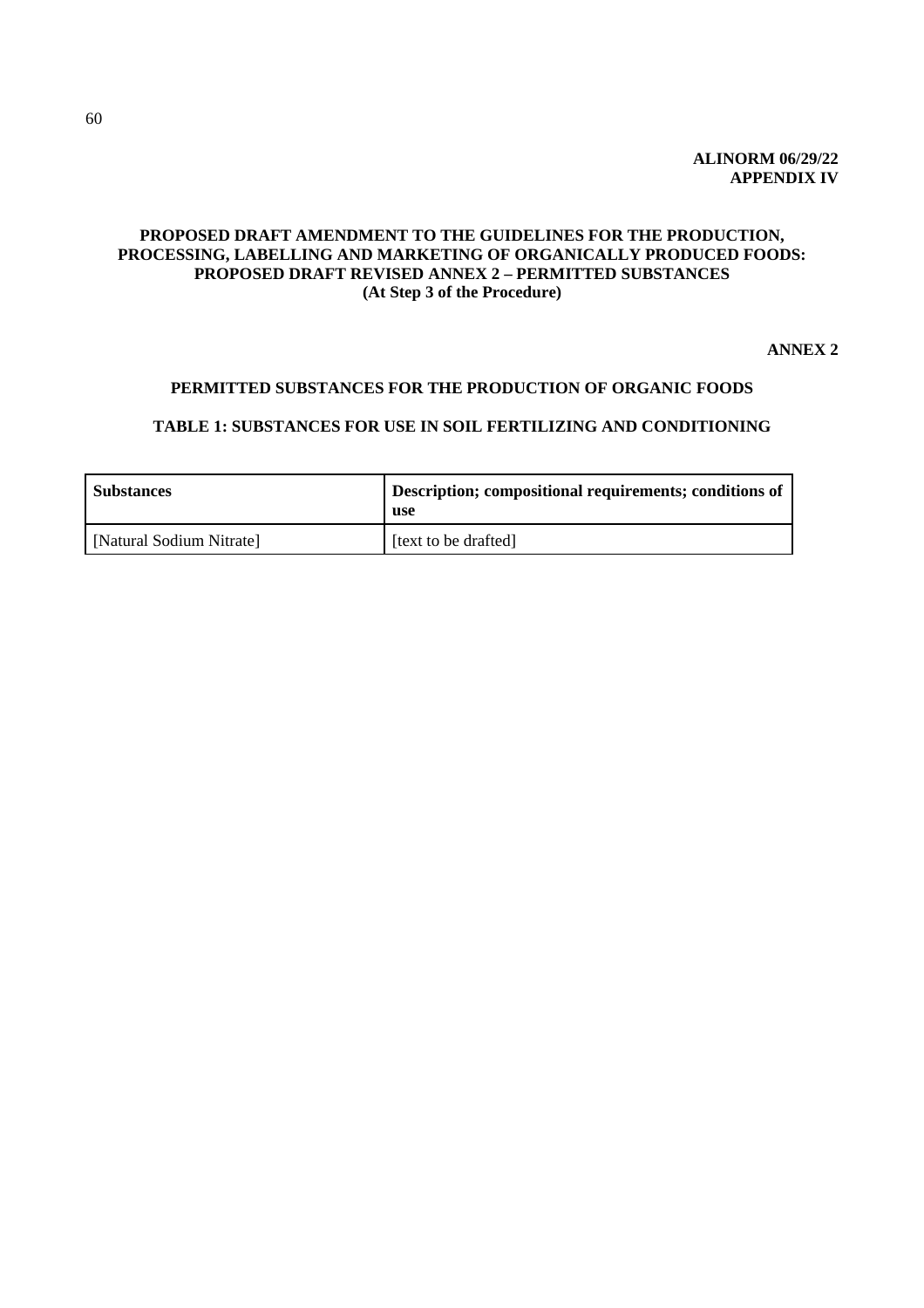## **ALINORM 06/29/22 APPENDIX V**

## **PROPOSED DRAFT AMENDMENT TO THE GUIDELINES ON NUTRITION LABELLING (Definition of Trans Fatty Acids) (At Step 5 of the Accelerated Procedure)**

2.9 Trans Fatty Acids<sup>1</sup>: For the purpose of the Codex Guidelines on Nutrition Labelling and other related Codex Standards and Guidelines, trans fatty acids are defined as all the geometrical isomers of monounsaturated and polyunsaturated fatty acids having non-conjugated, interrupted by at least one methylene group, carboncarbon double bonds in the trans configuration.

 $1$  Codex Members may, for the purposes of nutrition labelling, review the inclusion of specific trans fatty acids (TFAs) in the definition of TFAs if new generally accepted scientific data become available.